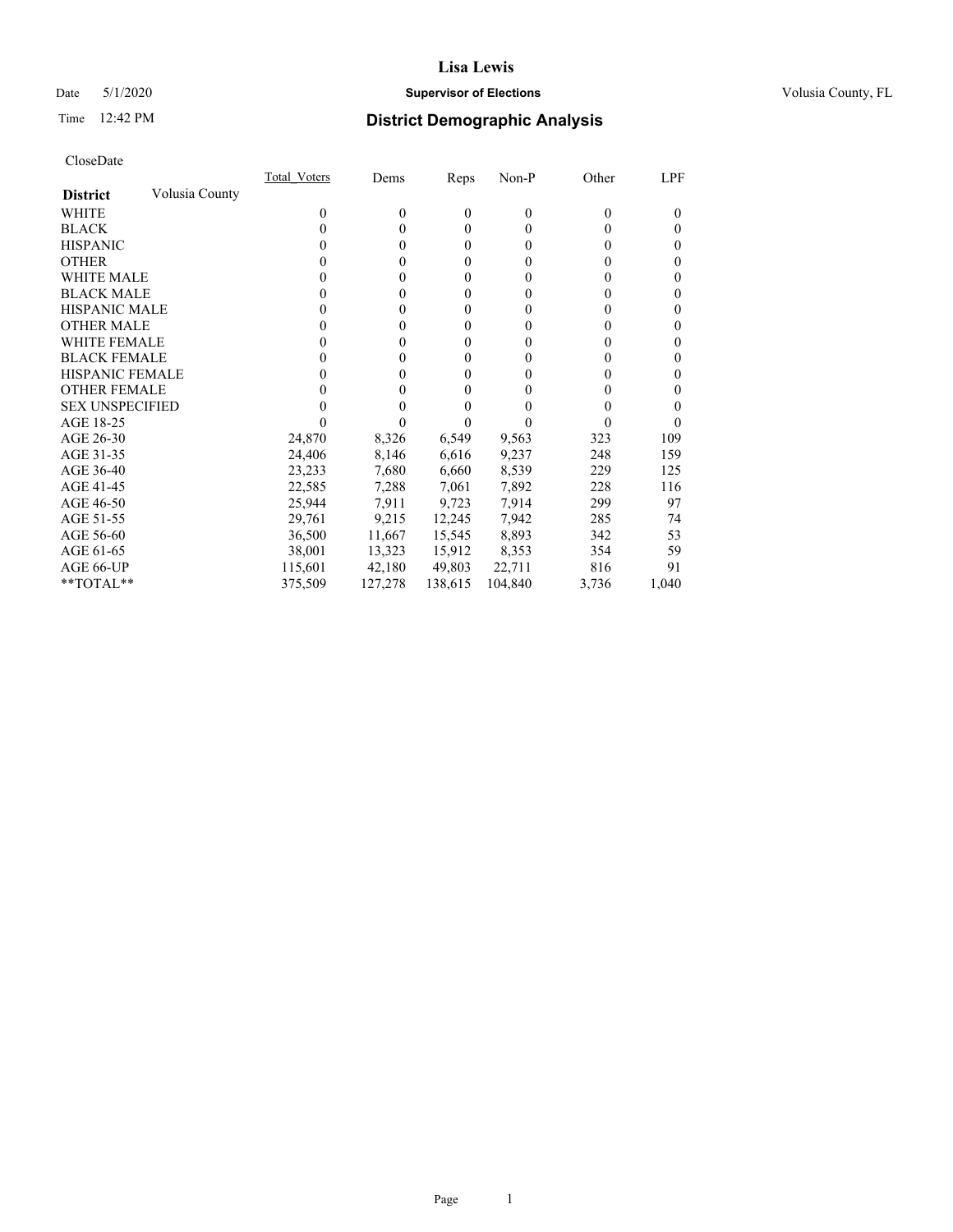## Date 5/1/2020 **Supervisor of Elections Supervisor of Elections** Volusia County, FL

|                                              | Total Voters | Dems     | Reps             | Non-P          | Other | LPF      |
|----------------------------------------------|--------------|----------|------------------|----------------|-------|----------|
| County Council District 1<br><b>District</b> |              |          |                  |                |       |          |
| WHITE                                        | 0            | $\theta$ | $\mathbf{0}$     | $\overline{0}$ | 0     | 0        |
| <b>BLACK</b>                                 | 0            | $\theta$ | $\theta$         | $\Omega$       | 0     | 0        |
| <b>HISPANIC</b>                              | 0            | $\theta$ | $\mathbf{0}$     | $\Omega$       | 0     | 0        |
| <b>OTHER</b>                                 |              | 0        | $\mathbf{0}$     | 0              | 0     | 0        |
| WHITE MALE                                   | $_{0}$       | $\theta$ | $\boldsymbol{0}$ | 0              | 0     | 0        |
| <b>BLACK MALE</b>                            | 0            | 0        | $\boldsymbol{0}$ | 0              | 0     | 0        |
| <b>HISPANIC MALE</b>                         | 0            | 0        | $\boldsymbol{0}$ | 0              | 0     | 0        |
| <b>OTHER MALE</b>                            | 0            | 0        | $\boldsymbol{0}$ | 0              | 0     | 0        |
| <b>WHITE FEMALE</b>                          | 0            | 0        | 0                | 0              | 0     | 0        |
| <b>BLACK FEMALE</b>                          | 0            | $\theta$ | $\mathbf{0}$     | $\Omega$       | 0     | 0        |
| <b>HISPANIC FEMALE</b>                       |              | 0        | $\theta$         | 0              | 0     | 0        |
| <b>OTHER FEMALE</b>                          | 0            | 0        | 0                | 0              | 0     | 0        |
| <b>SEX UNSPECIFIED</b>                       |              | 0        | 0                |                | 0     | 0        |
| AGE 18-25                                    |              |          |                  |                | 0     | $\theta$ |
| AGE 26-30                                    | 5,104        | 1,606    | 1,485            | 1,931          | 56    | 26       |
| AGE 31-35                                    | 4,977        | 1,522    | 1,495            | 1,885          | 43    | 32       |
| AGE 36-40                                    | 4,820        | 1,523    | 1,531            | 1,690          | 45    | 31       |
| AGE 41-45                                    | 4,667        | 1,418    | 1,623            | 1,560          | 44    | 22       |
| AGE 46-50                                    | 5,213        | 1,531    | 2,073            | 1,542          | 54    | 13       |
| AGE 51-55                                    | 5,880        | 1,767    | 2,595            | 1,451          | 47    | 20       |
| AGE 56-60                                    | 6,947        | 2,182    | 3,118            | 1,574          | 60    | 13       |
| AGE 61-65                                    | 7,145        | 2,420    | 3,181            | 1,477          | 55    | 12       |
| AGE 66-UP                                    | 23,465       | 8,546    | 10,490           | 4,248          | 155   | 26       |
| **TOTAL**                                    | 75,389       | 24,822   | 29,530           | 20,142         | 659   | 236      |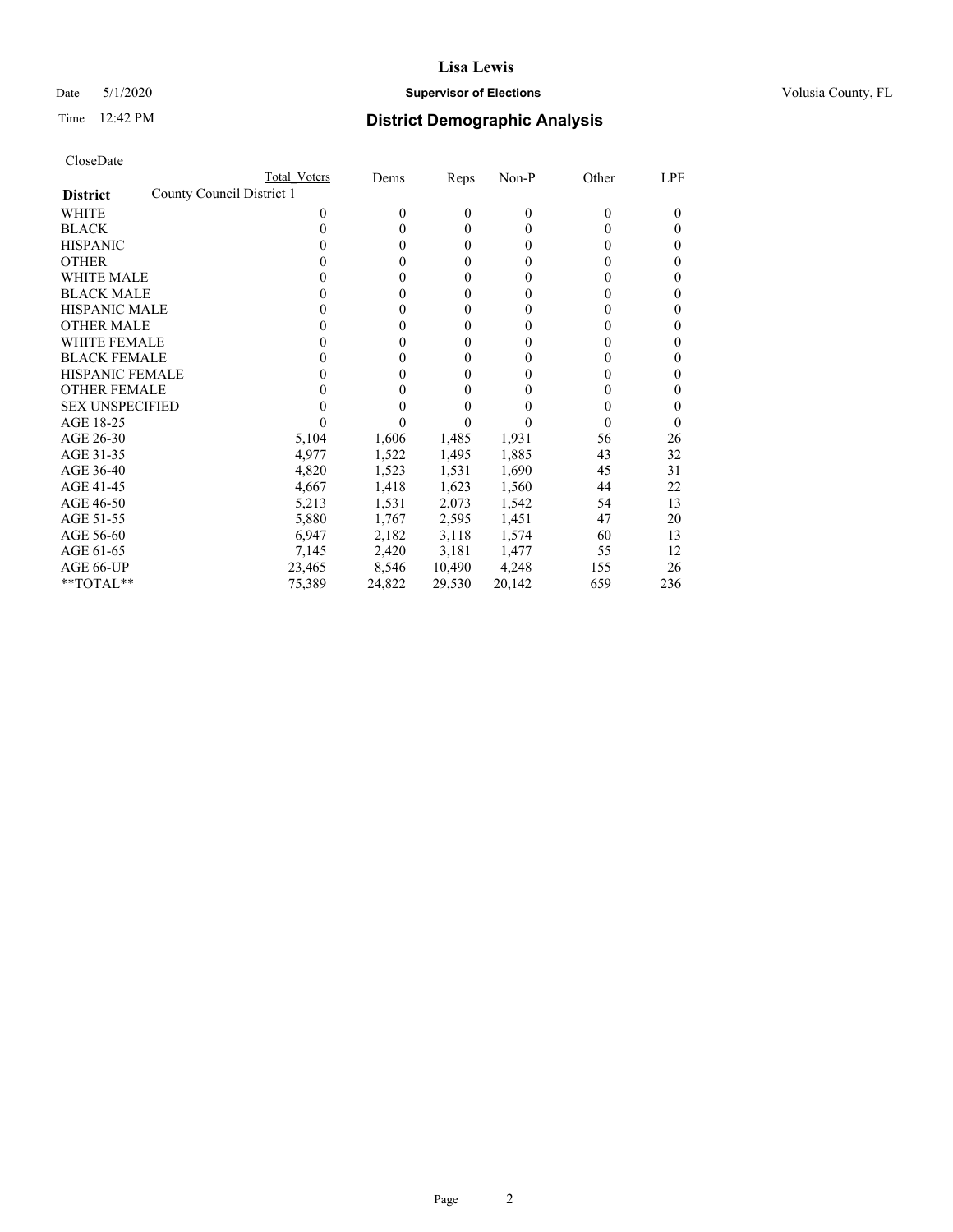### Date 5/1/2020 **Supervisor of Elections Supervisor of Elections** Volusia County, FL

| CloseDate |
|-----------|
|-----------|

|                                              | Total Voters | Dems             | Reps             | Non-P    | Other | LPF      |
|----------------------------------------------|--------------|------------------|------------------|----------|-------|----------|
| County Council District 2<br><b>District</b> |              |                  |                  |          |       |          |
| WHITE                                        | 0            | $\boldsymbol{0}$ | 0                | $\theta$ | 0     | $\Omega$ |
| <b>BLACK</b>                                 | 0            | 0                | $\theta$         | $\Omega$ | 0     | $_{0}$   |
| <b>HISPANIC</b>                              | 0            | 0                | $\boldsymbol{0}$ | 0        | 0     | $_{0}$   |
| <b>OTHER</b>                                 |              | 0                | 0                | 0        |       | 0        |
| <b>WHITE MALE</b>                            |              | 0                | 0                | 0        |       | 0        |
| <b>BLACK MALE</b>                            |              | 0                | $\boldsymbol{0}$ | $_{0}$   |       | 0        |
| <b>HISPANIC MALE</b>                         |              | 0                | 0                | 0        |       | 0        |
| <b>OTHER MALE</b>                            | 0            | 0                | 0                | 0        |       | 0        |
| <b>WHITE FEMALE</b>                          |              | 0                | 0                | 0        |       | 0        |
| <b>BLACK FEMALE</b>                          | 0            | 0                | 0                | 0        | 0     | $_{0}$   |
| <b>HISPANIC FEMALE</b>                       |              | 0                | 0                | 0        |       | 0        |
| <b>OTHER FEMALE</b>                          |              | 0                | 0                | 0        |       | 0        |
| <b>SEX UNSPECIFIED</b>                       |              |                  | 0                |          |       | 0        |
| AGE 18-25                                    |              |                  |                  |          |       | 0        |
| AGE 26-30                                    | 4,871        | 1,893            | 1,095            | 1,785    | 80    | 18       |
| AGE 31-35                                    | 4,508        | 1,751            | 1,062            | 1,606    | 55    | 34       |
| AGE 36-40                                    | 4,031        | 1,548            | 1,021            | 1,391    | 50    | 21       |
| AGE 41-45                                    | 3,670        | 1,377            | 1,001            | 1,230    | 41    | 21       |
| AGE 46-50                                    | 4,285        | 1,526            | 1,423            | 1,261    | 55    | 20       |
| AGE 51-55                                    | 5,305        | 1,836            | 1,941            | 1,458    | 57    | 13       |
| AGE 56-60                                    | 6,935        | 2,456            | 2,745            | 1,652    | 72    | 10       |
| AGE 61-65                                    | 7,390        | 2,766            | 2,918            | 1,618    | 79    | 9        |
| AGE 66-UP                                    | 23,737       | 8,824            | 9,803            | 4,886    | 203   | 21       |
| **TOTAL**                                    | 71,982       | 26,977           | 24,372           | 19,586   | 851   | 196      |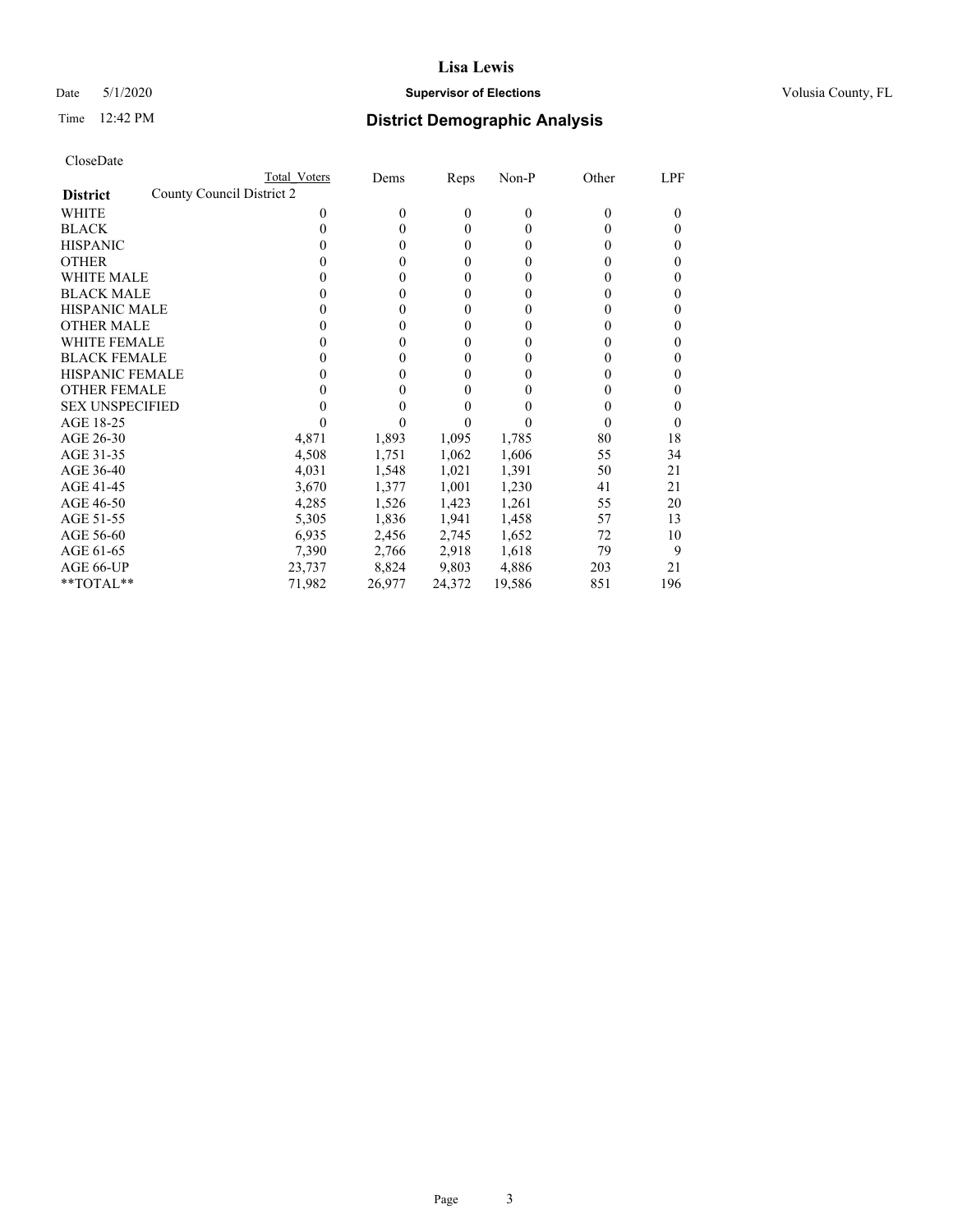### Date 5/1/2020 **Supervisor of Elections Supervisor of Elections** Volusia County, FL

| CloseDate |
|-----------|
|-----------|

|                                              | Total Voters | Dems     | Reps         | Non-P          | Other | LPF      |
|----------------------------------------------|--------------|----------|--------------|----------------|-------|----------|
| County Council District 3<br><b>District</b> |              |          |              |                |       |          |
| WHITE                                        | 0            | $\theta$ | $\mathbf{0}$ | $\overline{0}$ | 0     | $_{0}$   |
| <b>BLACK</b>                                 | 0            | $\theta$ | $\mathbf{0}$ | $\Omega$       | 0     | 0        |
| <b>HISPANIC</b>                              | 0            | $\theta$ | $\mathbf{0}$ | $\Omega$       | 0     | 0        |
| <b>OTHER</b>                                 |              | 0        | $\mathbf{0}$ | 0              | 0     | 0        |
| WHITE MALE                                   | 0            | 0        | 0            | 0              | 0     | 0        |
| <b>BLACK MALE</b>                            | 0            | 0        | 0            | 0              | 0     | 0        |
| <b>HISPANIC MALE</b>                         | 0            | 0        | 0            | $_{0}$         | 0     | 0        |
| <b>OTHER MALE</b>                            | 0            | 0        | 0            | 0              | 0     | 0        |
| <b>WHITE FEMALE</b>                          | 0            | 0        | $\mathbf{0}$ | 0              | 0     | 0        |
| <b>BLACK FEMALE</b>                          | 0            | $\theta$ | $\mathbf{0}$ | $\Omega$       | 0     | 0        |
| HISPANIC FEMALE                              |              | 0        | 0            | 0              | 0     | 0        |
| <b>OTHER FEMALE</b>                          | 0            | 0        | $\mathbf{0}$ | 0              | 0     | 0        |
| <b>SEX UNSPECIFIED</b>                       |              | 0        | 0            |                | 0     | 0        |
| AGE 18-25                                    |              |          | 0            |                | 0     | $\theta$ |
| AGE 26-30                                    | 4,244        | 1,125    | 1,387        | 1,626          | 78    | 28       |
| AGE 31-35                                    | 4,358        | 1,210    | 1,381        | 1,678          | 55    | 34       |
| AGE 36-40                                    | 4,358        | 1,180    | 1,499        | 1,611          | 45    | 23       |
| AGE 41-45                                    | 4,504        | 1,091    | 1,715        | 1,606          | 68    | 24       |
| AGE 46-50                                    | 5,514        | 1,356    | 2,384        | 1,681          | 71    | 22       |
| AGE 51-55                                    | 6,284        | 1,527    | 3,003        | 1,654          | 82    | 18       |
| AGE 56-60                                    | 8,255        | 2,175    | 3,942        | 2,026          | 96    | 16       |
| AGE 61-65                                    | 8,842        | 2,716    | 4,019        | 2,003          | 92    | 12       |
| AGE 66-UP                                    | 27,721       | 8,983    | 12,987       | 5,511          | 223   | 17       |
| **TOTAL**                                    | 80,066       | 22,956   | 34,214       | 21,715         | 962   | 219      |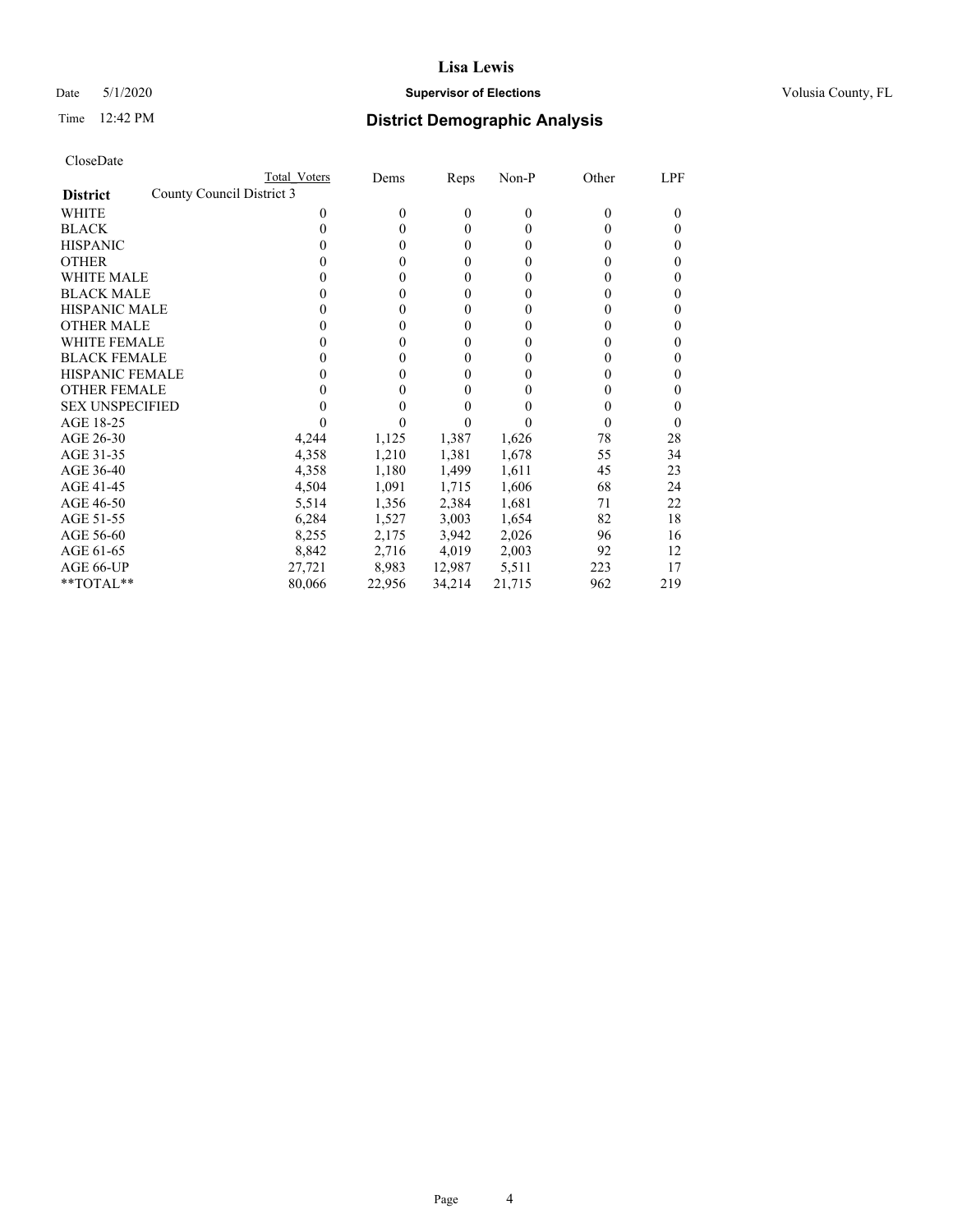### Date 5/1/2020 **Supervisor of Elections Supervisor of Elections** Volusia County, FL

|                                              | Total Voters | Dems         | Reps   | Non-P  | Other    | LPF      |
|----------------------------------------------|--------------|--------------|--------|--------|----------|----------|
| County Council District 4<br><b>District</b> |              |              |        |        |          |          |
| WHITE                                        | 0            | $\theta$     | 0      | 0      | $\theta$ | $\Omega$ |
| <b>BLACK</b>                                 | 0            | $\theta$     | 0      | 0      | 0        | $\theta$ |
| <b>HISPANIC</b>                              |              | $\mathbf{0}$ | 0      | 0      | 0        | $\theta$ |
| <b>OTHER</b>                                 |              | 0            | 0      | 0      | 0        | $\theta$ |
| <b>WHITE MALE</b>                            |              | $\theta$     | 0      | 0      | 0        | $\theta$ |
| <b>BLACK MALE</b>                            |              | $\theta$     | 0      | 0      | 0        | 0        |
| <b>HISPANIC MALE</b>                         |              | 0            | 0      | 0      | 0        |          |
| <b>OTHER MALE</b>                            |              | 0            | 0      | 0      | 0        | 0        |
| <b>WHITE FEMALE</b>                          |              | 0            | 0      | 0      | 0        | 0        |
| <b>BLACK FEMALE</b>                          | 0            | $\theta$     | 0      | 0      | 0        | $\theta$ |
| <b>HISPANIC FEMALE</b>                       |              | 0            | 0      | 0      | 0        | 0        |
| <b>OTHER FEMALE</b>                          |              | 0            | 0      | 0      | 0        | $\theta$ |
| <b>SEX UNSPECIFIED</b>                       |              | 0            |        |        | 0        | $\theta$ |
| AGE 18-25                                    |              |              |        |        | 0        |          |
| AGE 26-30                                    | 4,603        | 1,622        | 1,238  | 1,666  | 65       | 12       |
| AGE 31-35                                    | 4,394        | 1,566        | 1,186  | 1,567  | 47       | 28       |
| AGE 36-40                                    | 4,035        | 1,377        | 1,155  | 1,444  | 35       | 24       |
| AGE 41-45                                    | 4,012        | 1,310        | 1,271  | 1,364  | 38       | 29       |
| AGE 46-50                                    | 4,822        | 1,428        | 1,892  | 1,418  | 64       | 20       |
| AGE 51-55                                    | 5,887        | 1,810        | 2,451  | 1,549  | 65       | 12       |
| AGE 56-60                                    | 7,318        | 2,327        | 3,128  | 1,774  | 83       | 6        |
| AGE 61-65                                    | 7,982        | 2,835        | 3,335  | 1,698  | 96       | 18       |
| AGE 66-UP                                    | 24,809       | 8,949        | 10,818 | 4,852  | 172      | 18       |
| **TOTAL**                                    | 74,380       | 25,371       | 28,240 | 19,796 | 775      | 198      |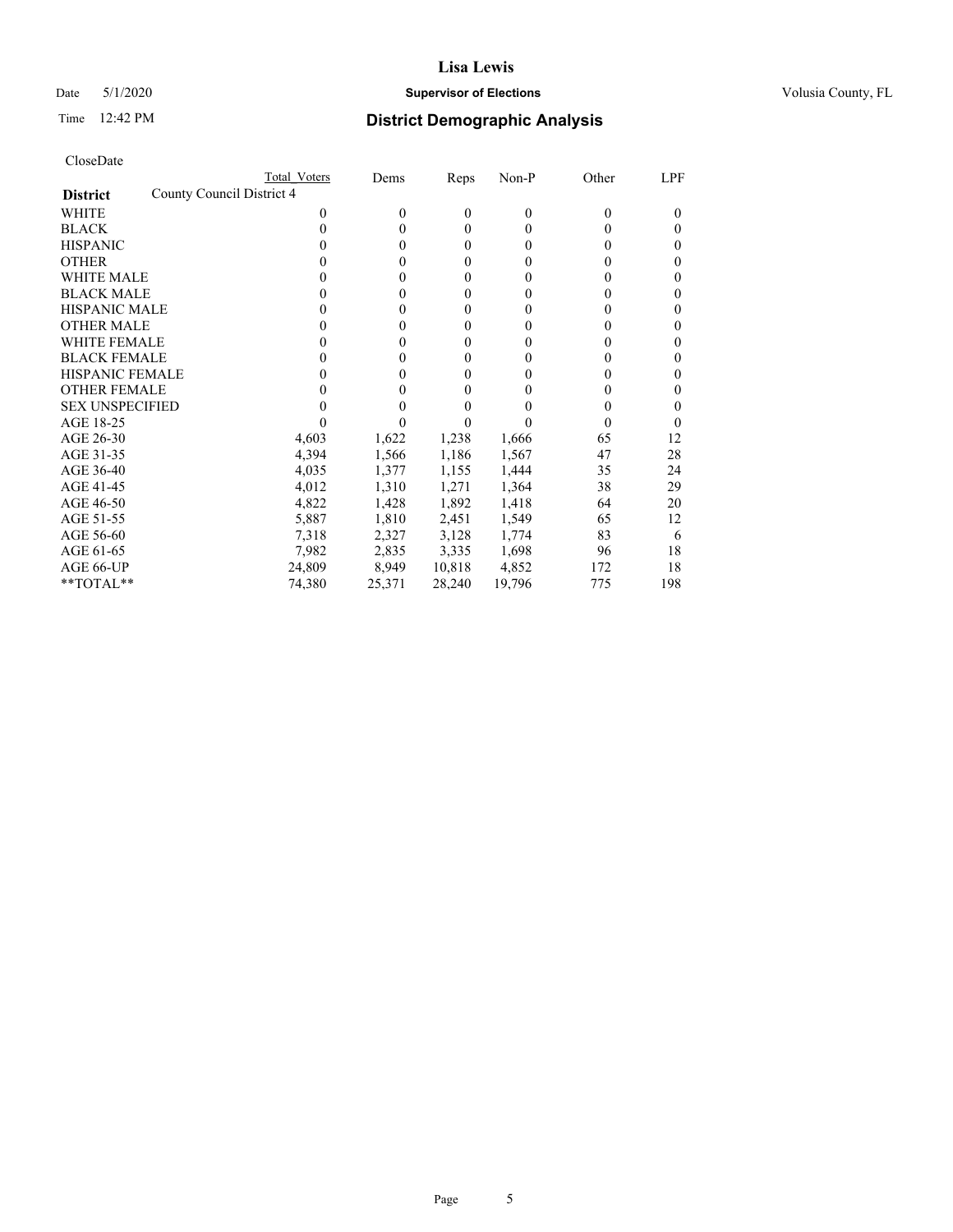## Date 5/1/2020 **Supervisor of Elections Supervisor of Elections** Volusia County, FL

| CloseDate |
|-----------|
|-----------|

|                                              | Total Voters | Dems     | Reps   | Non-P  | Other    | LPF      |
|----------------------------------------------|--------------|----------|--------|--------|----------|----------|
| County Council District 5<br><b>District</b> |              |          |        |        |          |          |
| WHITE                                        | 0            | $\theta$ | 0      | 0      | $\theta$ | $\Omega$ |
| <b>BLACK</b>                                 | 0            | $\theta$ | 0      | 0      | 0        | $\theta$ |
| <b>HISPANIC</b>                              |              | $\theta$ | 0      | 0      | 0        | $\theta$ |
| <b>OTHER</b>                                 |              | 0        | 0      | 0      | 0        | 0        |
| <b>WHITE MALE</b>                            |              | 0        | 0      | 0      | 0        | 0        |
| <b>BLACK MALE</b>                            |              | 0        | 0      | 0      | 0        | 0        |
| <b>HISPANIC MALE</b>                         |              | 0        | 0      | 0      | $_{0}$   |          |
| <b>OTHER MALE</b>                            |              | 0        | 0      | 0      | $_{0}$   |          |
| <b>WHITE FEMALE</b>                          |              | 0        | 0      | 0      | $_{0}$   |          |
| <b>BLACK FEMALE</b>                          |              | $\theta$ | 0      | 0      | 0        | $\theta$ |
| <b>HISPANIC FEMALE</b>                       |              | 0        | 0      | 0      | 0        | 0        |
| <b>OTHER FEMALE</b>                          |              | 0        | 0      | 0      | $_{0}$   |          |
| <b>SEX UNSPECIFIED</b>                       |              | 0        |        |        | $_{0}$   |          |
| AGE 18-25                                    |              |          |        |        | $\theta$ |          |
| AGE 26-30                                    | 6,048        | 2,080    | 1,344  | 2,555  | 44       | 25       |
| AGE 31-35                                    | 6,169        | 2,097    | 1,492  | 2,501  | 48       | 31       |
| AGE 36-40                                    | 5,989        | 2,052    | 1,454  | 2,403  | 54       | 26       |
| AGE 41-45                                    | 5,732        | 2,092    | 1,451  | 2,132  | 37       | 20       |
| AGE 46-50                                    | 6,110        | 2,070    | 1,951  | 2,012  | 55       | 22       |
| AGE 51-55                                    | 6,405        | 2,275    | 2,255  | 1,830  | 34       | 11       |
| AGE 56-60                                    | 7,045        | 2,527    | 2,612  | 1,867  | 31       | 8        |
| AGE 61-65                                    | 6,642        | 2,586    | 2,459  | 1,557  | 32       | 8        |
| AGE 66-UP                                    | 15,869       | 6,878    | 5,705  | 3,214  | 63       | 9        |
| **TOTAL**                                    | 73,692       | 27,152   | 22,259 | 23,601 | 489      | 191      |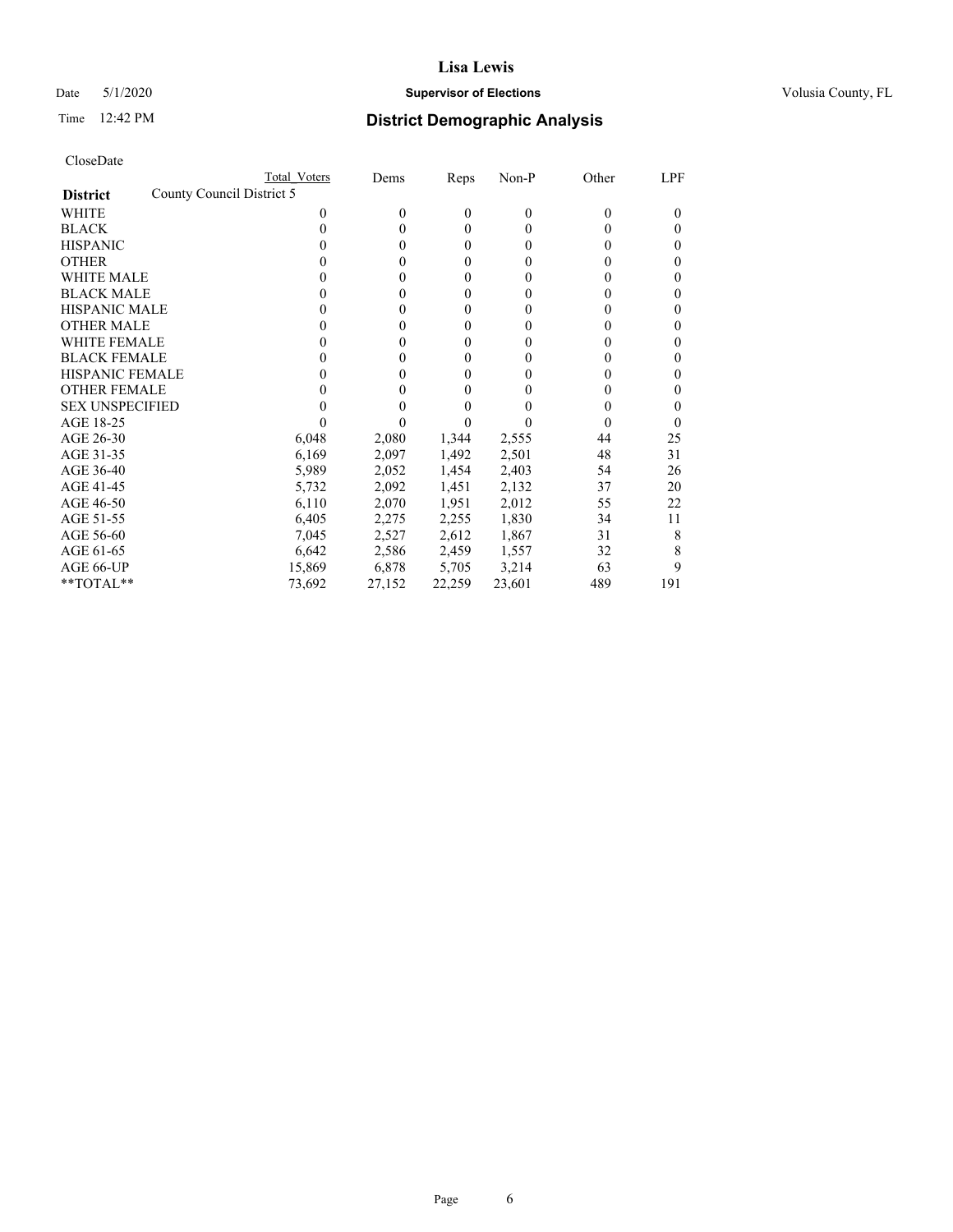### Date 5/1/2020 **Supervisor of Elections Supervisor of Elections** Volusia County, FL

## Time 12:42 PM **District Demographic Analysis**

|                        |                              | Total Voters | Dems | Reps | Non-P    | Other          | LPF |
|------------------------|------------------------------|--------------|------|------|----------|----------------|-----|
| <b>District</b>        | Indigo Community Development |              |      |      |          |                |     |
| WHITE                  |                              |              | 0    | 0    | $\Omega$ | 0              | 0   |
| <b>BLACK</b>           |                              |              | 0    | 0    | $\theta$ |                | 0   |
| <b>HISPANIC</b>        |                              |              | 0    | 0    | 0        |                |     |
| <b>OTHER</b>           |                              |              | 0    | 0    | $\theta$ |                | 0   |
| WHITE MALE             |                              |              | 0    | 0    | $\theta$ |                | 0   |
| <b>BLACK MALE</b>      |                              |              | 0    | 0    | 0        |                |     |
| <b>HISPANIC MALE</b>   |                              |              | 0    | 0    | 0        |                |     |
| <b>OTHER MALE</b>      |                              |              | 0    | 0    | 0        |                | 0   |
| WHITE FEMALE           |                              |              |      | 0    |          |                |     |
| <b>BLACK FEMALE</b>    |                              |              | 0    | 0    | $\theta$ |                | 0   |
| <b>HISPANIC FEMALE</b> |                              |              | 0    | 0    | $\theta$ |                | 0   |
| <b>OTHER FEMALE</b>    |                              |              | 0    | 0    | 0        |                | 0   |
| <b>SEX UNSPECIFIED</b> |                              |              | 0    | 0    | 0        |                | 0   |
| AGE 18-25              |                              |              | 0    | 0    | 0        |                |     |
| AGE 26-30              |                              | 129          | 37   | 49   | 41       |                |     |
| AGE 31-35              |                              | 144          | 41   | 45   | 54       | 3              |     |
| AGE 36-40              |                              | 98           | 33   | 31   | 34       | 0              |     |
| AGE 41-45              |                              | 122          | 44   | 36   | 39       | 2              |     |
| AGE 46-50              |                              | 140          | 30   | 66   | 40       | $\overline{2}$ | 2   |
| AGE 51-55              |                              | 132          | 35   | 56   | 40       |                | 0   |
| AGE 56-60              |                              | 171          | 39   | 83   | 44       | 5              |     |
| AGE 61-65              |                              | 186          | 58   | 91   | 34       | 2              |     |
| AGE 66-UP              |                              | 513          | 127  | 264  | 113      | 9              |     |
| **TOTAL**              |                              | 1,780        | 491  | 768  | 487      | 27             |     |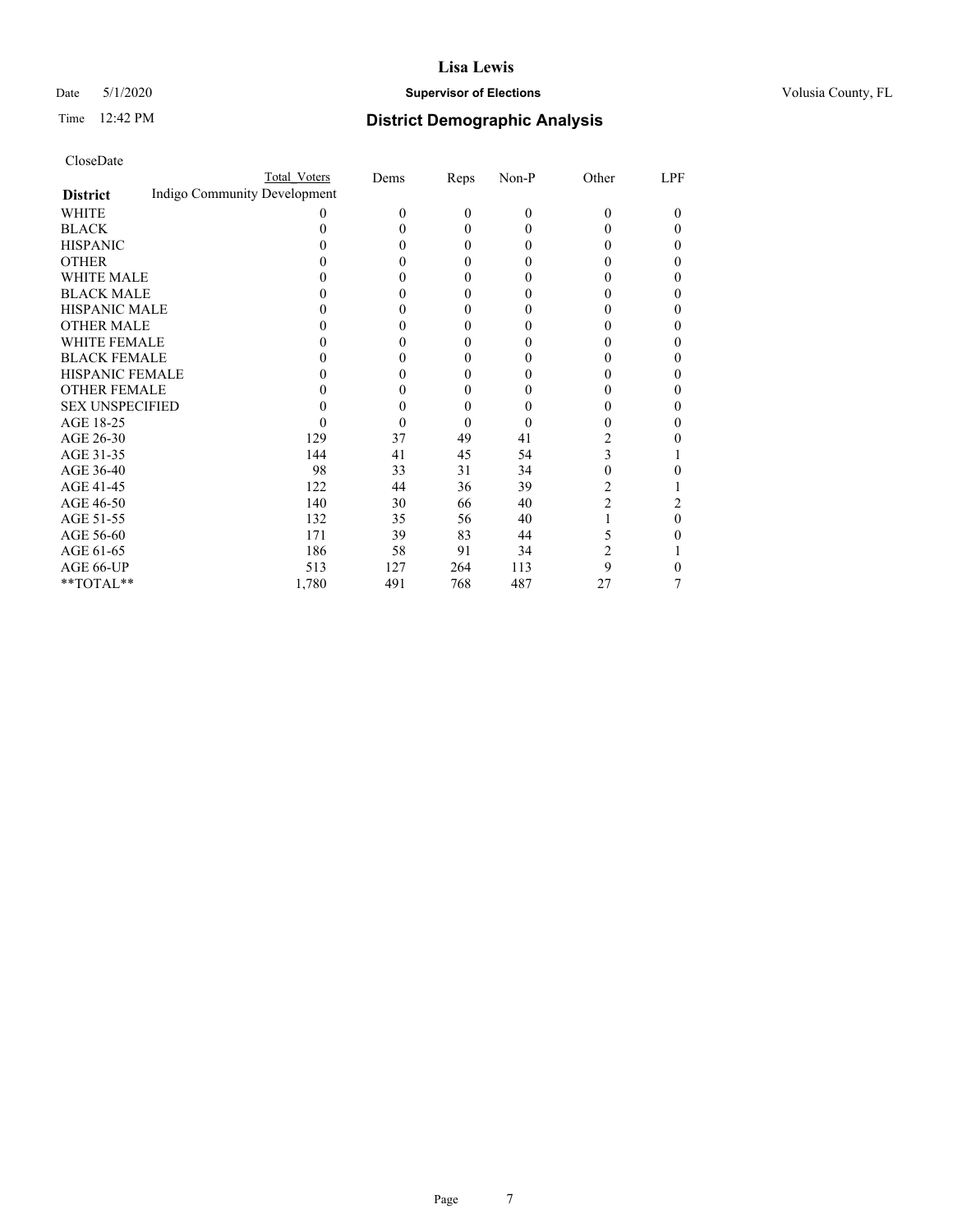### Date 5/1/2020 **Supervisor of Elections Supervisor of Elections** Volusia County, FL

# Time 12:42 PM **District Demographic Analysis**

|                        |                  | Total Voters | Dems     | Reps         | Non-P    | Other    | LPF |
|------------------------|------------------|--------------|----------|--------------|----------|----------|-----|
| <b>District</b>        | Orlandia Heights |              |          |              |          |          |     |
| WHITE                  |                  | 0            | $\theta$ | $\mathbf{0}$ | $\theta$ | $\Omega$ | 0   |
| <b>BLACK</b>           |                  |              |          | $\Omega$     | $\Omega$ | 0        | 0   |
| <b>HISPANIC</b>        |                  |              | 0        | $\Omega$     | 0        | 0        | 0   |
| <b>OTHER</b>           |                  |              |          | 0            | 0        |          | 0   |
| <b>WHITE MALE</b>      |                  |              |          | 0            | 0        |          | 0   |
| <b>BLACK MALE</b>      |                  |              |          | 0            | 0        |          | 0   |
| <b>HISPANIC MALE</b>   |                  |              |          | 0            | 0        |          | 0   |
| <b>OTHER MALE</b>      |                  |              |          | 0            | 0        |          | 0   |
| <b>WHITE FEMALE</b>    |                  |              |          | 0            | $\theta$ |          | 0   |
| <b>BLACK FEMALE</b>    |                  |              |          | $\Omega$     | 0        | 0        | 0   |
| <b>HISPANIC FEMALE</b> |                  |              |          | 0            | 0        |          | 0   |
| <b>OTHER FEMALE</b>    |                  |              |          | 0            | 0        |          | 0   |
| <b>SEX UNSPECIFIED</b> |                  |              |          | 0            | 0        |          | 0   |
| AGE 18-25              |                  |              |          | 0            | $\theta$ |          | 0   |
| AGE 26-30              |                  | 42           | 12       | 15           | 15       |          | 0   |
| AGE 31-35              |                  | 63           | 15       | 28           | 20       |          | 0   |
| AGE 36-40              |                  | 48           | 6        | 19           | 23       |          | 0   |
| AGE 41-45              |                  | 44           | 6        | 20           | 18       |          | 0   |
| AGE 46-50              |                  | 62           | 13       | 26           | 23       | 0        | 0   |
| AGE 51-55              |                  | 69           | 13       | 43           | 13       |          |     |
| AGE 56-60              |                  | 106          | 21       | 56           | 29       |          | 0   |
| AGE 61-65              |                  | 90           | 28       | 48           | 14       |          | 0   |
| AGE 66-UP              |                  | 171          | 70       | 73           | 28       |          | 0   |
| **TOTAL**              |                  | 770          | 198      | 349          | 222      |          | 0   |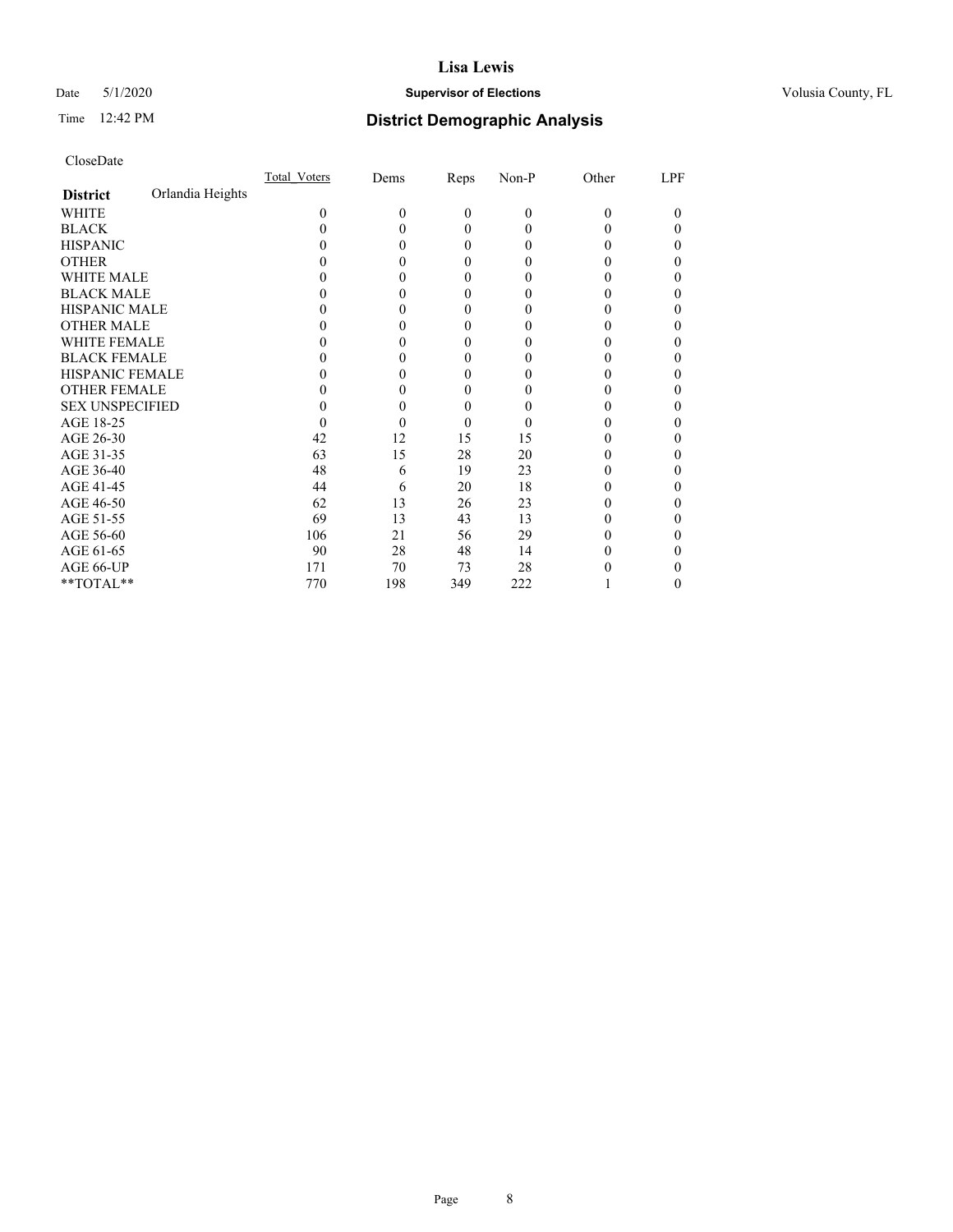### Date 5/1/2020 **Supervisor of Elections Supervisor of Elections** Volusia County, FL

| CloseDate |
|-----------|
|-----------|

|                                             | Total Voters | Dems     | Reps         | Non-P    | Other    | LPF   |
|---------------------------------------------|--------------|----------|--------------|----------|----------|-------|
| Congressional District 6<br><b>District</b> |              |          |              |          |          |       |
| <b>WHITE</b>                                | 0            | $\theta$ | $\mathbf{0}$ | $\theta$ | $\Omega$ | 0     |
| <b>BLACK</b>                                | 0            | $\Omega$ | $\theta$     | 0        | $_{0}$   | 0     |
| <b>HISPANIC</b>                             | 0            | $\Omega$ | $\theta$     | 0        | $_{0}$   | 0     |
| <b>OTHER</b>                                |              | $\theta$ | $\theta$     | 0        | $_{0}$   | 0     |
| <b>WHITE MALE</b>                           | 0            | $\theta$ | $\theta$     | 0        | $_{0}$   | 0     |
| <b>BLACK MALE</b>                           |              | $\theta$ | $\theta$     | 0        | 0        | 0     |
| <b>HISPANIC MALE</b>                        | 0            | 0        | $\theta$     | 0        |          | 0     |
| <b>OTHER MALE</b>                           | 0            | 0        | $\theta$     | 0        | 0        | 0     |
| <b>WHITE FEMALE</b>                         | 0            | 0        | $\theta$     | 0        | 0        | 0     |
| <b>BLACK FEMALE</b>                         | 0            | 0        | $\theta$     | 0        | $_{0}$   | 0     |
| <b>HISPANIC FEMALE</b>                      |              | 0        | 0            | 0        | 0        | 0     |
| <b>OTHER FEMALE</b>                         |              | 0        | 0            | 0        | $\theta$ | 0     |
| <b>SEX UNSPECIFIED</b>                      |              |          |              |          |          | 0     |
| AGE 18-25                                   |              |          |              |          |          |       |
| AGE 26-30                                   | 24,870       | 8,326    | 6,549        | 9,563    | 323      | 109   |
| AGE 31-35                                   | 24,406       | 8,146    | 6,616        | 9,237    | 248      | 159   |
| AGE 36-40                                   | 23,233       | 7,680    | 6,660        | 8,539    | 229      | 125   |
| AGE 41-45                                   | 22,585       | 7,288    | 7,061        | 7,892    | 228      | 116   |
| AGE 46-50                                   | 25,944       | 7,911    | 9,723        | 7,914    | 299      | 97    |
| AGE 51-55                                   | 29,761       | 9,215    | 12,245       | 7,942    | 285      | 74    |
| AGE 56-60                                   | 36,500       | 11,667   | 15,545       | 8,893    | 342      | 53    |
| AGE 61-65                                   | 38,001       | 13,323   | 15,912       | 8,353    | 354      | 59    |
| AGE 66-UP                                   | 115,601      | 42,180   | 49,803       | 22,711   | 816      | 91    |
| **TOTAL**                                   | 375,509      | 127,278  | 138,615      | 104,840  | 3,736    | 1,040 |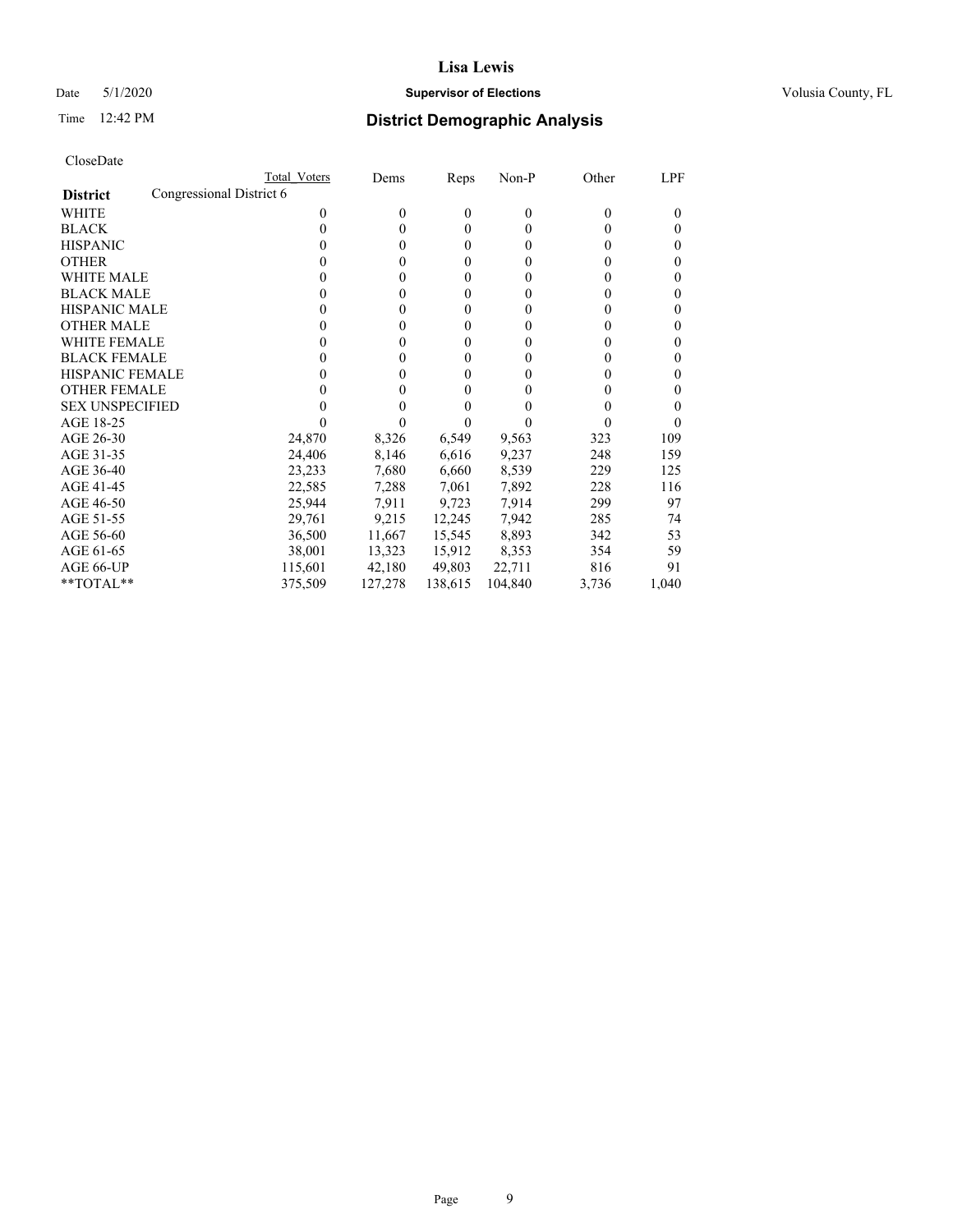### Date 5/1/2020 **Supervisor of Elections Supervisor of Elections** Volusia County, FL

## Time 12:42 PM **District Demographic Analysis**

|                                        | Total Voters | Dems     | Reps         | Non-P    | Other    | LPF |
|----------------------------------------|--------------|----------|--------------|----------|----------|-----|
| Unincorporated Area<br><b>District</b> |              |          |              |          |          |     |
| <b>WHITE</b>                           | 0            | $\theta$ | $\mathbf{0}$ | $\theta$ | $\Omega$ | 0   |
| <b>BLACK</b>                           | 0            | 0        | $\theta$     | $\theta$ | 0        | 0   |
| <b>HISPANIC</b>                        | 0            | 0        | $\theta$     | $\theta$ | $\theta$ | 0   |
| <b>OTHER</b>                           |              | 0        | $\theta$     | 0        | $_{0}$   | 0   |
| WHITE MALE                             |              | $_{0}$   | $\theta$     | 0        | $_{0}$   | 0   |
| <b>BLACK MALE</b>                      |              | 0        | $\theta$     | 0        | 0        | 0   |
| <b>HISPANIC MALE</b>                   |              | 0        | $\theta$     | 0        | 0        | 0   |
| <b>OTHER MALE</b>                      | $\theta$     | 0        | $\theta$     | 0        | 0        | 0   |
| WHITE FEMALE                           |              | 0        | $\theta$     | 0        | 0        | 0   |
| <b>BLACK FEMALE</b>                    | $\theta$     | 0        | $\theta$     | $\theta$ | $_{0}$   | 0   |
| <b>HISPANIC FEMALE</b>                 |              |          | 0            | 0        | 0        | 0   |
| <b>OTHER FEMALE</b>                    |              |          | 0            | 0        | $_{0}$   | 0   |
| <b>SEX UNSPECIFIED</b>                 |              |          | 0            | 0        | $_{0}$   | 0   |
| AGE 18-25                              |              |          |              |          |          | 0   |
| AGE 26-30                              | 4,884        | 1,271    | 1,610        | 1,922    | 57       | 24  |
| AGE 31-35                              | 4,873        | 1,322    | 1,579        | 1,887    | 45       | 40  |
| AGE 36-40                              | 4,487        | 1,208    | 1,556        | 1,660    | 39       | 24  |
| AGE 41-45                              | 4,462        | 1,123    | 1,679        | 1,596    | 35       | 29  |
| AGE 46-50                              | 5,562        | 1,326    | 2,475        | 1,683    | 61       | 17  |
| AGE 51-55                              | 6,779        | 1,670    | 3,252        | 1,778    | 62       | 17  |
| AGE 56-60                              | 8,684        | 2,305    | 4,233        | 2,047    | 84       | 15  |
| AGE 61-65                              | 8,808        | 2,722    | 4,084        | 1,900    | 85       | 17  |
| AGE 66-UP                              | 25,886       | 8,651    | 12,167       | 4,871    | 163      | 34  |
| **TOTAL**                              | 81,231       | 23,362   | 34,861       | 22,008   | 756      | 244 |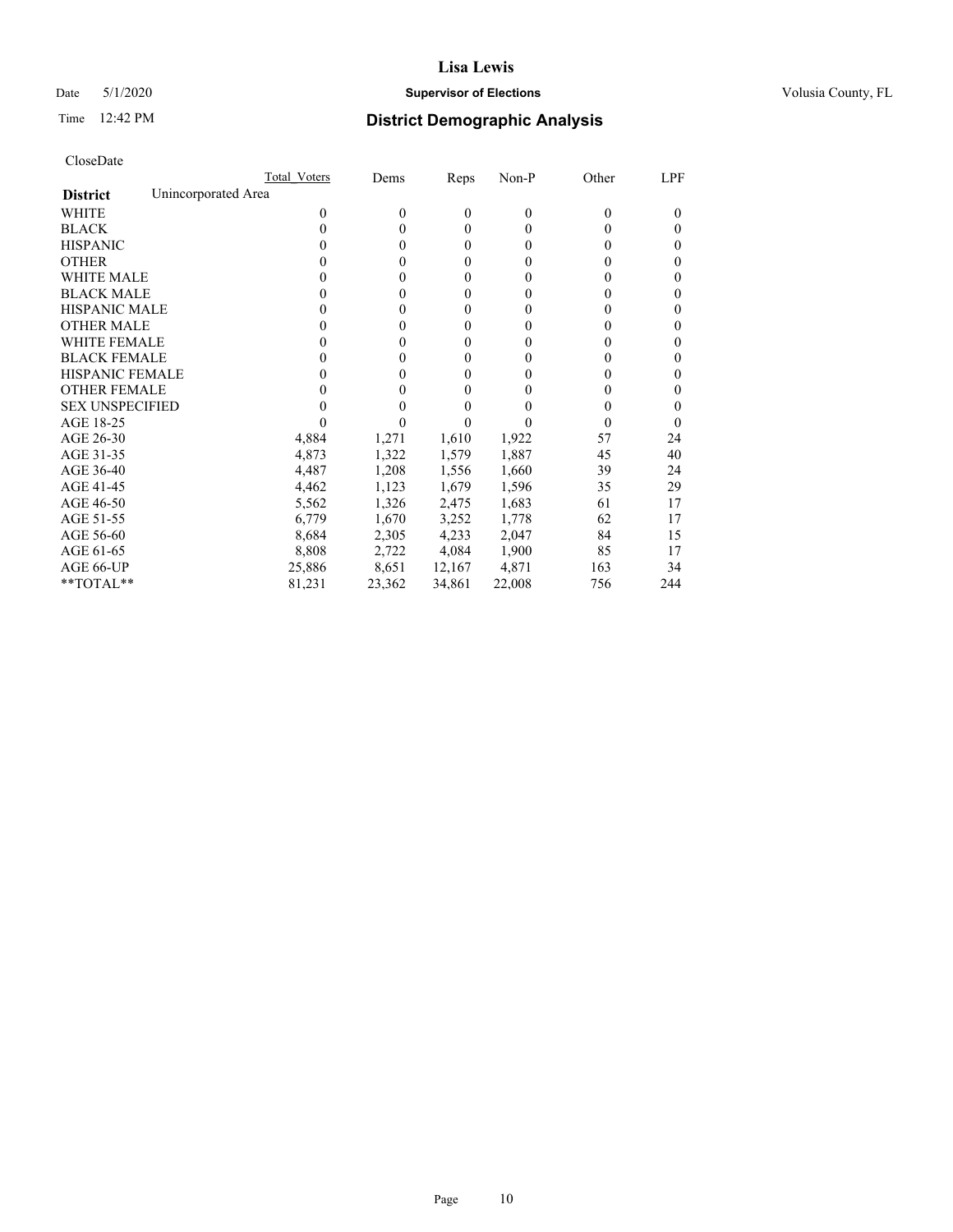## Date 5/1/2020 **Supervisor of Elections Supervisor of Elections** Volusia County, FL

## Time 12:42 PM **District Demographic Analysis**

|                        |               | Total Voters | Dems     | Reps           | Non-P    | Other    | LPF |
|------------------------|---------------|--------------|----------|----------------|----------|----------|-----|
| <b>District</b>        | Daytona Beach |              |          |                |          |          |     |
| WHITE                  |               | 0            | $\theta$ | $\theta$       | $\theta$ | $\Omega$ | 0   |
| <b>BLACK</b>           |               | 0            | 0        | $\theta$       | $\theta$ | $_{0}$   | 0   |
| <b>HISPANIC</b>        |               | $\theta$     | 0        | $\theta$       | $\theta$ | $_{0}$   | 0   |
| <b>OTHER</b>           |               |              | 0        | $\theta$       | 0        | 0        | 0   |
| WHITE MALE             |               |              | 0        | $\overline{0}$ | 0        | $_{0}$   | 0   |
| <b>BLACK MALE</b>      |               |              | 0        | 0              | 0        | 0        | 0   |
| <b>HISPANIC MALE</b>   |               |              | 0        | 0              | 0        | 0        | 0   |
| <b>OTHER MALE</b>      |               |              | 0        | $\theta$       | 0        | 0        | 0   |
| <b>WHITE FEMALE</b>    |               |              | 0        | $\theta$       | 0        | 0        | 0   |
| <b>BLACK FEMALE</b>    |               | $\theta$     | 0        | $\theta$       | $\theta$ | 0        | 0   |
| <b>HISPANIC FEMALE</b> |               |              |          | 0              | 0        | 0        | 0   |
| <b>OTHER FEMALE</b>    |               |              |          | 0              | 0        | 0        | 0   |
| <b>SEX UNSPECIFIED</b> |               |              |          | 0              | 0        | $\theta$ | 0   |
| AGE 18-25              |               |              |          | 0              |          | 0        | 0   |
| AGE 26-30              |               | 3,435        | 1,647    | 571            | 1,153    | 56       | 8   |
| AGE 31-35              |               | 3,008        | 1,443    | 508            | 1,003    | 36       | 18  |
| AGE 36-40              |               | 2,533        | 1,262    | 453            | 783      | 26       | 9   |
| AGE 41-45              |               | 2,382        | 1,152    | 463            | 738      | 20       | 9   |
| AGE 46-50              |               | 2,665        | 1,190    | 697            | 721      | 46       | 11  |
| AGE 51-55              |               | 3,158        | 1,400    | 900            | 812      | 40       | 6   |
| AGE 56-60              |               | 3,864        | 1,678    | 1,274          | 869      | 39       | 4   |
| AGE 61-65              |               | 4,165        | 1,927    | 1,352          | 841      | 36       | 9   |
| AGE 66-UP              |               | 11,503       | 5,232    | 4,035          | 2,122    | 104      | 10  |
| **TOTAL**              |               | 42,519       | 19,785   | 11,056         | 11,080   | 497      | 101 |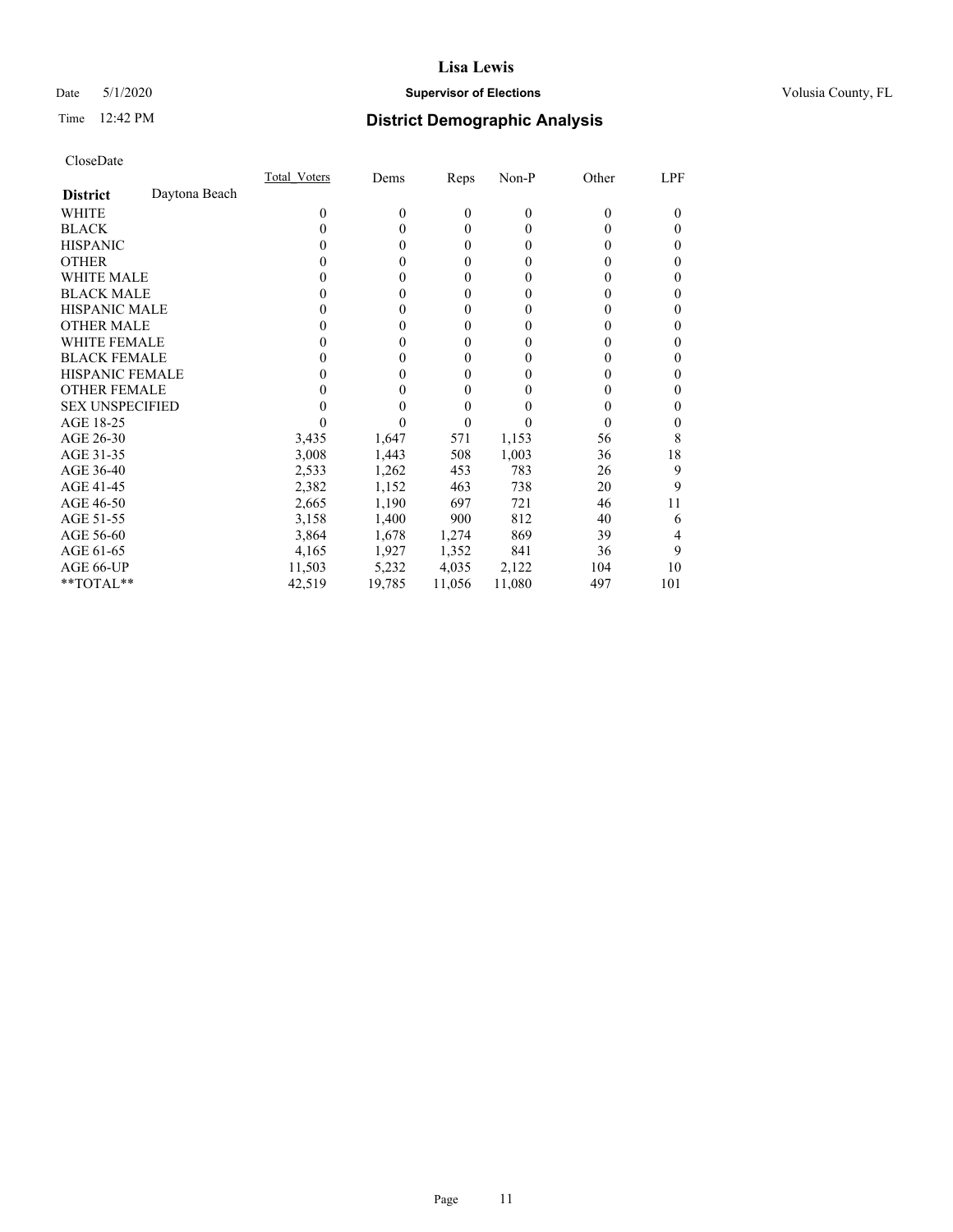## Date 5/1/2020 **Supervisor of Elections Supervisor of Elections** Volusia County, FL

## Time 12:42 PM **District Demographic Analysis**

|                                         | Total Voters | Dems     | Reps             | $Non-P$  | Other | <b>LPF</b> |
|-----------------------------------------|--------------|----------|------------------|----------|-------|------------|
| Daytona Beach Shores<br><b>District</b> |              |          |                  |          |       |            |
| WHITE                                   | $\Omega$     | $\theta$ | $\boldsymbol{0}$ | $\theta$ | 0     | 0          |
| <b>BLACK</b>                            | 0            | $\theta$ | $\theta$         | $\Omega$ | 0     | 0          |
| <b>HISPANIC</b>                         | 0            | $\theta$ | $\mathbf{0}$     | $\theta$ | 0     | 0          |
| <b>OTHER</b>                            | 0            | 0        | $\boldsymbol{0}$ | 0        | 0     | 0          |
| <b>WHITE MALE</b>                       | 0            | 0        | 0                | 0        | 0     | 0          |
| <b>BLACK MALE</b>                       | 0            | $\theta$ | $\mathbf{0}$     | 0        | 0     | 0          |
| HISPANIC MALE                           | 0            | $\Omega$ | $\boldsymbol{0}$ | 0        | 0     | 0          |
| <b>OTHER MALE</b>                       | $_{0}$       | $\theta$ | $\mathbf{0}$     | $\Omega$ | 0     | 0          |
| <b>WHITE FEMALE</b>                     |              | 0        | $\theta$         | 0        | 0     | 0          |
| <b>BLACK FEMALE</b>                     | 0            | 0        | $\boldsymbol{0}$ | 0        | 0     | 0          |
| <b>HISPANIC FEMALE</b>                  | 0            | 0        | $\boldsymbol{0}$ | 0        | 0     | 0          |
| <b>OTHER FEMALE</b>                     | 0            | 0        | 0                | $_{0}$   | 0     | 0          |
| <b>SEX UNSPECIFIED</b>                  | 0            | $\theta$ | $\mathbf{0}$     | 0        | 0     | 0          |
| AGE 18-25                               | 0            | 0        | $\mathbf{0}$     | $\Omega$ | 0     |            |
| AGE 26-30                               | 83           | 25       | 26               | 30       |       |            |
| AGE 31-35                               | 106          | 26       | 38               | 36       |       | 5          |
| AGE 36-40                               | 105          | 29       | 36               | 40       | 0     |            |
| AGE 41-45                               | 104          | 33       | 38               | 30       | 2     |            |
| AGE 46-50                               | 151          | 31       | 64               | 55       |       |            |
| AGE 51-55                               | 264          | 60       | 120              | 80       | 3     |            |
| AGE 56-60                               | 417          | 98       | 217              | 96       | 6     | 0          |
| AGE 61-65                               | 554          | 124      | 285              | 134      | 10    |            |
| AGE 66-UP                               | 2,525        | 673      | 1,276            | 551      | 24    |            |
| **TOTAL**                               | 4,450        | 1,143    | 2,142            | 1,102    | 53    | 10         |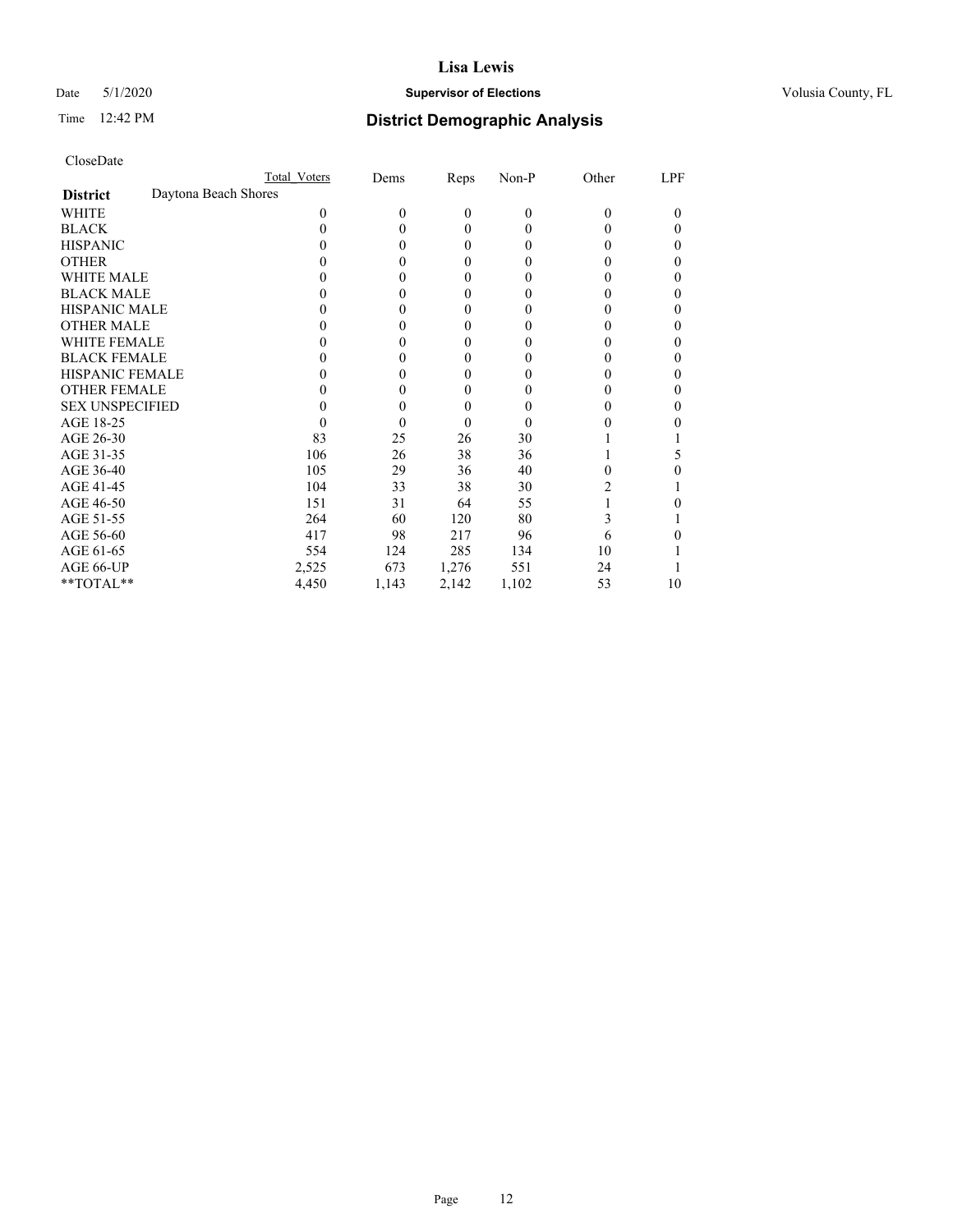## Date 5/1/2020 **Supervisor of Elections Supervisor of Elections** Volusia County, FL

# Time 12:42 PM **District Demographic Analysis**

|                        |        | Total Voters | Dems     | Reps         | Non-P        | Other    | LPF |
|------------------------|--------|--------------|----------|--------------|--------------|----------|-----|
| <b>District</b>        | DeBary |              |          |              |              |          |     |
| WHITE                  |        | 0            | $\theta$ | $\mathbf{0}$ | $\mathbf{0}$ | $\Omega$ | 0   |
| <b>BLACK</b>           |        | 0            | 0        | $\theta$     | $\theta$     | $\theta$ | 0   |
| <b>HISPANIC</b>        |        | $\theta$     | 0        | $\theta$     | $\theta$     | $_{0}$   | 0   |
| <b>OTHER</b>           |        |              |          | 0            | 0            | 0        | 0   |
| WHITE MALE             |        |              |          | 0            | 0            | 0        | 0   |
| <b>BLACK MALE</b>      |        |              | 0        | 0            | 0            | 0        | 0   |
| <b>HISPANIC MALE</b>   |        |              |          | 0            | 0            |          | 0   |
| <b>OTHER MALE</b>      |        |              | 0        | $\theta$     | 0            | 0        | 0   |
| <b>WHITE FEMALE</b>    |        |              |          | 0            | 0            |          | 0   |
| <b>BLACK FEMALE</b>    |        |              | 0        | $\theta$     | 0            | 0        | 0   |
| <b>HISPANIC FEMALE</b> |        |              |          | 0            | 0            | 0        | 0   |
| <b>OTHER FEMALE</b>    |        |              | 0        | 0            | 0            | 0        | 0   |
| <b>SEX UNSPECIFIED</b> |        |              |          | 0            | 0            | 0        | 0   |
| AGE 18-25              |        |              |          | 0            | 0            | $_{0}$   | 0   |
| AGE 26-30              |        | 938          | 242      | 332          | 352          | 10       | 2   |
| AGE 31-35              |        | 1,069        | 291      | 396          | 371          | 8        | 3   |
| AGE 36-40              |        | 1,063        | 263      | 388          | 389          | 8        | 15  |
| AGE 41-45              |        | 1,050        | 290      | 400          | 347          | 8        | 5   |
| AGE 46-50              |        | 1,208        | 289      | 520          | 379          | 12       | 8   |
| AGE 51-55              |        | 1,356        | 351      | 662          | 330          | 11       |     |
| AGE 56-60              |        | 1,549        | 401      | 755          | 377          | 13       | 3   |
| AGE 61-65              |        | 1,642        | 457      | 802          | 363          | 20       | 0   |
| AGE 66-UP              |        | 4,863        | 1,501    | 2,389        | 948          | 24       |     |
| **TOTAL**              |        | 16,028       | 4,415    | 7,019        | 4,406        | 136      | 52  |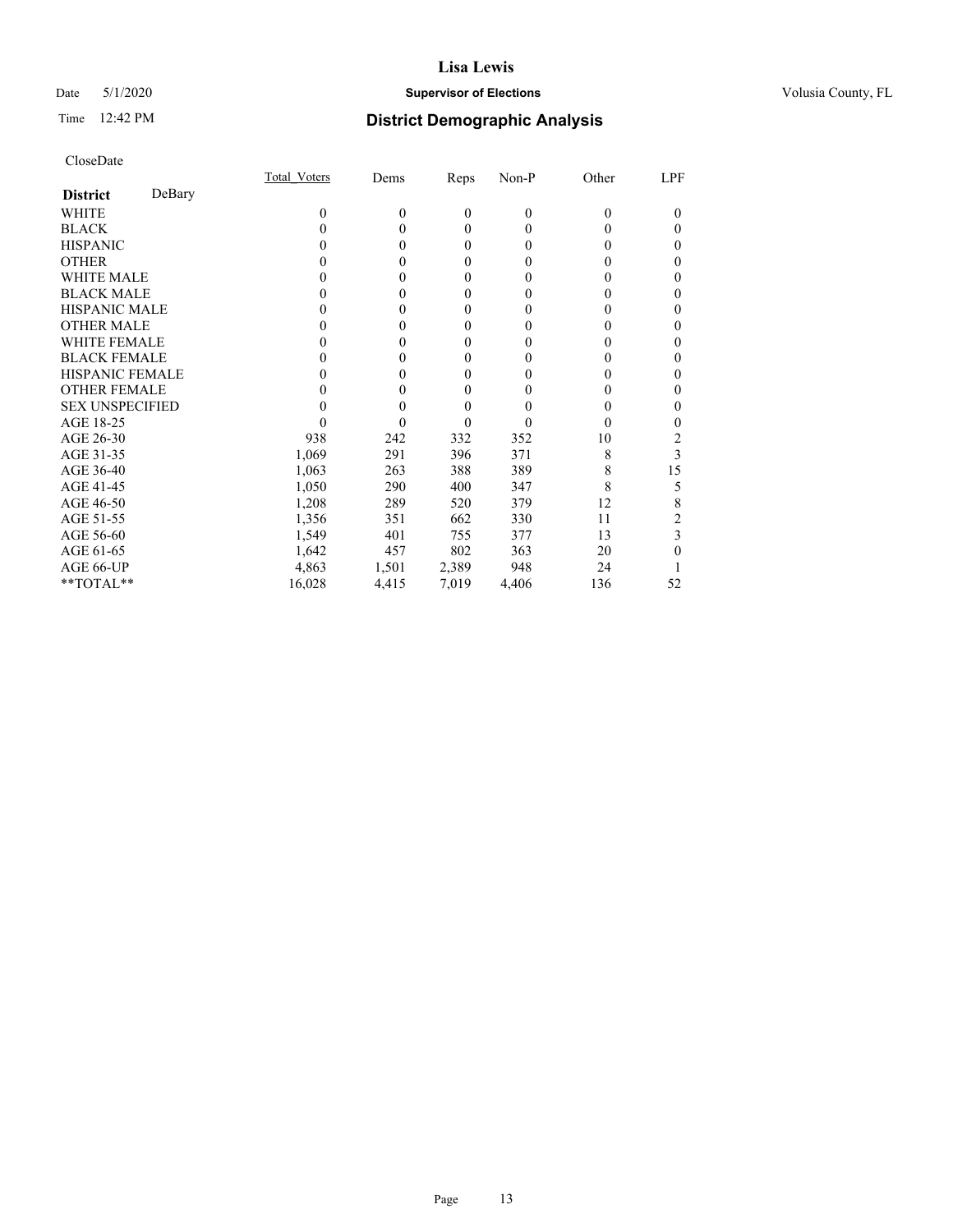## Date 5/1/2020 **Supervisor of Elections Supervisor of Elections** Volusia County, FL

## Time 12:42 PM **District Demographic Analysis**

|                           | Total Voters | Dems     | Reps         | Non-P        | Other    | LPF |
|---------------------------|--------------|----------|--------------|--------------|----------|-----|
| DeLand<br><b>District</b> |              |          |              |              |          |     |
| WHITE                     | $\theta$     | $\theta$ | $\theta$     | $\mathbf{0}$ | $\Omega$ | 0   |
| <b>BLACK</b>              | 0            | 0        | $\theta$     | $\theta$     | 0        | 0   |
| <b>HISPANIC</b>           | 0            | 0        | $\theta$     | $\theta$     | $_{0}$   | 0   |
| <b>OTHER</b>              |              | 0        | $\theta$     | 0            | 0        | 0   |
| <b>WHITE MALE</b>         | 0            | 0        | $\mathbf{0}$ | 0            | $_{0}$   | 0   |
| <b>BLACK MALE</b>         |              | 0        | $\theta$     | 0            | 0        | 0   |
| <b>HISPANIC MALE</b>      | $\theta$     | 0        | $\theta$     | 0            | 0        | 0   |
| <b>OTHER MALE</b>         | $\theta$     | 0        | $\theta$     | 0            | 0        | 0   |
| <b>WHITE FEMALE</b>       | 0            | 0        | $\theta$     | 0            | 0        | 0   |
| <b>BLACK FEMALE</b>       | 0            | 0        | $\theta$     | 0            | 0        | 0   |
| <b>HISPANIC FEMALE</b>    |              | $_{0}$   | $\theta$     | 0            | $_{0}$   | 0   |
| <b>OTHER FEMALE</b>       |              | 0        | $\theta$     | 0            | 0        | 0   |
| <b>SEX UNSPECIFIED</b>    |              | 0        | $\theta$     | 0            | 0        | 0   |
| AGE 18-25                 |              | 0        | $\theta$     | 0            | 0        | 0   |
| AGE 26-30                 | 1,584        | 608      | 385          | 569          | 12       | 10  |
| AGE 31-35                 | 1,578        | 573      | 412          | 566          | 17       | 10  |
| AGE 36-40                 | 1,558        | 617      | 414          | 503          | 17       |     |
| AGE 41-45                 | 1,499        | 539      | 455          | 482          | 18       | 5   |
| AGE 46-50                 | 1,530        | 582      | 496          | 432          | 18       | 2   |
| AGE 51-55                 | 1,598        | 568      | 632          | 379          | 12       |     |
| AGE 56-60                 | 1,789        | 689      | 705          | 379          | 12       | 4   |
| AGE 61-65                 | 1,906        | 775      | 734          | 379          | 14       | 4   |
| AGE 66-UP                 | 7,037        | 2,801    | 2,909        | 1,257        | 61       | 9   |
| $*$ TOTAL $*$             | 22,398       | 8,721    | 7,620        | 5,769        | 213      | 75  |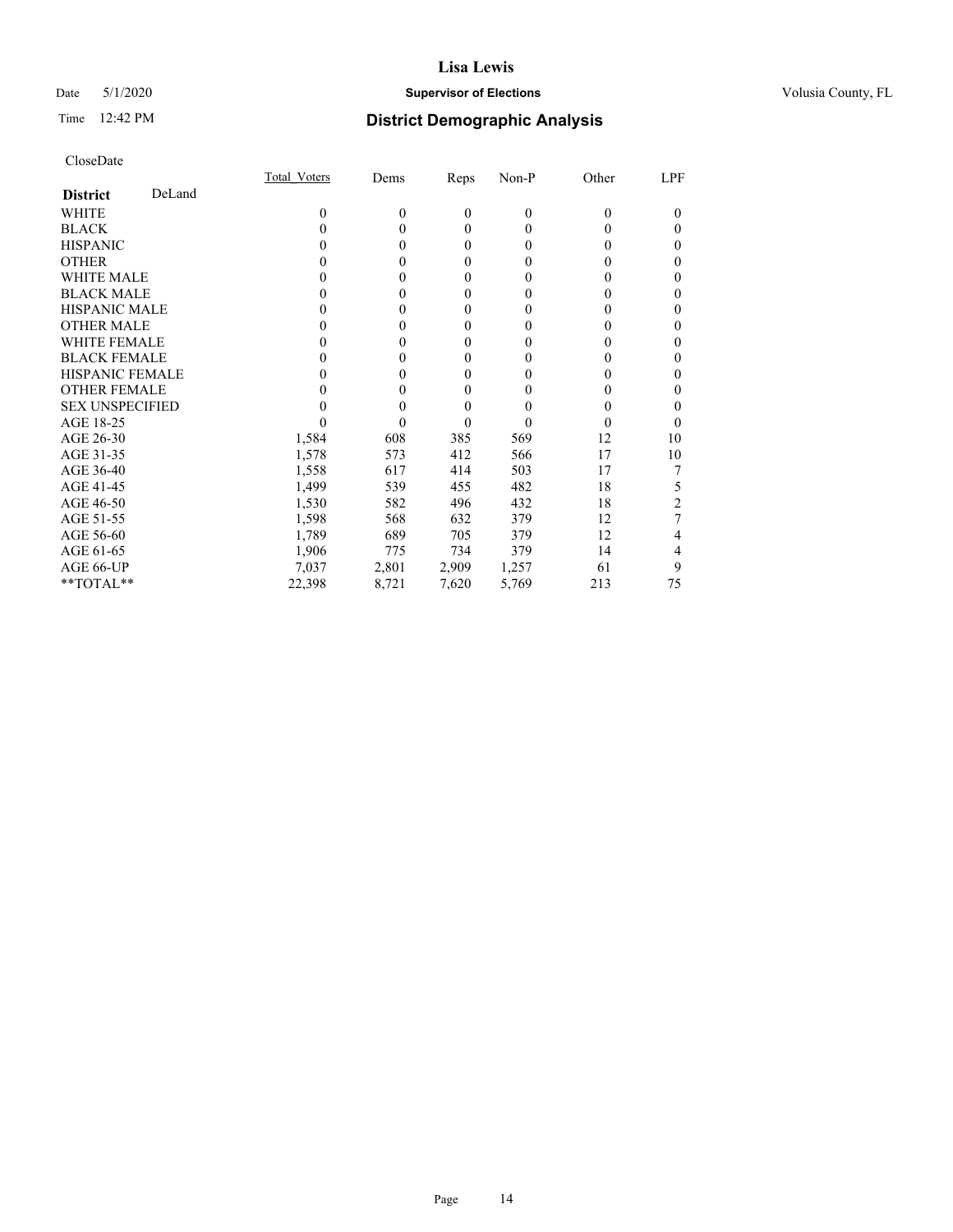## Date 5/1/2020 **Supervisor of Elections Supervisor of Elections** Volusia County, FL

# Time 12:42 PM **District Demographic Analysis**

|                        |         | Total Voters | Dems     | Reps         | Non-P    | Other    | LPF |
|------------------------|---------|--------------|----------|--------------|----------|----------|-----|
| <b>District</b>        | Deltona |              |          |              |          |          |     |
| WHITE                  |         | $\theta$     | $\theta$ | $\theta$     | $\theta$ | $\theta$ | 0   |
| <b>BLACK</b>           |         | 0            | 0        | $\theta$     | $\theta$ | $_{0}$   | 0   |
| <b>HISPANIC</b>        |         | 0            | 0        | $\theta$     | $\theta$ | $_{0}$   | 0   |
| <b>OTHER</b>           |         |              | 0        | $\theta$     | 0        | $_{0}$   | 0   |
| WHITE MALE             |         | $\theta$     | 0        | $\theta$     | 0        | $_{0}$   | 0   |
| <b>BLACK MALE</b>      |         |              | 0        | $\theta$     | 0        | 0        | 0   |
| <b>HISPANIC MALE</b>   |         |              | 0        | $\theta$     | 0        | 0        | 0   |
| <b>OTHER MALE</b>      |         |              | 0        | $\mathbf{0}$ | 0        | 0        | 0   |
| <b>WHITE FEMALE</b>    |         |              | 0        | $\theta$     | 0        | 0        | 0   |
| <b>BLACK FEMALE</b>    |         | 0            | 0        | $\theta$     | 0        | 0        | 0   |
| <b>HISPANIC FEMALE</b> |         |              |          | $\theta$     | 0        | 0        | 0   |
| <b>OTHER FEMALE</b>    |         |              |          | $\theta$     | 0        | 0        | 0   |
| <b>SEX UNSPECIFIED</b> |         |              |          | $\theta$     | 0        | $_{0}$   | 0   |
| AGE 18-25              |         |              |          | 0            |          | 0        | 0   |
| AGE 26-30              |         | 5,242        | 1,892    | 1,050        | 2,240    | 38       | 22  |
| AGE 31-35              |         | 5,239        | 1,842    | 1,141        | 2,187    | 43       | 26  |
| AGE 36-40              |         | 5,084        | 1,820    | 1,148        | 2,052    | 48       | 16  |
| AGE 41-45              |         | 4,899        | 1,871    | 1,125        | 1,857    | 30       | 16  |
| AGE 46-50              |         | 5,116        | 1,837    | 1,526        | 1,693    | 44       | 16  |
| AGE 51-55              |         | 5,357        | 2,032    | 1,716        | 1,572    | 26       | 11  |
| AGE 56-60              |         | 5,794        | 2,218    | 1,983        | 1,563    | 24       | 6   |
| AGE 61-65              |         | 5,430        | 2,219    | 1,873        | 1,305    | 25       | 8   |
| AGE 66-UP              |         | 13,008       | 5,971    | 4,314        | 2,670    | 46       |     |
| $*$ TOTAL $*$          |         | 61,791       | 23,937   | 17,102       | 20,204   | 400      | 148 |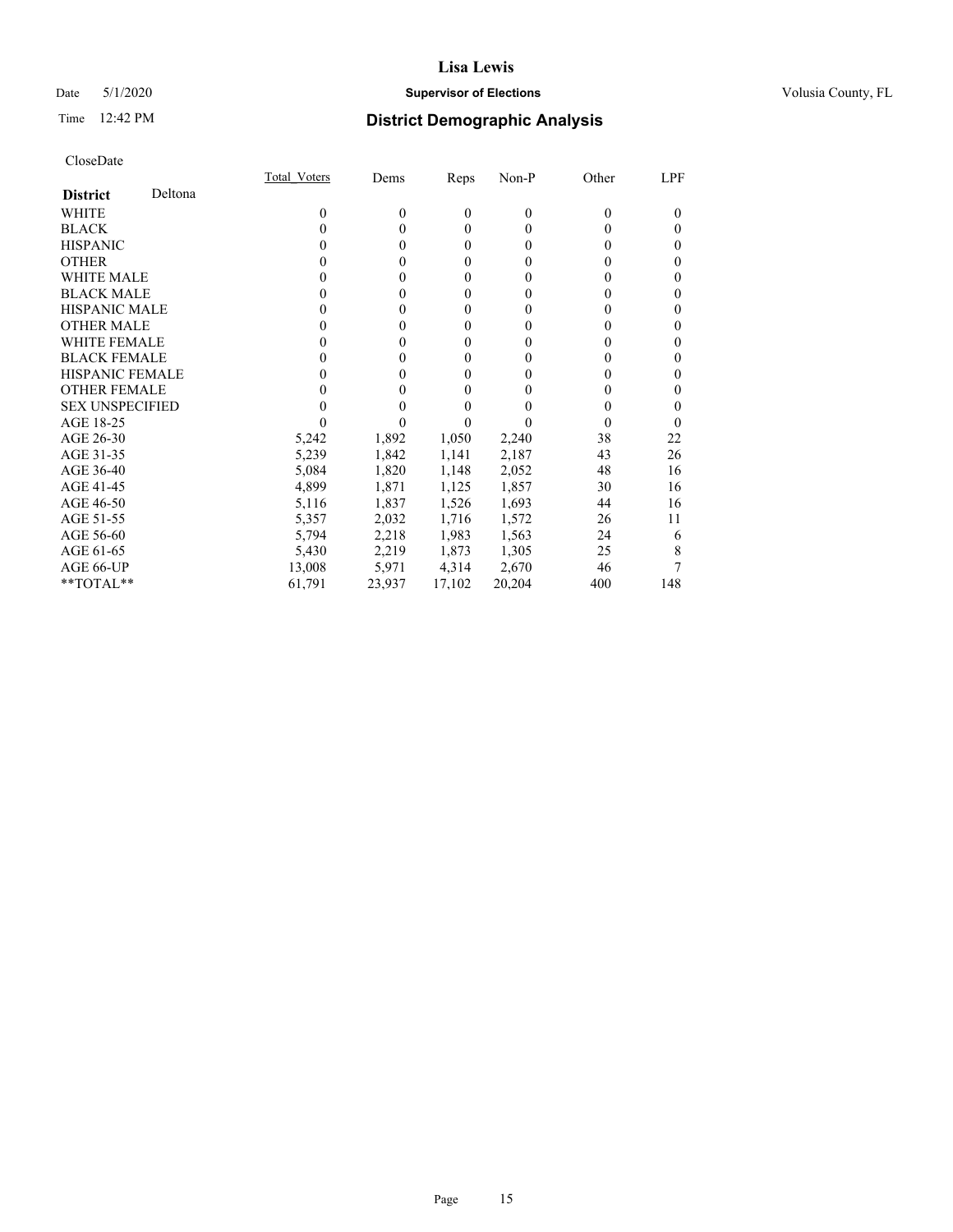## Date 5/1/2020 **Supervisor of Elections Supervisor of Elections** Volusia County, FL

## Time 12:42 PM **District Demographic Analysis**

|                        |           | Total Voters | Dems     | Reps     | Non-P    | Other    | LPF            |
|------------------------|-----------|--------------|----------|----------|----------|----------|----------------|
| <b>District</b>        | Edgewater |              |          |          |          |          |                |
| WHITE                  |           | $\theta$     | $\theta$ | $\theta$ | $\theta$ | $\Omega$ | 0              |
| <b>BLACK</b>           |           | 0            | 0        | $\theta$ | 0        | 0        | 0              |
| <b>HISPANIC</b>        |           | 0            | 0        | $\theta$ | 0        | 0        | 0              |
| <b>OTHER</b>           |           | 0            | 0        | $\theta$ | 0        | $_{0}$   | 0              |
| WHITE MALE             |           | 0            | 0        | $\theta$ | 0        | $_{0}$   | 0              |
| <b>BLACK MALE</b>      |           | 0            | 0        | $\theta$ | 0        | $_{0}$   | 0              |
| <b>HISPANIC MALE</b>   |           | $_{0}$       | 0        | $\theta$ | 0        | $_{0}$   | 0              |
| <b>OTHER MALE</b>      |           | $_{0}$       | 0        | $\theta$ | 0        | 0        | 0              |
| WHITE FEMALE           |           |              | 0        | $\theta$ | 0        | 0        | 0              |
| <b>BLACK FEMALE</b>    |           | $_{0}$       | 0        | $\theta$ | 0        | $_{0}$   | 0              |
| <b>HISPANIC FEMALE</b> |           | 0            | 0        | $\theta$ | 0        | $_{0}$   | 0              |
| <b>OTHER FEMALE</b>    |           | 0            | 0        | $\theta$ | 0        | $_{0}$   | 0              |
| <b>SEX UNSPECIFIED</b> |           | 0            | 0        | $\theta$ | 0        | $\theta$ | 0              |
| AGE 18-25              |           | 0            | 0        | $\theta$ | 0        | 0        | 0              |
| AGE 26-30              |           | 972          | 262      | 305      | 382      | 18       | 5              |
| AGE 31-35              |           | 980          | 268      | 303      | 390      |          | 12             |
| AGE 36-40              |           | 904          | 247      | 295      | 351      | 8        | 3              |
| AGE 41-45              |           | 961          | 260      | 342      | 345      | 11       | 3              |
| AGE 46-50              |           | 1,097        | 268      | 442      | 370      | 11       | 6              |
| AGE 51-55              |           | 1,181        | 325      | 513      | 324      | 17       | 2              |
| AGE 56-60              |           | 1,628        | 475      | 710      | 418      | 23       | $\overline{2}$ |
| AGE 61-65              |           | 1,757        | 533      | 752      | 452      | 20       | 0              |
| AGE 66-UP              |           | 5,704        | 1,946    | 2,459    | 1,252    | 44       | 3              |
| **TOTAL**              |           | 16,380       | 4,898    | 6,460    | 4,788    | 189      | 45             |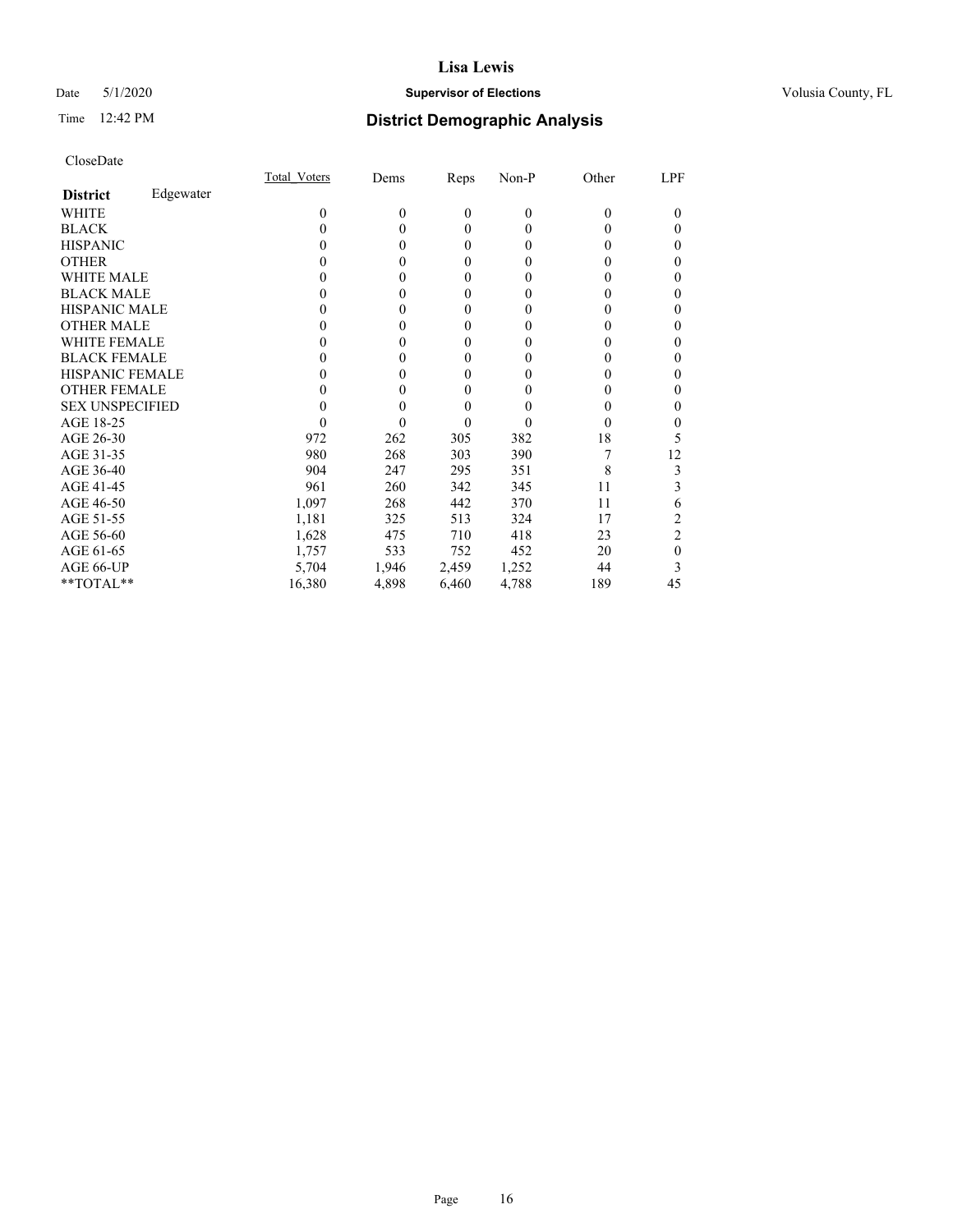## Date 5/1/2020 **Supervisor of Elections Supervisor of Elections** Volusia County, FL

# Time 12:42 PM **District Demographic Analysis**

|                        |            | Total Voters | Dems     | Reps     | Non-P        | Other    | LPF    |
|------------------------|------------|--------------|----------|----------|--------------|----------|--------|
| <b>District</b>        | Holly Hill |              |          |          |              |          |        |
| WHITE                  |            | $\Omega$     | $\theta$ | $\theta$ | $\mathbf{0}$ | $\Omega$ | $_{0}$ |
| <b>BLACK</b>           |            | 0            | 0        | $\theta$ | 0            | $_{0}$   | 0      |
| <b>HISPANIC</b>        |            | 0            | 0        | $\theta$ | 0            | $\theta$ | 0      |
| <b>OTHER</b>           |            |              |          | $\theta$ | 0            | 0        | 0      |
| WHITE MALE             |            | 0            | 0        | $\theta$ | 0            | 0        | 0      |
| <b>BLACK MALE</b>      |            |              |          | $\theta$ | 0            | 0        | 0      |
| <b>HISPANIC MALE</b>   |            |              |          | $\theta$ | 0            | 0        | 0      |
| <b>OTHER MALE</b>      |            |              |          | $\theta$ | 0            | 0        | 0      |
| WHITE FEMALE           |            |              |          | $\theta$ | 0            | 0        | 0      |
| <b>BLACK FEMALE</b>    |            |              | 0        | $\theta$ | 0            | 0        | 0      |
| <b>HISPANIC FEMALE</b> |            |              |          | $\theta$ | 0            | 0        | 0      |
| <b>OTHER FEMALE</b>    |            | 0            |          | $\theta$ | 0            | 0        | 0      |
| <b>SEX UNSPECIFIED</b> |            |              |          | $\theta$ | 0            | 0        | 0      |
| AGE 18-25              |            | 0            | 0        | $\theta$ | 0            | 0        | 0      |
| AGE 26-30              |            | 584          | 240      | 119      | 217          |          |        |
| AGE 31-35              |            | 571          | 222      | 119      | 219          | 5        | 6      |
| AGE 36-40              |            | 477          | 183      | 102      | 185          | 3        | 4      |
| AGE 41-45              |            | 463          | 169      | 113      | 172          | 8        |        |
| AGE 46-50              |            | 527          | 175      | 156      | 188          | 5        | 3      |
| AGE 51-55              |            | 661          | 249      | 210      | 192          | 5        | 5      |
| AGE 56-60              |            | 848          | 315      | 290      | 233          |          | 3      |
| AGE 61-65              |            | 820          | 327      | 276      | 203          | 10       | 4      |
| AGE 66-UP              |            | 2,269        | 913      | 885      | 454          | 17       | 0      |
| **TOTAL**              |            | 7,899        | 3,029    | 2,399    | 2,366        | 73       | 32     |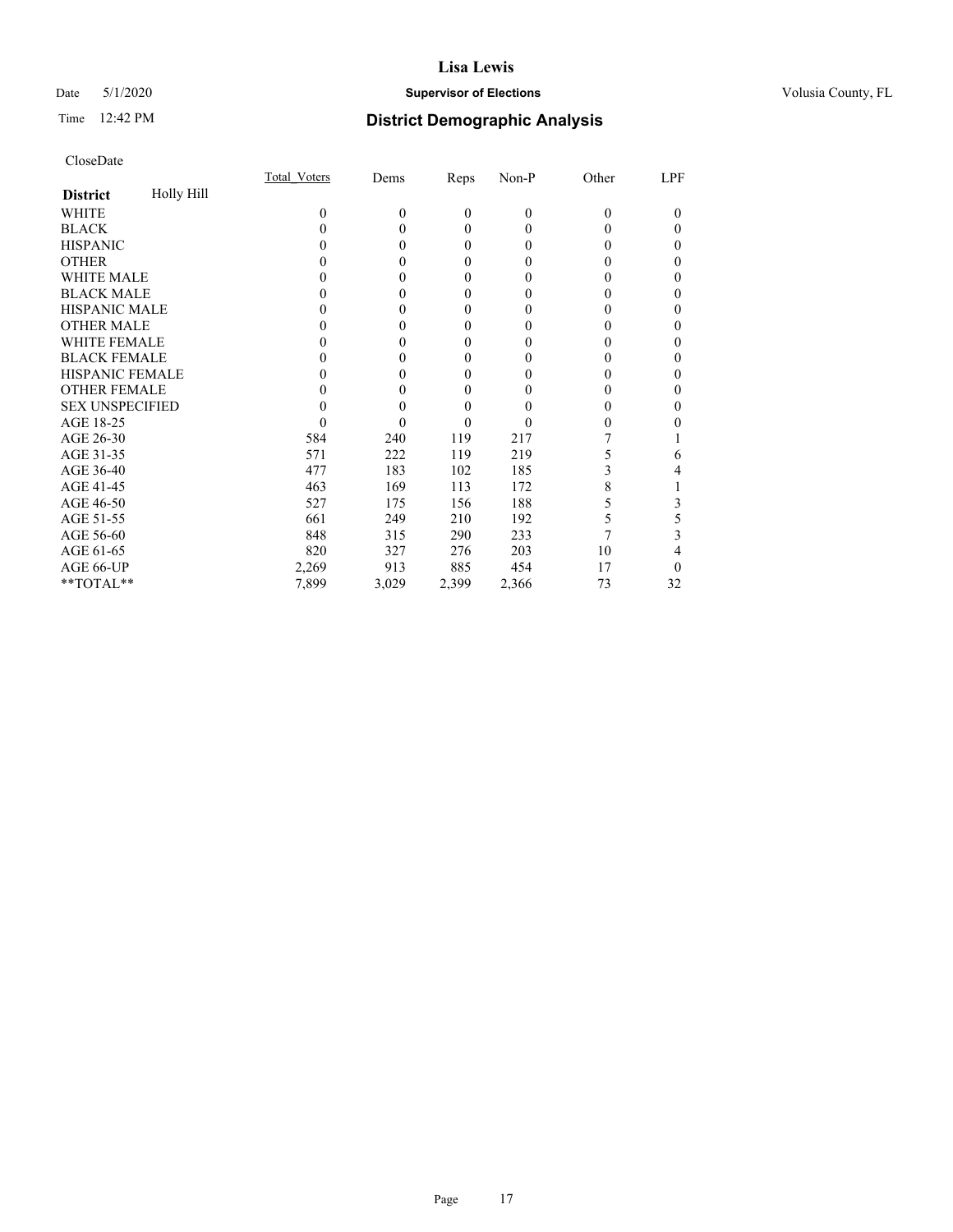## Date 5/1/2020 **Supervisor of Elections Supervisor of Elections** Volusia County, FL

## Time 12:42 PM **District Demographic Analysis**

|                        |            | Total Voters | Dems     | Reps     | Non-P        | Other    | LPF    |
|------------------------|------------|--------------|----------|----------|--------------|----------|--------|
| <b>District</b>        | Lake Helen |              |          |          |              |          |        |
| WHITE                  |            | $\Omega$     | $\Omega$ | $\theta$ | $\mathbf{0}$ | $\Omega$ | $_{0}$ |
| <b>BLACK</b>           |            | 0            |          | $\theta$ | 0            | 0        | 0      |
| <b>HISPANIC</b>        |            |              | 0        | $\theta$ | 0            | 0        | 0      |
| <b>OTHER</b>           |            |              |          | $\Omega$ | 0            | 0        | 0      |
| WHITE MALE             |            | 0            |          | $\theta$ | 0            | 0        | 0      |
| <b>BLACK MALE</b>      |            |              |          | $\theta$ | 0            |          | 0      |
| <b>HISPANIC MALE</b>   |            |              |          | $\theta$ | 0            | 0        | 0      |
| <b>OTHER MALE</b>      |            |              |          | $\theta$ | 0            | 0        | 0      |
| WHITE FEMALE           |            |              |          | $\theta$ | 0            |          | 0      |
| <b>BLACK FEMALE</b>    |            |              |          | $\theta$ | 0            | 0        | 0      |
| <b>HISPANIC FEMALE</b> |            |              |          | $\Omega$ | 0            | 0        | 0      |
| <b>OTHER FEMALE</b>    |            |              |          | $\theta$ | 0            | 0        | 0      |
| <b>SEX UNSPECIFIED</b> |            |              |          | $\theta$ | 0            | 0        | 0      |
| AGE 18-25              |            |              | 0        | $\theta$ | 0            | 0        |        |
| AGE 26-30              |            | 143          | 31       | 58       | 51           | 2        |        |
| AGE 31-35              |            | 134          | 41       | 41       | 48           | 4        | 0      |
| AGE 36-40              |            | 137          | 41       | 39       | 56           |          | 0      |
| AGE 41-45              |            | 137          | 33       | 46       | 57           | 0        |        |
| AGE 46-50              |            | 145          | 39       | 53       | 47           | 3        | 3      |
| AGE 51-55              |            | 173          | 49       | 85       | 37           | 2        | 0      |
| AGE 56-60              |            | 229          | 78       | 97       | 50           | 4        | 0      |
| AGE 61-65              |            | 244          | 88       | 109      | 46           |          | 0      |
| AGE 66-UP              |            | 625          | 268      | 257      | 99           |          |        |
| **TOTAL**              |            | 2,140        | 710      | 845      | 559          | 21       | 5      |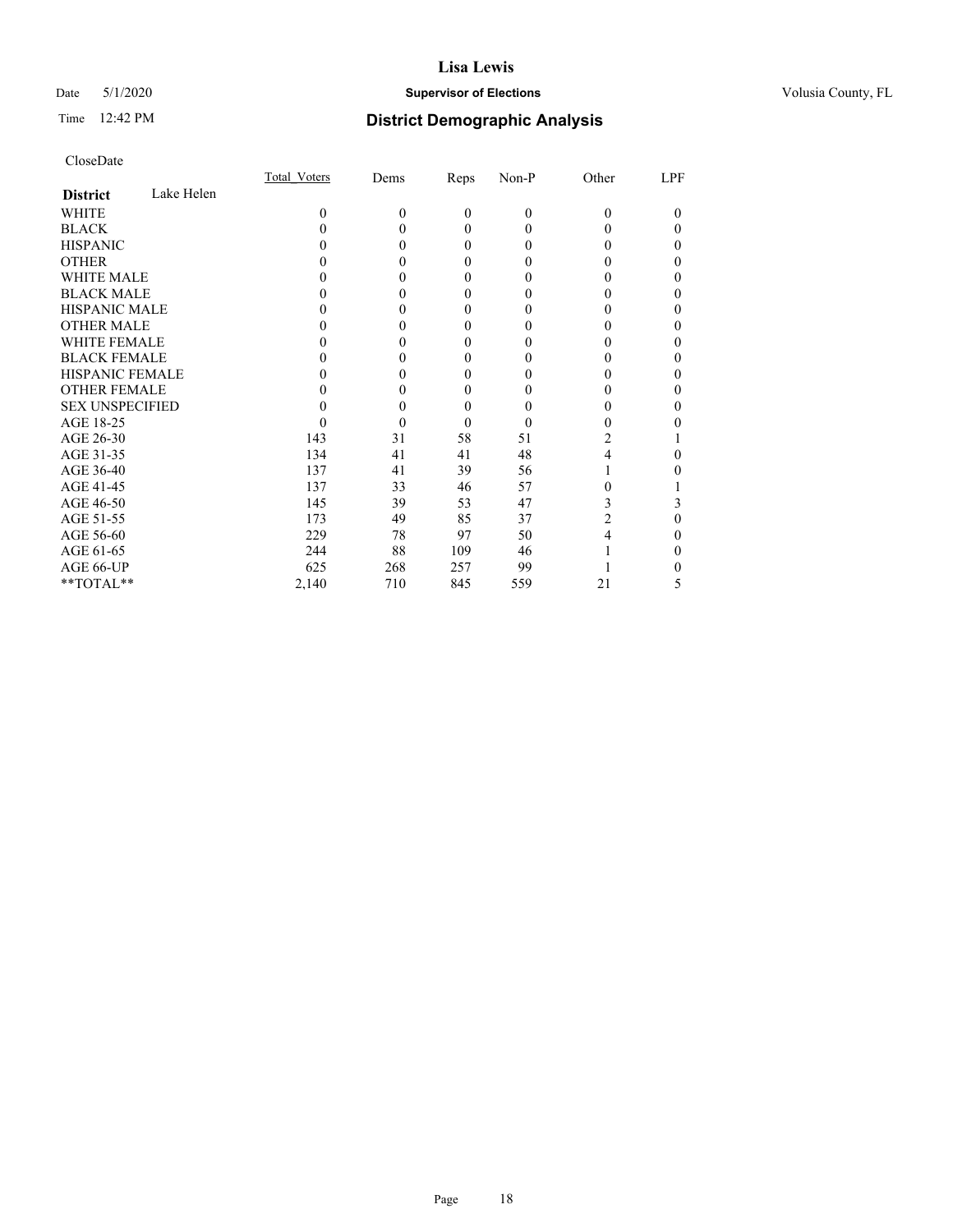## Date 5/1/2020 **Supervisor of Elections Supervisor of Elections** Volusia County, FL

## Time 12:42 PM **District Demographic Analysis**

|                                     | <b>Total Voters</b> | Dems         | Reps             | Non-P          | Other | LPF    |
|-------------------------------------|---------------------|--------------|------------------|----------------|-------|--------|
| New Smyrna Beach<br><b>District</b> |                     |              |                  |                |       |        |
| WHITE                               | $\Omega$            | $\mathbf{0}$ | $\mathbf{0}$     | $\overline{0}$ | 0     | $_{0}$ |
| <b>BLACK</b>                        | 0                   | $\theta$     | $\mathbf{0}$     | $\Omega$       | 0     | 0      |
| <b>HISPANIC</b>                     | $_{0}$              | $\theta$     | $\mathbf{0}$     | $\Omega$       | 0     | 0      |
| <b>OTHER</b>                        |                     | 0            | 0                | 0              | 0     | 0      |
| WHITE MALE                          | 0                   | 0            | $\theta$         | 0              | 0     |        |
| <b>BLACK MALE</b>                   |                     | 0            | $\boldsymbol{0}$ | $_{0}$         | 0     | 0      |
| <b>HISPANIC MALE</b>                | 0                   | 0            | $\boldsymbol{0}$ | $_{0}$         | 0     | 0      |
| <b>OTHER MALE</b>                   | 0                   | 0            | 0                | $_{0}$         | 0     | 0      |
| <b>WHITE FEMALE</b>                 | 0                   | 0            | 0                | 0              | 0     | 0      |
| <b>BLACK FEMALE</b>                 | 0                   | 0            | 0                | 0              | 0     | 0      |
| <b>HISPANIC FEMALE</b>              |                     | 0            | 0                | 0              |       | 0      |
| <b>OTHER FEMALE</b>                 |                     | 0            | $\theta$         | 0              | 0     | 0      |
| <b>SEX UNSPECIFIED</b>              |                     | 0            | $\overline{0}$   | 0              | 0     | 0      |
| AGE 18-25                           |                     | 0            | 0                | $\theta$       | 0     | 0      |
| AGE 26-30                           | 985                 | 275          | 304              | 377            | 20    | 9      |
| AGE 31-35                           | 1,059               | 298          | 338              | 396            | 20    |        |
| AGE 36-40                           | 1,078               | 323          | 364              | 364            | 18    | 9      |
| AGE 41-45                           | 1,053               | 271          | 389              | 364            | 22    |        |
| AGE 46-50                           | 1,331               | 355          | 567              | 376            | 29    | 4      |
| AGE 51-55                           | 1,644               | 406          | 797              | 405            | 33    | 3      |
| AGE 56-60                           | 2,334               | 602          | 1,160            | 531            | 37    | 4      |
| AGE 61-65                           | 2,714               | 836          | 1,249            | 590            | 32    |        |
| AGE 66-UP                           | 9,080               | 3,015        | 4,280            | 1,685          | 94    | 6      |
| **TOTAL**                           | 22,588              | 6,749        | 9,871            | 5,566          | 341   | 61     |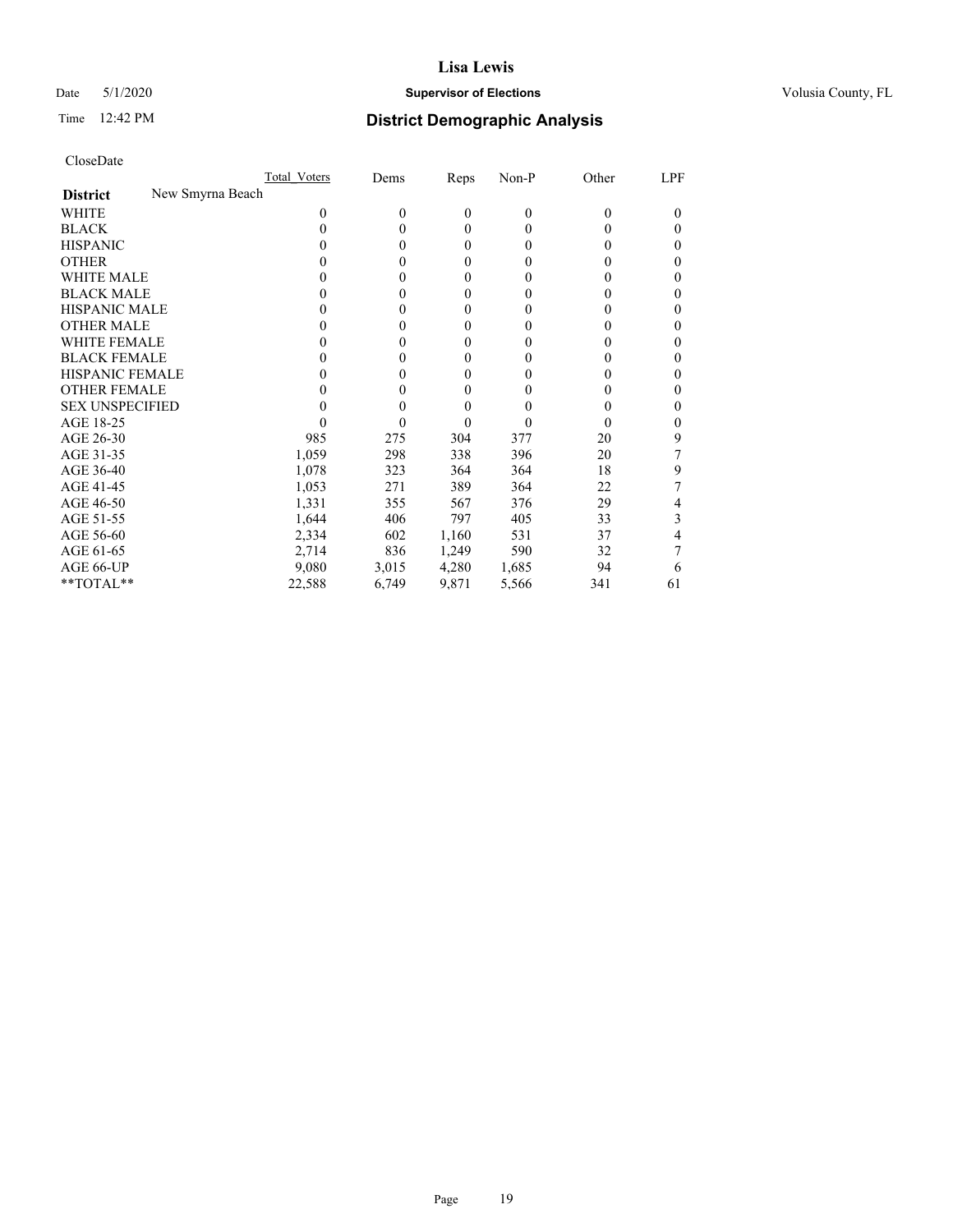## Date 5/1/2020 **Supervisor of Elections Supervisor of Elections** Volusia County, FL

# Time 12:42 PM **District Demographic Analysis**

|                        |          | Total Voters | Dems     | Reps         | Non-P        | Other    | LPF    |
|------------------------|----------|--------------|----------|--------------|--------------|----------|--------|
| <b>District</b>        | Oak Hill |              |          |              |              |          |        |
| WHITE                  |          | $\theta$     | $\theta$ | $\theta$     | $\mathbf{0}$ | $\Omega$ | $_{0}$ |
| <b>BLACK</b>           |          | 0            | 0        | $\theta$     | 0            | 0        | 0      |
| <b>HISPANIC</b>        |          | 0            | 0        | $\theta$     | 0            | 0        | 0      |
| <b>OTHER</b>           |          |              |          | $\theta$     | 0            | 0        | 0      |
| WHITE MALE             |          |              |          | $\theta$     | 0            | 0        | 0      |
| <b>BLACK MALE</b>      |          |              |          | $\theta$     | 0            | 0        | 0      |
| <b>HISPANIC MALE</b>   |          |              |          | $\theta$     | 0            | 0        | 0      |
| <b>OTHER MALE</b>      |          |              |          | $\theta$     | 0            | 0        | 0      |
| WHITE FEMALE           |          |              |          | $\theta$     | 0            |          | 0      |
| <b>BLACK FEMALE</b>    |          |              |          | $\theta$     | 0            | 0        | 0      |
| <b>HISPANIC FEMALE</b> |          |              |          | $\Omega$     | 0            | 0        | 0      |
| <b>OTHER FEMALE</b>    |          | 0            |          | $\mathbf{0}$ | 0            | 0        | 0      |
| <b>SEX UNSPECIFIED</b> |          |              |          | $\theta$     | 0            |          | 0      |
| AGE 18-25              |          | 0            | 0        | $\Omega$     | 0            | 0        | 0      |
| AGE 26-30              |          | 68           | 22       | 23           | 20           | 3        | 0      |
| AGE 31-35              |          | 63           | 22       | 22           | 19           |          | 0      |
| AGE 36-40              |          | 77           | 28       | 25           | 23           | 0        |        |
| AGE 41-45              |          | 76           | 23       | 26           | 27           |          | 0      |
| AGE 46-50              |          | 92           | 25       | 37           | 29           |          | 0      |
| AGE 51-55              |          | 119          | 34       | 53           | 32           |          | 0      |
| AGE 56-60              |          | 170          | 50       | 77           | 38           | 5        | 0      |
| AGE 61-65              |          | 198          | 61       | 96           | 39           | 0        | 2      |
| AGE 66-UP              |          | 595          | 173      | 284          | 130          | 8        | 0      |
| **TOTAL**              |          | 1,560        | 473      | 669          | 394          | 21       | 3      |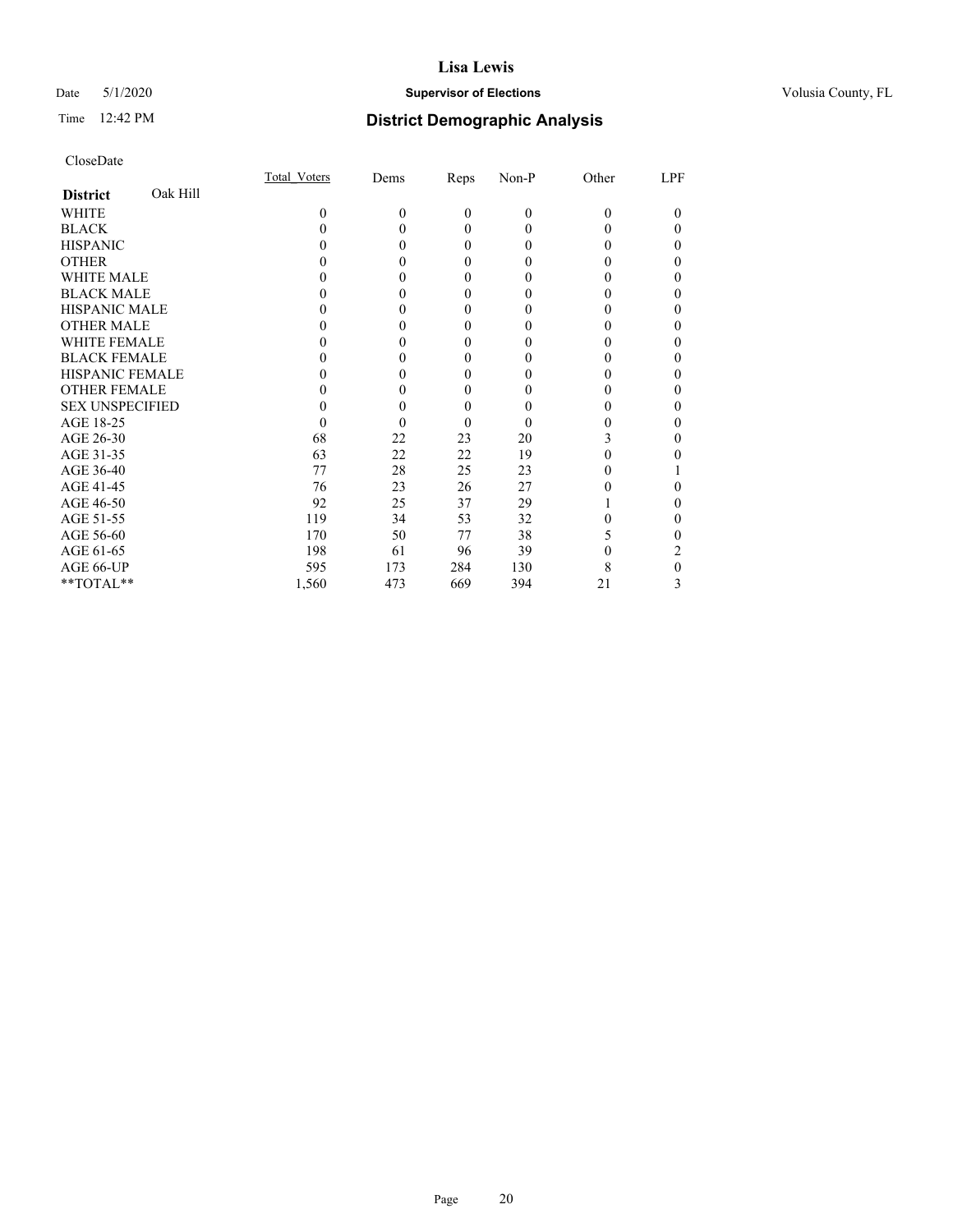## Date 5/1/2020 **Supervisor of Elections Supervisor of Elections** Volusia County, FL

## Time 12:42 PM **District Demographic Analysis**

|                        |             | Total Voters | Dems     | Reps     | $Non-P$  | Other    | LPF    |
|------------------------|-------------|--------------|----------|----------|----------|----------|--------|
| <b>District</b>        | Orange City |              |          |          |          |          |        |
| WHITE                  |             | 0            | $\theta$ | $\theta$ | $\theta$ | $\Omega$ | $_{0}$ |
| <b>BLACK</b>           |             | 0            | 0        | $\theta$ | 0        | $_{0}$   | 0      |
| <b>HISPANIC</b>        |             | $\theta$     | 0        | $\Omega$ | $\theta$ | 0        | 0      |
| <b>OTHER</b>           |             |              |          | 0        | 0        | 0        | 0      |
| WHITE MALE             |             |              | 0        | 0        | 0        | 0        | 0      |
| <b>BLACK MALE</b>      |             |              |          | 0        | 0        | 0        | 0      |
| <b>HISPANIC MALE</b>   |             |              |          | 0        | 0        |          | 0      |
| <b>OTHER MALE</b>      |             |              | 0        | 0        | 0        | 0        | 0      |
| <b>WHITE FEMALE</b>    |             |              |          | 0        | 0        |          | 0      |
| <b>BLACK FEMALE</b>    |             |              | 0        | $\theta$ | 0        | 0        | 0      |
| <b>HISPANIC FEMALE</b> |             |              |          | 0        | 0        | 0        | 0      |
| <b>OTHER FEMALE</b>    |             |              | 0        | $\theta$ | 0        | 0        | 0      |
| <b>SEX UNSPECIFIED</b> |             |              |          | 0        | 0        |          | 0      |
| AGE 18-25              |             |              |          | 0        | 0        | 0        | 0      |
| AGE 26-30              |             | 498          | 163      | 114      | 207      | 10       | 4      |
| AGE 31-35              |             | 476          | 167      | 127      | 178      | 3        |        |
| AGE 36-40              |             | 485          | 166      | 132      | 181      | 2        | 4      |
| AGE 41-45              |             | 479          | 171      | 138      | 161      |          | 2      |
| AGE 46-50              |             | 545          | 156      | 212      | 173      | 4        | 0      |
| AGE 51-55              |             | 551          | 181      | 194      | 170      | 5        |        |
| AGE 56-60              |             | 648          | 218      | 237      | 184      | 8        |        |
| AGE 61-65              |             | 719          | 251      | 285      | 177      |          |        |
| AGE 66-UP              |             | 2,947        | 1,036    | 1,286    | 608      | 15       |        |
| **TOTAL**              |             | 8,023        | 2,724    | 2,885    | 2,326    | 68       | 20     |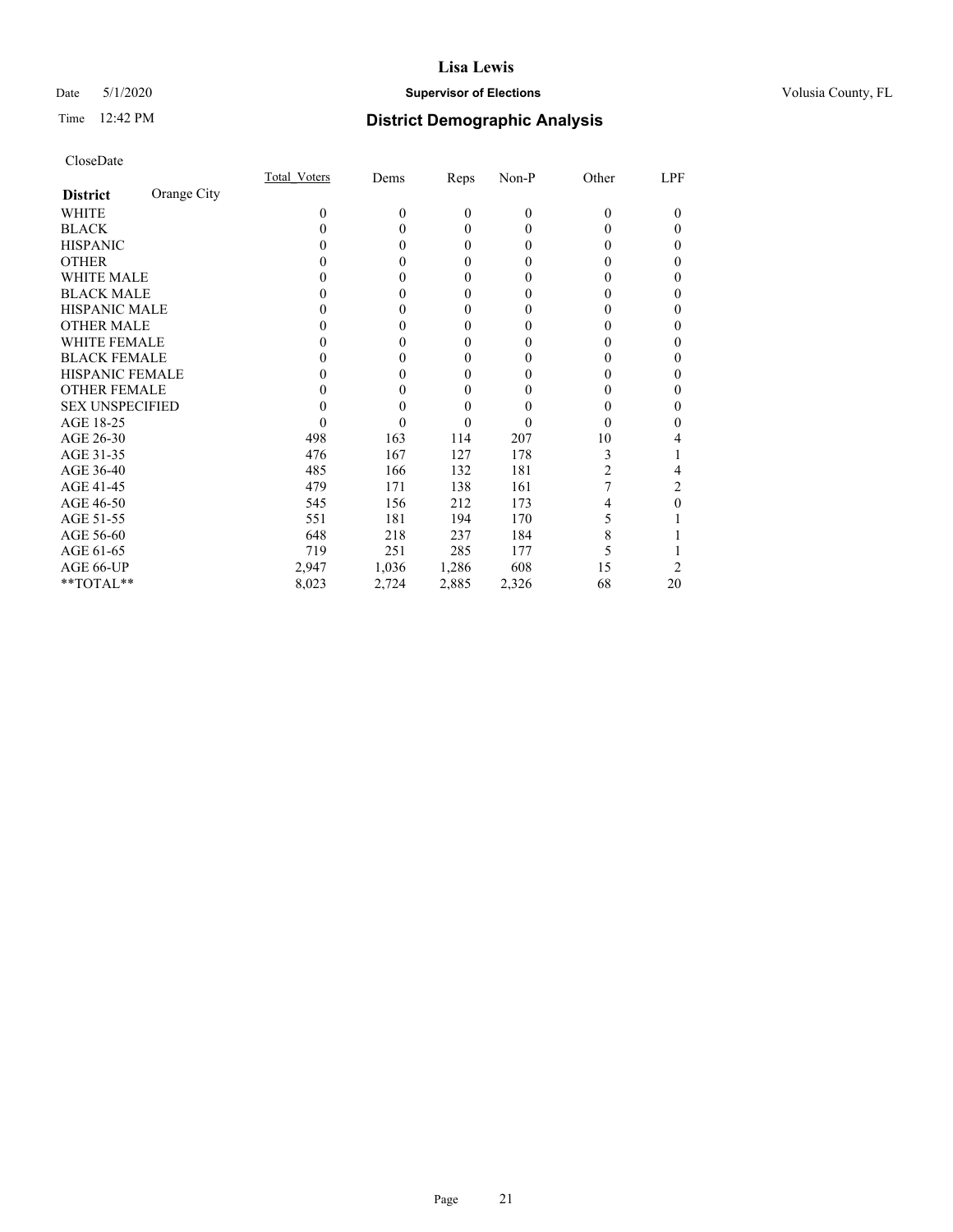## Date 5/1/2020 **Supervisor of Elections Supervisor of Elections** Volusia County, FL

# Time 12:42 PM **District Demographic Analysis**

|                        |              | <b>Total Voters</b> | Dems     | Reps           | Non-P    | Other    | LPF |
|------------------------|--------------|---------------------|----------|----------------|----------|----------|-----|
| <b>District</b>        | Ormond Beach |                     |          |                |          |          |     |
| WHITE                  |              | 0                   | $\theta$ | $\mathbf{0}$   | $\theta$ | $\Omega$ | 0   |
| <b>BLACK</b>           |              | $\theta$            | 0        | $\theta$       | $\theta$ | $_{0}$   | 0   |
| <b>HISPANIC</b>        |              | $\theta$            | 0        | $\theta$       | $\theta$ | $_{0}$   | 0   |
| <b>OTHER</b>           |              |                     | 0        | 0              | 0        | 0        | 0   |
| WHITE MALE             |              |                     | 0        | $\overline{0}$ | 0        | $_{0}$   | 0   |
| <b>BLACK MALE</b>      |              |                     | 0        | 0              | 0        | 0        | 0   |
| <b>HISPANIC MALE</b>   |              |                     |          | 0              | 0        |          | 0   |
| <b>OTHER MALE</b>      |              |                     | 0        | $\theta$       | 0        | 0        | 0   |
| <b>WHITE FEMALE</b>    |              |                     | 0        | $\theta$       | 0        | 0        | 0   |
| <b>BLACK FEMALE</b>    |              | $\mathbf{0}$        | 0        | $\theta$       | $\theta$ | 0        | 0   |
| <b>HISPANIC FEMALE</b> |              |                     |          | 0              | 0        | 0        | 0   |
| <b>OTHER FEMALE</b>    |              |                     |          | 0              | 0        | 0        | 0   |
| <b>SEX UNSPECIFIED</b> |              |                     |          | 0              | 0        | $\theta$ | 0   |
| AGE 18-25              |              |                     |          | 0              | $\theta$ | $\theta$ | 0   |
| AGE 26-30              |              | 1,787               | 538      | 593            | 630      | 22       | 4   |
| AGE 31-35              |              | 1,821               | 563      | 579            | 655      | 15       | 9   |
| AGE 36-40              |              | 1,783               | 472      | 623            | 658      | 19       | 11  |
| AGE 41-45              |              | 1,751               | 477      | 667            | 574      | 17       | 16  |
| AGE 46-50              |              | 2,162               | 565      | 933            | 630      | 25       | 9   |
| AGE 51-55              |              | 2,616               | 702      | 1,226          | 658      | 26       | 4   |
| AGE 56-60              |              | 3,003               | 893      | 1,365          | 717      | 27       |     |
| AGE 61-65              |              | 3,352               | 1,121    | 1,506          | 685      | 37       | 3   |
| AGE 66-UP              |              | 11,430              | 3,988    | 5,170          | 2,204    | 62       | 6   |
| **TOTAL**              |              | 32,310              | 10,048   | 13,511         | 8,375    | 300      | 76  |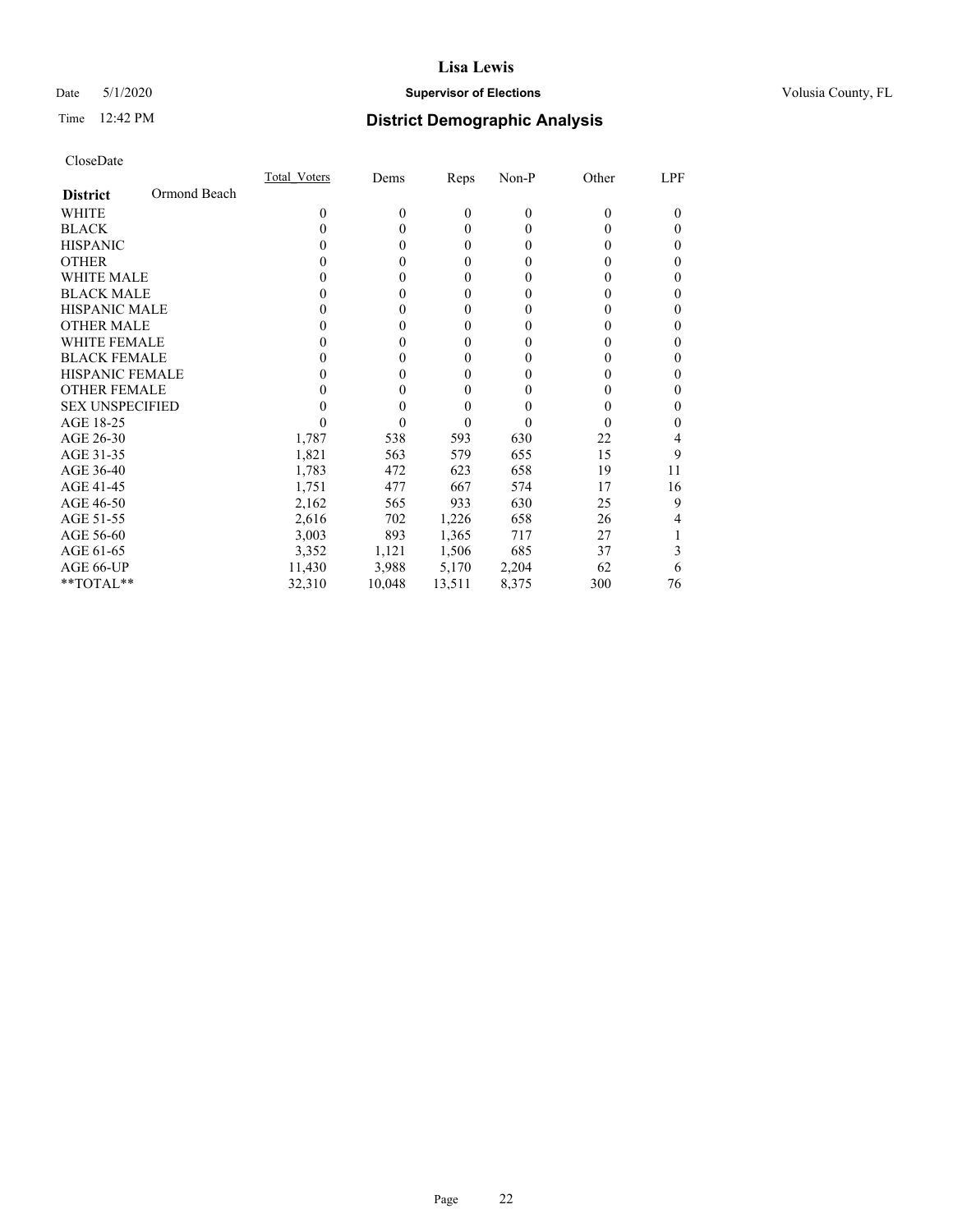## Date 5/1/2020 **Supervisor of Elections Supervisor of Elections** Volusia County, FL

| CloseDate |
|-----------|
|-----------|

|                        |         | Total Voters | Dems     | Reps         | Non-P    | Other    | LPF    |
|------------------------|---------|--------------|----------|--------------|----------|----------|--------|
| <b>District</b>        | Pierson |              |          |              |          |          |        |
| WHITE                  |         | $\Omega$     | $\theta$ | $\mathbf{0}$ | $\theta$ | $\Omega$ | $_{0}$ |
| <b>BLACK</b>           |         |              | 0        | 0            | 0        |          | 0      |
| <b>HISPANIC</b>        |         |              | $\theta$ | 0            | $\theta$ |          | 0      |
| <b>OTHER</b>           |         |              |          | 0            |          |          | 0      |
| <b>WHITE MALE</b>      |         |              |          | 0            |          |          |        |
| <b>BLACK MALE</b>      |         |              |          | 0            |          |          | 0      |
| <b>HISPANIC MALE</b>   |         |              |          | 0            |          |          | 0      |
| <b>OTHER MALE</b>      |         |              | 0        | 0            |          |          | 0      |
| WHITE FEMALE           |         |              |          | 0            |          |          |        |
| <b>BLACK FEMALE</b>    |         |              | 0        | 0            | 0        |          | 0      |
| <b>HISPANIC FEMALE</b> |         |              |          |              |          |          |        |
| <b>OTHER FEMALE</b>    |         |              | 0        | 0            | 0        |          | 0      |
| <b>SEX UNSPECIFIED</b> |         |              |          | 0            |          |          | 0      |
| AGE 18-25              |         |              | 0        | 0            | $\theta$ |          |        |
| AGE 26-30              |         | 79           | 28       | 20           | 28       |          | 2      |
| AGE 31-35              |         | 52           | 17       | 18           | 17       |          | 0      |
| AGE 36-40              |         | 62           | 13       | 23           | 25       |          |        |
| AGE 41-45              |         | 47           | 9        | 19           | 17       |          |        |
| AGE 46-50              |         | 52           | 13       | 21           | 18       |          | 0      |
| AGE 51-55              |         | 46           | 16       | 20           | 9        |          | 0      |
| AGE 56-60              |         | 77           | 29       | 33           | 14       |          |        |
| AGE 61-65              |         | 91           | 27       | 47           | 17       |          |        |
| AGE 66-UP              |         | 190          | 78       | 91           | 17       |          |        |
| **TOTAL**              |         | 810          | 266      | 311          | 220      |          | 6      |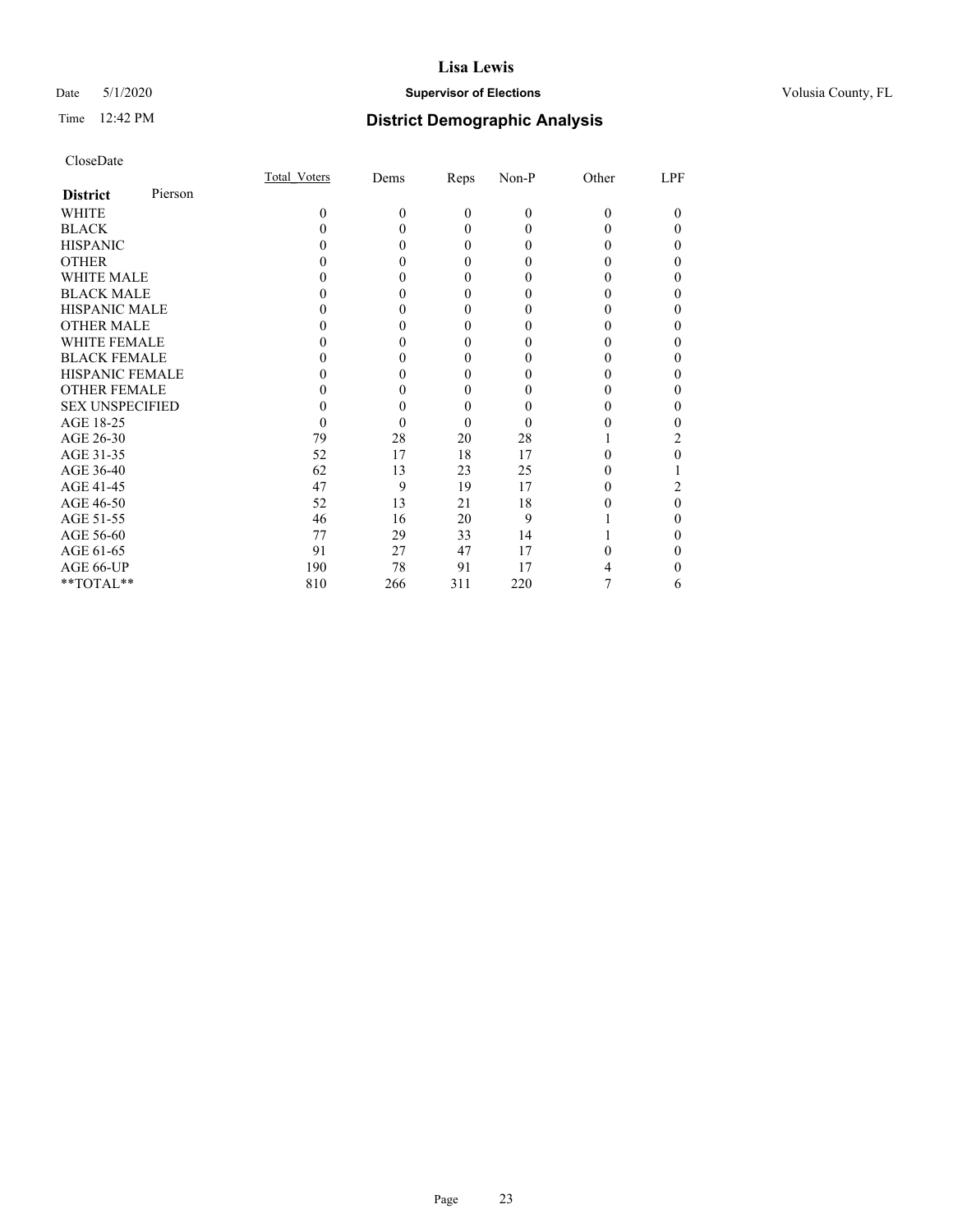## Date 5/1/2020 **Supervisor of Elections Supervisor of Elections** Volusia County, FL

## Time 12:42 PM **District Demographic Analysis**

|                        |             | Total Voters | Dems         | Reps         | Non-P    | Other          | LPF |
|------------------------|-------------|--------------|--------------|--------------|----------|----------------|-----|
| <b>District</b>        | Ponce Inlet |              |              |              |          |                |     |
| WHITE                  |             | 0            | $\mathbf{0}$ | $\mathbf{0}$ | $\theta$ | $\theta$       | 0   |
| <b>BLACK</b>           |             | 0            | 0            | $\theta$     | 0        | 0              | 0   |
| <b>HISPANIC</b>        |             | 0            | 0            | $\theta$     | 0        | 0              | 0   |
| <b>OTHER</b>           |             |              | 0            | $\Omega$     | 0        | 0              | 0   |
| WHITE MALE             |             |              | 0            | $\theta$     | 0        | 0              | 0   |
| <b>BLACK MALE</b>      |             |              |              | $\theta$     | 0        | 0              | 0   |
| <b>HISPANIC MALE</b>   |             |              | 0            | $\theta$     | $\theta$ | 0              |     |
| <b>OTHER MALE</b>      |             |              | 0            | $\theta$     | 0        | 0              | 0   |
| WHITE FEMALE           |             |              |              | $\theta$     |          |                |     |
| <b>BLACK FEMALE</b>    |             |              | 0            | $\theta$     | $\theta$ | 0              | 0   |
| <b>HISPANIC FEMALE</b> |             |              | 0            | $\theta$     | $\theta$ | 0              | 0   |
| <b>OTHER FEMALE</b>    |             |              | 0            | $\mathbf{0}$ | 0        | 0              | 0   |
| <b>SEX UNSPECIFIED</b> |             |              | 0            | $\theta$     | 0        |                | 0   |
| AGE 18-25              |             | $\theta$     | 0            | $\theta$     | 0        | 0              |     |
| AGE 26-30              |             | 102          | 24           | 37           | 38       | $\mathfrak{D}$ |     |
| AGE 31-35              |             | 70           | 22           | 21           | 26       | 0              |     |
| AGE 36-40              |             | 71           | 20           | 28           | 23       | 0              |     |
| AGE 41-45              |             | 94           | 13           | 46           | 34       |                |     |
| AGE 46-50              |             | 143          | 33           | 72           | 35       | 2              |     |
| AGE 51-55              |             | 211          | 33           | 116          | 61       | 0              |     |
| AGE 56-60              |             | 359          | 85           | 195          | 76       | $\overline{c}$ |     |
| AGE 61-65              |             | 435          | 91           | 247          | 86       | 11             |     |
| AGE 66-UP              |             | 1,510        | 386          | 808          | 301      | 14             |     |
| **TOTAL**              |             | 3,146        | 741          | 1,627        | 732      | 38             | 8   |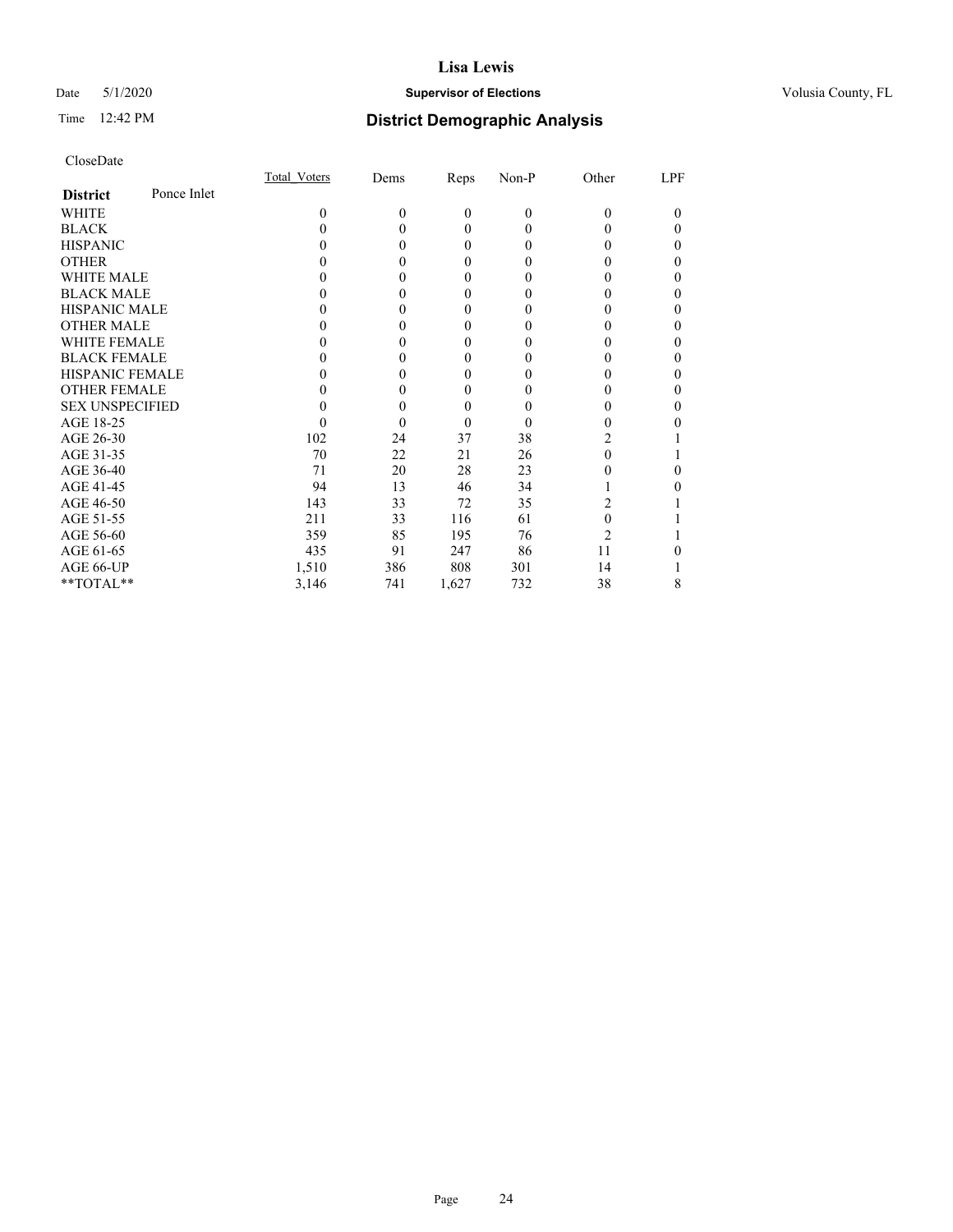## Date 5/1/2020 **Supervisor of Elections Supervisor of Elections** Volusia County, FL

## Time 12:42 PM **District Demographic Analysis**

|                        |             | Total Voters | Dems     | Reps     | Non-P    | Other | LPF |
|------------------------|-------------|--------------|----------|----------|----------|-------|-----|
| <b>District</b>        | Port Orange |              |          |          |          |       |     |
| WHITE                  |             | $\theta$     | $\theta$ | $\theta$ | $\theta$ | 0     | 0   |
| <b>BLACK</b>           |             | 0            | 0        | $\theta$ | 0        | 0     | 0   |
| <b>HISPANIC</b>        |             | 0            | 0        | $\theta$ | 0        | 0     | 0   |
| <b>OTHER</b>           |             | 0            | 0        | 0        | 0        | 0     | 0   |
| <b>WHITE MALE</b>      |             | 0            | 0        | 0        | 0        | 0     | 0   |
| <b>BLACK MALE</b>      |             | 0            | 0        | 0        | 0        | 0     | 0   |
| <b>HISPANIC MALE</b>   |             | $_{0}$       | 0        | 0        | 0        | 0     | 0   |
| <b>OTHER MALE</b>      |             | $_{0}$       | 0        | 0        | 0        | 0     | 0   |
| WHITE FEMALE           |             | 0            | 0        | 0        | 0        |       | 0   |
| <b>BLACK FEMALE</b>    |             | 0            | 0        | 0        | 0        | 0     | 0   |
| <b>HISPANIC FEMALE</b> |             | 0            | 0        | 0        | 0        | 0     | 0   |
| <b>OTHER FEMALE</b>    |             | $\theta$     | 0        | 0        | $\theta$ | 0     | 0   |
| <b>SEX UNSPECIFIED</b> |             |              | 0        | 0        |          |       | 0   |
| AGE 18-25              |             |              | 0        | 0        |          |       | 0   |
| AGE 26-30              |             | 2,885        | 850      | 863      | 1,109    | 51    | 12  |
| AGE 31-35              |             | 2,705        | 815      | 820      | 1,015    | 36    | 19  |
| AGE 36-40              |             | 2,795        | 797      | 897      | 1,051    | 33    | 17  |
| AGE 41-45              |             | 2,666        | 715      | 979      | 916      | 39    | 17  |
| AGE 46-50              |             | 3,072        | 847      | 1,253    | 924      | 34    | 14  |
| AGE 51-55              |             | 3,364        | 907      | 1,471    | 937      | 37    | 12  |
| AGE 56-60              |             | 4,199        | 1,226    | 1,845    | 1,077    | 43    | 8   |
| AGE 61-65              |             | 4,263        | 1,438    | 1,860    | 928      | 34    | 3   |
| AGE 66-UP              |             | 13,953       | 4,575    | 6,192    | 3,068    | 109   | 9   |
| **TOTAL**              |             | 43,794       | 13,279   | 17,286   | 12,592   | 509   | 128 |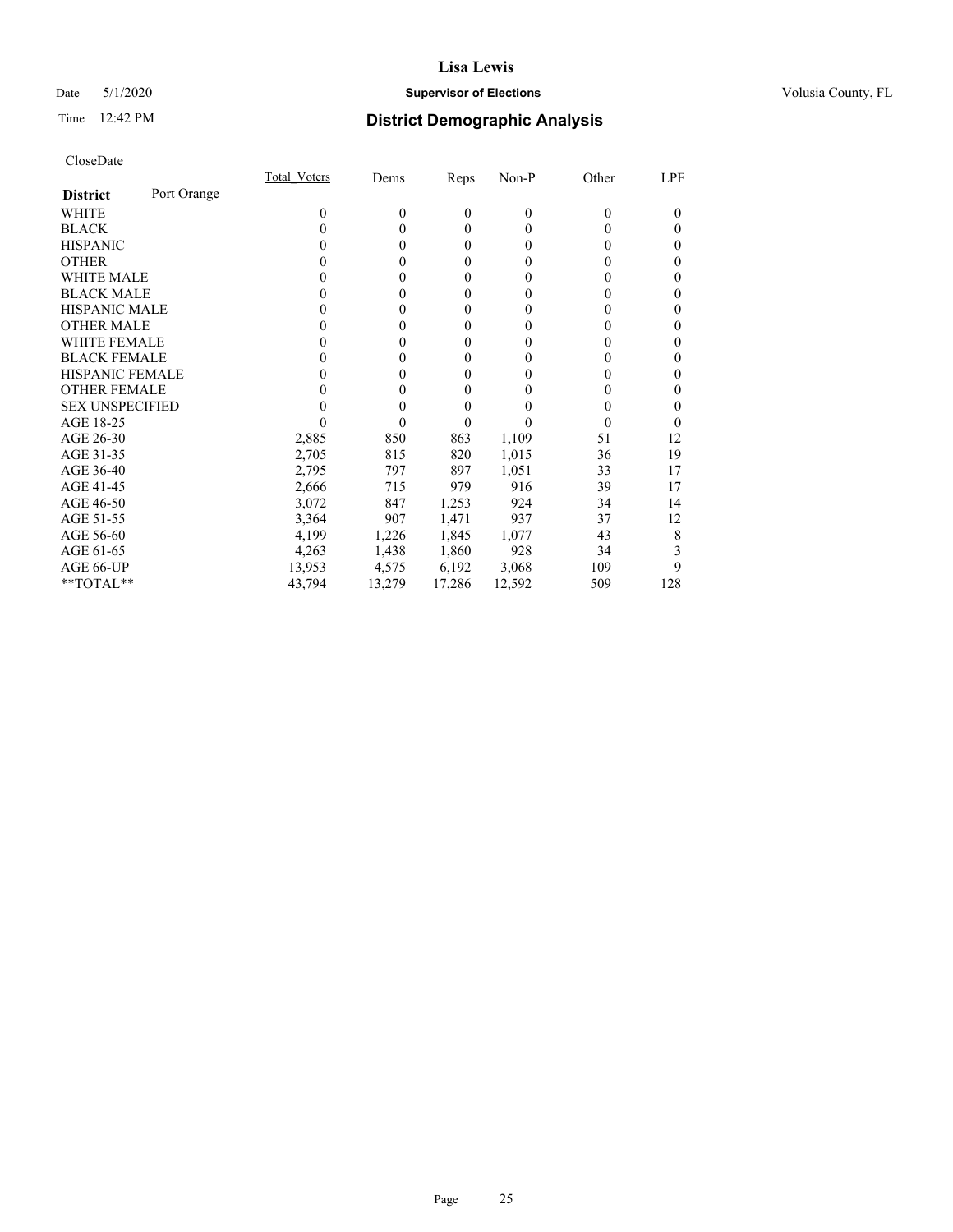## Date 5/1/2020 **Supervisor of Elections Supervisor of Elections** Volusia County, FL

## Time 12:42 PM **District Demographic Analysis**

|                        |               | <b>Total Voters</b> | Dems     | Reps         | Non-P        | Other    | LPF |
|------------------------|---------------|---------------------|----------|--------------|--------------|----------|-----|
| <b>District</b>        | South Daytona |                     |          |              |              |          |     |
| WHITE                  |               | 0                   | $\theta$ | $\mathbf{0}$ | $\mathbf{0}$ | $\Omega$ | 0   |
| <b>BLACK</b>           |               | 0                   | 0        | $\theta$     | $\theta$     | $\theta$ | 0   |
| <b>HISPANIC</b>        |               | $\theta$            | 0        | $\theta$     | $\theta$     | $_{0}$   | 0   |
| <b>OTHER</b>           |               |                     |          | 0            | 0            | 0        | 0   |
| WHITE MALE             |               |                     |          | 0            | 0            | 0        | 0   |
| <b>BLACK MALE</b>      |               |                     | 0        | 0            | 0            | 0        | 0   |
| <b>HISPANIC MALE</b>   |               |                     |          | 0            | 0            | 0        | 0   |
| <b>OTHER MALE</b>      |               |                     | 0        | $\Omega$     | 0            | 0        | 0   |
| WHITE FEMALE           |               |                     |          | 0            | 0            |          | 0   |
| <b>BLACK FEMALE</b>    |               |                     | 0        | $\theta$     | 0            | 0        | 0   |
| <b>HISPANIC FEMALE</b> |               |                     |          | 0            | 0            | 0        | 0   |
| <b>OTHER FEMALE</b>    |               |                     | 0        | 0            | 0            | 0        | 0   |
| <b>SEX UNSPECIFIED</b> |               |                     |          | 0            | 0            | 0        | 0   |
| AGE 18-25              |               |                     |          | 0            | 0            | $\theta$ | 0   |
| AGE 26-30              |               | 601                 | 208      | 139          | 238          | 13       | 3   |
| AGE 31-35              |               | 602                 | 214      | 154          | 224          | 8        | 2   |
| AGE 36-40              |               | 534                 | 191      | 137          | 195          |          | 4   |
| AGE 41-45              |               | 462                 | 139      | 136          | 175          | 10       | 2   |
| AGE 46-50              |               | 546                 | 180      | 199          | 161          | 3        | 3   |
| AGE 51-55              |               | 680                 | 232      | 276          | 165          | 5        |     |
| AGE 56-60              |               | 901                 | 303      | 368          | 222          |          |     |
| AGE 61-65              |               | 900                 | 326      | 353          | 207          | 14       | 0   |
| AGE 66-UP              |               | 2,432               | 951      | 985          | 468          | 26       | 2   |
| **TOTAL**              |               | 8,384               | 2,972    | 2,930        | 2,343        | 113      | 26  |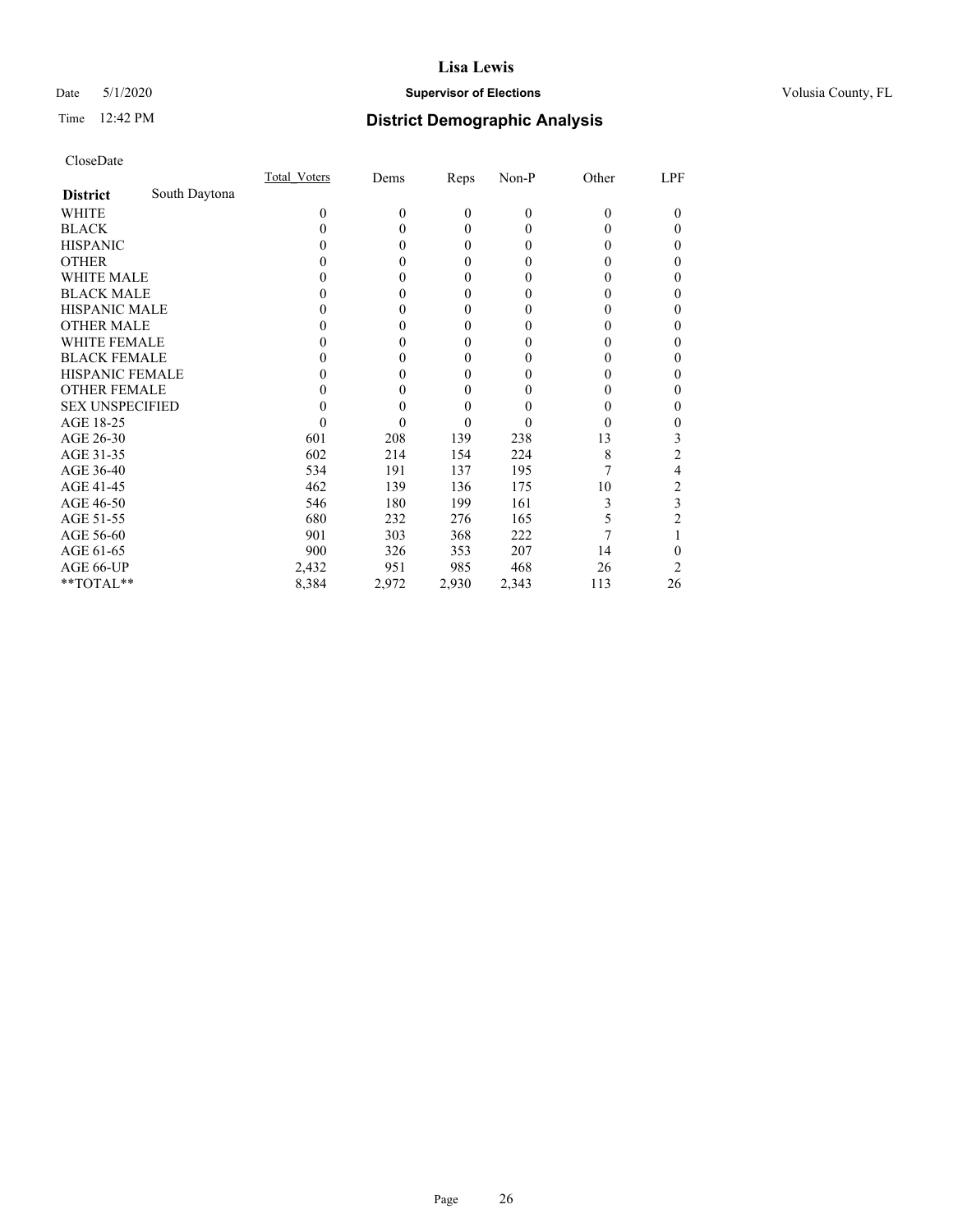## Date 5/1/2020 **Supervisor of Elections Supervisor of Elections** Volusia County, FL

# Time 12:42 PM **District Demographic Analysis**

|                        |               | Total Voters | Dems | Reps     | Non-P | Other | LPF |
|------------------------|---------------|--------------|------|----------|-------|-------|-----|
| <b>District</b>        | Flagler Beach |              |      |          |       |       |     |
| WHITE                  |               | 0            | 0    | $\theta$ | 0     | 0     | 0   |
| <b>BLACK</b>           |               |              |      | 0        | 0     |       | 0   |
| <b>HISPANIC</b>        |               |              |      | 0        | 0     |       | 0   |
| <b>OTHER</b>           |               |              |      |          |       |       |     |
| WHITE MALE             |               |              |      |          |       |       |     |
| <b>BLACK MALE</b>      |               |              |      |          |       |       |     |
| <b>HISPANIC MALE</b>   |               |              |      |          |       |       |     |
| <b>OTHER MALE</b>      |               |              |      |          |       |       | 0   |
| <b>WHITE FEMALE</b>    |               |              |      |          |       |       |     |
| <b>BLACK FEMALE</b>    |               |              |      | 0        |       |       | 0   |
| <b>HISPANIC FEMALE</b> |               |              |      |          |       |       |     |
| <b>OTHER FEMALE</b>    |               |              |      |          |       |       |     |
| <b>SEX UNSPECIFIED</b> |               |              |      |          |       |       |     |
| AGE 18-25              |               |              |      |          |       |       |     |
| AGE 26-30              |               |              |      |          |       |       |     |
| AGE 31-35              |               |              |      |          |       |       |     |
| AGE 36-40              |               |              |      |          |       |       | 0   |
| AGE 41-45              |               |              |      |          |       |       |     |
| AGE 46-50              |               |              |      |          |       |       |     |
| AGE 51-55              |               |              |      |          |       |       |     |
| AGE 56-60              |               |              |      |          |       |       |     |
| AGE 61-65              |               |              |      | 2        |       |       |     |
| AGE 66-UP              |               | 44           | 22   | 16       |       |       |     |
| **TOTAL**              |               | 58           | 26   | 21       | 10    |       | 0   |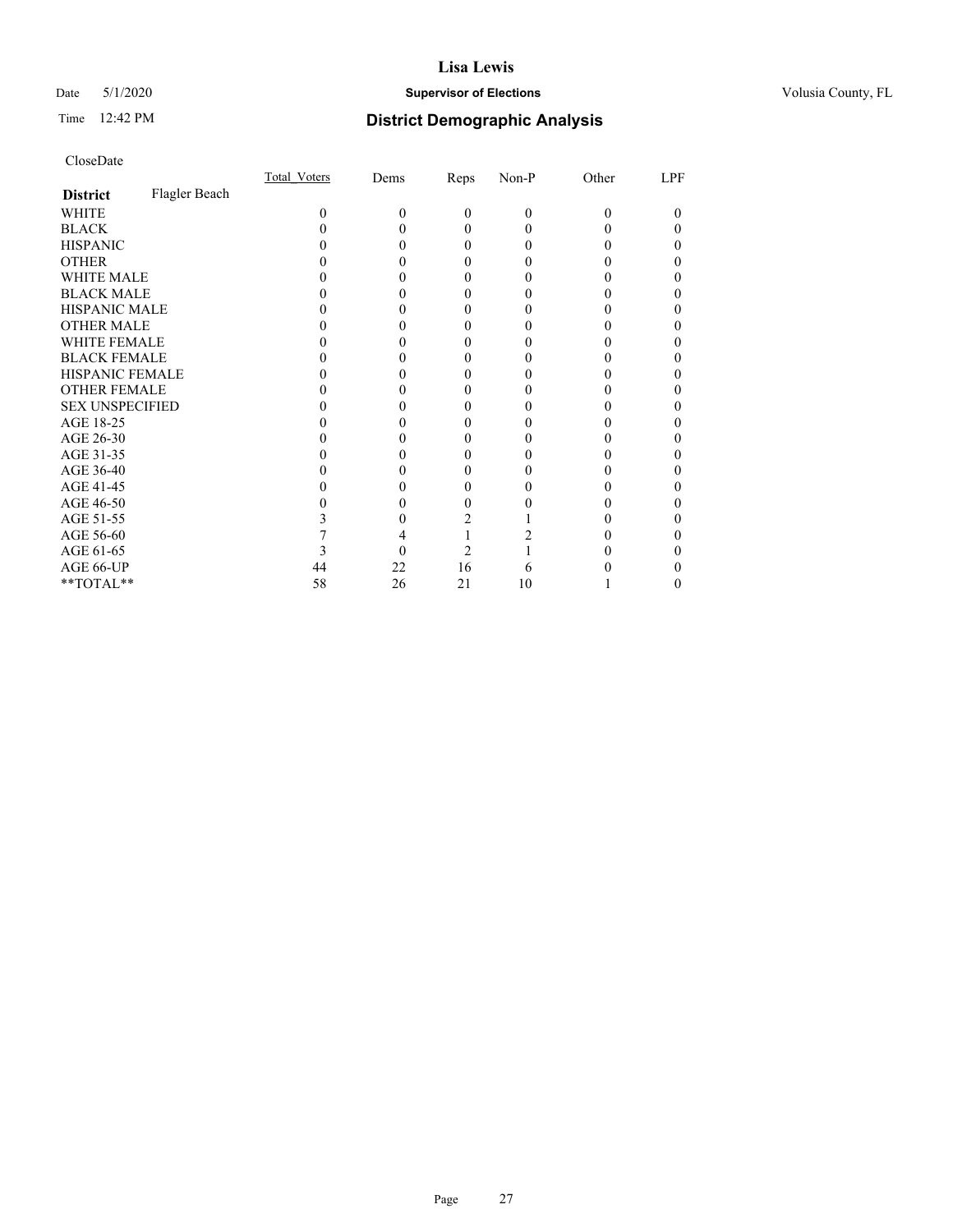## Date 5/1/2020 **Supervisor of Elections Supervisor of Elections** Volusia County, FL

## Time 12:42 PM **District Demographic Analysis**

|                        | Total Voters              | Dems   | Reps     | Non-P    | Other | LPF |
|------------------------|---------------------------|--------|----------|----------|-------|-----|
| <b>District</b>        | <b>Hospital Authority</b> |        |          |          |       |     |
| WHITE                  | $\theta$                  | 0      | $\theta$ | $\theta$ | 0     | 0   |
| <b>BLACK</b>           | 0                         | 0      | $\theta$ | $\theta$ | 0     | 0   |
| <b>HISPANIC</b>        | 0                         | 0      | $\Omega$ | 0        | 0     | 0   |
| <b>OTHER</b>           |                           | 0      | 0        | 0        | 0     | 0   |
| WHITE MALE             | $_{0}$                    | 0      | 0        | 0        | 0     | 0   |
| <b>BLACK MALE</b>      | $_{0}$                    | 0      | 0        | $_{0}$   | 0     | 0   |
| <b>HISPANIC MALE</b>   | $_{0}$                    | 0      | 0        | $_{0}$   | 0     | 0   |
| <b>OTHER MALE</b>      | $_{0}$                    | 0      | 0        | 0        | 0     | 0   |
| WHITE FEMALE           | $\theta$                  | 0      | 0        | 0        |       | 0   |
| <b>BLACK FEMALE</b>    | 0                         | 0      | 0        | 0        | 0     | 0   |
| <b>HISPANIC FEMALE</b> | $_{0}$                    | 0      | 0        | 0        | 0     | 0   |
| <b>OTHER FEMALE</b>    | $_{0}$                    | 0      | 0        | $\theta$ | 0     | 0   |
| <b>SEX UNSPECIFIED</b> |                           |        |          |          |       | 0   |
| AGE 18-25              |                           |        |          |          |       | 0   |
| AGE 26-30              | 11,645                    | 3,788  | 3,015    | 4,675    | 110   | 57  |
| AGE 31-35              | 11,612                    | 3,738  | 3,141    | 4,568    | 98    | 67  |
| AGE 36-40              | 11,210                    | 3,661  | 3,151    | 4,240    | 99    | 59  |
| AGE 41-45              | 10,823                    | 3,604  | 3,225    | 3,866    | 83    | 45  |
| AGE 46-50              | 11,819                    | 3,693  | 4,280    | 3,699    | 111   | 36  |
| AGE 51-55              | 12,878                    | 4,171  | 5,185    | 3,408    | 81    | 33  |
| AGE 56-60              | 14,722                    | 4,881  | 6,095    | 3,628    | 96    | 22  |
| AGE 61-65              | 14,396                    | 5,173  | 5,940    | 3,172    | 90    | 21  |
| AGE 66-UP              | 40.591                    | 15,817 | 16,808   | 7,707    | 223   | 36  |
| $*$ TOTAL $*$          | 155,154                   | 53,449 | 54,556   | 45,506   | 1,194 | 449 |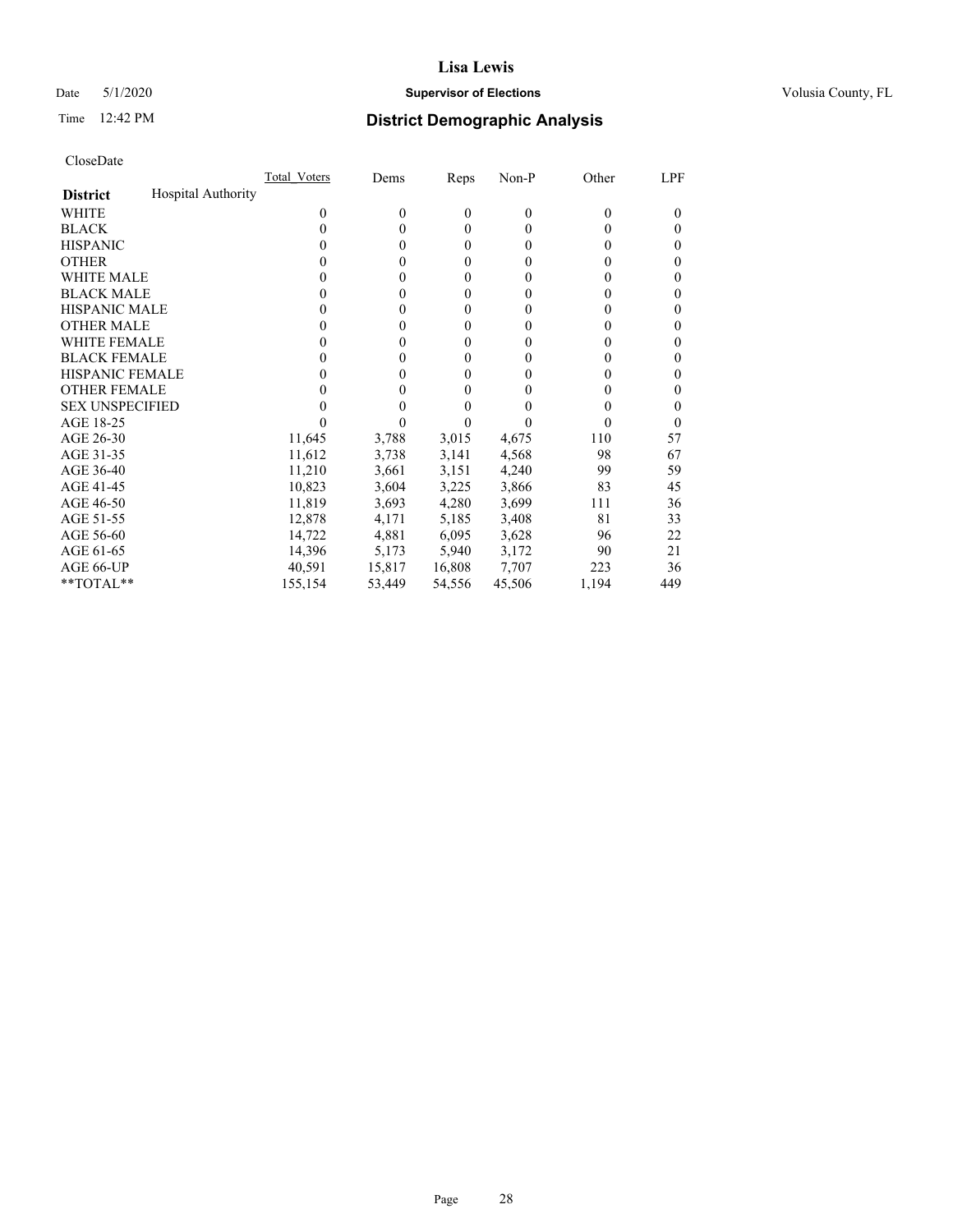## Date 5/1/2020 **Supervisor of Elections Supervisor of Elections** Volusia County, FL

| CloseDate |
|-----------|
|-----------|

|                                              | Total Voters | Dems     | Reps         | $Non-P$  | Other    | LPF      |
|----------------------------------------------|--------------|----------|--------------|----------|----------|----------|
| Florida House District 24<br><b>District</b> |              |          |              |          |          |          |
| WHITE                                        | 0            | $\theta$ | $\mathbf{0}$ | $\theta$ | $\theta$ | $\theta$ |
| <b>BLACK</b>                                 | 0            | 0        | 0            | 0        | 0        | 0        |
| <b>HISPANIC</b>                              |              | 0        | $\theta$     | 0        | $\theta$ | 0        |
| <b>OTHER</b>                                 |              | 0        | 0            | 0        | 0        | 0        |
| <b>WHITE MALE</b>                            |              | 0        | 0            | 0        | $\theta$ | 0        |
| <b>BLACK MALE</b>                            |              | 0        | 0            | 0        | $\theta$ | 0        |
| <b>HISPANIC MALE</b>                         |              | 0        | 0            | 0        | $\theta$ |          |
| <b>OTHER MALE</b>                            |              | 0        | 0            | 0        | $\theta$ | 0        |
| WHITE FEMALE                                 |              | 0        | 0            | 0        |          |          |
| <b>BLACK FEMALE</b>                          |              | 0        | 0            | 0        | $\theta$ | 0        |
| <b>HISPANIC FEMALE</b>                       |              | 0        | 0            | $\theta$ | $\theta$ | 0        |
| <b>OTHER FEMALE</b>                          |              | 0        | 0            | 0        | 0        | 0        |
| <b>SEX UNSPECIFIED</b>                       |              | 0        | 0            |          | 0        |          |
| AGE 18-25                                    |              | 0        | 0            | 0        | 0        | 0        |
| AGE 26-30                                    | 1,146        | 311      | 387          | 427      | 15       | 6        |
| AGE 31-35                                    | 1,066        | 273      | 368          | 410      | 9        | 6        |
| AGE 36-40                                    | 989          | 271      | 367          | 337      | 9        | 5        |
| AGE 41-45                                    | 1,046        | 247      | 413          | 371      |          | 8        |
| AGE 46-50                                    | 1,228        | 254      | 594          | 368      | 9        | 3        |
| AGE 51-55                                    | 1,631        | 358      | 828          | 420      | 20       | ć.       |
| AGE 56-60                                    | 2,386        | 615      | 1,220        | 517      | 31       | 3        |
| AGE 61-65                                    | 2,647        | 776      | 1,276        | 560      | 29       | 6        |
| AGE 66-UP                                    | 8,912        | 2,840    | 4,212        | 1,790    | 58       | 12       |
| **TOTAL**                                    | 22,810       | 6,395    | 10,262       | 5,881    | 212      | 60       |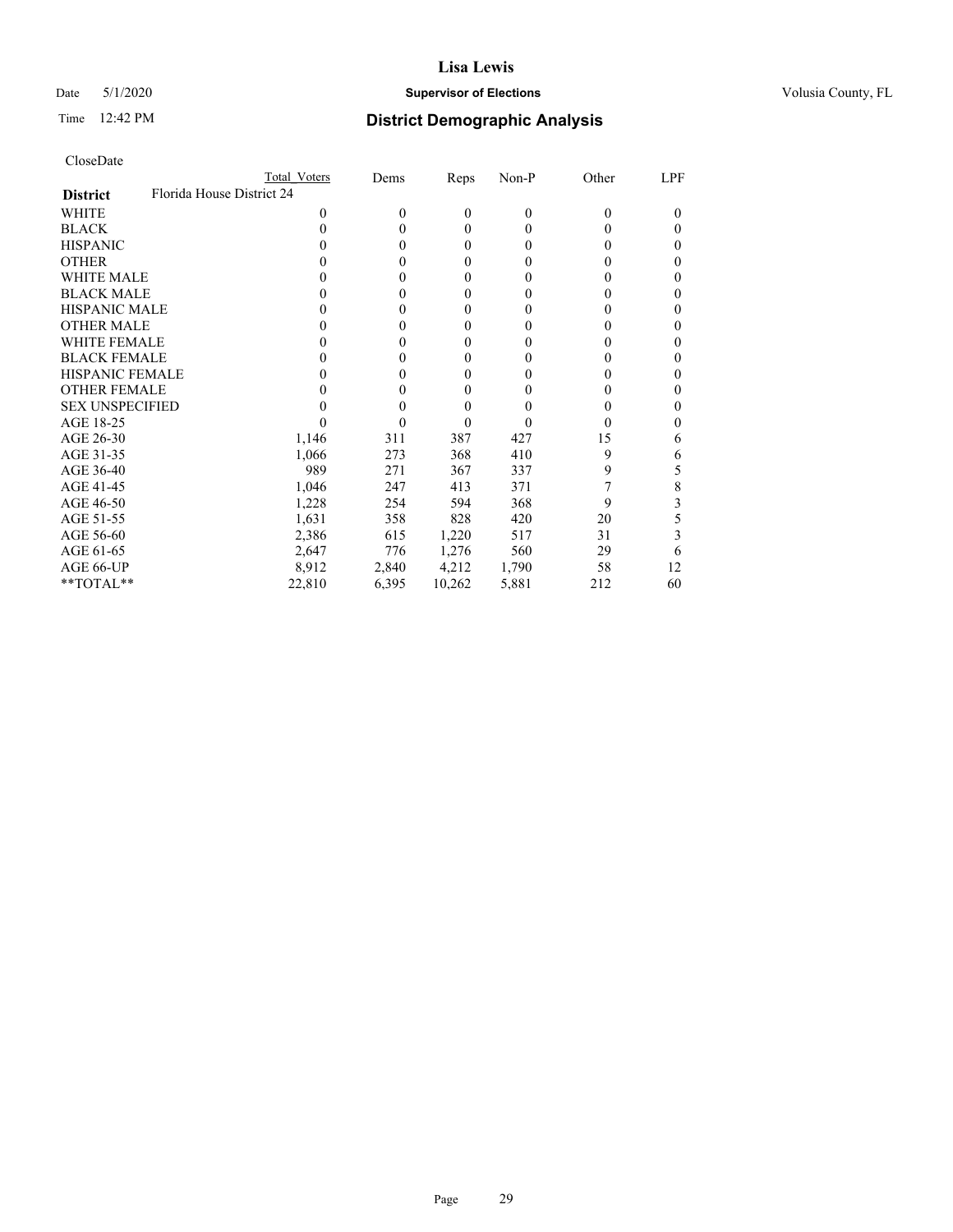## Date 5/1/2020 **Supervisor of Elections Supervisor of Elections** Volusia County, FL

| CloseDate |
|-----------|
|-----------|

|                                              | Total Voters | Dems     | Reps             | Non-P    | Other | LPF      |
|----------------------------------------------|--------------|----------|------------------|----------|-------|----------|
| Florida House District 25<br><b>District</b> |              |          |                  |          |       |          |
| <b>WHITE</b>                                 | 0            | $\theta$ | $\theta$         | $\theta$ | 0     | $\Omega$ |
| <b>BLACK</b>                                 | 0            | 0        | $\theta$         | $\Omega$ | 0     | $_{0}$   |
| <b>HISPANIC</b>                              | 0            | 0        | $\boldsymbol{0}$ | 0        | 0     | $_{0}$   |
| <b>OTHER</b>                                 |              | 0        | 0                | 0        |       | $_{0}$   |
| <b>WHITE MALE</b>                            |              | 0        | 0                | 0        |       | 0        |
| <b>BLACK MALE</b>                            |              | 0        | $\boldsymbol{0}$ | 0        |       | 0        |
| HISPANIC MALE                                | 0            | 0        | $\boldsymbol{0}$ | 0        |       | 0        |
| <b>OTHER MALE</b>                            | 0            | 0        | $\boldsymbol{0}$ | 0        |       | 0        |
| <b>WHITE FEMALE</b>                          | 0            | 0        | 0                | 0        |       | 0        |
| <b>BLACK FEMALE</b>                          | 0            | 0        | 0                | 0        | 0     | $_{0}$   |
| <b>HISPANIC FEMALE</b>                       |              | 0        | 0                | 0        |       | 0        |
| <b>OTHER FEMALE</b>                          |              | 0        | 0                | 0        |       | 0        |
| <b>SEX UNSPECIFIED</b>                       |              |          | 0                |          |       | $_{0}$   |
| AGE 18-25                                    |              |          |                  |          |       | $_{0}$   |
| AGE 26-30                                    | 6,910        | 1,982    | 2,184            | 2,590    | 117   | 37       |
| AGE 31-35                                    | 6,899        | 2,033    | 2,166            | 2,555    | 89    | 56       |
| AGE 36-40                                    | 6,867        | 1,916    | 2,293            | 2,523    | 91    | 44       |
| AGE 41-45                                    | 6,718        | 1,784    | 2,496            | 2,294    | 94    | 50       |
| AGE 46-50                                    | 8,325        | 2,179    | 3,503            | 2,478    | 127   | 38       |
| AGE 51-55                                    | 10,025       | 2,561    | 4,603            | 2,712    | 126   | 23       |
| AGE 56-60                                    | 12,761       | 3,521    | 6,004            | 3,083    | 135   | 18       |
| AGE 61-65                                    | 13,870       | 4,396    | 6,295            | 3,007    | 153   | 19       |
| AGE 66-UP                                    | 45,947       | 15,132   | 21,253           | 9,178    | 352   | 32       |
| **TOTAL**                                    | 127,880      | 38,135   | 53,767           | 34,104   | 1,512 | 362      |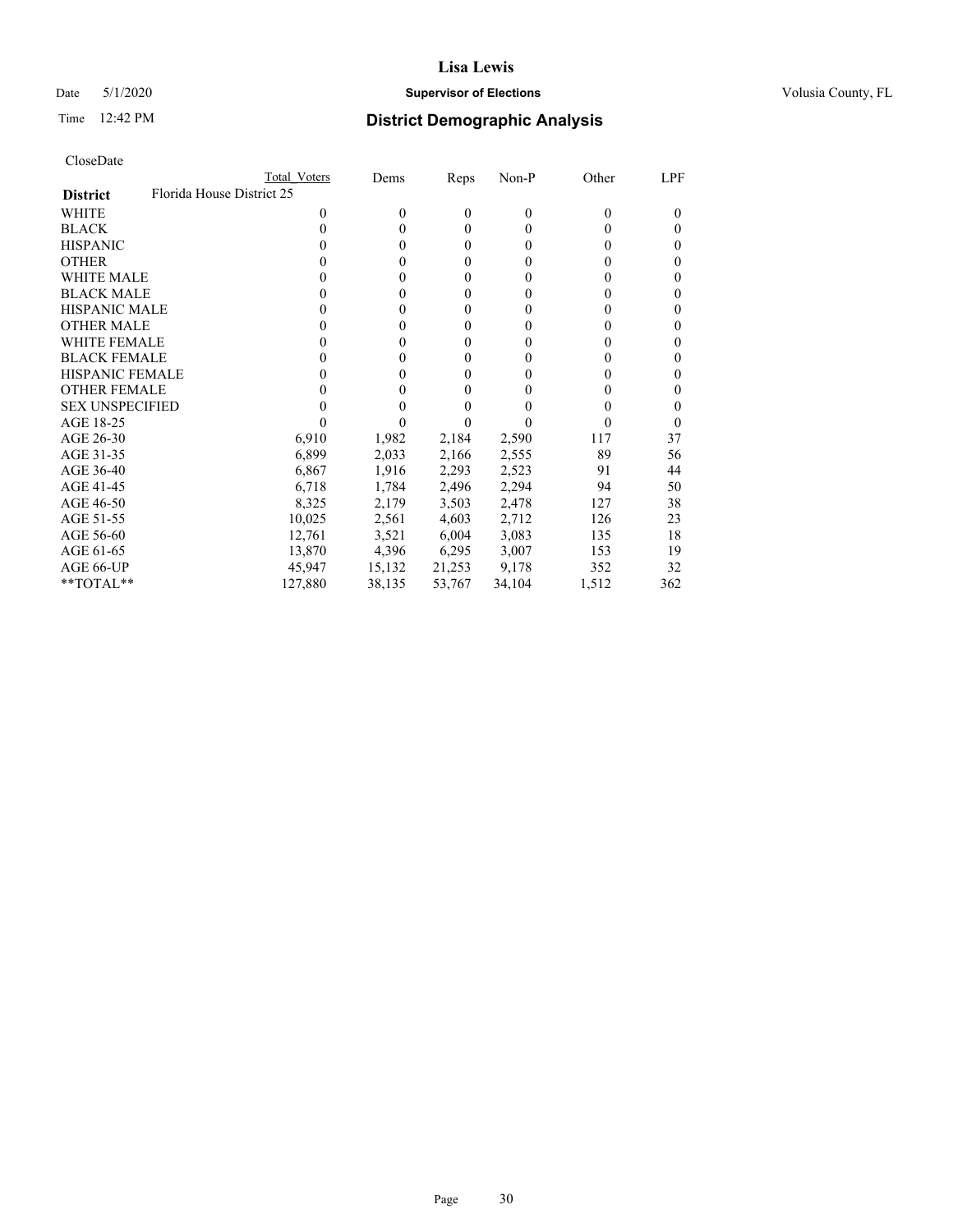## Date 5/1/2020 **Supervisor of Elections Supervisor of Elections** Volusia County, FL

|                                              | Total Voters | Dems     | Reps             | Non-P    | Other | LPF      |
|----------------------------------------------|--------------|----------|------------------|----------|-------|----------|
| Florida House District 26<br><b>District</b> |              |          |                  |          |       |          |
| WHITE                                        | 0            | $\theta$ | $\theta$         | $\theta$ | 0     | $_{0}$   |
| <b>BLACK</b>                                 | 0            | 0        | $\theta$         | $\theta$ | 0     | 0        |
| <b>HISPANIC</b>                              | 0            | 0        | $\boldsymbol{0}$ | $\Omega$ | 0     | 0        |
| <b>OTHER</b>                                 |              | 0        | $\theta$         | 0        | 0     | 0        |
| WHITE MALE                                   |              | 0        | 0                | $\theta$ | 0     | 0        |
| <b>BLACK MALE</b>                            |              | 0        | 0                | $\theta$ | 0     | 0        |
| <b>HISPANIC MALE</b>                         |              | 0        | 0                | 0        | 0     | 0        |
| <b>OTHER MALE</b>                            | 0            | 0        | $\boldsymbol{0}$ | $\theta$ | 0     | 0        |
| WHITE FEMALE                                 |              | 0        | $\boldsymbol{0}$ | 0        | 0     | 0        |
| <b>BLACK FEMALE</b>                          | 0            | 0        | 0                | $\theta$ | 0     | 0        |
| <b>HISPANIC FEMALE</b>                       |              | 0        | 0                | 0        |       | 0        |
| <b>OTHER FEMALE</b>                          |              | 0        | 0                | 0        | 0     | 0        |
| <b>SEX UNSPECIFIED</b>                       |              |          | 0                | 0        | 0     | 0        |
| AGE 18-25                                    |              |          |                  |          | 0     | $\theta$ |
| AGE 26-30                                    | 8,366        | 3,314    | 1,839            | 3,071    | 113   | 29       |
| AGE 31-35                                    | 7,875        | 3,107    | 1,820            | 2,818    | 82    | 48       |
| AGE 36-40                                    | 7,094        | 2,840    | 1,748            | 2,410    | 62    | 34       |
| AGE 41-45                                    | 6,647        | 2,518    | 1,789            | 2,243    | 71    | 26       |
| AGE 46-50                                    | 7,365        | 2,716    | 2,438            | 2,111    | 81    | 19       |
| AGE 51-55                                    | 8,380        | 3,145    | 3,022            | 2,119    | 66    | 28       |
| AGE 56-60                                    | 10,150       | 3,800    | 3,837            | 2,404    | 90    | 19       |
| AGE 61-65                                    | 10,354       | 4,237    | 3,834            | 2,174    | 88    | 21       |
| AGE 66-UP                                    | 29,845       | 12,394   | 11,747           | 5,427    | 247   | 30       |
| $*$ TOTAL $*$                                | 108,503      | 43,179   | 34,525           | 29,384   | 1,102 | 313      |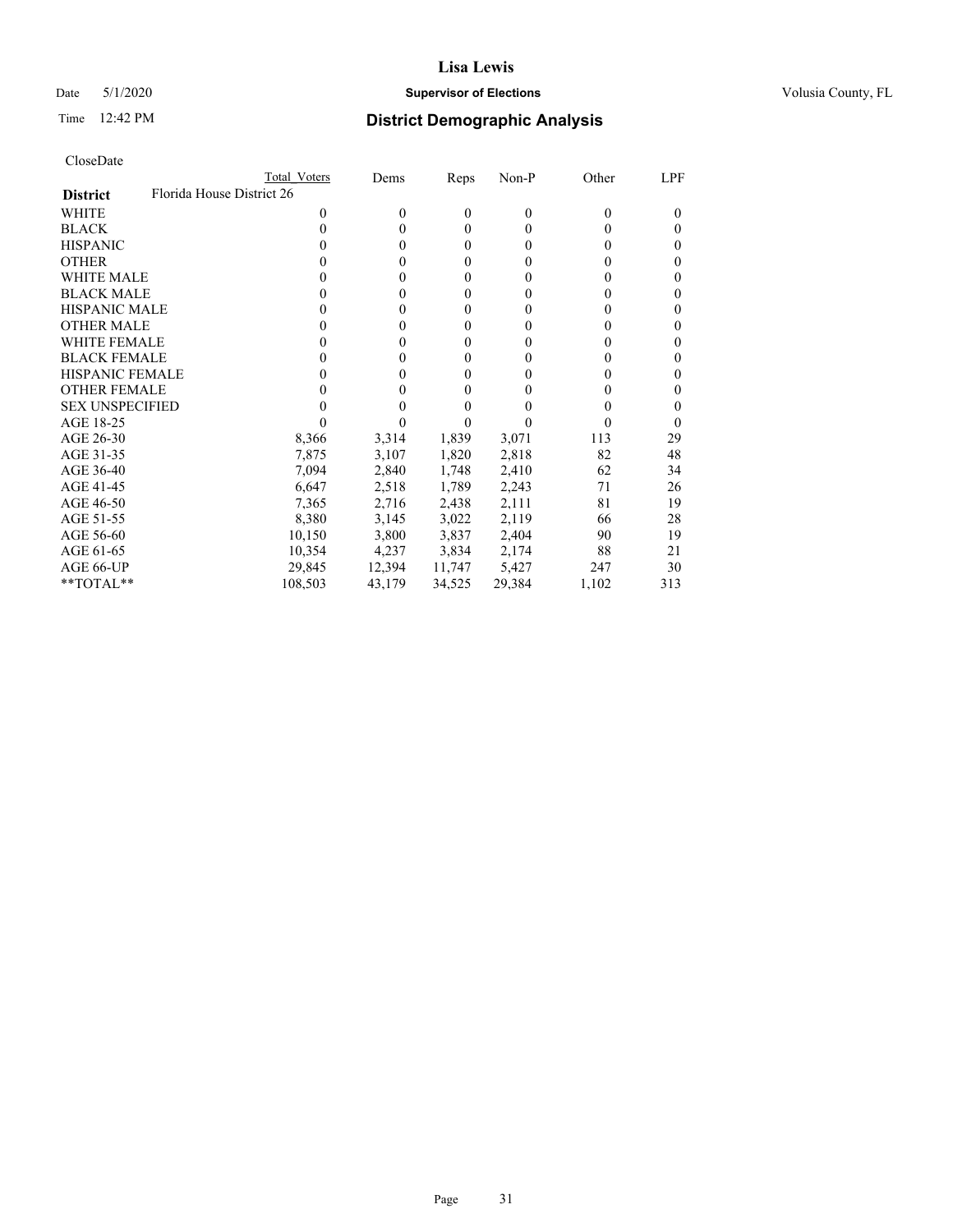## Date 5/1/2020 **Supervisor of Elections Supervisor of Elections** Volusia County, FL

| CloseDate |
|-----------|
|-----------|

|                                              | Total Voters | Dems     | Reps     | Non-P    | Other    | LPF    |
|----------------------------------------------|--------------|----------|----------|----------|----------|--------|
| Florida House District 27<br><b>District</b> |              |          |          |          |          |        |
| WHITE                                        | 0            | $\theta$ | $\theta$ | $\theta$ | 0        | $_{0}$ |
| <b>BLACK</b>                                 | 0            | 0        | $\theta$ | $\Omega$ | $\theta$ | $_{0}$ |
| <b>HISPANIC</b>                              | 0            | 0        | $\theta$ | 0        | 0        | 0      |
| <b>OTHER</b>                                 |              | 0        | $\theta$ | 0        | 0        | 0      |
| WHITE MALE                                   | 0            | 0        | $\theta$ | 0        | 0        | 0      |
| <b>BLACK MALE</b>                            |              | 0        | $\theta$ | 0        | 0        | 0      |
| <b>HISPANIC MALE</b>                         |              | 0        | $\theta$ | $_{0}$   |          | 0      |
| <b>OTHER MALE</b>                            | 0            | 0        | $\theta$ | 0        |          | 0      |
| <b>WHITE FEMALE</b>                          |              | 0        | $\theta$ | 0        |          | 0      |
| <b>BLACK FEMALE</b>                          | 0            | 0        | $\theta$ | $\theta$ | 0        | 0      |
| <b>HISPANIC FEMALE</b>                       |              | 0        | $\theta$ | 0        |          | 0      |
| <b>OTHER FEMALE</b>                          |              | 0        | $\theta$ | 0        | 0        | 0      |
| <b>SEX UNSPECIFIED</b>                       |              | 0        |          |          | 0        | 0      |
| AGE 18-25                                    |              |          |          |          |          | $_{0}$ |
| AGE 26-30                                    | 8,448        | 2,719    | 2,139    | 3,475    | 78       | 37     |
| AGE 31-35                                    | 8,566        | 2,733    | 2,262    | 3,454    | 68       | 49     |
| AGE 36-40                                    | 8,283        | 2,653    | 2,252    | 3,269    | 67       | 42     |
| AGE 41-45                                    | 8,174        | 2,739    | 2,363    | 2,984    | 56       | 32     |
| AGE 46-50                                    | 9,026        | 2,762    | 3,188    | 2,957    | 82       | 37     |
| AGE 51-55                                    | 9,725        | 3,151    | 3,792    | 2,691    | 73       | 18     |
| AGE 56-60                                    | 11,203       | 3,731    | 4,484    | 2,889    | 86       | 13     |
| AGE 61-65                                    | 11,130       | 3,914    | 4,507    | 2,612    | 84       | 13     |
| AGE 66-UP                                    | 30,897       | 11,814   | 12,591   | 6,316    | 159      | 17     |
| **TOTAL**                                    | 116,316      | 39,569   | 40,061   | 35,471   | 910      | 305    |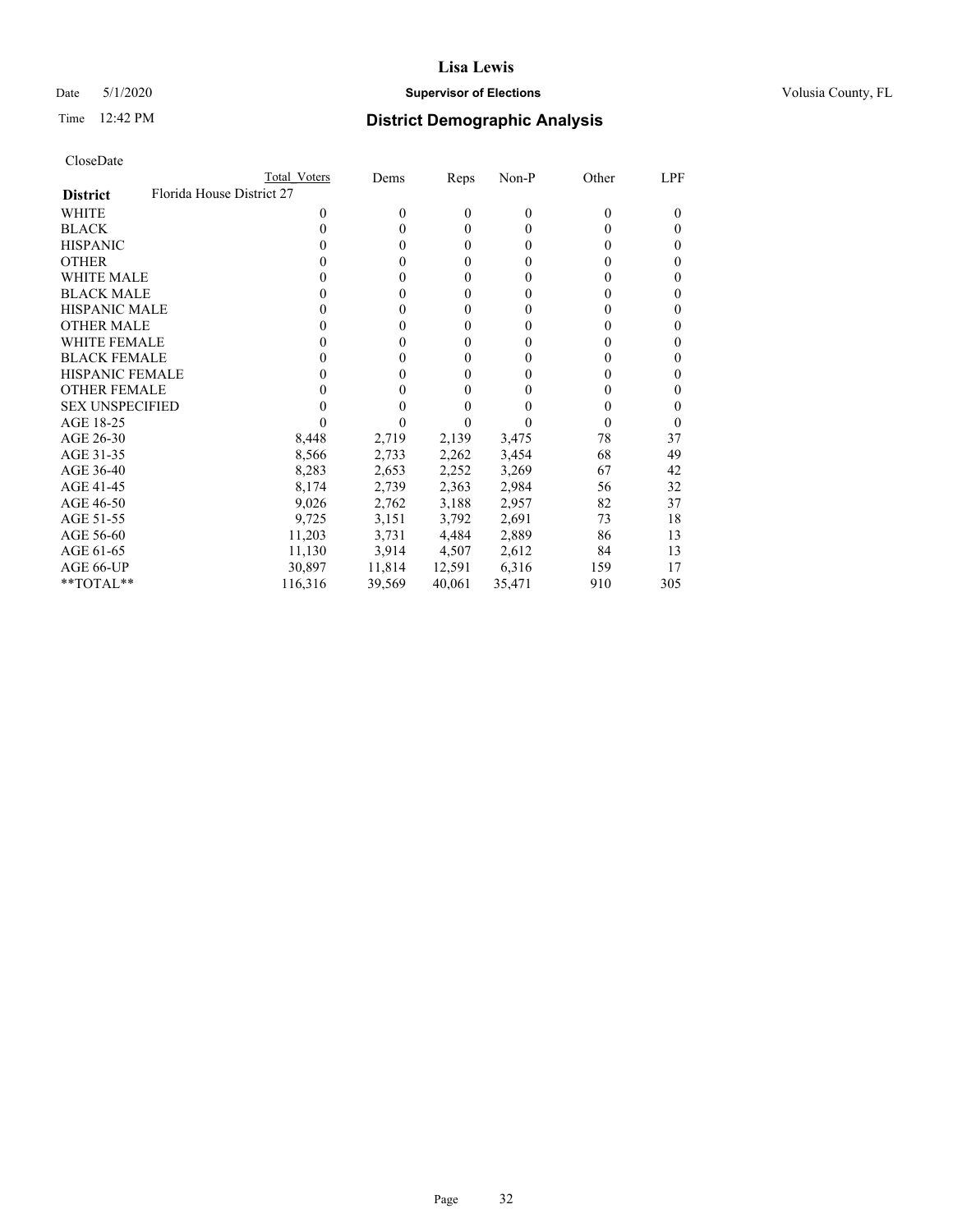## Date 5/1/2020 **Supervisor of Elections Supervisor of Elections** Volusia County, FL

|                                            | <b>Total Voters</b> | Dems         | Reps           | Non-P    | Other | LPF    |
|--------------------------------------------|---------------------|--------------|----------------|----------|-------|--------|
| School Board District 1<br><b>District</b> |                     |              |                |          |       |        |
| WHITE                                      | $\Omega$            | $\mathbf{0}$ | $\overline{0}$ | $\theta$ | 0     | $_{0}$ |
| <b>BLACK</b>                               | 0                   | $\theta$     | 0              | 0        | 0     | 0      |
| <b>HISPANIC</b>                            | 0                   | $\theta$     | 0              | 0        | 0     | 0      |
| <b>OTHER</b>                               |                     | 0            | 0              | 0        | 0     | 0      |
| WHITE MALE                                 |                     | 0            | 0              | $\theta$ | 0     | 0      |
| <b>BLACK MALE</b>                          |                     | 0            | 0              | $\theta$ | 0     | 0      |
| <b>HISPANIC MALE</b>                       |                     | 0            | 0              | $\theta$ |       | 0      |
| <b>OTHER MALE</b>                          | 0                   | 0            | 0              | $\theta$ |       | 0      |
| <b>WHITE FEMALE</b>                        |                     | 0            | 0              | $\theta$ |       | 0      |
| <b>BLACK FEMALE</b>                        | 0                   | 0            | 0              | 0        |       | 0      |
| <b>HISPANIC FEMALE</b>                     |                     | 0            | 0              | $\theta$ |       | 0      |
| <b>OTHER FEMALE</b>                        |                     | 0            | 0              | $\theta$ | 0     | 0      |
| <b>SEX UNSPECIFIED</b>                     |                     |              | 0              |          | 0     | 0      |
| AGE 18-25                                  |                     |              |                |          | 0     | 0      |
| AGE 26-30                                  | 5,311               | 1,647        | 1,566          | 2,016    | 56    | 26     |
| AGE 31-35                                  | 5,332               | 1,628        | 1,641          | 1,986    | 44    | 33     |
| AGE 36-40                                  | 5,206               | 1,632        | 1,638          | 1,852    | 47    | 37     |
| AGE 41-45                                  | 5,029               | 1,521        | 1,754          | 1,682    | 48    | 24     |
| AGE 46-50                                  | 5,620               | 1,629        | 2,223          | 1,691    | 60    | 17     |
| AGE 51-55                                  | 6,241               | 1,834        | 2,793          | 1,546    | 49    | 19     |
| AGE 56-60                                  | 7,269               | 2,256        | 3,273          | 1,666    | 60    | 14     |
| AGE 61-65                                  | 7,503               | 2,516        | 3,355          | 1,561    | 59    | 12     |
| AGE 66-UP                                  | 23,718              | 8,537        | 10,731         | 4,269    | 156   | 25     |
| $*$ TOTAL $*$                              | 78,710              | 25,570       | 30,992         | 21,206   | 686   | 256    |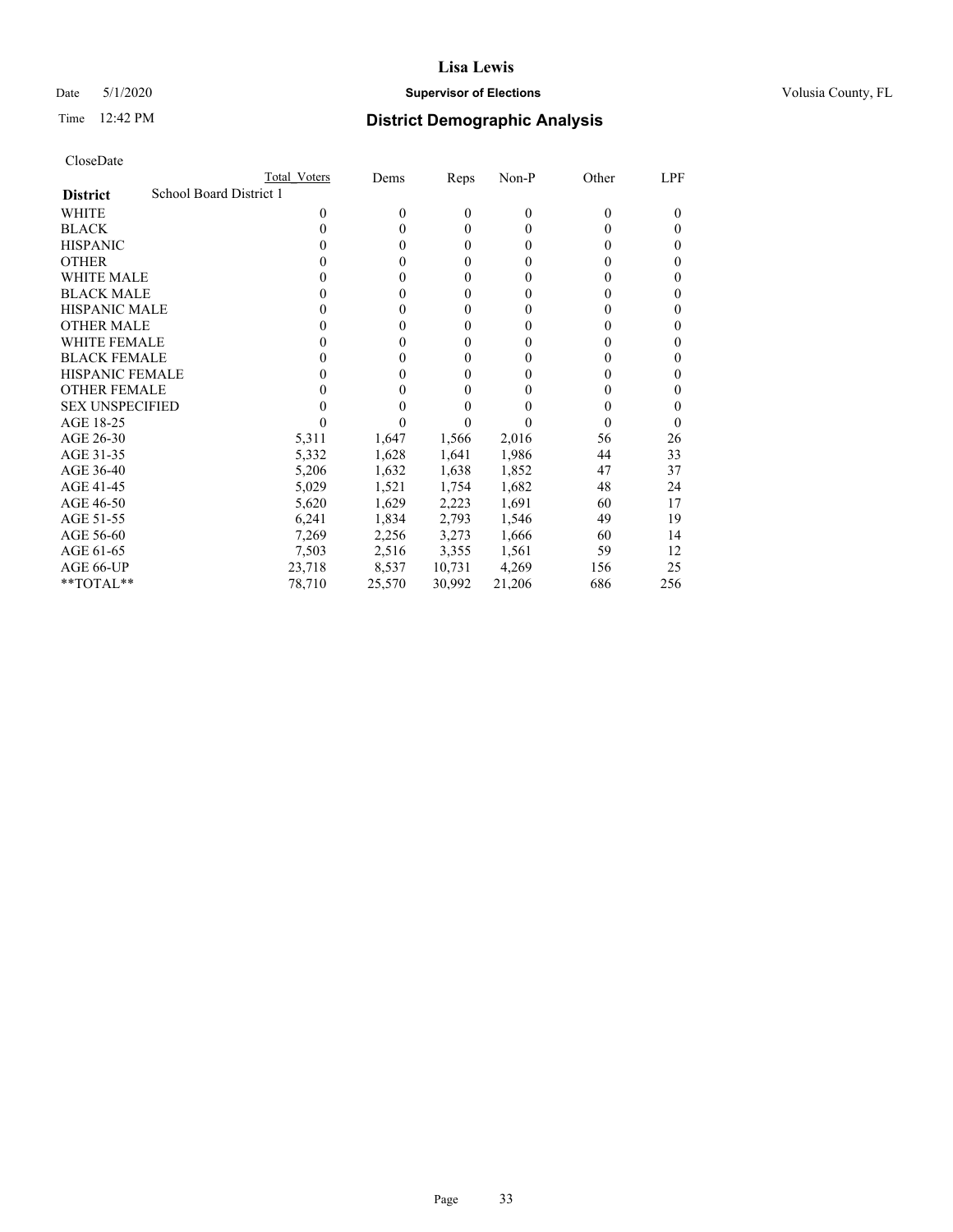## Date 5/1/2020 **Supervisor of Elections Supervisor of Elections** Volusia County, FL

|                                            | Total Voters | Dems             | Reps         | Non-P    | Other | LPF    |
|--------------------------------------------|--------------|------------------|--------------|----------|-------|--------|
| School Board District 2<br><b>District</b> |              |                  |              |          |       |        |
| WHITE                                      | 0            | $\boldsymbol{0}$ | $\theta$     | $\theta$ | 0     | $_{0}$ |
| <b>BLACK</b>                               | 0            | 0                | $\theta$     | $\theta$ | 0     | 0      |
| <b>HISPANIC</b>                            | 0            | 0                | $\mathbf{0}$ | $\Omega$ | 0     | 0      |
| <b>OTHER</b>                               |              | 0                | $\theta$     | 0        | 0     | 0      |
| WHITE MALE                                 |              | 0                | 0            | $\theta$ | 0     | 0      |
| <b>BLACK MALE</b>                          |              | 0                | 0            | $\theta$ | 0     | 0      |
| <b>HISPANIC MALE</b>                       |              | 0                | 0            | $_{0}$   | 0     | 0      |
| <b>OTHER MALE</b>                          |              | 0                | $\mathbf{0}$ | 0        | 0     | 0      |
| WHITE FEMALE                               |              | 0                | 0            | 0        | 0     | 0      |
| <b>BLACK FEMALE</b>                        | 0            | 0                | 0            | $\theta$ | 0     | 0      |
| <b>HISPANIC FEMALE</b>                     |              | 0                | 0            | 0        |       | 0      |
| <b>OTHER FEMALE</b>                        |              | 0                | 0            | 0        | 0     |        |
| <b>SEX UNSPECIFIED</b>                     |              |                  | 0            |          | 0     | 0      |
| AGE 18-25                                  |              |                  |              |          | 0     | 0      |
| AGE 26-30                                  | 4,820        | 1,973            | 1,004        | 1,747    | 80    | 16     |
| AGE 31-35                                  | 4,410        | 1,792            | 952          | 1,580    | 53    | 33     |
| AGE 36-40                                  | 3,841        | 1,564            | 893          | 1,315    | 48    | 21     |
| AGE 41-45                                  | 3,498        | 1,381            | 893          | 1,168    | 37    | 19     |
| AGE 46-50                                  | 4,119        | 1,534            | 1,298        | 1,211    | 56    | 20     |
| AGE 51-55                                  | 5,128        | 1,873            | 1,797        | 1,393    | 53    | 12     |
| AGE 56-60                                  | 6,686        | 2,458            | 2,545        | 1,609    | 65    | 9      |
| AGE 61-65                                  | 6,996        | 2,709            | 2,692        | 1,513    | 74    | 8      |
| AGE 66-UP                                  | 21,655       | 8,320            | 8,755        | 4,378    | 183   | 19     |
| $*$ TOTAL $*$                              | 68,681       | 26,820           | 22,167       | 18,699   | 809   | 186    |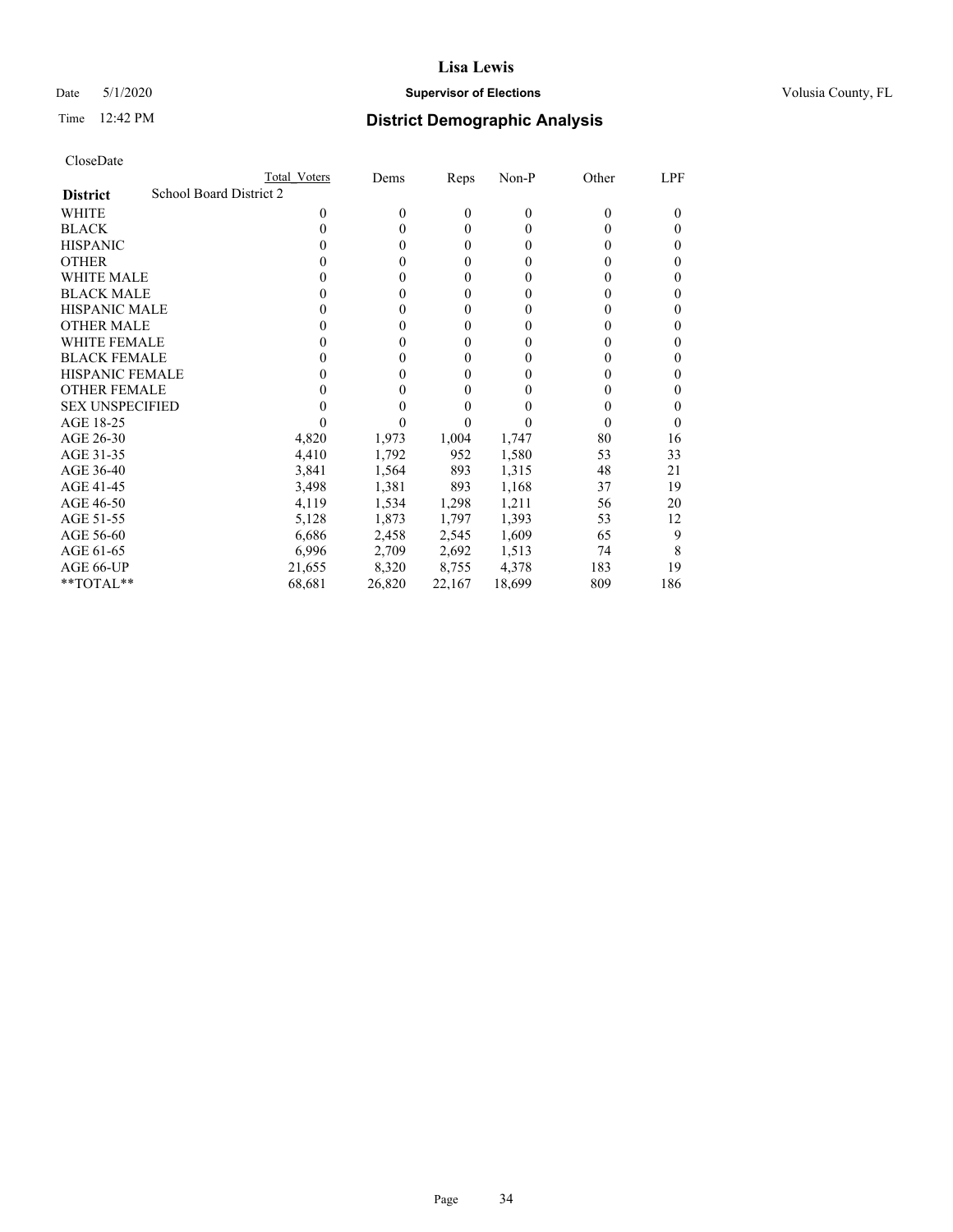## Date 5/1/2020 **Supervisor of Elections Supervisor of Elections** Volusia County, FL

|                                            | <b>Total Voters</b> | Dems     | Reps           | Non-P    | Other | LPF    |
|--------------------------------------------|---------------------|----------|----------------|----------|-------|--------|
| School Board District 3<br><b>District</b> |                     |          |                |          |       |        |
| <b>WHITE</b>                               | $\Omega$            | $\theta$ | 0              | $\theta$ | 0     | $_{0}$ |
| <b>BLACK</b>                               | 0                   | $\theta$ | $\theta$       | $\Omega$ | 0     | $_{0}$ |
| <b>HISPANIC</b>                            | 0                   | $\theta$ | $\overline{0}$ | 0        | 0     | 0      |
| <b>OTHER</b>                               |                     | 0        | 0              | 0        | 0     | 0      |
| WHITE MALE                                 | 0                   | 0        | 0              | $_{0}$   | 0     | 0      |
| <b>BLACK MALE</b>                          |                     | 0        | $\overline{0}$ | $\theta$ | 0     | 0      |
| <b>HISPANIC MALE</b>                       | 0                   | 0        | 0              | $\theta$ |       | 0      |
| <b>OTHER MALE</b>                          | 0                   | 0        | $\overline{0}$ | 0        | 0     | 0      |
| <b>WHITE FEMALE</b>                        | 0                   | 0        | 0              | 0        |       | 0      |
| <b>BLACK FEMALE</b>                        | 0                   | 0        | $\overline{0}$ | 0        | 0     | 0      |
| <b>HISPANIC FEMALE</b>                     |                     | 0        | $\theta$       | 0        |       | 0      |
| <b>OTHER FEMALE</b>                        |                     | 0        | 0              | 0        | 0     | 0      |
| <b>SEX UNSPECIFIED</b>                     |                     | 0        | 0              |          | 0     | 0      |
| AGE 18-25                                  |                     |          |                |          |       | 0      |
| AGE 26-30                                  | 4,296               | 1,176    | 1,378          | 1,639    | 76    | 27     |
| AGE 31-35                                  | 4,383               | 1,223    | 1,407          | 1,662    | 57    | 34     |
| AGE 36-40                                  | 4,475               | 1,227    | 1,533          | 1,645    | 49    | 21     |
| AGE 41-45                                  | 4,521               | 1,133    | 1,716          | 1,576    | 71    | 25     |
| AGE 46-50                                  | 5,470               | 1,388    | 2,343          | 1,647    | 71    | 21     |
| AGE 51-55                                  | 6,240               | 1,529    | 2,940          | 1,667    | 87    | 17     |
| AGE 56-60                                  | 8,201               | 2,199    | 3,914          | 1,971    | 101   | 16     |
| AGE 61-65                                  | 8,996               | 2,782    | 4,072          | 2,034    | 96    | 12     |
| AGE 66-UP                                  | 29,408              | 9,500    | 13,720         | 5,927    | 243   | 18     |
| **TOTAL**                                  | 81,973              | 23,780   | 34,877         | 22,098   | 999   | 219    |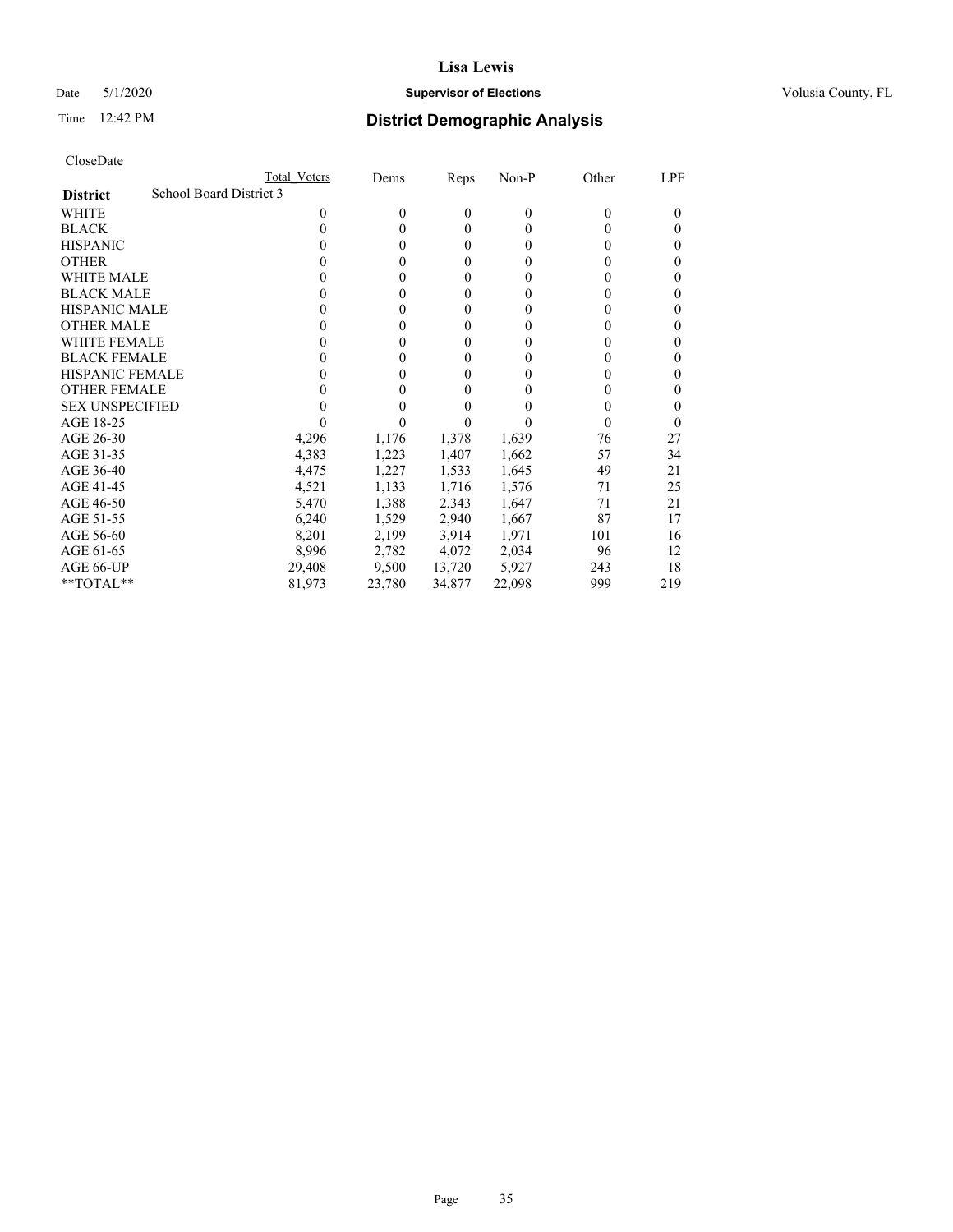## Date 5/1/2020 **Supervisor of Elections Supervisor of Elections** Volusia County, FL

|                                            | Total Voters | Dems   | Reps         | Non-P    | Other | LPF      |
|--------------------------------------------|--------------|--------|--------------|----------|-------|----------|
| School Board District 4<br><b>District</b> |              |        |              |          |       |          |
| WHITE                                      | 0            | 0      | 0            | $\theta$ | 0     | $_{0}$   |
| <b>BLACK</b>                               | 0            | 0      | $\mathbf{0}$ | 0        | 0     | 0        |
| <b>HISPANIC</b>                            | 0            | 0      | 0            | $\theta$ | 0     | 0        |
| <b>OTHER</b>                               |              | 0      | 0            | $\theta$ | 0     | 0        |
| <b>WHITE MALE</b>                          |              | 0      | $\mathbf{0}$ | $\theta$ | 0     | 0        |
| <b>BLACK MALE</b>                          |              | 0      | $\mathbf{0}$ | $\theta$ | 0     | 0        |
| <b>HISPANIC MALE</b>                       |              | 0      | 0            | $\theta$ | 0     | 0        |
| <b>OTHER MALE</b>                          |              | 0      | $\mathbf{0}$ | 0        | 0     | 0        |
| WHITE FEMALE                               |              | 0      | $\mathbf{0}$ | 0        | 0     | 0        |
| <b>BLACK FEMALE</b>                        | 0            | 0      | 0            | $\theta$ | 0     | 0        |
| <b>HISPANIC FEMALE</b>                     |              | 0      | 0            | 0        |       | 0        |
| <b>OTHER FEMALE</b>                        |              | 0      | $\theta$     | $\Omega$ | 0     | 0        |
| <b>SEX UNSPECIFIED</b>                     |              | 0      | 0            |          | 0     | 0        |
| AGE 18-25                                  |              |        | 0            |          | 0     | $\theta$ |
| AGE 26-30                                  | 4,530        | 1,503  | 1,289        | 1,661    | 64    | 13       |
| AGE 31-35                                  | 4,377        | 1,482  | 1,240        | 1,581    | 47    | 27       |
| AGE 36-40                                  | 4,003        | 1,305  | 1,195        | 1,443    | 35    | 25       |
| AGE 41-45                                  | 4,034        | 1,245  | 1,328        | 1,393    | 39    | 29       |
| AGE 46-50                                  | 4,854        | 1,359  | 1,974        | 1,440    | 61    | 20       |
| AGE 51-55                                  | 5,959        | 1,763  | 2,542        | 1,575    | 66    | 13       |
| AGE 56-60                                  | 7,502        | 2,288  | 3,291        | 1,832    | 84    |          |
| AGE 61-65                                  | 8,179        | 2,835  | 3,475        | 1,756    | 95    | 18       |
| AGE 66-UP                                  | 25,745       | 9,177  | 11,288       | 5,086    | 175   | 19       |
| **TOTAL**                                  | 75,318       | 24,863 | 29,384       | 20,099   | 773   | 199      |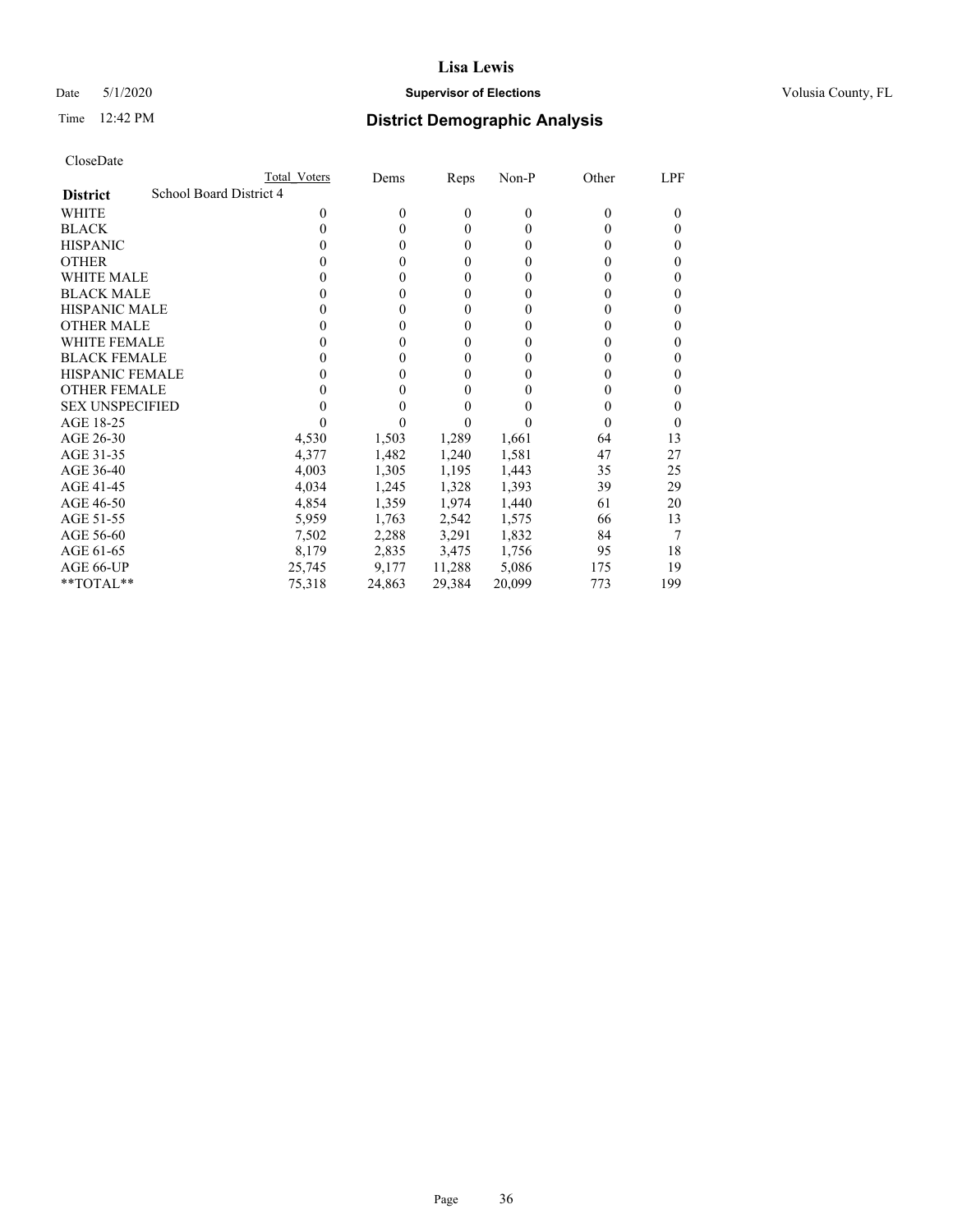# Date 5/1/2020 **Supervisor of Elections Supervisor of Elections** Volusia County, FL

|                                            | Total Voters | Dems     | Reps         | Non-P    | Other    | LPF      |
|--------------------------------------------|--------------|----------|--------------|----------|----------|----------|
| School Board District 5<br><b>District</b> |              |          |              |          |          |          |
| WHITE                                      | 0            | $\theta$ | $\mathbf{0}$ | $\theta$ | $\theta$ | $\theta$ |
| <b>BLACK</b>                               | 0            | $\theta$ | $\theta$     | 0        | 0        | $\theta$ |
| <b>HISPANIC</b>                            | 0            | $\theta$ | $\theta$     | 0        | 0        | $\theta$ |
| <b>OTHER</b>                               |              | $\Omega$ | 0            | 0        | 0        | $\theta$ |
| <b>WHITE MALE</b>                          | 0            | $\theta$ | $\theta$     | 0        | 0        | 0        |
| <b>BLACK MALE</b>                          |              | 0        | 0            | 0        | 0        | $\theta$ |
| <b>HISPANIC MALE</b>                       | 0            | $\theta$ | $\mathbf{0}$ | 0        | 0        |          |
| <b>OTHER MALE</b>                          | 0            | 0        | $\theta$     | 0        | 0        | 0        |
| <b>WHITE FEMALE</b>                        |              | 0        | 0            | 0        | 0        |          |
| <b>BLACK FEMALE</b>                        | 0            | $\theta$ | $\theta$     | 0        | $\theta$ | $\theta$ |
| <b>HISPANIC FEMALE</b>                     |              | 0        | 0            | 0        | $\theta$ | 0        |
| <b>OTHER FEMALE</b>                        | 0            | 0        | 0            | 0        | 0        | $\theta$ |
| <b>SEX UNSPECIFIED</b>                     |              |          | 0            |          | 0        |          |
| AGE 18-25                                  |              |          |              |          | 0        | $_{0}$   |
| AGE 26-30                                  | 5,913        | 2,027    | 1,312        | 2,500    | 47       | 27       |
| AGE 31-35                                  | 5,904        | 2,021    | 1,376        | 2,428    | 47       | 32       |
| AGE 36-40                                  | 5,708        | 1,952    | 1,401        | 2,284    | 50       | 21       |
| AGE 41-45                                  | 5,503        | 2,008    | 1,370        | 2,073    | 33       | 19       |
| AGE 46-50                                  | 5,881        | 2,001    | 1,885        | 1,925    | 51       | 19       |
| AGE 51-55                                  | 6,193        | 2,216    | 2,173        | 1,761    | 30       | 13       |
| AGE 56-60                                  | 6,842        | 2,466    | 2,522        | 1,815    | 32       |          |
| AGE 61-65                                  | 6,327        | 2,481    | 2,318        | 1,489    | 30       | 9        |
| AGE 66-UP                                  | 15,075       | 6,646    | 5,309        | 3,051    | 59       | 10       |
| **TOTAL**                                  | 70,827       | 26,245   | 21,195       | 22,738   | 469      | 180      |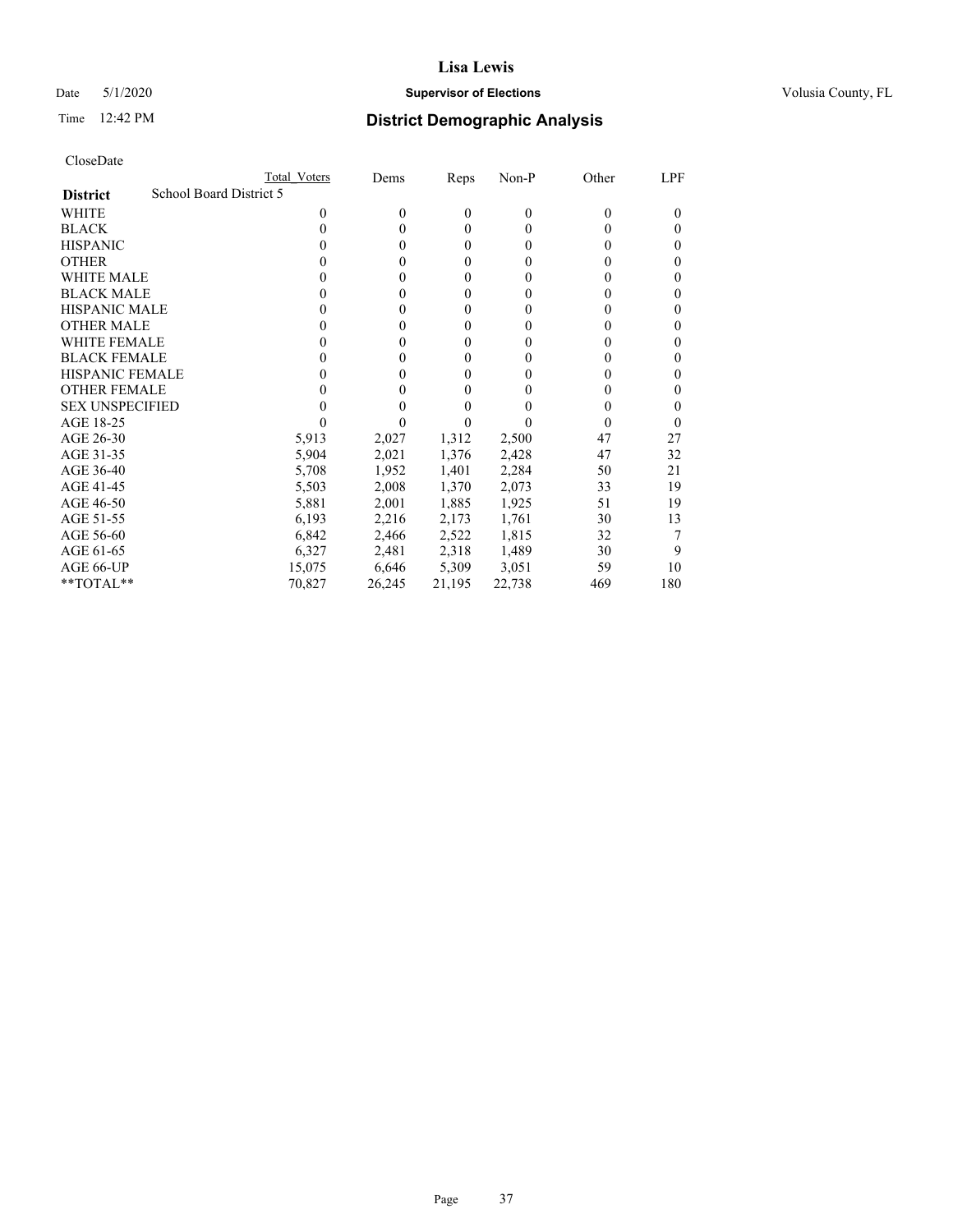# Date 5/1/2020 **Supervisor of Elections Supervisor of Elections** Volusia County, FL

|                                              | Total Voters | Dems   | Reps         | Non-P        | Other | LPF      |
|----------------------------------------------|--------------|--------|--------------|--------------|-------|----------|
| Florida Senate District 7<br><b>District</b> |              |        |              |              |       |          |
| WHITE                                        | 0            | 0      | $\mathbf{0}$ | $\mathbf{0}$ | 0     | $_{0}$   |
| <b>BLACK</b>                                 | 0            | 0      | 0            | $\theta$     | 0     | 0        |
| <b>HISPANIC</b>                              | 0            | 0      | 0            | $\theta$     | 0     | 0        |
| <b>OTHER</b>                                 |              | 0      | 0            | 0            | 0     | 0        |
| WHITE MALE                                   |              | 0      | $\theta$     | $\theta$     | 0     | 0        |
| <b>BLACK MALE</b>                            |              | 0      | $\mathbf{0}$ | $\theta$     | 0     | 0        |
| <b>HISPANIC MALE</b>                         |              | 0      | $\mathbf{0}$ | 0            | 0     | 0        |
| <b>OTHER MALE</b>                            | 0            | 0      | 0            | $\theta$     | 0     | 0        |
| <b>WHITE FEMALE</b>                          |              | 0      | 0            | 0            | 0     | 0        |
| <b>BLACK FEMALE</b>                          | 0            | 0      | 0            | $\theta$     | 0     | 0        |
| <b>HISPANIC FEMALE</b>                       |              | 0      | 0            | 0            |       | 0        |
| <b>OTHER FEMALE</b>                          |              | 0      | 0            | $\Omega$     | 0     | 0        |
| <b>SEX UNSPECIFIED</b>                       |              | 0      | 0            |              | 0     | 0        |
| AGE 18-25                                    |              |        | 0            |              | 0     | $\theta$ |
| AGE 26-30                                    | 8,660        | 3,257  | 2,121        | 3,125        | 129   | 28       |
| AGE 31-35                                    | 8,189        | 3,049  | 2,079        | 2,917        | 88    | 56       |
| AGE 36-40                                    | 7,347        | 2,705  | 1,981        | 2,548        | 73    | 40       |
| AGE 41-45                                    | 7,127        | 2,486  | 2,138        | 2,387        | 71    | 45       |
| AGE 46-50                                    | 8,407        | 2,687  | 3,097        | 2,483        | 107   | 33       |
| AGE 51-55                                    | 10,473       | 3,404  | 4,196        | 2,736        | 112   | 25       |
| AGE 56-60                                    | 13,214       | 4,409  | 5,525        | 3,128        | 138   | 14       |
| AGE 61-65                                    | 14,203       | 5,189  | 5,811        | 3,025        | 154   | 24       |
| AGE 66-UP                                    | 44.193       | 16,436 | 18,830       | 8,555        | 332   | 40       |
| $*$ TOTAL $*$                                | 134,904      | 48,534 | 48,794       | 35,780       | 1,436 | 360      |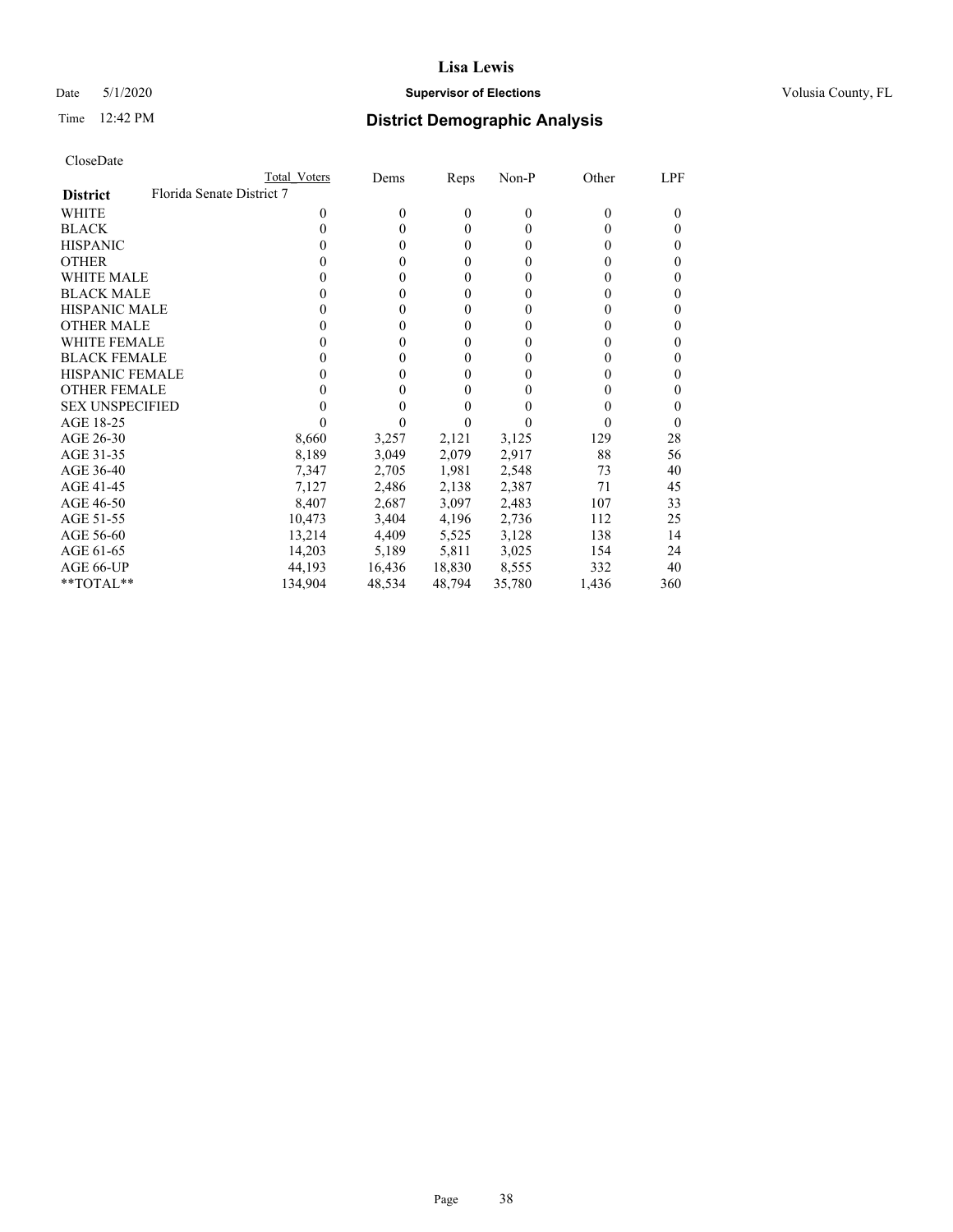# Date 5/1/2020 **Supervisor of Elections Supervisor of Elections** Volusia County, FL

| CloseDate |
|-----------|
|-----------|

|                                              | Total Voters | Dems     | Reps   | Non-P  | Other    | LPF      |
|----------------------------------------------|--------------|----------|--------|--------|----------|----------|
| Florida Senate District 9<br><b>District</b> |              |          |        |        |          |          |
| WHITE                                        | 0            | $\theta$ | 0      | 0      | $\theta$ | $_{0}$   |
| <b>BLACK</b>                                 | 0            | 0        | 0      | 0      | 0        | $\theta$ |
| <b>HISPANIC</b>                              | 0            | 0        | 0      | 0      | 0        | $\theta$ |
| <b>OTHER</b>                                 |              | 0        | 0      | 0      | 0        | $\theta$ |
| <b>WHITE MALE</b>                            |              | 0        | 0      | 0      | 0        | 0        |
| <b>BLACK MALE</b>                            |              | 0        | 0      | 0      | 0        | $\theta$ |
| <b>HISPANIC MALE</b>                         |              | 0        | 0      | 0      | 0        |          |
| <b>OTHER MALE</b>                            |              | 0        | 0      | 0      | 0        | 0        |
| <b>WHITE FEMALE</b>                          |              | 0        | 0      | 0      | 0        |          |
| <b>BLACK FEMALE</b>                          |              | 0        | 0      | 0      | $\theta$ | 0        |
| <b>HISPANIC FEMALE</b>                       |              | 0        | 0      | 0      | 0        | 0        |
| <b>OTHER FEMALE</b>                          |              | 0        | 0      | 0      | 0        | 0        |
| <b>SEX UNSPECIFIED</b>                       |              | 0        | 0      |        | 0        |          |
| AGE 18-25                                    |              | 0        | 0      | 0      | 0        | $_{0}$   |
| AGE 26-30                                    | 2,299        | 618      | 728    | 919    | 25       | 9        |
| AGE 31-35                                    | 2,433        | 693      | 802    | 913    | 15       | 10       |
| AGE 36-40                                    | 2,354        | 628      | 793    | 894    | 16       | 23       |
| AGE 41-45                                    | 2,271        | 640      | 834    | 765    | 20       | 12       |
| AGE 46-50                                    | 2,691        | 701      | 1,102  | 848    | 29       | 11       |
| AGE 51-55                                    | 2,933        | 796      | 1,349  | 756    | 25       |          |
| AGE 56-60                                    | 3,348        | 930      | 1,535  | 851    | 28       | 4        |
| AGE 61-65                                    | 3,380        | 1,018    | 1,578  | 751    | 29       | 4        |
| AGE 66-UP                                    | 10,173       | 3,368    | 4,740  | 2,008  | 51       | 6        |
| **TOTAL**                                    | 34,984       | 10,230   | 14,353 | 10,010 | 283      | 108      |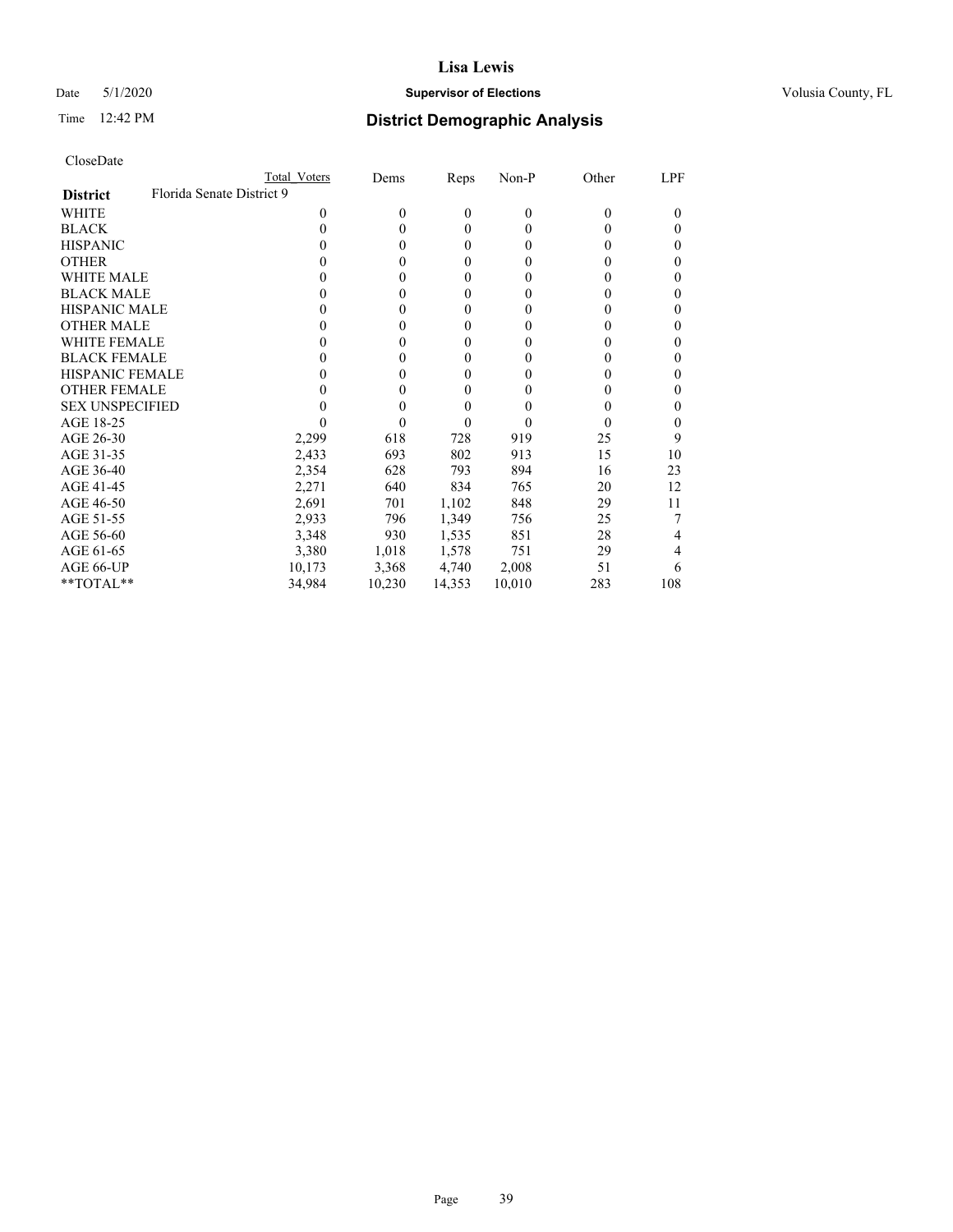# Date 5/1/2020 **Supervisor of Elections Supervisor of Elections** Volusia County, FL

| CloseDate |
|-----------|
|-----------|

|                                               | Total Voters | Dems         | Reps   | Non-P    | Other    | LPF      |
|-----------------------------------------------|--------------|--------------|--------|----------|----------|----------|
| Florida Senate District 14<br><b>District</b> |              |              |        |          |          |          |
| WHITE                                         | 0            | $\mathbf{0}$ | 0      | $\theta$ | $\Omega$ | $_{0}$   |
| <b>BLACK</b>                                  | 0            | $\theta$     | 0      | $\Omega$ | 0        | 0        |
| <b>HISPANIC</b>                               |              | $\theta$     | 0      | 0        | 0        | 0        |
| <b>OTHER</b>                                  |              | 0            | 0      | 0        | 0        | 0        |
| WHITE MALE                                    |              | 0            | 0      | 0        | 0        | 0        |
| <b>BLACK MALE</b>                             |              | 0            | 0      | 0        | 0        | 0        |
| <b>HISPANIC MALE</b>                          |              | 0            | 0      | 0        | 0        | 0        |
| <b>OTHER MALE</b>                             |              | 0            | 0      | 0        | 0        | 0        |
| <b>WHITE FEMALE</b>                           |              | 0            | 0      | 0        | 0        | 0        |
| <b>BLACK FEMALE</b>                           |              | 0            | 0      | 0        | 0        | 0        |
| HISPANIC FEMALE                               |              | 0            | 0      | 0        |          | 0        |
| <b>OTHER FEMALE</b>                           |              | 0            | 0      | 0        | 0        | 0        |
| <b>SEX UNSPECIFIED</b>                        |              | 0            | 0      |          |          | 0        |
| AGE 18-25                                     |              |              |        |          | 0        | $\theta$ |
| AGE 26-30                                     | 13,911       | 4,451        | 3,700  | 5,519    | 169      | 72       |
| AGE 31-35                                     | 13,784       | 4,404        | 3,735  | 5,407    | 145      | 93       |
| AGE 36-40                                     | 13,532       | 4,347        | 3,886  | 5,097    | 140      | 62       |
| AGE 41-45                                     | 13,187       | 4,162        | 4,089  | 4,740    | 137      | 59       |
| AGE 46-50                                     | 14,846       | 4,523        | 5,524  | 4,583    | 163      | 53       |
| AGE 51-55                                     | 16,355       | 5,015        | 6,700  | 4,450    | 148      | 42       |
| AGE 56-60                                     | 19,938       | 6,328        | 8,485  | 4,914    | 176      | 35       |
| AGE 61-65                                     | 20,418       | 7,116        | 8,523  | 4,577    | 171      | 31       |
| AGE 66-UP                                     | 61,235       | 22,376       | 26,233 | 12,148   | 433      | 45       |
| $*$ TOTAL $*$                                 | 205,621      | 68,514       | 75,468 | 59,050   | 2,017    | 572      |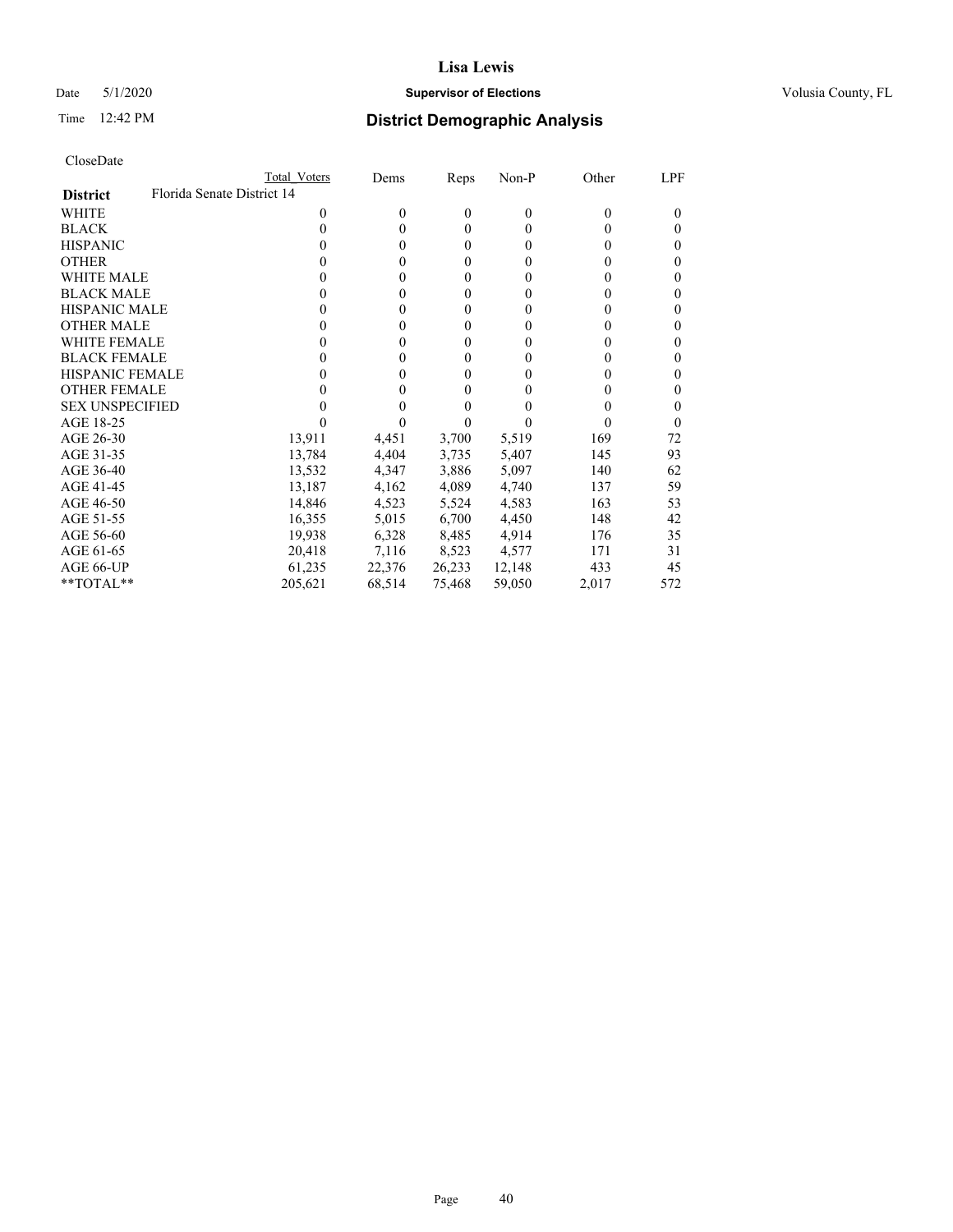# Date 5/1/2020 **Supervisor of Elections Supervisor of Elections** Volusia County, FL

| CloseDate |  |
|-----------|--|
|-----------|--|

|                                         | Total Voters | Dems     | Reps         | Non-P    | Other    | LPF      |
|-----------------------------------------|--------------|----------|--------------|----------|----------|----------|
| Daytona Beach Zone 1<br><b>District</b> |              |          |              |          |          |          |
| WHITE                                   | $\Omega$     | $\theta$ | $\mathbf{0}$ | $\theta$ | $\theta$ | $\theta$ |
| <b>BLACK</b>                            | 0            | $\Omega$ | $\theta$     | 0        | 0        | $\theta$ |
| <b>HISPANIC</b>                         |              | $\theta$ | $\theta$     | 0        | 0        | 0        |
| <b>OTHER</b>                            |              | $\Omega$ | $\theta$     | 0        | 0        | $\theta$ |
| <b>WHITE MALE</b>                       |              | 0        | $\mathbf{0}$ | 0        | 0        |          |
| <b>BLACK MALE</b>                       | 0            | $\theta$ | $\mathbf{0}$ | 0        | 0        | 0        |
| <b>HISPANIC MALE</b>                    | 0            | $\Omega$ | 0            | 0        | 0        |          |
| <b>OTHER MALE</b>                       | 0            | $\theta$ | $\mathbf{0}$ | 0        | 0        | $\theta$ |
| <b>WHITE FEMALE</b>                     |              | 0        | 0            | 0        | 0        | 0        |
| <b>BLACK FEMALE</b>                     |              | 0        | $\theta$     | 0        | $\theta$ | 0        |
| <b>HISPANIC FEMALE</b>                  |              | 0        | $\mathbf{0}$ | 0        | 0        | 0        |
| <b>OTHER FEMALE</b>                     | 0            | 0        | 0            | 0        | 0        |          |
| <b>SEX UNSPECIFIED</b>                  |              | $\theta$ | $\theta$     | 0        | 0        | $\theta$ |
| AGE 18-25                               |              | 0        | 0            | 0        | 0        | 0        |
| AGE 26-30                               | 524          | 224      | 98           | 193      | 9        | 0        |
| AGE 31-35                               | 438          | 181      | 86           | 164      | 4        | 3        |
| AGE 36-40                               | 354          | 159      | 79           | 111      | 5        | 0        |
| AGE 41-45                               | 366          | 152      | 83           | 125      | 4        | 2        |
| AGE 46-50                               | 438          | 155      | 130          | 143      | 9        |          |
| AGE 51-55                               | 569          | 200      | 198          | 161      | 9        |          |
| AGE 56-60                               | 639          | 231      | 242          | 154      | 11       |          |
| AGE 61-65                               | 698          | 269      | 254          | 168      | 6        |          |
| AGE 66-UP                               | 2,019        | 795      | 756          | 439      | 26       |          |
| **TOTAL**                               | 6,865        | 2,679    | 2,077        | 1,986    | 108      | 15       |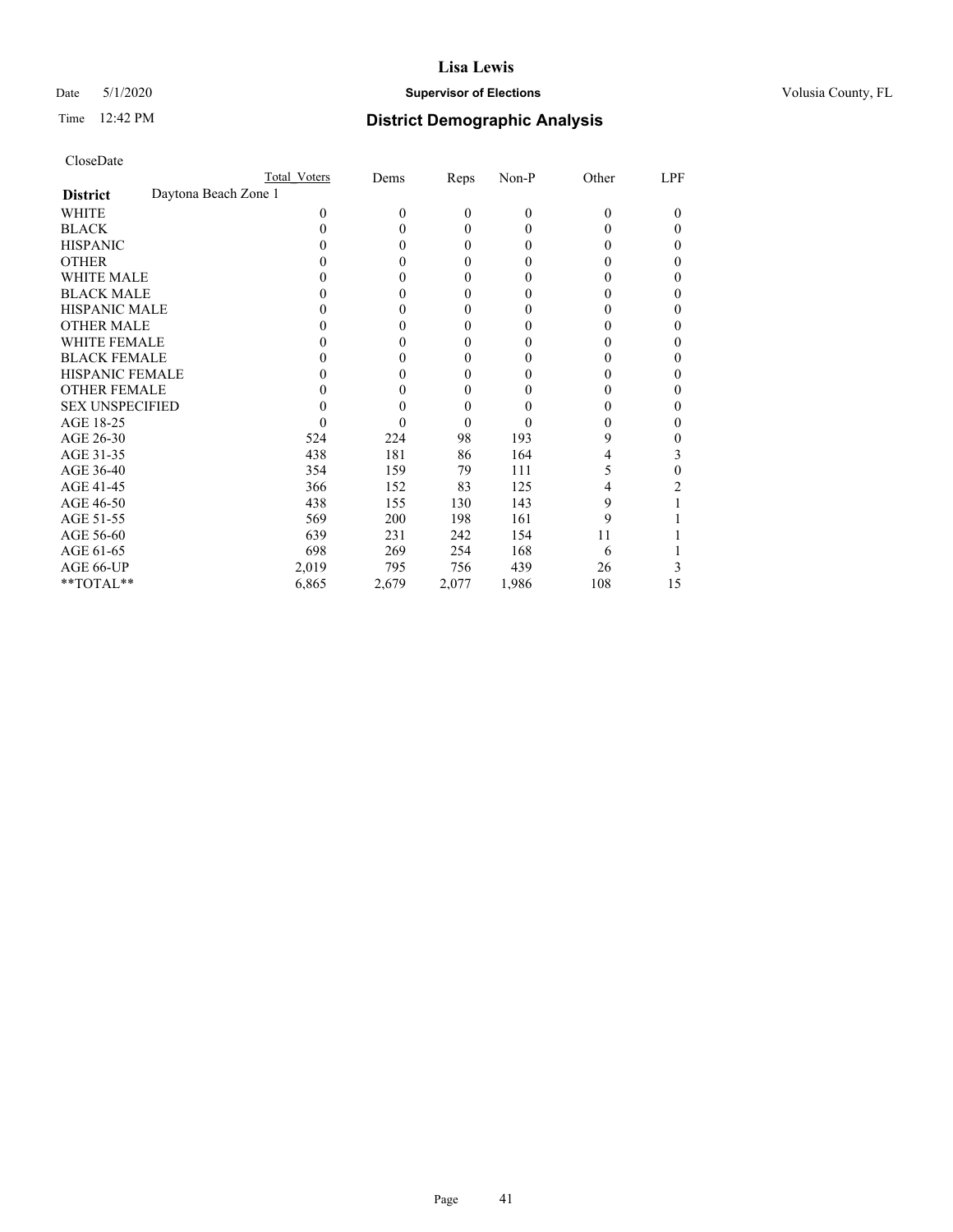# Date 5/1/2020 **Supervisor of Elections Supervisor of Elections** Volusia County, FL

|                        | Total Voters         | Dems         | Reps         | Non-P    | Other | LPF    |
|------------------------|----------------------|--------------|--------------|----------|-------|--------|
| <b>District</b>        | Daytona Beach Zone 2 |              |              |          |       |        |
| WHITE                  | 0                    | $\mathbf{0}$ | $\mathbf{0}$ | $\theta$ | 0     | $_{0}$ |
| <b>BLACK</b>           |                      | $\theta$     | 0            | 0        |       | 0      |
| <b>HISPANIC</b>        |                      | $\theta$     | 0            | $_{0}$   |       | 0      |
| <b>OTHER</b>           |                      | 0            | 0            |          |       | 0      |
| <b>WHITE MALE</b>      |                      | 0            | 0            | 0        |       | 0      |
| <b>BLACK MALE</b>      |                      | 0            | 0            |          |       | 0      |
| <b>HISPANIC MALE</b>   |                      | 0            | 0            |          |       | 0      |
| <b>OTHER MALE</b>      |                      | 0            | 0            |          |       | 0      |
| <b>WHITE FEMALE</b>    |                      | 0            | 0            |          |       |        |
| <b>BLACK FEMALE</b>    |                      | 0            | 0            | $_{0}$   |       | 0      |
| <b>HISPANIC FEMALE</b> |                      | 0            | 0            |          |       | 0      |
| <b>OTHER FEMALE</b>    |                      | 0            | 0            | 0        |       | 0      |
| <b>SEX UNSPECIFIED</b> |                      | 0            | 0            |          |       | 0      |
| AGE 18-25              |                      | 0            | 0            |          |       | 0      |
| AGE 26-30              | 409                  | 197          | 65           | 140      |       | 2      |
| AGE 31-35              | 393                  | 173          | 73           | 136      | 6     | 5      |
| AGE 36-40              | 352                  | 175          | 69           | 100      | 6     | 2      |
| AGE 41-45              | 343                  | 152          | 81           | 107      |       | 2      |
| AGE 46-50              | 431                  | 180          | 110          | 128      | 9     | 4      |
| AGE 51-55              | 569                  | 199          | 188          | 175      |       | 0      |
| AGE 56-60              | 696                  | 271          | 264          | 157      | 3     |        |
| AGE 61-65              | 708                  | 320          | 236          | 147      | 3     |        |
| AGE 66-UP              | 1,931                | 864          | 696          | 352      | 16    | 3      |
| **TOTAL**              | 6,373                | 2,739        | 1,880        | 1,664    | 67    | 23     |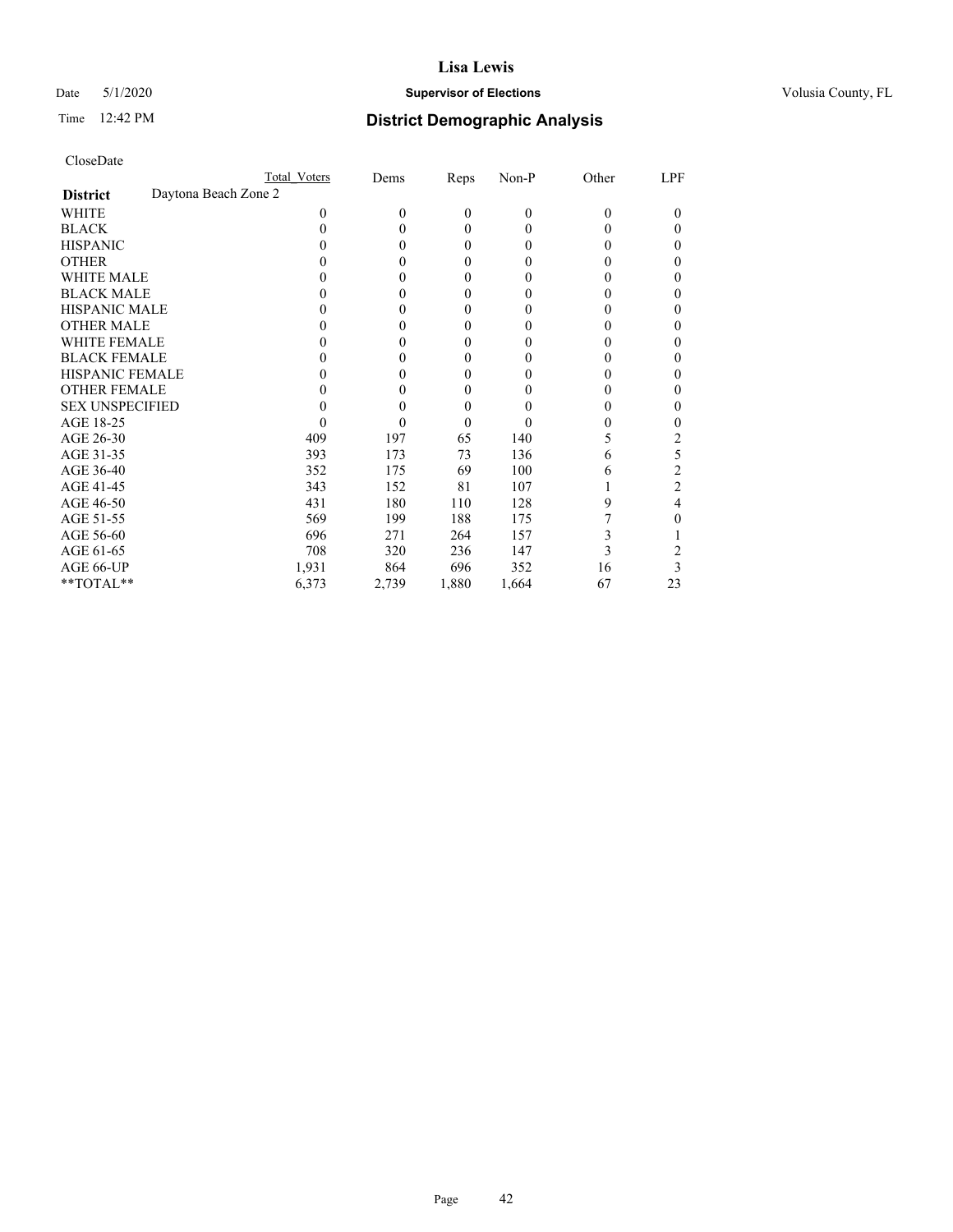# Date 5/1/2020 **Supervisor of Elections Supervisor of Elections** Volusia County, FL

|                        | Total Voters         | Dems     | Reps  | Non-P    | Other    | LPF      |
|------------------------|----------------------|----------|-------|----------|----------|----------|
| <b>District</b>        | Daytona Beach Zone 3 |          |       |          |          |          |
| WHITE                  | 0                    | $\theta$ | 0     | $\theta$ | $\theta$ | $\theta$ |
| <b>BLACK</b>           | 0                    | 0        | 0     | 0        | 0        | 0        |
| <b>HISPANIC</b>        |                      | 0        | 0     | 0        | $_{0}$   | 0        |
| <b>OTHER</b>           |                      | 0        | 0     | 0        | 0        |          |
| <b>WHITE MALE</b>      |                      | 0        | 0     | 0        | 0        |          |
| <b>BLACK MALE</b>      |                      | 0        | 0     | 0        | 0        |          |
| <b>HISPANIC MALE</b>   |                      | 0        | 0     |          | 0        |          |
| <b>OTHER MALE</b>      |                      | 0        | 0     | 0        | 0        |          |
| <b>WHITE FEMALE</b>    |                      | 0        | 0     | 0        |          |          |
| <b>BLACK FEMALE</b>    |                      | 0        | 0     | 0        | 0        | 0        |
| <b>HISPANIC FEMALE</b> |                      | 0        | 0     |          | 0        |          |
| <b>OTHER FEMALE</b>    |                      | 0        | 0     | 0        | 0        | 0        |
| <b>SEX UNSPECIFIED</b> |                      | 0        | 0     |          | 0        |          |
| AGE 18-25              |                      | 0        | 0     |          | 0        |          |
| AGE 26-30              | 376                  | 171      | 59    | 138      | 6        | 2        |
| AGE 31-35              | 353                  | 140      | 64    | 137      |          | 5        |
| AGE 36-40              | 288                  | 104      | 64    | 111      |          | 2        |
| AGE 41-45              | 280                  | 119      | 57    | 97       |          | 2        |
| AGE 46-50              | 310                  | 111      | 97    | 94       | 6        | 2        |
| AGE 51-55              | 392                  | 148      | 122   | 114      |          |          |
| AGE 56-60              | 506                  | 179      | 171   | 151      | 4        |          |
| AGE 61-65              | 586                  | 250      | 194   | 130      | 11       |          |
| AGE 66-UP              | 1,599                | 711      | 550   | 325      | 10       | 3        |
| **TOTAL**              | 6,094                | 2,794    | 1,463 | 1,742    | 75       | 20       |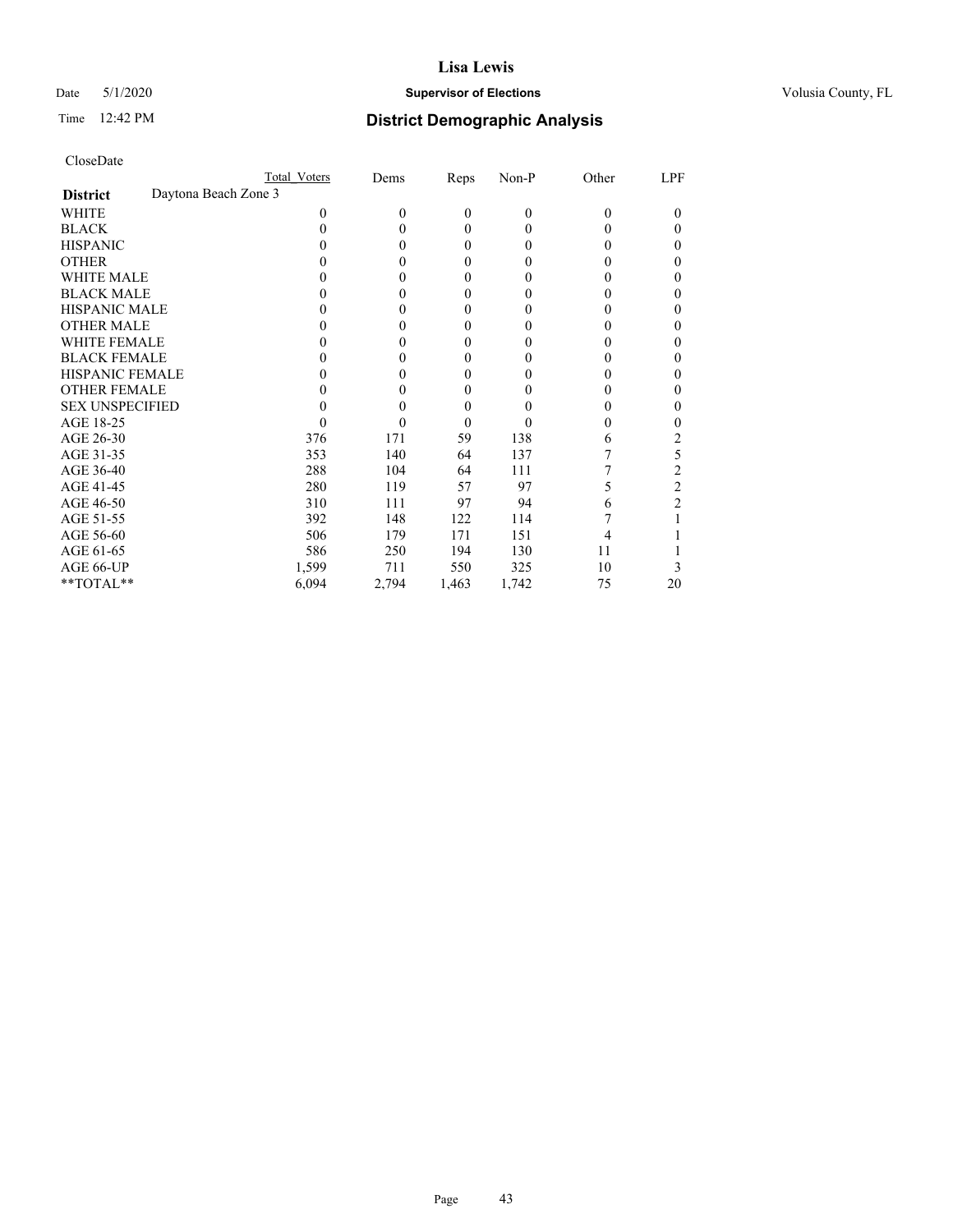# Date 5/1/2020 **Supervisor of Elections Supervisor of Elections** Volusia County, FL

|                                         | Total Voters | Dems     | Reps         | Non-P    | Other    | LPF      |
|-----------------------------------------|--------------|----------|--------------|----------|----------|----------|
| Daytona Beach Zone 4<br><b>District</b> |              |          |              |          |          |          |
| WHITE                                   | $\Omega$     | $\theta$ | $\mathbf{0}$ | $\theta$ | $\theta$ | $\theta$ |
| <b>BLACK</b>                            | 0            | $\Omega$ | $\theta$     | 0        | 0        | $\theta$ |
| <b>HISPANIC</b>                         | 0            | $\theta$ | $\theta$     | 0        | 0        | $\theta$ |
| <b>OTHER</b>                            |              | $\theta$ | $\theta$     | 0        | 0        | $\theta$ |
| <b>WHITE MALE</b>                       | 0            | $\theta$ | $\mathbf{0}$ | 0        | 0        | 0        |
| <b>BLACK MALE</b>                       | 0            | $\theta$ | $\mathbf{0}$ | 0        | 0        | $_{0}$   |
| <b>HISPANIC MALE</b>                    | 0            | $\Omega$ | $\theta$     | 0        | 0        | 0        |
| <b>OTHER MALE</b>                       | 0            | $\theta$ | $\mathbf{0}$ | 0        | 0        | $\theta$ |
| <b>WHITE FEMALE</b>                     |              | 0        | 0            | 0        | 0        | 0        |
| <b>BLACK FEMALE</b>                     |              | 0        | $\theta$     | 0        | 0        | $\theta$ |
| <b>HISPANIC FEMALE</b>                  | 0            | $\theta$ | $\mathbf{0}$ | 0        | 0        | 0        |
| <b>OTHER FEMALE</b>                     | 0            | 0        | 0            | 0        | 0        |          |
| <b>SEX UNSPECIFIED</b>                  | 0            | $\theta$ | $\theta$     | 0        | 0        | $\theta$ |
| AGE 18-25                               |              | 0        | 0            | 0        | 0        | 0        |
| AGE 26-30                               | 775          | 256      | 205          | 291      | 20       |          |
| AGE 31-35                               | 637          | 235      | 161          | 228      | 12       |          |
| AGE 36-40                               | 517          | 185      | 133          | 193      | 5        |          |
| AGE 41-45                               | 493          | 184      | 151          | 152      | 4        | 2        |
| AGE 46-50                               | 560          | 159      | 223          | 164      | 11       | 3        |
| AGE 51-55                               | 631          | 178      | 259          | 181      | 11       | 2        |
| AGE 56-60                               | 925          | 251      | 440          | 216      | 18       | 0        |
| AGE 61-65                               | 1,120        | 361      | 501          | 242      | 12       | 4        |
| AGE 66-UP                               | 3,420        | 1,043    | 1,629        | 709      | 38       |          |
| **TOTAL**                               | 9,982        | 3,188    | 3,928        | 2,689    | 155      | 22       |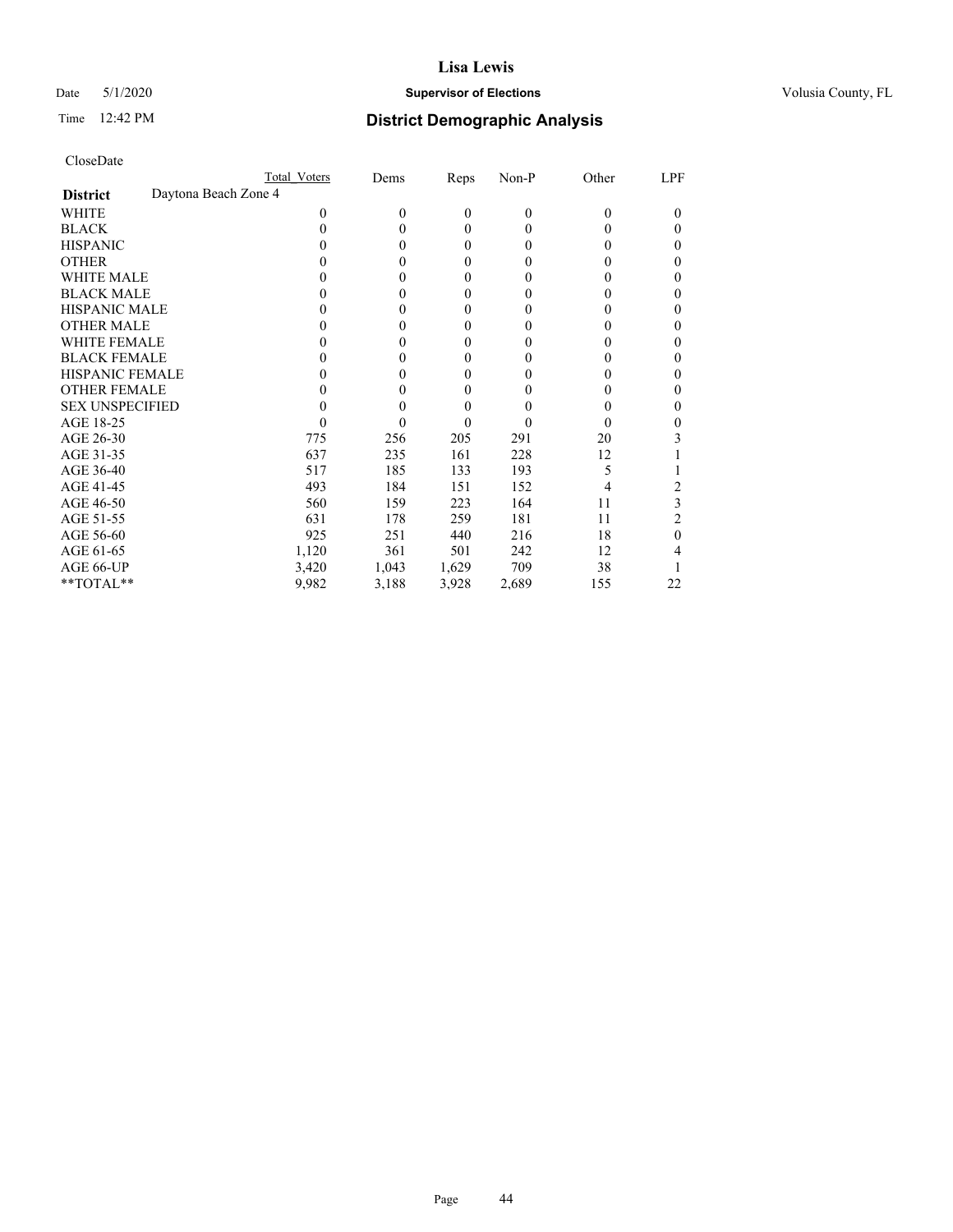# Date 5/1/2020 **Supervisor of Elections Supervisor of Elections** Volusia County, FL

| CloseDate |
|-----------|
|-----------|

|                        | Total Voters         | Dems     | Reps  | Non-P    | Other          | LPF      |
|------------------------|----------------------|----------|-------|----------|----------------|----------|
| <b>District</b>        | Daytona Beach Zone 5 |          |       |          |                |          |
| WHITE                  | 0                    | $\theta$ | 0     | $\theta$ | $\theta$       | $\theta$ |
| <b>BLACK</b>           | 0                    | 0        | 0     | 0        | 0              | 0        |
| <b>HISPANIC</b>        |                      | 0        | 0     | 0        | $_{0}$         | 0        |
| <b>OTHER</b>           |                      | 0        | 0     | 0        | 0              |          |
| <b>WHITE MALE</b>      |                      | 0        | 0     | 0        | 0              |          |
| <b>BLACK MALE</b>      |                      | 0        | 0     | 0        | 0              |          |
| <b>HISPANIC MALE</b>   |                      | 0        | 0     | 0        | 0              |          |
| <b>OTHER MALE</b>      |                      | 0        | 0     | 0        | 0              |          |
| <b>WHITE FEMALE</b>    |                      | 0        | 0     | 0        | 0              |          |
| <b>BLACK FEMALE</b>    |                      | 0        | 0     | 0        | 0              | 0        |
| <b>HISPANIC FEMALE</b> |                      | 0        | 0     |          | 0              |          |
| <b>OTHER FEMALE</b>    |                      | 0        | 0     | 0        | 0              | 0        |
| <b>SEX UNSPECIFIED</b> |                      | 0        | 0     |          | 0              |          |
| AGE 18-25              |                      | 0        |       |          | 0              |          |
| AGE 26-30              | 815                  | 441      | 115   | 243      | 15             |          |
| AGE 31-35              | 677                  | 395      | 74    | 201      | 5              | 2        |
| AGE 36-40              | 603                  | 372      | 69    | 158      | 2              | 2        |
| AGE 41-45              | 522                  | 308      | 61    | 148      | 4              |          |
| AGE 46-50              | 551                  | 341      | 89    | 111      | 9              |          |
| AGE 51-55              | 561                  | 382      | 80    | 95       | 4              |          |
| AGE 56-60              | 642                  | 428      | 100   | 112      | 2              |          |
| AGE 61-65              | 603                  | 404      | 108   | 88       | $\overline{2}$ |          |
| AGE 66-UP              | 1,533                | 1,031    | 294   | 197      | 11             |          |
| **TOTAL**              | 7,638                | 4,704    | 1,136 | 1,718    | 66             | 14       |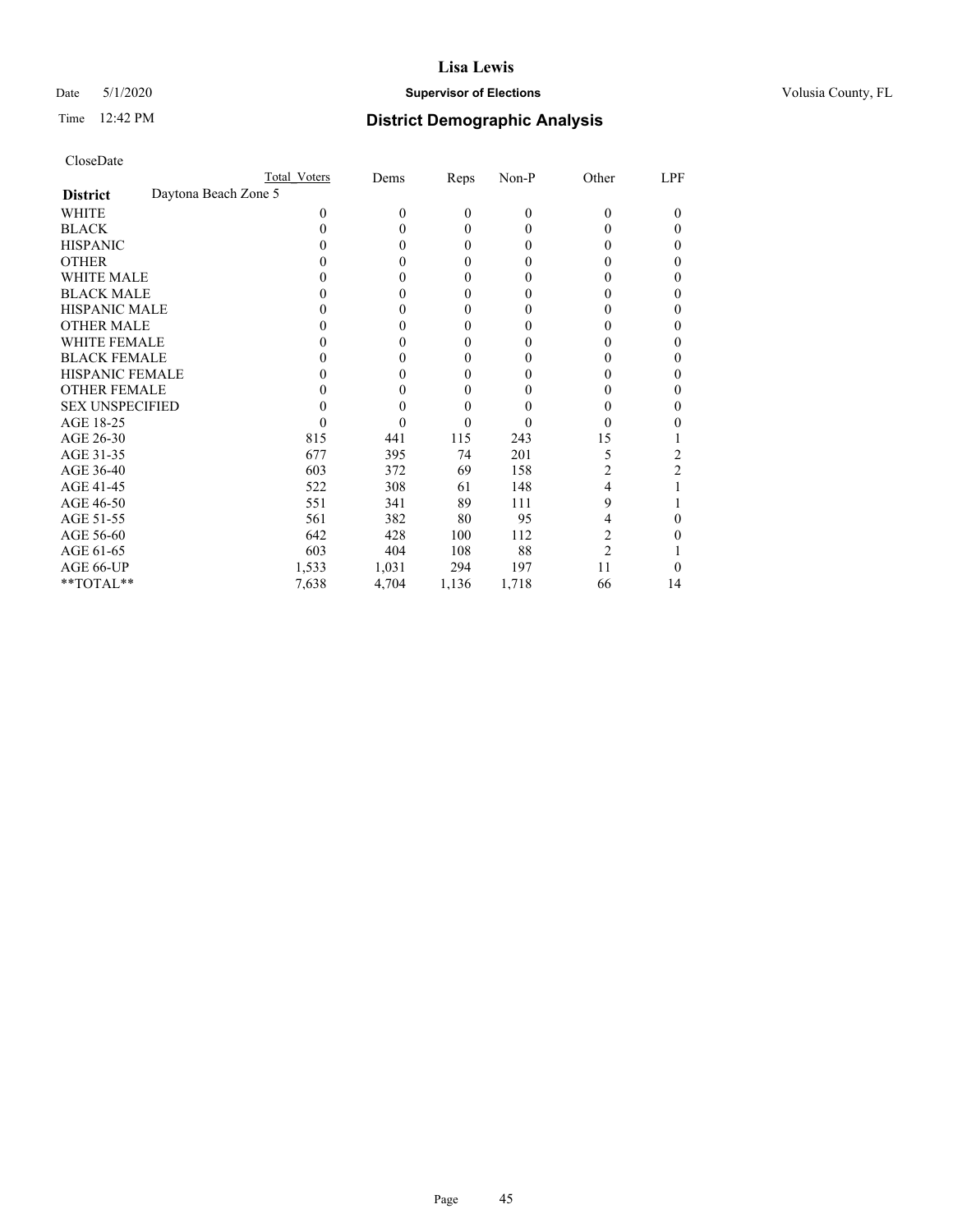# Date 5/1/2020 **Supervisor of Elections Supervisor of Elections** Volusia County, FL

|                        | Total Voters         | Dems         | Reps         | Non-P    | Other | LPF    |
|------------------------|----------------------|--------------|--------------|----------|-------|--------|
| <b>District</b>        | Daytona Beach Zone 6 |              |              |          |       |        |
| WHITE                  | 0                    | $\mathbf{0}$ | $\mathbf{0}$ | $\theta$ | 0     | $_{0}$ |
| <b>BLACK</b>           |                      | $\theta$     | 0            | 0        |       | 0      |
| <b>HISPANIC</b>        |                      | $\theta$     | 0            | $_{0}$   |       | 0      |
| <b>OTHER</b>           |                      | 0            | 0            |          |       | 0      |
| <b>WHITE MALE</b>      |                      | 0            | 0            | 0        |       | 0      |
| <b>BLACK MALE</b>      |                      | 0            | 0            |          |       | 0      |
| <b>HISPANIC MALE</b>   |                      | 0            | 0            |          |       | 0      |
| <b>OTHER MALE</b>      |                      | 0            | 0            |          |       | 0      |
| <b>WHITE FEMALE</b>    |                      | 0            | 0            |          |       |        |
| <b>BLACK FEMALE</b>    |                      | 0            | 0            | $_{0}$   |       | 0      |
| <b>HISPANIC FEMALE</b> |                      | 0            | 0            |          |       | 0      |
| <b>OTHER FEMALE</b>    |                      | 0            | 0            | 0        |       | 0      |
| <b>SEX UNSPECIFIED</b> |                      | 0            | 0            |          |       | 0      |
| AGE 18-25              |                      | 0            | 0            |          |       | 0      |
| AGE 26-30              | 536                  | 358          | 29           | 148      |       | 0      |
| AGE 31-35              | 510                  | 319          | 50           | 137      | 2     | 2      |
| AGE 36-40              | 419                  | 267          | 39           | 110      |       | 2      |
| AGE 41-45              | 378                  | 237          | 30           | 109      | 2     | 0      |
| AGE 46-50              | 375                  | 244          | 48           | 81       | 2     | 0      |
| AGE 51-55              | 436                  | 293          | 53           | 86       | 2     |        |
| AGE 56-60              | 456                  | 318          | 57           | 79       |       |        |
| AGE 61-65              | 450                  | 323          | 59           | 66       | 2     | 0      |
| AGE 66-UP              | 1,001                | 788          | 110          | 100      | 3     | 0      |
| **TOTAL**              | 5,567                | 3,681        | 572          | 1,281    | 26    |        |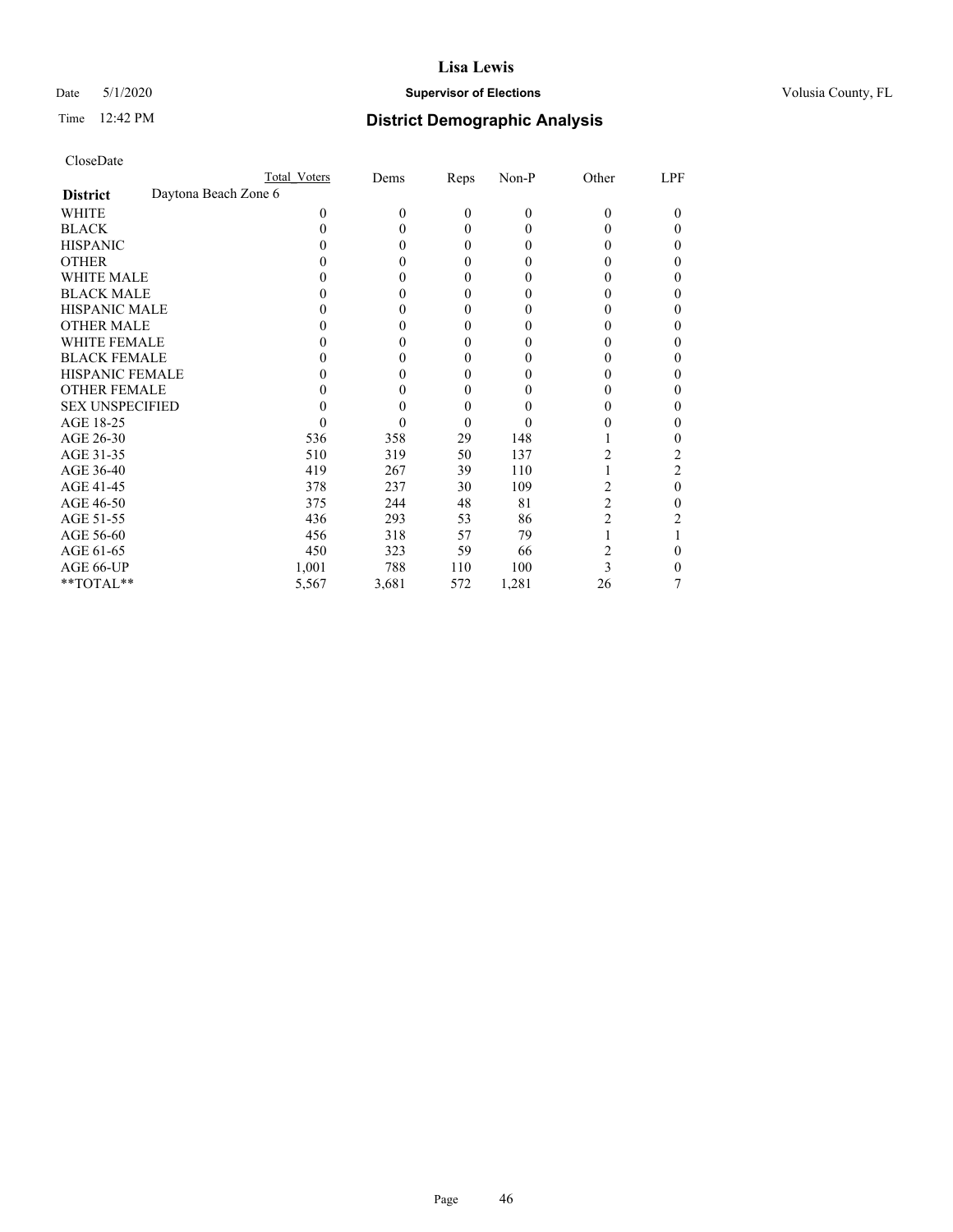# Date 5/1/2020 **Supervisor of Elections Supervisor of Elections** Volusia County, FL

# Time 12:42 PM **District Demographic Analysis**

|                                         | Total Voters | Dems     | <b>Reps</b>      | Non-P    | Other | LPF |
|-----------------------------------------|--------------|----------|------------------|----------|-------|-----|
| Daytona Beach Shores<br><b>District</b> |              |          |                  |          |       |     |
| WHITE                                   | $\Omega$     | $\theta$ | $\boldsymbol{0}$ | $\theta$ | 0     | 0   |
| <b>BLACK</b>                            | 0            | 0        | $\mathbf{0}$     | 0        | 0     | 0   |
| <b>HISPANIC</b>                         | $_{0}$       | 0        | $\mathbf{0}$     | $\Omega$ | 0     | 0   |
| <b>OTHER</b>                            |              | 0        | 0                | 0        | 0     | 0   |
| WHITE MALE                              |              | 0        | 0                | $_{0}$   | 0     |     |
| <b>BLACK MALE</b>                       |              | 0        | 0                | $_{0}$   | 0     | 0   |
| <b>HISPANIC MALE</b>                    |              | $_{0}$   | 0                | $_{0}$   | 0     |     |
| <b>OTHER MALE</b>                       |              | 0        | 0                | $_{0}$   | 0     | 0   |
| <b>WHITE FEMALE</b>                     |              | 0        | 0                | 0        |       |     |
| <b>BLACK FEMALE</b>                     | 0            | 0        | 0                | $_{0}$   | 0     | 0   |
| <b>HISPANIC FEMALE</b>                  |              | $\theta$ | 0                | $_{0}$   | 0     | 0   |
| <b>OTHER FEMALE</b>                     | 0            | 0        | $\mathbf{0}$     | 0        | 0     | 0   |
| <b>SEX UNSPECIFIED</b>                  |              | 0        | 0                | 0        |       | 0   |
| AGE 18-25                               | 0            | 0        | $\theta$         | $\theta$ | 0     |     |
| AGE 26-30                               | 83           | 25       | 26               | 30       |       |     |
| AGE 31-35                               | 106          | 26       | 38               | 36       |       | 5   |
| AGE 36-40                               | 105          | 29       | 36               | 40       | 0     |     |
| AGE 41-45                               | 104          | 33       | 38               | 30       | 2     |     |
| AGE 46-50                               | 151          | 31       | 64               | 55       |       | 0   |
| AGE 51-55                               | 264          | 60       | 120              | 80       | 3     |     |
| AGE 56-60                               | 417          | 98       | 217              | 96       | 6     |     |
| AGE 61-65                               | 554          | 124      | 285              | 134      | 10    |     |
| AGE 66-UP                               | 2,525        | 673      | 1,276            | 551      | 24    |     |
| **TOTAL**                               | 4,450        | 1,143    | 2,142            | 1,102    | 53    | 10  |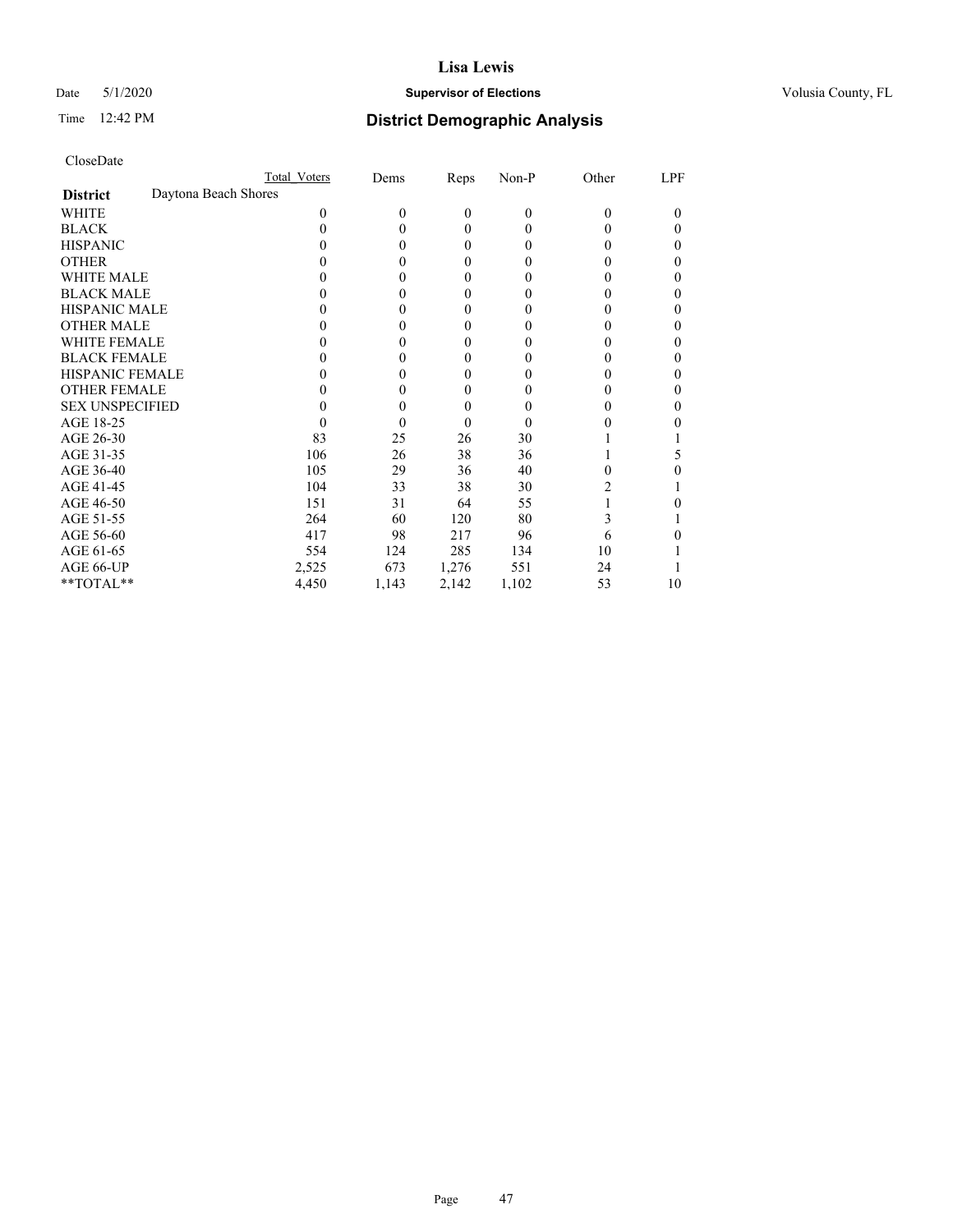# Date 5/1/2020 **Supervisor of Elections Supervisor of Elections** Volusia County, FL

# Time 12:42 PM **District Demographic Analysis**

|                        |        | Total Voters | Dems     | Reps         | Non-P        | Other    | LPF |
|------------------------|--------|--------------|----------|--------------|--------------|----------|-----|
| <b>District</b>        | DeBary |              |          |              |              |          |     |
| WHITE                  |        | 0            | $\theta$ | $\mathbf{0}$ | $\mathbf{0}$ | $\Omega$ | 0   |
| <b>BLACK</b>           |        | 0            | 0        | $\theta$     | $\theta$     | $_{0}$   | 0   |
| <b>HISPANIC</b>        |        | $\theta$     | 0        | $\theta$     | $\theta$     | $_{0}$   | 0   |
| <b>OTHER</b>           |        |              |          | 0            | 0            | 0        | 0   |
| WHITE MALE             |        |              |          | 0            | 0            | 0        | 0   |
| <b>BLACK MALE</b>      |        |              | 0        | 0            | 0            | 0        | 0   |
| <b>HISPANIC MALE</b>   |        |              |          | 0            | 0            |          | 0   |
| <b>OTHER MALE</b>      |        |              | 0        | $\theta$     | 0            | 0        | 0   |
| <b>WHITE FEMALE</b>    |        |              |          | 0            | 0            |          | 0   |
| <b>BLACK FEMALE</b>    |        |              | 0        | $\theta$     | 0            | 0        | 0   |
| <b>HISPANIC FEMALE</b> |        |              |          | 0            | 0            | 0        | 0   |
| <b>OTHER FEMALE</b>    |        |              | 0        | 0            | 0            | 0        | 0   |
| <b>SEX UNSPECIFIED</b> |        |              |          | 0            | 0            | 0        | 0   |
| AGE 18-25              |        |              |          | 0            | 0            | $_{0}$   | 0   |
| AGE 26-30              |        | 938          | 242      | 332          | 352          | 10       | 2   |
| AGE 31-35              |        | 1,069        | 291      | 396          | 371          | 8        | 3   |
| AGE 36-40              |        | 1,063        | 263      | 388          | 389          | 8        | 15  |
| AGE 41-45              |        | 1,050        | 290      | 400          | 347          | 8        | 5   |
| AGE 46-50              |        | 1,208        | 289      | 520          | 379          | 12       | 8   |
| AGE 51-55              |        | 1,356        | 351      | 662          | 330          | 11       |     |
| AGE 56-60              |        | 1,549        | 401      | 755          | 377          | 13       | 3   |
| AGE 61-65              |        | 1,642        | 457      | 802          | 363          | 20       | 0   |
| AGE 66-UP              |        | 4,863        | 1,501    | 2,389        | 948          | 24       |     |
| **TOTAL**              |        | 16,028       | 4,415    | 7,019        | 4,406        | 136      | 52  |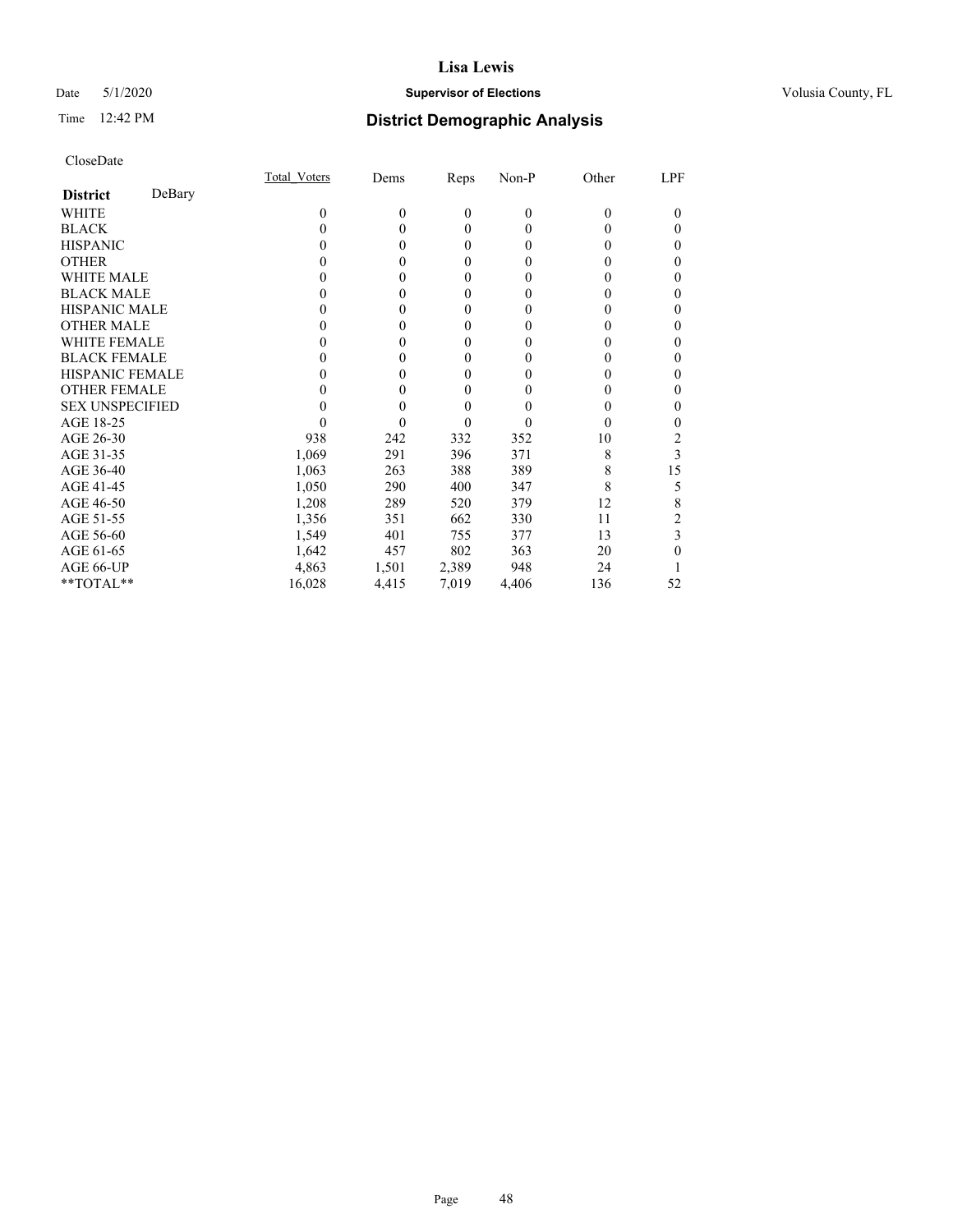# Date 5/1/2020 **Supervisor of Elections Supervisor of Elections** Volusia County, FL

# Time 12:42 PM **District Demographic Analysis**

|                        |        | Total Voters | Dems     | Reps     | Non-P        | Other    | LPF |
|------------------------|--------|--------------|----------|----------|--------------|----------|-----|
| <b>District</b>        | DeLand |              |          |          |              |          |     |
| WHITE                  |        | 0            | $\theta$ | $\theta$ | $\mathbf{0}$ | $\Omega$ | 0   |
| <b>BLACK</b>           |        | 0            | 0        | $\theta$ | $\theta$     | $\theta$ | 0   |
| <b>HISPANIC</b>        |        | $\theta$     | 0        | $\theta$ | $\theta$     | $_{0}$   | 0   |
| <b>OTHER</b>           |        |              | 0        | 0        | 0            | 0        | 0   |
| WHITE MALE             |        |              | 0        | $\theta$ | 0            | $_{0}$   | 0   |
| <b>BLACK MALE</b>      |        |              | 0        | 0        | 0            | 0        | 0   |
| <b>HISPANIC MALE</b>   |        |              | 0        | 0        | 0            | 0        | 0   |
| <b>OTHER MALE</b>      |        |              | 0        | $\theta$ | 0            | 0        | 0   |
| <b>WHITE FEMALE</b>    |        |              |          | $\Omega$ | 0            |          | 0   |
| <b>BLACK FEMALE</b>    |        |              | 0        | $\theta$ | 0            | 0        | 0   |
| <b>HISPANIC FEMALE</b> |        |              |          | 0        | 0            | 0        | 0   |
| <b>OTHER FEMALE</b>    |        |              | 0        | 0        | 0            | 0        | 0   |
| <b>SEX UNSPECIFIED</b> |        |              |          | 0        | 0            | $\theta$ | 0   |
| AGE 18-25              |        |              |          | 0        | 0            | $_{0}$   | 0   |
| AGE 26-30              |        | 1,584        | 608      | 385      | 569          | 12       | 10  |
| AGE 31-35              |        | 1,578        | 573      | 412      | 566          | 17       | 10  |
| AGE 36-40              |        | 1,558        | 617      | 414      | 503          | 17       |     |
| AGE 41-45              |        | 1,499        | 539      | 455      | 482          | 18       | 5   |
| AGE 46-50              |        | 1,530        | 582      | 496      | 432          | 18       | 2   |
| AGE 51-55              |        | 1,598        | 568      | 632      | 379          | 12       |     |
| AGE 56-60              |        | 1,789        | 689      | 705      | 379          | 12       | 4   |
| AGE 61-65              |        | 1,906        | 775      | 734      | 379          | 14       | 4   |
| AGE 66-UP              |        | 7,037        | 2,801    | 2,909    | 1,257        | 61       | 9   |
| **TOTAL**              |        | 22,398       | 8,721    | 7,620    | 5,769        | 213      | 75  |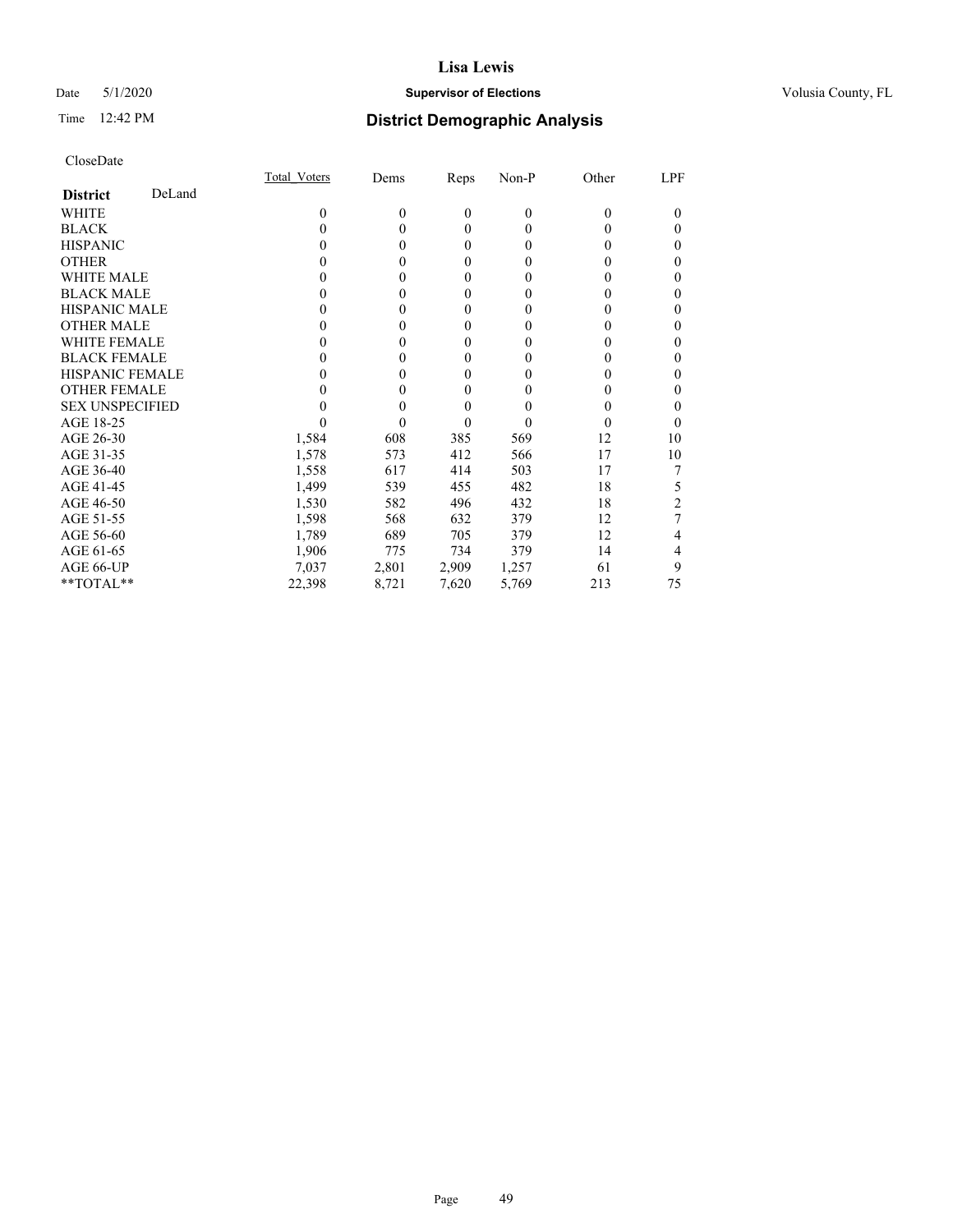# Date 5/1/2020 **Supervisor of Elections Supervisor of Elections** Volusia County, FL

# Time 12:42 PM **District Demographic Analysis**

|                        |                    | Total Voters | Dems     | Reps           | Non-P    | Other    | LPF      |
|------------------------|--------------------|--------------|----------|----------------|----------|----------|----------|
| <b>District</b>        | Deltona District 1 |              |          |                |          |          |          |
| WHITE                  |                    | 0            | $\theta$ | $\overline{0}$ | $\theta$ | 0        | $\theta$ |
| <b>BLACK</b>           |                    | 0            | 0        | 0              | 0        | 0        | 0        |
| <b>HISPANIC</b>        |                    | 0            | 0        | 0              | 0        | $_{0}$   | 0        |
| <b>OTHER</b>           |                    |              | 0        | 0              | 0        |          | 0        |
| WHITE MALE             |                    |              | 0        | 0              | 0        | $\theta$ |          |
| <b>BLACK MALE</b>      |                    |              | 0        | 0              | 0        | 0        | 0        |
| <b>HISPANIC MALE</b>   |                    |              | 0        | 0              | 0        |          |          |
| <b>OTHER MALE</b>      |                    |              | 0        | 0              | 0        | 0        | 0        |
| <b>WHITE FEMALE</b>    |                    |              | 0        | 0              |          | 0        |          |
| <b>BLACK FEMALE</b>    |                    |              | 0        | 0              | 0        | 0        | 0        |
| <b>HISPANIC FEMALE</b> |                    |              | 0        | 0              |          |          | 0        |
| <b>OTHER FEMALE</b>    |                    |              | 0        | 0              | 0        | 0        | 0        |
| <b>SEX UNSPECIFIED</b> |                    |              | 0        | 0              |          |          |          |
| AGE 18-25              |                    |              | 0        | 0              |          | 0        |          |
| AGE 26-30              |                    | 942          | 348      | 173            | 408      | 8        | 5        |
| AGE 31-35              |                    | 921          | 330      | 197            | 382      | 8        |          |
| AGE 36-40              |                    | 859          | 307      | 196            | 350      | 5        |          |
| AGE 41-45              |                    | 805          | 337      | 171            | 290      | 4        | 3        |
| AGE 46-50              |                    | 824          | 325      | 227            | 263      | 9        | 0        |
| AGE 51-55              |                    | 880          | 309      | 306            | 260      | 4        |          |
| AGE 56-60              |                    | 865          | 353      | 271            | 237      | 2        |          |
| AGE 61-65              |                    | 805          | 342      | 267            | 192      | 3        |          |
| AGE 66-UP              |                    | 1,667        | 820      | 496            | 346      |          | 0        |
| **TOTAL**              |                    | 9,722        | 3,850    | 2,494          | 3,302    | 56       | 20       |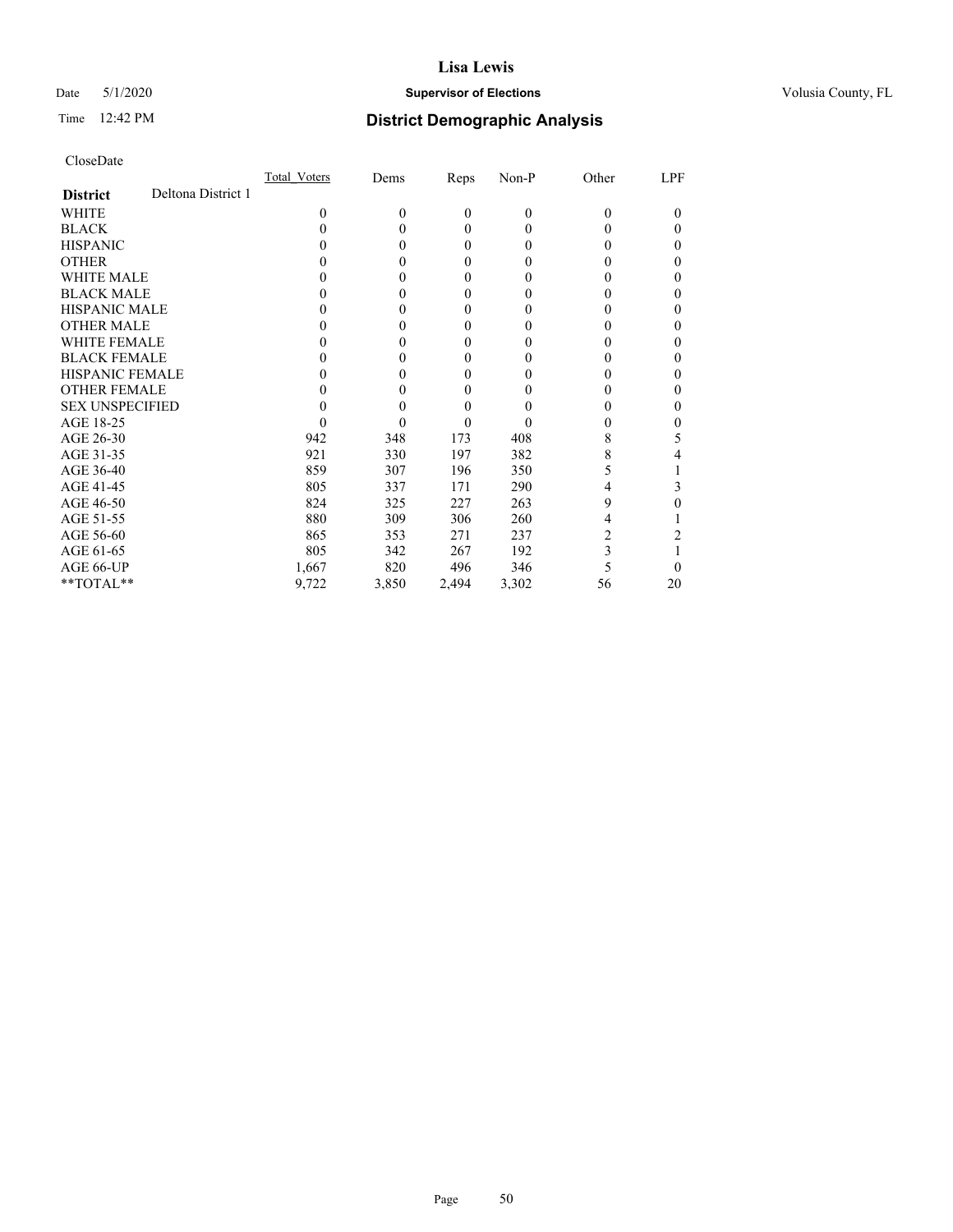# Date 5/1/2020 **Supervisor of Elections Supervisor of Elections** Volusia County, FL

# Time 12:42 PM **District Demographic Analysis**

|                                       | Total Voters | Dems     | Reps         | Non-P          | Other | LPF      |
|---------------------------------------|--------------|----------|--------------|----------------|-------|----------|
| Deltona District 2<br><b>District</b> |              |          |              |                |       |          |
| WHITE                                 | 0            | $\theta$ | $\mathbf{0}$ | $\overline{0}$ | 0     | $\theta$ |
| <b>BLACK</b>                          | 0            | 0        | $\theta$     | 0              | 0     | 0        |
| <b>HISPANIC</b>                       | 0            | 0        | $\theta$     | 0              | 0     | 0        |
| <b>OTHER</b>                          |              | 0        | $\theta$     | 0              |       | 0        |
| WHITE MALE                            |              | 0        | $\theta$     | $\theta$       |       | 0        |
| <b>BLACK MALE</b>                     |              | 0        | $\theta$     | $\theta$       |       | 0        |
| <b>HISPANIC MALE</b>                  |              | 0        | $\theta$     | 0              |       | 0        |
| <b>OTHER MALE</b>                     |              | 0        | $\theta$     | 0              |       | 0        |
| <b>WHITE FEMALE</b>                   |              | 0        | $\Omega$     | 0              |       | 0        |
| <b>BLACK FEMALE</b>                   | 0            | 0        | $\theta$     | 0              |       | 0        |
| <b>HISPANIC FEMALE</b>                |              | 0        | 0            | 0              |       | 0        |
| <b>OTHER FEMALE</b>                   |              | 0        | $\theta$     | $\theta$       |       | 0        |
| <b>SEX UNSPECIFIED</b>                |              | 0        | $\theta$     |                |       | 0        |
| AGE 18-25                             |              | 0        | $\theta$     | $\theta$       |       |          |
| AGE 26-30                             | 811          | 271      | 185          | 346            |       | 2        |
| AGE 31-35                             | 852          | 303      | 196          | 339            | 8     | 6        |
| AGE 36-40                             | 875          | 319      | 201          | 338            | 12    | 5        |
| AGE 41-45                             | 892          | 337      | 227          | 324            | 4     | 0        |
| AGE 46-50                             | 868          | 301      | 259          | 302            | 3     | 3        |
| AGE 51-55                             | 891          | 343      | 279          | 266            | 3     | 0        |
| AGE 56-60                             | 967          | 358      | 331          | 275            | 2     |          |
| AGE 61-65                             | 1,017        | 415      | 368          | 228            | 6     | 0        |
| AGE 66-UP                             | 2,511        | 1,083    | 934          | 480            | 12    | 2        |
| **TOTAL**                             | 10,763       | 4,094    | 3,199        | 3,373          | 73    | 24       |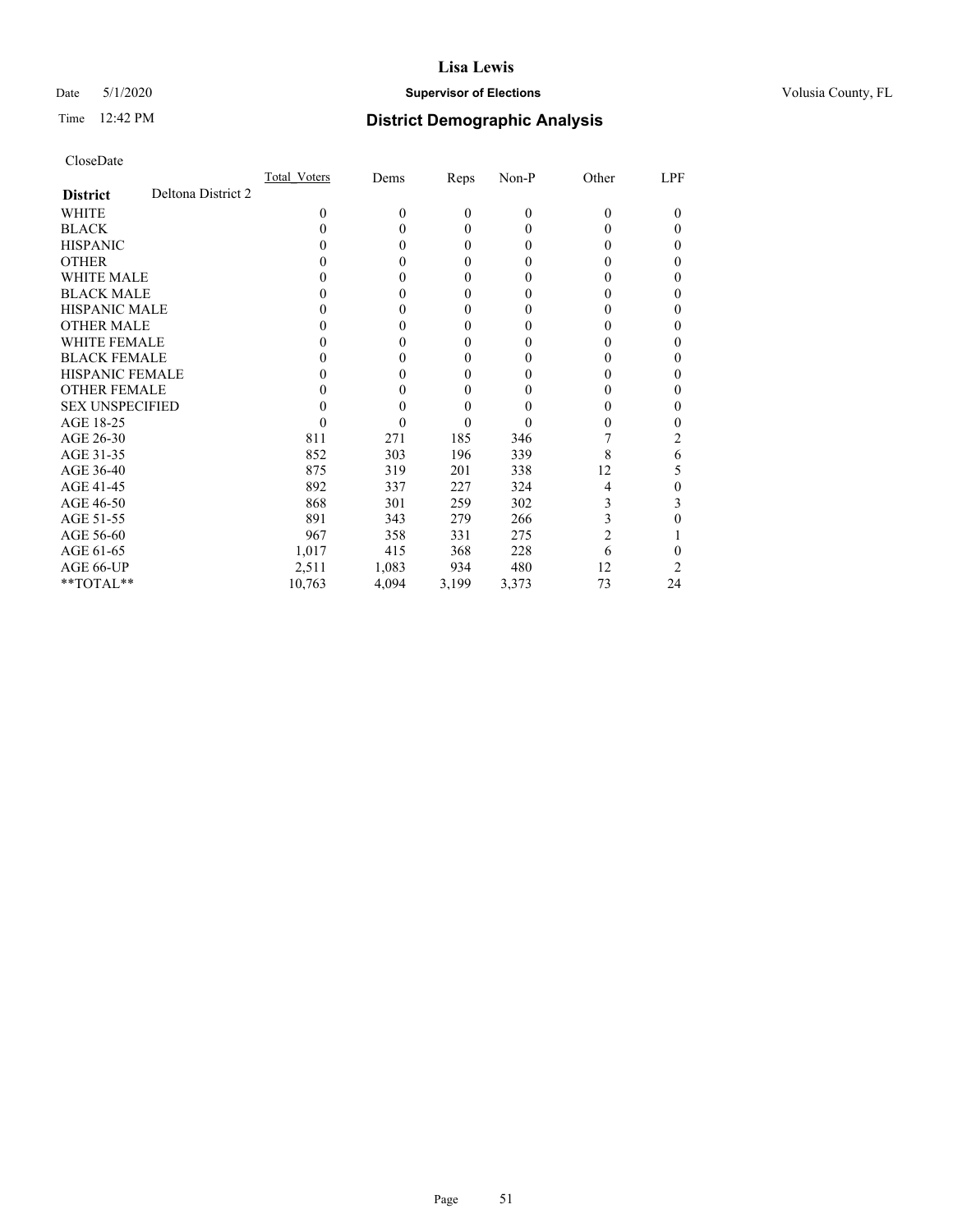# Date 5/1/2020 **Supervisor of Elections Supervisor of Elections** Volusia County, FL

# Time 12:42 PM **District Demographic Analysis**

|                        |                    | Total Voters | Dems     | Reps     | Non-P        | Other    | LPF |
|------------------------|--------------------|--------------|----------|----------|--------------|----------|-----|
| <b>District</b>        | Deltona District 3 |              |          |          |              |          |     |
| WHITE                  |                    | $\Omega$     | $\theta$ | $\theta$ | $\mathbf{0}$ | $\Omega$ | 0   |
| <b>BLACK</b>           |                    | 0            | 0        | $\theta$ | $\theta$     | $\theta$ | 0   |
| <b>HISPANIC</b>        |                    | $\theta$     | 0        | $\theta$ | $\theta$     | $_{0}$   | 0   |
| <b>OTHER</b>           |                    |              |          | $\theta$ | 0            | 0        | 0   |
| WHITE MALE             |                    |              |          | $\theta$ | 0            | 0        | 0   |
| <b>BLACK MALE</b>      |                    |              |          | $\theta$ | 0            | 0        | 0   |
| <b>HISPANIC MALE</b>   |                    |              |          | $\theta$ | 0            | 0        | 0   |
| <b>OTHER MALE</b>      |                    |              |          | $\theta$ | 0            | 0        | 0   |
| <b>WHITE FEMALE</b>    |                    |              |          | $\Omega$ | 0            |          | 0   |
| <b>BLACK FEMALE</b>    |                    |              |          | $\theta$ | 0            | 0        | 0   |
| <b>HISPANIC FEMALE</b> |                    |              |          | $\theta$ | 0            | 0        | 0   |
| <b>OTHER FEMALE</b>    |                    |              |          | $\theta$ | 0            | 0        | 0   |
| <b>SEX UNSPECIFIED</b> |                    |              |          | $\theta$ | 0            |          | 0   |
| AGE 18-25              |                    |              |          | $\theta$ | 0            | 0        | 0   |
| AGE 26-30              |                    | 938          | 367      | 157      | 405          | 6        | 3   |
| AGE 31-35              |                    | 909          | 314      | 198      | 382          | 9        | 6   |
| AGE 36-40              |                    | 845          | 284      | 185      | 363          | 11       | 2   |
| AGE 41-45              |                    | 811          | 313      | 176      | 317          | 4        |     |
| AGE 46-50              |                    | 852          | 315      | 248      | 282          | 4        | 3   |
| AGE 51-55              |                    | 879          | 319      | 270      | 284          | 3        | 3   |
| AGE 56-60              |                    | 936          | 367      | 295      | 271          | 3        | 0   |
| AGE 61-65              |                    | 852          | 330      | 278      | 239          | 5        | 0   |
| AGE 66-UP              |                    | 2,251        | 1,044    | 723      | 473          | 8        | 3   |
| **TOTAL**              |                    | 10,287       | 4,000    | 2,701    | 3,497        | 66       | 23  |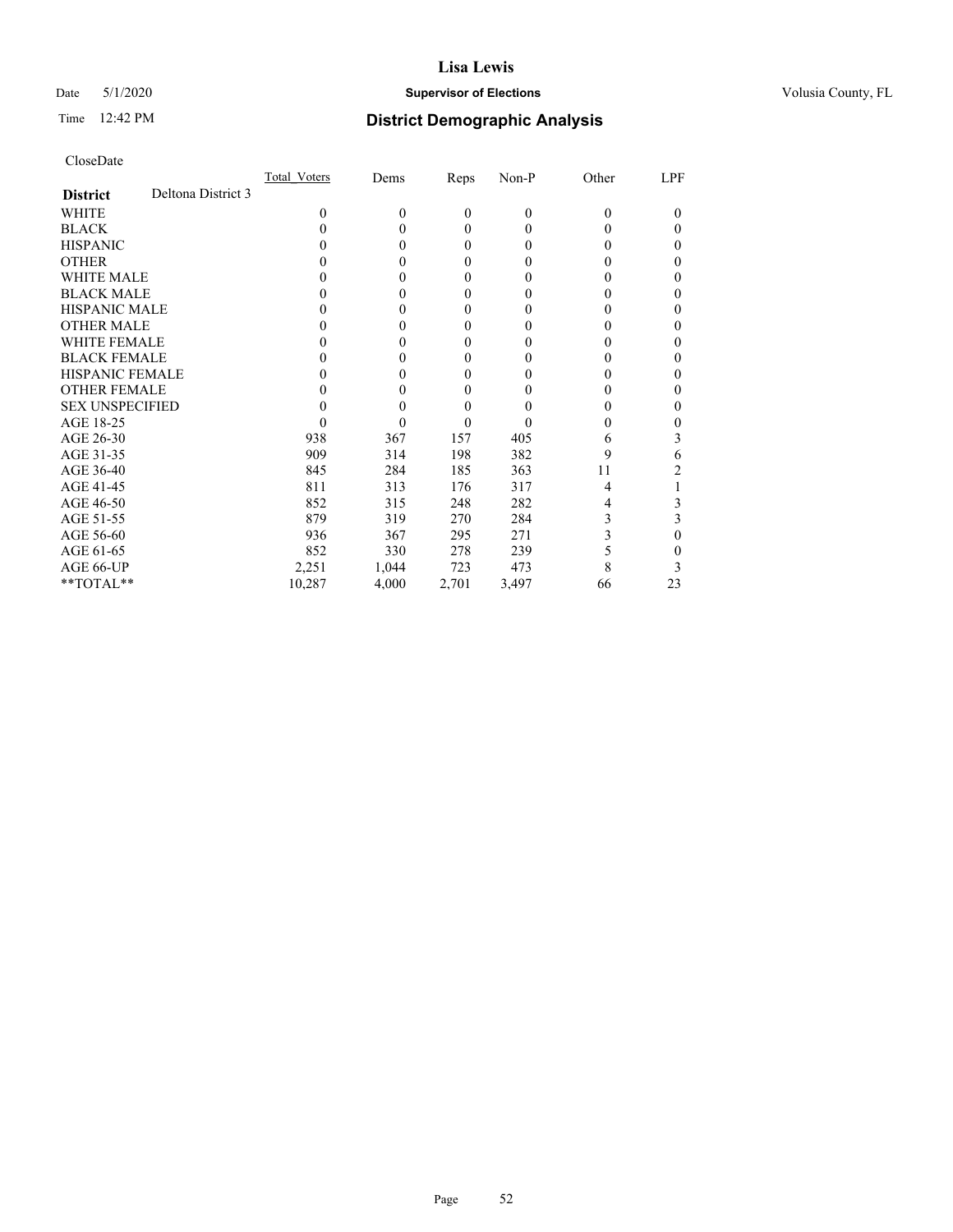# Date 5/1/2020 **Supervisor of Elections Supervisor of Elections** Volusia County, FL

# Time 12:42 PM **District Demographic Analysis**

|                        |                    | Total Voters | Dems         | Reps             | Non-P    | Other    | LPF      |
|------------------------|--------------------|--------------|--------------|------------------|----------|----------|----------|
| <b>District</b>        | Deltona District 4 |              |              |                  |          |          |          |
| WHITE                  |                    | 0            | $\mathbf{0}$ | $\boldsymbol{0}$ | $\theta$ | $\theta$ | $\Omega$ |
| <b>BLACK</b>           |                    | 0            | 0            | 0                | 0        | 0        | $\theta$ |
| <b>HISPANIC</b>        |                    | $_{0}$       | $\theta$     | 0                | 0        | $_{0}$   | $_{0}$   |
| <b>OTHER</b>           |                    |              | 0            | 0                | 0        | 0        | 0        |
| WHITE MALE             |                    |              | 0            | 0                | $_{0}$   | $_{0}$   |          |
| <b>BLACK MALE</b>      |                    |              | 0            | 0                | $_{0}$   | 0        |          |
| <b>HISPANIC MALE</b>   |                    |              | $\theta$     | 0                | 0        | 0        |          |
| <b>OTHER MALE</b>      |                    |              | 0            | 0                | $_{0}$   | 0        |          |
| <b>WHITE FEMALE</b>    |                    |              |              | 0                | $\theta$ |          |          |
| <b>BLACK FEMALE</b>    |                    | 0            | 0            | 0                | 0        | 0        | 0        |
| <b>HISPANIC FEMALE</b> |                    |              | 0            | 0                | 0        | 0        |          |
| <b>OTHER FEMALE</b>    |                    |              | 0            | 0                | 0        | $_{0}$   | 0        |
| <b>SEX UNSPECIFIED</b> |                    |              | 0            | 0                |          |          |          |
| AGE 18-25              |                    | 0            | 0            | 0                | $\theta$ | 0        |          |
| AGE 26-30              |                    | 907          | 369          | 169              | 360      | 4        | 5        |
| AGE 31-35              |                    | 922          | 340          | 161              | 411      | 5        | 5        |
| AGE 36-40              |                    | 858          | 338          | 170              | 341      |          | 2        |
| AGE 41-45              |                    | 831          | 343          | 170              | 313      | 4        |          |
| AGE 46-50              |                    | 861          | 299          | 270              | 281      | 6        | 5        |
| AGE 51-55              |                    | 933          | 393          | 272              | 260      | 6        |          |
| AGE 56-60              |                    | 1,006        | 432          | 311              | 255      |          |          |
| AGE 61-65              |                    | 917          | 406          | 281              | 224      | 4        |          |
| AGE 66-UP              |                    | 2,457        | 1,133        | 810              | 505      | 8        |          |
| **TOTAL**              |                    | 10,832       | 4,447        | 2,845            | 3,454    | 60       | 26       |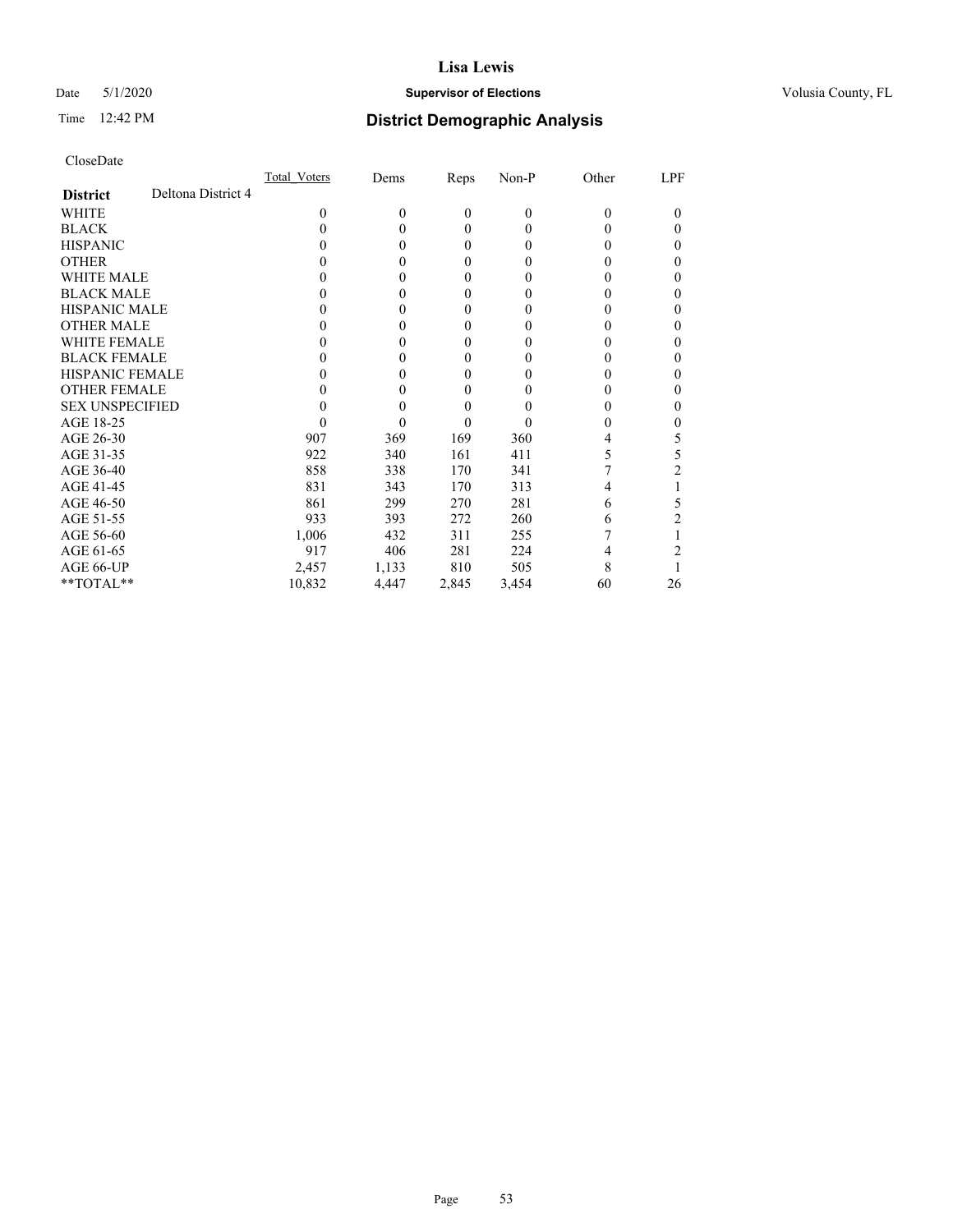# Date 5/1/2020 **Supervisor of Elections Supervisor of Elections** Volusia County, FL

# Time 12:42 PM **District Demographic Analysis**

|                        |                    | Total Voters | Dems     | Reps     | Non-P        | Other    | LPF |
|------------------------|--------------------|--------------|----------|----------|--------------|----------|-----|
| <b>District</b>        | Deltona District 5 |              |          |          |              |          |     |
| WHITE                  |                    | $\Omega$     | $\Omega$ | $\theta$ | $\mathbf{0}$ | $\Omega$ | 0   |
| <b>BLACK</b>           |                    | 0            | 0        | $\theta$ | $\theta$     | $_{0}$   | 0   |
| <b>HISPANIC</b>        |                    | 0            | 0        | $\theta$ | $\theta$     | 0        | 0   |
| <b>OTHER</b>           |                    |              |          | $\theta$ | 0            |          | 0   |
| WHITE MALE             |                    |              |          | $\theta$ | 0            | 0        | 0   |
| <b>BLACK MALE</b>      |                    |              |          | $\theta$ | 0            | 0        | 0   |
| <b>HISPANIC MALE</b>   |                    |              |          | $\theta$ | 0            | 0        | 0   |
| <b>OTHER MALE</b>      |                    |              |          | $\theta$ | 0            | 0        | 0   |
| <b>WHITE FEMALE</b>    |                    |              |          | $\Omega$ | 0            |          | 0   |
| <b>BLACK FEMALE</b>    |                    |              |          | $\theta$ | 0            | 0        | 0   |
| <b>HISPANIC FEMALE</b> |                    |              |          | $\Omega$ | 0            | 0        | 0   |
| <b>OTHER FEMALE</b>    |                    |              |          | $\theta$ | 0            | 0        | 0   |
| <b>SEX UNSPECIFIED</b> |                    |              |          | $\Omega$ | 0            |          | 0   |
| AGE 18-25              |                    |              |          | $\theta$ | $\theta$     | 0        | 0   |
| AGE 26-30              |                    | 811          | 265      | 162      | 374          |          | 3   |
| AGE 31-35              |                    | 781          | 260      | 180      | 330          | 8        | 3   |
| AGE 36-40              |                    | 791          | 288      | 177      | 320          | 5        |     |
| AGE 41-45              |                    | 793          | 299      | 171      | 315          | 2        | 6   |
| AGE 46-50              |                    | 848          | 301      | 258      | 276          | 11       | 2   |
| AGE 51-55              |                    | 868          | 350      | 285      | 229          | 3        |     |
| AGE 56-60              |                    | 981          | 351      | 371      | 256          | 3        | 0   |
| AGE 61-65              |                    | 891          | 368      | 308      | 210          | 3        | 2   |
| AGE 66-UP              |                    | 2,113        | 1,000    | 670      | 436          |          | 0   |
| **TOTAL**              |                    | 10,033       | 3,878    | 2,799    | 3,271        | 62       | 23  |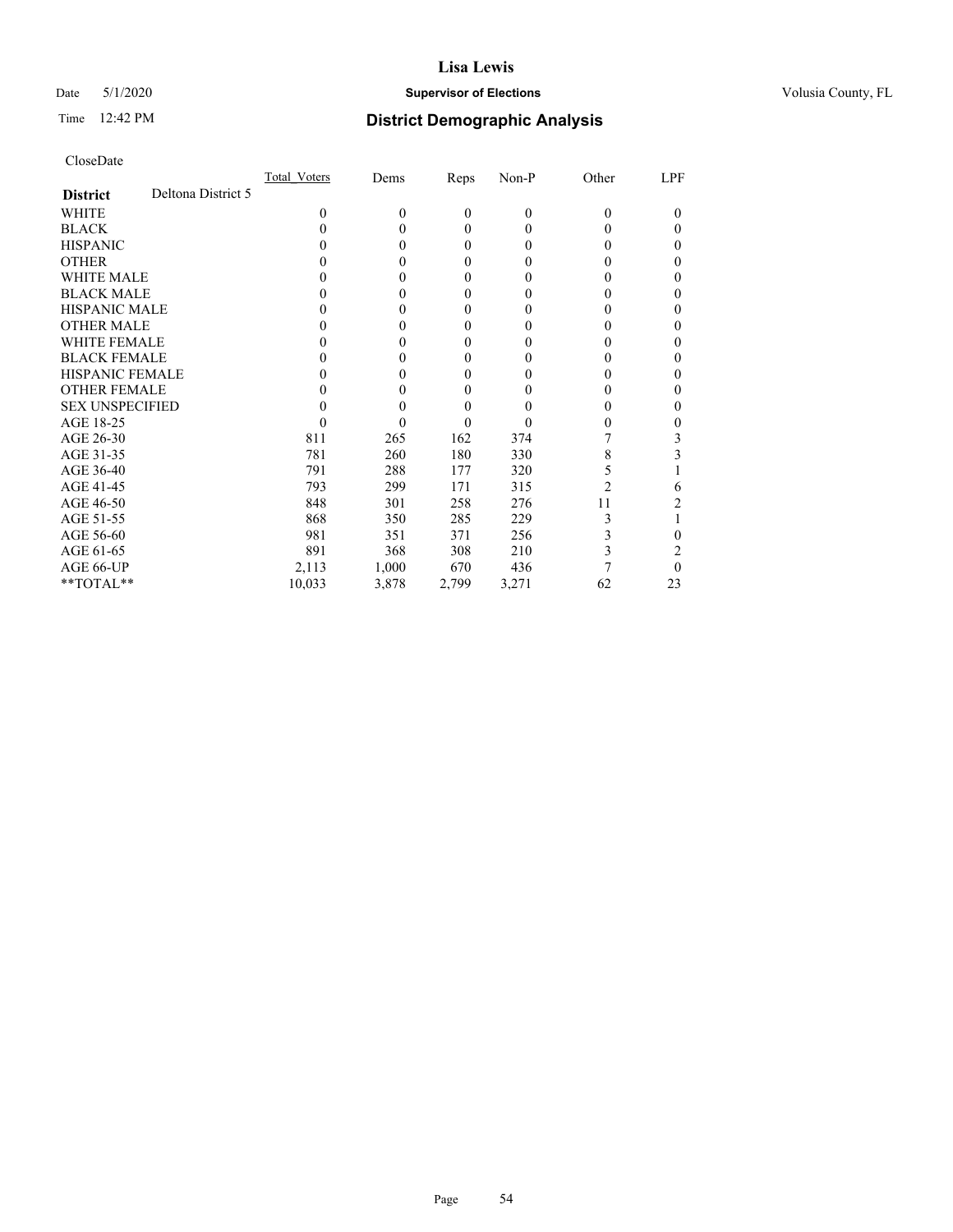# Date 5/1/2020 **Supervisor of Elections Supervisor of Elections** Volusia County, FL

# Time 12:42 PM **District Demographic Analysis**

|                        |                    | Total Voters | Dems     | Reps         | Non-P    | Other    | LPF    |
|------------------------|--------------------|--------------|----------|--------------|----------|----------|--------|
| <b>District</b>        | Deltona District 6 |              |          |              |          |          |        |
| WHITE                  |                    | $\Omega$     | $\theta$ | $\mathbf{0}$ | $\theta$ | $\theta$ | $_{0}$ |
| <b>BLACK</b>           |                    | 0            | 0        | $\theta$     | 0        | 0        | 0      |
| <b>HISPANIC</b>        |                    | $_{0}$       | 0        | $\theta$     | 0        | 0        | 0      |
| <b>OTHER</b>           |                    |              | 0        | $\theta$     | 0        | 0        | 0      |
| WHITE MALE             |                    |              | $_{0}$   | $\theta$     | $\theta$ | $_{0}$   |        |
| <b>BLACK MALE</b>      |                    |              | 0        | $\theta$     | $\theta$ | $_{0}$   | 0      |
| <b>HISPANIC MALE</b>   |                    |              | 0        | $\theta$     | 0        | 0        | 0      |
| <b>OTHER MALE</b>      |                    |              | 0        | $\theta$     | 0        | 0        | 0      |
| <b>WHITE FEMALE</b>    |                    |              | 0        | $\Omega$     | $\theta$ | 0        | 0      |
| <b>BLACK FEMALE</b>    |                    |              | 0        | $\theta$     | 0        | 0        | 0      |
| <b>HISPANIC FEMALE</b> |                    |              |          | 0            | 0        |          | 0      |
| <b>OTHER FEMALE</b>    |                    |              | 0        | $\theta$     | $\theta$ | 0        | 0      |
| <b>SEX UNSPECIFIED</b> |                    |              |          | $\theta$     |          |          | 0      |
| AGE 18-25              |                    |              | 0        | $\theta$     | $\theta$ | 0        | 0      |
| AGE 26-30              |                    | 833          | 272      | 204          | 347      | 6        |        |
| AGE 31-35              |                    | 854          | 295      | 209          | 343      |          | 2      |
| AGE 36-40              |                    | 856          | 284      | 219          | 340      | 8        | 5      |
| AGE 41-45              |                    | 767          | 242      | 210          | 298      | 12       | 5      |
| AGE 46-50              |                    | 863          | 296      | 264          | 289      | 11       | 3      |
| AGE 51-55              |                    | 906          | 318      | 304          | 273      |          | 4      |
| AGE 56-60              |                    | 1,039        | 357      | 404          | 269      |          | 2      |
| AGE 61-65              |                    | 948          | 358      | 371          | 212      |          | 3      |
| AGE 66-UP              |                    | 2,009        | 891      | 681          | 430      | 6        |        |
| **TOTAL**              |                    | 10,154       | 3,668    | 3,064        | 3,307    | 83       | 32     |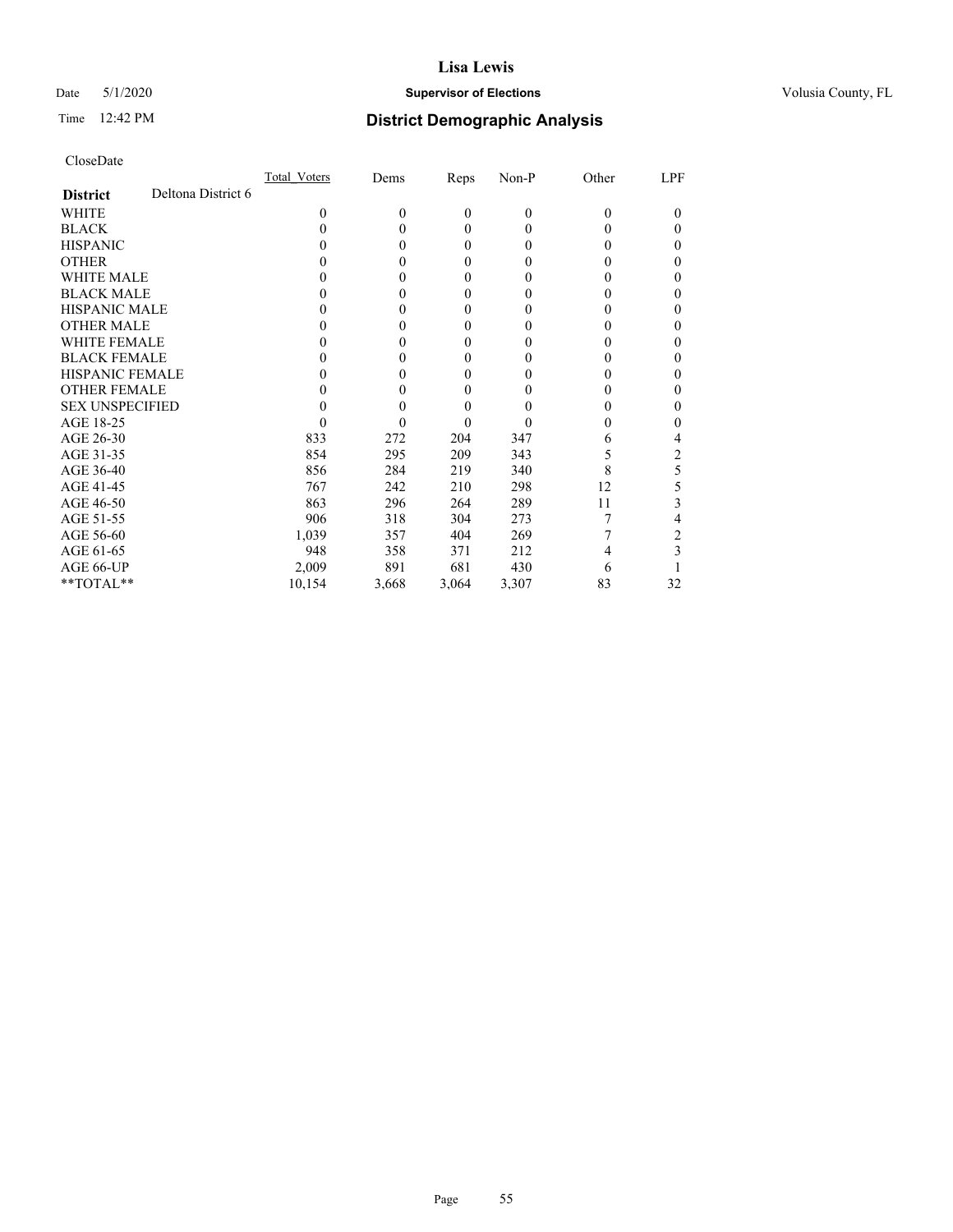# Date 5/1/2020 **Supervisor of Elections Supervisor of Elections** Volusia County, FL

# Time 12:42 PM **District Demographic Analysis**

|                                         | Total Voters | Dems     | Reps             | Non-P          | Other | LPF    |
|-----------------------------------------|--------------|----------|------------------|----------------|-------|--------|
| Edgewater District 1<br><b>District</b> |              |          |                  |                |       |        |
| WHITE                                   | $\theta$     | $\theta$ | $\mathbf{0}$     | $\overline{0}$ | 0     | $_{0}$ |
| <b>BLACK</b>                            | 0            | 0        | $\theta$         | $\Omega$       | 0     | 0      |
| <b>HISPANIC</b>                         | $_{0}$       | 0        | $\theta$         | $\Omega$       | 0     | 0      |
| <b>OTHER</b>                            |              | 0        | 0                | 0              |       | 0      |
| WHITE MALE                              |              | $_{0}$   | $\theta$         | $_{0}$         | 0     |        |
| <b>BLACK MALE</b>                       |              | 0        | 0                | $_{0}$         | 0     | 0      |
| <b>HISPANIC MALE</b>                    |              | 0        | $\boldsymbol{0}$ | 0              |       |        |
| <b>OTHER MALE</b>                       |              | 0        | 0                | $_{0}$         | 0     | 0      |
| <b>WHITE FEMALE</b>                     |              | 0        | 0                | 0              | 0     |        |
| <b>BLACK FEMALE</b>                     | 0            | 0        | 0                | 0              | 0     | 0      |
| <b>HISPANIC FEMALE</b>                  |              | 0        | 0                | 0              |       | 0      |
| <b>OTHER FEMALE</b>                     |              | 0        | $\theta$         | $_{0}$         | 0     | 0      |
| <b>SEX UNSPECIFIED</b>                  |              | 0        | $\overline{0}$   | 0              |       | 0      |
| AGE 18-25                               |              | 0        | $\theta$         | $\theta$       | 0     |        |
| AGE 26-30                               | 209          | 63       | 58               | 79             | 6     | 3      |
| AGE 31-35                               | 236          | 64       | 76               | 92             |       | 3      |
| AGE 36-40                               | 212          | 64       | 65               | 81             | 2     | 0      |
| AGE 41-45                               | 219          | 70       | 74               | 71             | 3     |        |
| AGE 46-50                               | 264          | 55       | 111              | 93             | 3     | 2      |
| AGE 51-55                               | 275          | 79       | 112              | 80             | 4     | 0      |
| AGE 56-60                               | 424          | 132      | 179              | 109            | 3     |        |
| AGE 61-65                               | 432          | 143      | 163              | 122            |       |        |
| AGE 66-UP                               | 1,128        | 426      | 461              | 230            | 10    |        |
| **TOTAL**                               | 3,655        | 1,164    | 1,375            | 1,061          | 41    | 14     |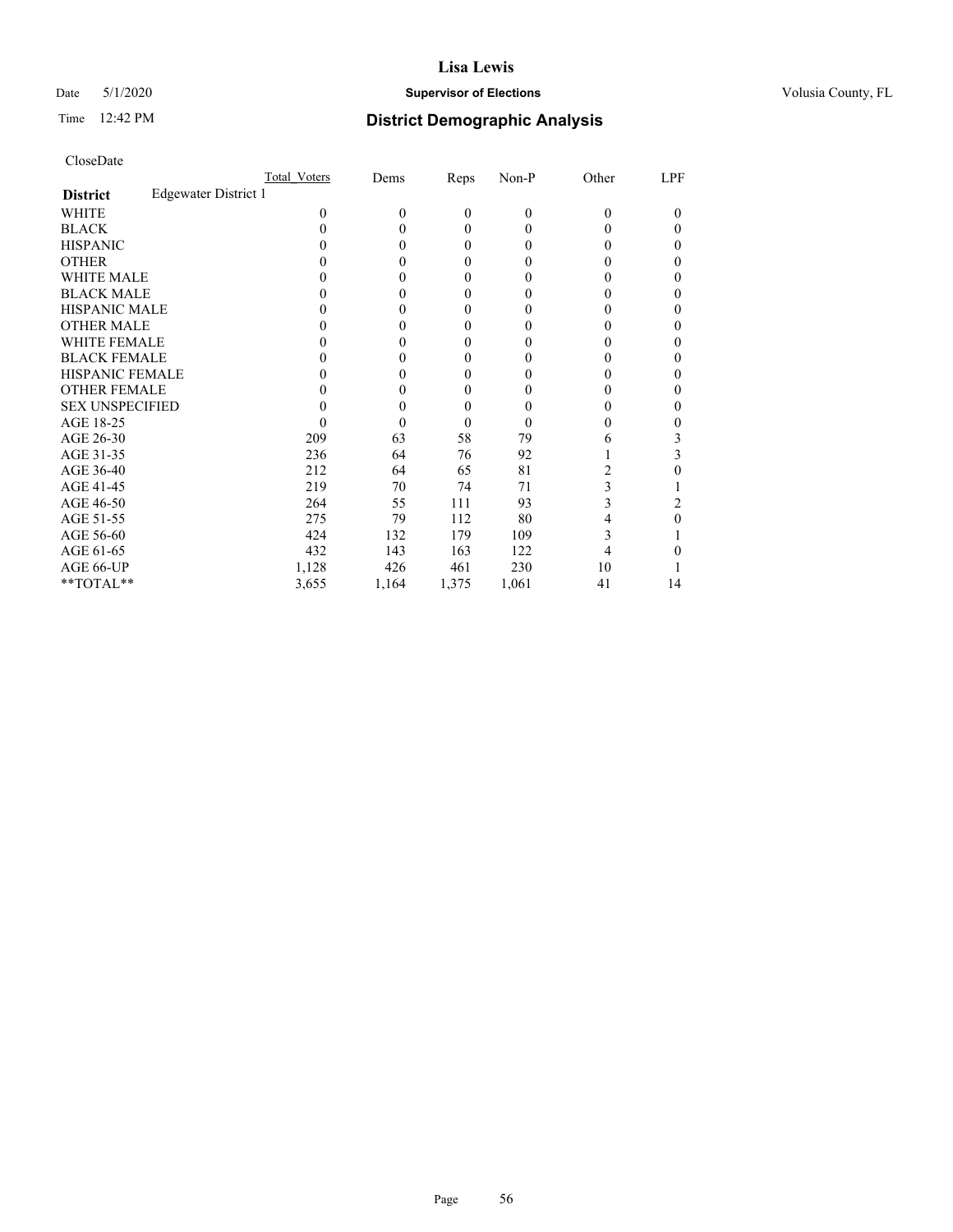# Date 5/1/2020 **Supervisor of Elections Supervisor of Elections** Volusia County, FL

# Time 12:42 PM **District Demographic Analysis**

|                                                | Total Voters | Dems     | Reps           | Non-P          | Other | LPF    |
|------------------------------------------------|--------------|----------|----------------|----------------|-------|--------|
| <b>Edgewater District 2</b><br><b>District</b> |              |          |                |                |       |        |
| WHITE                                          | $\theta$     | $\theta$ | $\mathbf{0}$   | $\overline{0}$ | 0     | $_{0}$ |
| <b>BLACK</b>                                   | 0            | 0        | $\theta$       | $\theta$       | 0     | 0      |
| <b>HISPANIC</b>                                | 0            | 0        | $\theta$       | $\Omega$       | 0     | 0      |
| <b>OTHER</b>                                   |              | 0        | 0              | 0              |       |        |
| WHITE MALE                                     |              | $\theta$ | 0              | $_{0}$         |       |        |
| <b>BLACK MALE</b>                              |              | 0        | 0              | $_{0}$         | 0     | 0      |
| <b>HISPANIC MALE</b>                           |              | 0        | $\mathbf{0}$   | 0              |       |        |
| <b>OTHER MALE</b>                              |              | 0        | 0              | $_{0}$         | 0     | 0      |
| <b>WHITE FEMALE</b>                            |              | $\theta$ | 0              | 0              |       |        |
| <b>BLACK FEMALE</b>                            | 0            | 0        | 0              | 0              | 0     | 0      |
| <b>HISPANIC FEMALE</b>                         |              | 0        | 0              | 0              |       | 0      |
| <b>OTHER FEMALE</b>                            |              | 0        | $\theta$       | $_{0}$         |       | 0      |
| <b>SEX UNSPECIFIED</b>                         |              | 0        | $\overline{0}$ |                |       |        |
| AGE 18-25                                      |              | 0        | $\theta$       |                | 0     |        |
| AGE 26-30                                      | 271          | 75       | 82             | 106            | 8     | 0      |
| AGE 31-35                                      | 264          | 78       | 71             | 108            | 2     | 5      |
| AGE 36-40                                      | 246          | 66       | 82             | 94             | 4     | 0      |
| AGE 41-45                                      | 261          | 69       | 95             | 94             | 3     |        |
| AGE 46-50                                      | 288          | 73       | 107            | 102            | 5     |        |
| AGE 51-55                                      | 303          | 69       | 133            | 96             | 5     | 0      |
| AGE 56-60                                      | 387          | 108      | 185            | 87             |       |        |
| AGE 61-65                                      | 409          | 131      | 184            | 91             | 3     |        |
| AGE 66-UP                                      | 1,250        | 433      | 552            | 259            | 6     |        |
| **TOTAL**                                      | 3,978        | 1,189    | 1,583          | 1,149          | 51    | 6      |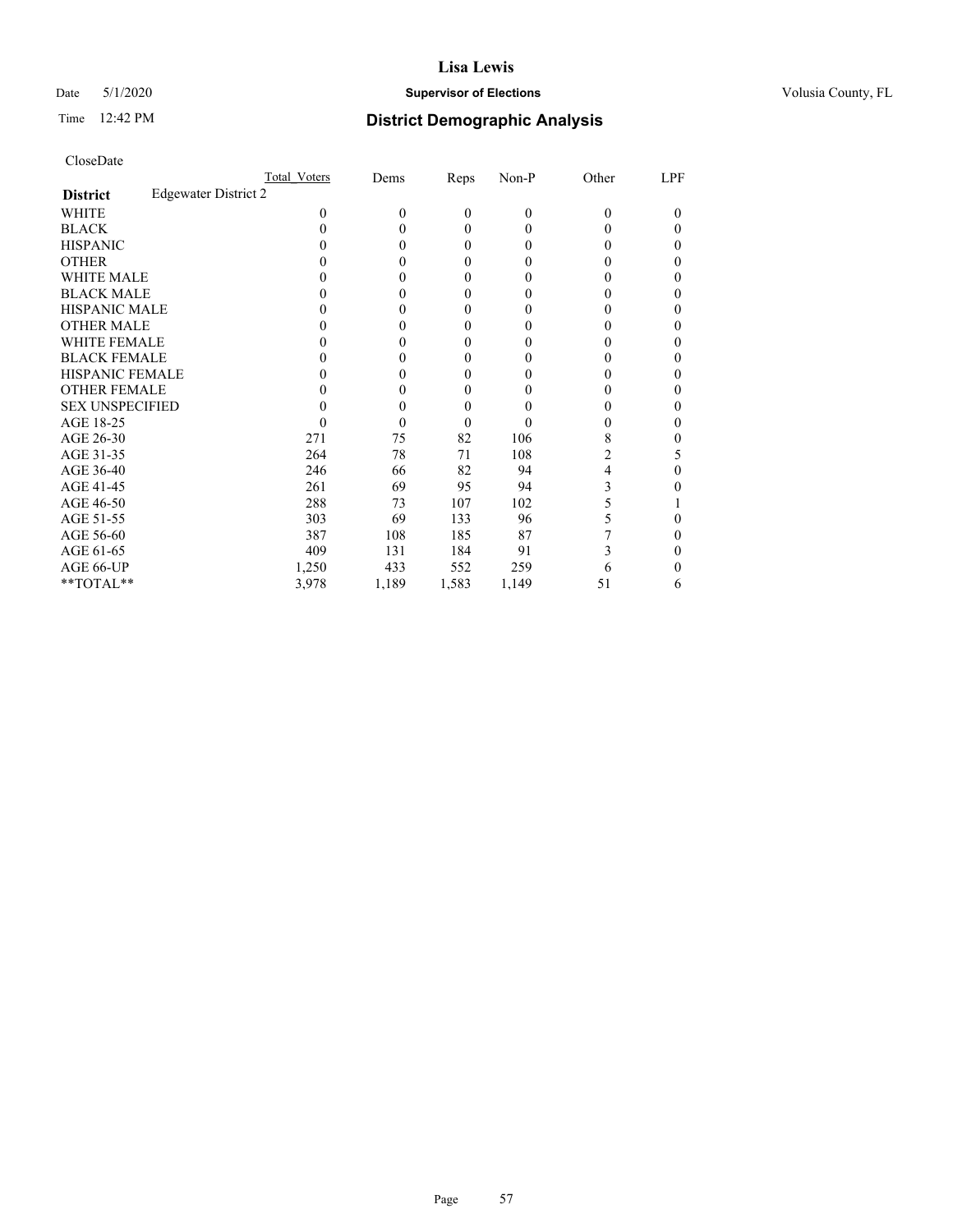# Date 5/1/2020 **Supervisor of Elections Supervisor of Elections** Volusia County, FL

# Time 12:42 PM **District Demographic Analysis**

|                                                | Total Voters | Dems     | Reps           | Non-P          | Other | LPF    |
|------------------------------------------------|--------------|----------|----------------|----------------|-------|--------|
| <b>Edgewater District 3</b><br><b>District</b> |              |          |                |                |       |        |
| WHITE                                          | $\theta$     | $\theta$ | $\mathbf{0}$   | $\overline{0}$ | 0     | $_{0}$ |
| <b>BLACK</b>                                   | 0            | 0        | $\theta$       | $\Omega$       | 0     | 0      |
| <b>HISPANIC</b>                                | 0            | 0        | $\mathbf{0}$   | $\Omega$       | 0     | 0      |
| <b>OTHER</b>                                   |              | 0        | 0              | 0              |       |        |
| WHITE MALE                                     |              | $_{0}$   | 0              | $_{0}$         | 0     |        |
| <b>BLACK MALE</b>                              |              | 0        | 0              | $_{0}$         | 0     | 0      |
| <b>HISPANIC MALE</b>                           |              | 0        | $\mathbf{0}$   | 0              |       |        |
| <b>OTHER MALE</b>                              |              | 0        | 0              | $_{0}$         | 0     | 0      |
| <b>WHITE FEMALE</b>                            |              | $\theta$ | 0              | 0              |       |        |
| <b>BLACK FEMALE</b>                            | 0            | 0        | 0              | 0              | 0     | 0      |
| <b>HISPANIC FEMALE</b>                         |              | 0        | 0              | 0              |       | 0      |
| <b>OTHER FEMALE</b>                            |              | 0        | $\theta$       | $_{0}$         | 0     | 0      |
| <b>SEX UNSPECIFIED</b>                         |              | 0        | $\overline{0}$ |                |       |        |
| AGE 18-25                                      |              | 0        | $\theta$       | $\theta$       | 0     |        |
| AGE 26-30                                      | 265          | 79       | 90             | 93             | 2     |        |
| AGE 31-35                                      | 240          | 63       | 80             | 94             | 2     |        |
| AGE 36-40                                      | 206          | 53       | 63             | 89             |       |        |
| AGE 41-45                                      | 233          | 50       | 91             | 90             |       |        |
| AGE 46-50                                      | 275          | 73       | 112            | 87             |       | 2      |
| AGE 51-55                                      | 313          | 96       | 126            | 83             | 6     | 2      |
| AGE 56-60                                      | 355          | 118      | 129            | 100            |       |        |
| AGE 61-65                                      | 407          | 128      | 168            | 107            |       |        |
| AGE 66-UP                                      | 1,210        | 425      | 525            | 251            | 8     |        |
| **TOTAL**                                      | 3,826        | 1,162    | 1,469          | 1,141          | 44    | 10     |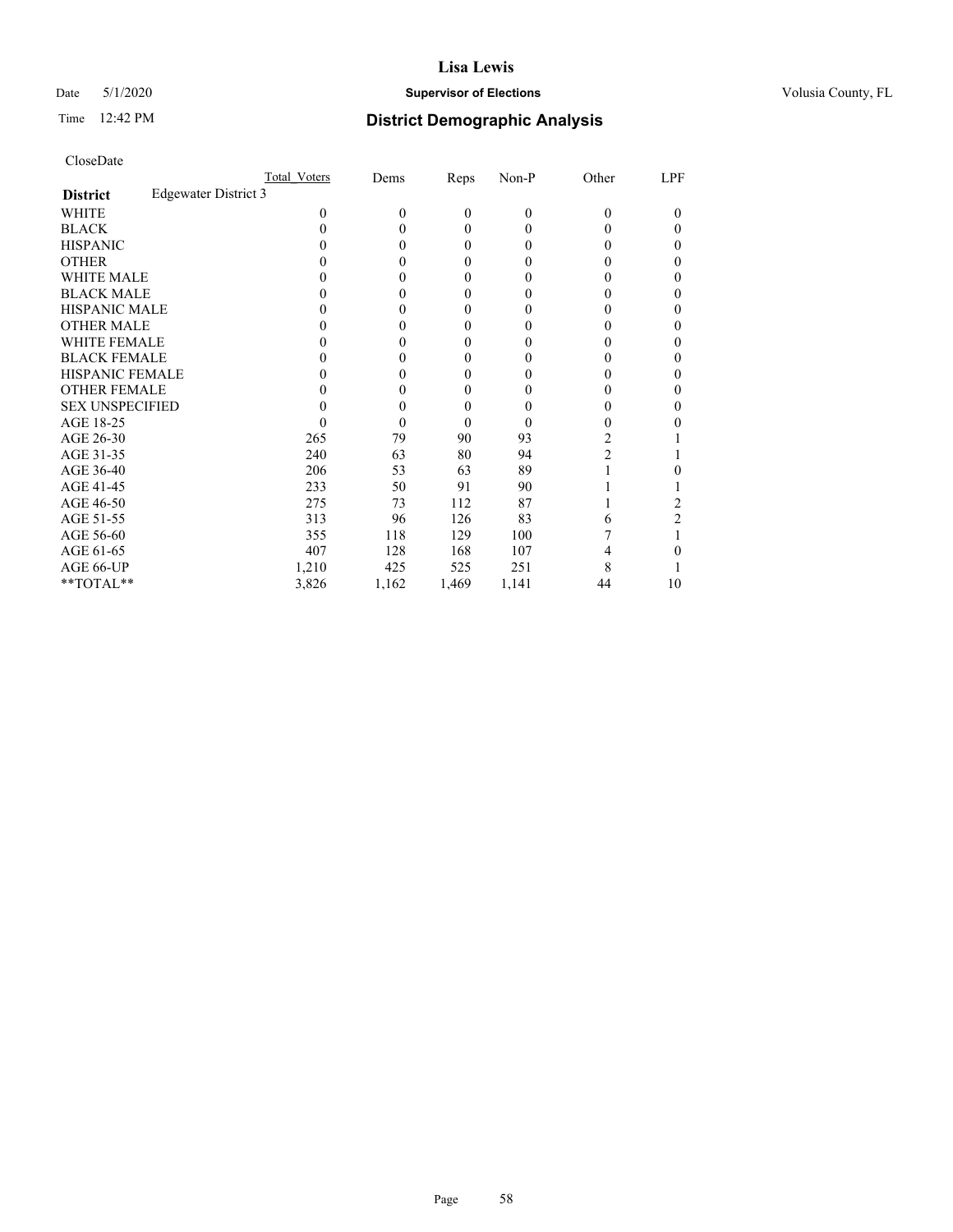# Date 5/1/2020 **Supervisor of Elections Supervisor of Elections** Volusia County, FL

# Time 12:42 PM **District Demographic Analysis**

|                                                | Total Voters | Dems     | Reps             | Non-P          | Other          | LPF    |
|------------------------------------------------|--------------|----------|------------------|----------------|----------------|--------|
| <b>Edgewater District 4</b><br><b>District</b> |              |          |                  |                |                |        |
| WHITE                                          | $\theta$     | $\theta$ | $\mathbf{0}$     | $\overline{0}$ | 0              | $_{0}$ |
| <b>BLACK</b>                                   | 0            | 0        | $\theta$         | $\Omega$       | 0              | 0      |
| <b>HISPANIC</b>                                | $_{0}$       | 0        | $\theta$         | $\Omega$       | 0              | 0      |
| <b>OTHER</b>                                   |              | 0        | $\theta$         | 0              |                | 0      |
| WHITE MALE                                     |              | 0        | $\theta$         | $_{0}$         | 0              |        |
| <b>BLACK MALE</b>                              |              | 0        | $\boldsymbol{0}$ | $_{0}$         | 0              | 0      |
| <b>HISPANIC MALE</b>                           |              | $\theta$ | $\mathbf{0}$     | 0              |                |        |
| <b>OTHER MALE</b>                              |              | 0        | 0                | $_{0}$         | 0              | 0      |
| <b>WHITE FEMALE</b>                            |              | 0        | 0                | 0              | 0              |        |
| <b>BLACK FEMALE</b>                            | 0            | 0        | 0                | 0              | 0              | 0      |
| <b>HISPANIC FEMALE</b>                         |              | 0        | 0                | 0              |                | 0      |
| <b>OTHER FEMALE</b>                            |              | 0        | $\theta$         | $_{0}$         | 0              | 0      |
| <b>SEX UNSPECIFIED</b>                         |              | 0        | $\overline{0}$   |                |                |        |
| AGE 18-25                                      | 0            | 0        | $\theta$         | $\theta$       | 0              |        |
| AGE 26-30                                      | 227          | 45       | 75               | 104            | 2              |        |
| AGE 31-35                                      | 240          | 63       | 76               | 96             | 2              | 3      |
| AGE 36-40                                      | 240          | 64       | 85               | 87             |                | 3      |
| AGE 41-45                                      | 248          | 71       | 82               | 90             | 4              |        |
| AGE 46-50                                      | 270          | 67       | 112              | 88             | 2              |        |
| AGE 51-55                                      | 290          | 81       | 142              | 65             | $\overline{c}$ | 0      |
| AGE 56-60                                      | 462          | 117      | 217              | 122            | 6              |        |
| AGE 61-65                                      | 509          | 131      | 237              | 132            | 9              |        |
| AGE 66-UP                                      | 2,116        | 662      | 921              | 512            | 20             |        |
| **TOTAL**                                      | 4,921        | 1,383    | 2,033            | 1,437          | 53             | 15     |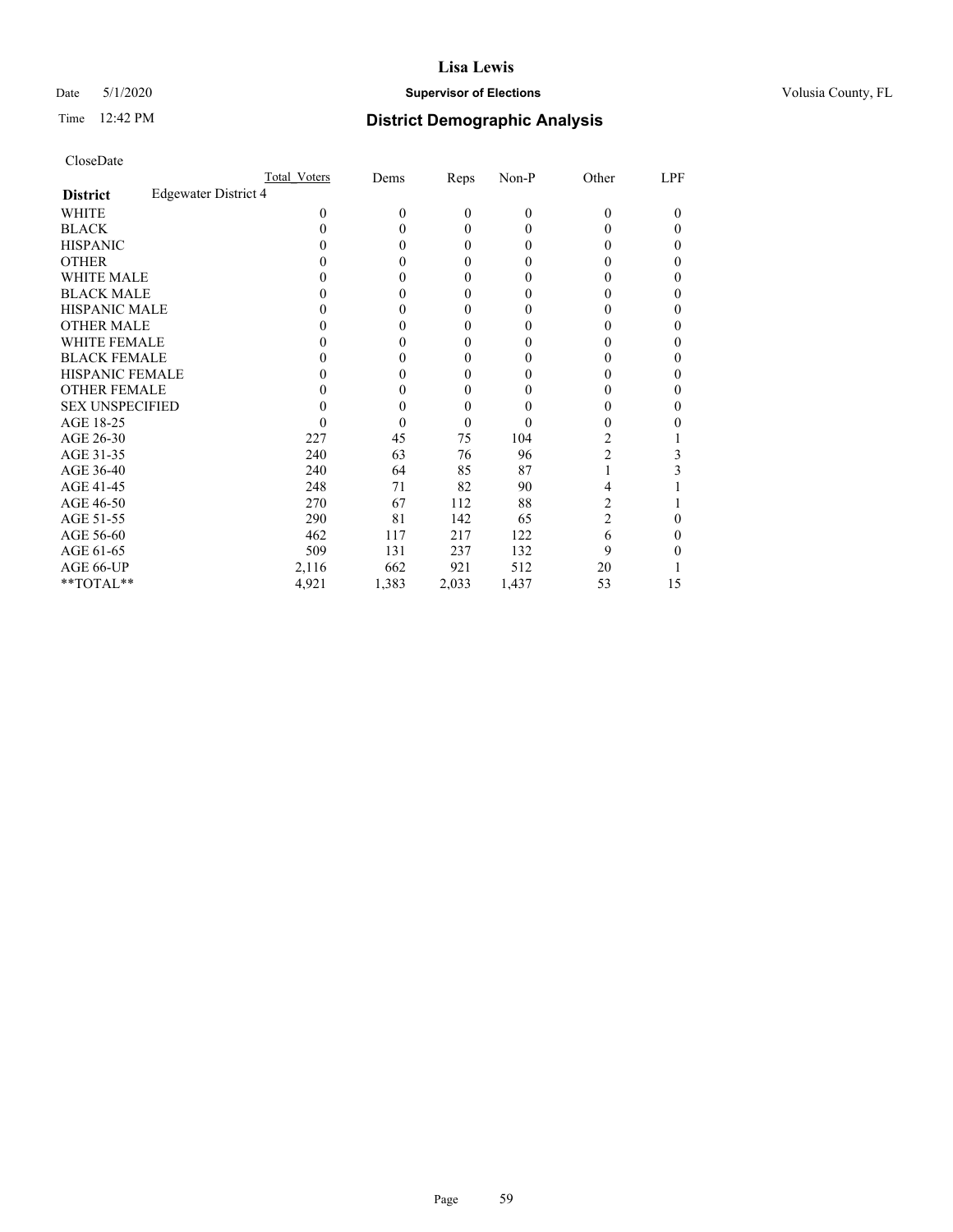# Date 5/1/2020 **Supervisor of Elections Supervisor of Elections** Volusia County, FL

# Time 12:42 PM **District Demographic Analysis**

|                                          | Total Voters | Dems     | Reps         | Non-P          | Other          | LPF      |
|------------------------------------------|--------------|----------|--------------|----------------|----------------|----------|
| Holly Hill District 1<br><b>District</b> |              |          |              |                |                |          |
| WHITE                                    | 0            | $\theta$ | $\mathbf{0}$ | $\overline{0}$ | 0              | $\theta$ |
| <b>BLACK</b>                             | 0            | 0        | $\theta$     | 0              | 0              | 0        |
| <b>HISPANIC</b>                          | 0            | 0        | $\theta$     | 0              | 0              | 0        |
| <b>OTHER</b>                             |              | 0        | $\theta$     | 0              |                | 0        |
| WHITE MALE                               |              | 0        | $\theta$     | 0              |                | 0        |
| <b>BLACK MALE</b>                        |              | 0        | $\theta$     | 0              |                | 0        |
| <b>HISPANIC MALE</b>                     |              | $_{0}$   | $\theta$     | 0              |                | 0        |
| <b>OTHER MALE</b>                        |              | 0        | $\theta$     | 0              |                | 0        |
| <b>WHITE FEMALE</b>                      |              | $\theta$ | 0            | 0              |                |          |
| <b>BLACK FEMALE</b>                      | 0            | 0        | $\theta$     | 0              |                | 0        |
| <b>HISPANIC FEMALE</b>                   |              | 0        | 0            | 0              |                | 0        |
| <b>OTHER FEMALE</b>                      |              | 0        | $\theta$     | $\theta$       |                | 0        |
| <b>SEX UNSPECIFIED</b>                   |              | 0        | $\theta$     |                |                | 0        |
| AGE 18-25                                |              | 0        | $\theta$     | $\theta$       |                | 0        |
| AGE 26-30                                | 132          | 57       | 27           | 46             | 2              | 0        |
| AGE 31-35                                | 131          | 47       | 36           | 46             |                |          |
| AGE 36-40                                | 116          | 40       | 24           | 49             |                | 2        |
| AGE 41-45                                | 124          | 36       | 34           | 51             | 3              | 0        |
| AGE 46-50                                | 129          | 46       | 36           | 46             |                | 0        |
| AGE 51-55                                | 188          | 78       | 58           | 48             |                | 2        |
| AGE 56-60                                | 224          | 79       | 86           | 57             | $\overline{c}$ | 0        |
| AGE 61-65                                | 246          | 75       | 89           | 78             | 2              | 2        |
| AGE 66-UP                                | 584          | 216      | 234          | 129            | 5              | 0        |
| **TOTAL**                                | 2,025        | 713      | 657          | 624            | 22             | 9        |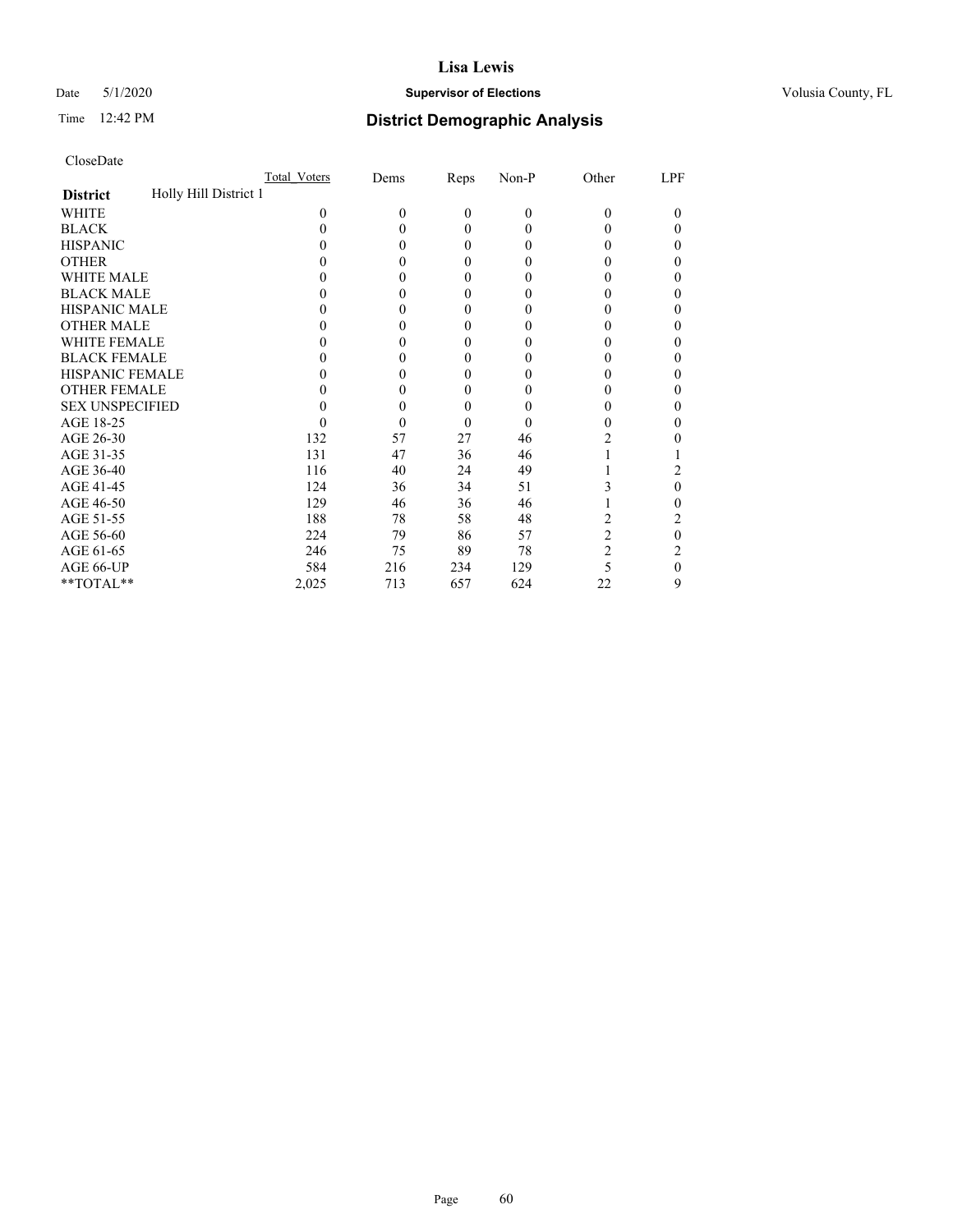# Date 5/1/2020 **Supervisor of Elections Supervisor of Elections** Volusia County, FL

# Time 12:42 PM **District Demographic Analysis**

|                                          | Total Voters | Dems     | Reps           | Non-P        | Other          | LPF |
|------------------------------------------|--------------|----------|----------------|--------------|----------------|-----|
| Holly Hill District 2<br><b>District</b> |              |          |                |              |                |     |
| WHITE                                    | $\theta$     | $\theta$ | $\overline{0}$ | $\mathbf{0}$ | $\Omega$       | 0   |
| <b>BLACK</b>                             | 0            | 0        | $\theta$       | 0            | $_{0}$         | 0   |
| <b>HISPANIC</b>                          | $_{0}$       | 0        | $\theta$       | 0            | $_{0}$         | 0   |
| <b>OTHER</b>                             |              |          | 0              | 0            |                | 0   |
| WHITE MALE                               |              | 0        | $\theta$       | 0            | $_{0}$         | 0   |
| <b>BLACK MALE</b>                        |              | 0        | $\theta$       | 0            | $_{0}$         | 0   |
| <b>HISPANIC MALE</b>                     |              |          | 0              | 0            | 0              | 0   |
| <b>OTHER MALE</b>                        |              | 0        | $\theta$       | 0            | 0              | 0   |
| WHITE FEMALE                             |              | 0        | 0              | 0            |                | 0   |
| <b>BLACK FEMALE</b>                      | $_{0}$       | 0        | $\theta$       | 0            | $_{0}$         | 0   |
| <b>HISPANIC FEMALE</b>                   |              |          | 0              | 0            | 0              | 0   |
| <b>OTHER FEMALE</b>                      | $_{0}$       | 0        | $\theta$       | 0            | $^{(1)}$       | 0   |
| <b>SEX UNSPECIFIED</b>                   |              | 0        | 0              | 0            |                | 0   |
| AGE 18-25                                | $\theta$     | 0        | $\theta$       | $\theta$     | $_{0}$         | 0   |
| AGE 26-30                                | 159          | 56       | 36             | 64           | 3              | 0   |
| AGE 31-35                                | 169          | 67       | 29             | 69           | 2              | 2   |
| AGE 36-40                                | 151          | 57       | 31             | 61           | 0              | 2   |
| AGE 41-45                                | 103          | 38       | 21             | 42           |                |     |
| AGE 46-50                                | 163          | 57       | 48             | 55           |                |     |
| AGE 51-55                                | 185          | 72       | 63             | 49           |                |     |
| AGE 56-60                                | 239          | 94       | 71             | 70           | 3              |     |
| AGE 61-65                                | 186          | 84       | 56             | 43           | 2              |     |
| AGE 66-UP                                | 436          | 187      | 150            | 97           | $\overline{c}$ | 0   |
| **TOTAL**                                | 1,976        | 781      | 538            | 631          | 14             | 12  |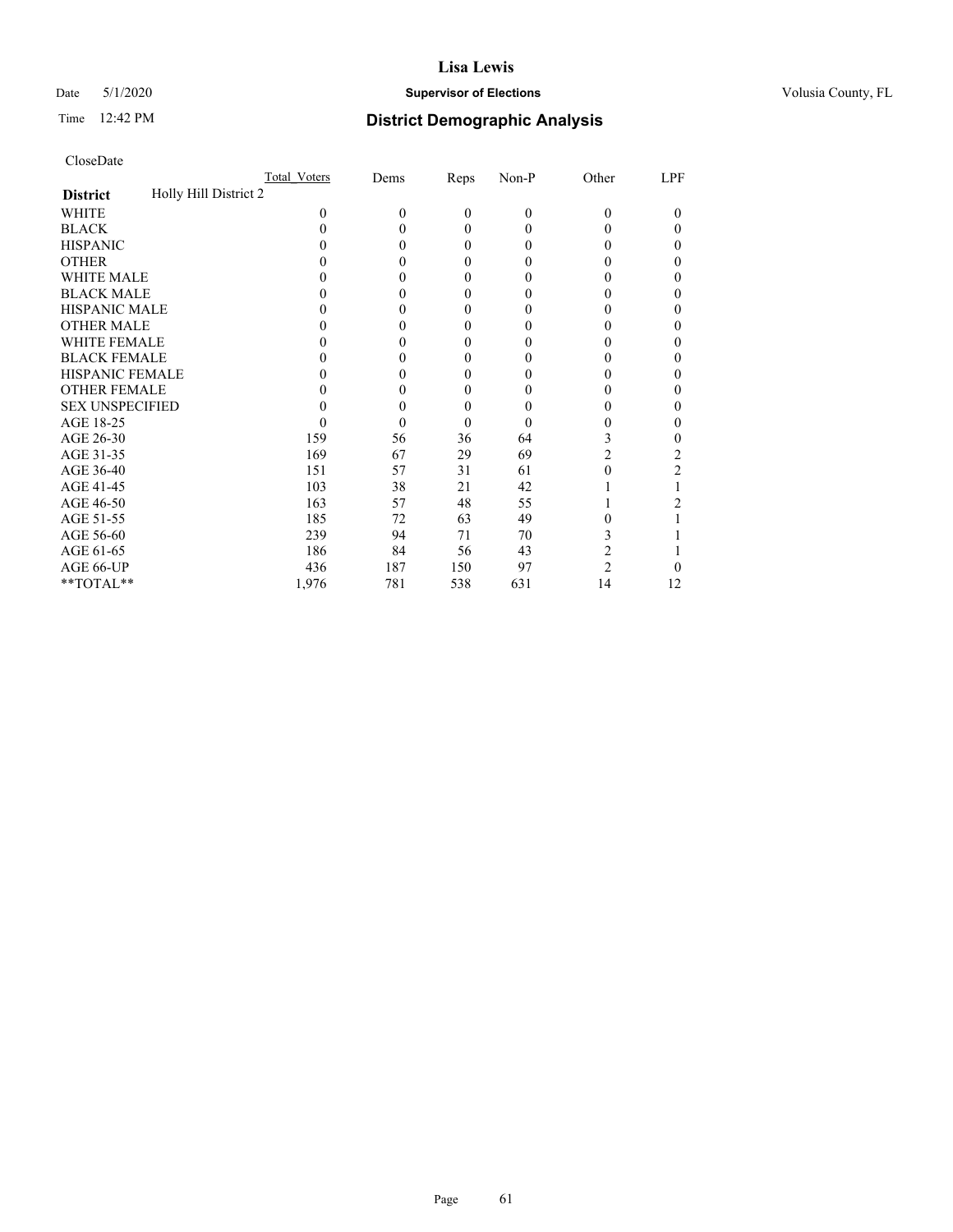# Date 5/1/2020 **Supervisor of Elections Supervisor of Elections** Volusia County, FL

# Time 12:42 PM **District Demographic Analysis**

|                                          | Total Voters | Dems     | Reps         | Non-P    | Other | LPF |
|------------------------------------------|--------------|----------|--------------|----------|-------|-----|
| Holly Hill District 3<br><b>District</b> |              |          |              |          |       |     |
| WHITE                                    | 0            | $\theta$ | $\mathbf{0}$ | $\theta$ | 0     | 0   |
| <b>BLACK</b>                             | 0            | 0        | $\theta$     | 0        |       | 0   |
| <b>HISPANIC</b>                          | 0            | 0        | $\theta$     | 0        |       | 0   |
| <b>OTHER</b>                             |              | 0        | 0            | 0        |       | 0   |
| WHITE MALE                               |              | $_{0}$   | $\theta$     | $\theta$ |       | 0   |
| <b>BLACK MALE</b>                        |              | $_{0}$   | 0            | 0        |       | 0   |
| <b>HISPANIC MALE</b>                     |              | $_{0}$   | $\theta$     | 0        |       | 0   |
| <b>OTHER MALE</b>                        |              | 0        | $\theta$     | 0        |       | 0   |
| <b>WHITE FEMALE</b>                      |              | 0        | $\theta$     |          |       | 0   |
| <b>BLACK FEMALE</b>                      | 0            | $_{0}$   | $\theta$     | $_{0}$   |       | 0   |
| <b>HISPANIC FEMALE</b>                   |              | $\theta$ | 0            | 0        |       | 0   |
| <b>OTHER FEMALE</b>                      |              | 0        | $\theta$     | $_{0}$   |       | 0   |
| <b>SEX UNSPECIFIED</b>                   |              | 0        | $\theta$     |          |       | 0   |
| AGE 18-25                                | 0            | 0        | $\theta$     | $\theta$ |       | 0   |
| AGE 26-30                                | 91           | 33       | 26           | 31       |       | 0   |
| AGE 31-35                                | 81           | 31       | 15           | 33       | 2     | 0   |
| AGE 36-40                                | 83           | 26       | 19           | 37       |       | 0   |
| AGE 41-45                                | 103          | 42       | 24           | 37       |       |     |
| AGE 46-50                                | 102          | 31       | 33           | 36       |       |     |
| AGE 51-55                                | 140          | 43       | 44           | 50       |       |     |
| AGE 56-60                                | 179          | 68       | 52           | 57       |       |     |
| AGE 61-65                                | 205          | 87       | 67           | 45       |       |     |
| AGE 66-UP                                | 796          | 318      | 327          | 143      | 8     |     |
| **TOTAL**                                | 1,892        | 717      | 629          | 520      | 21    | 5   |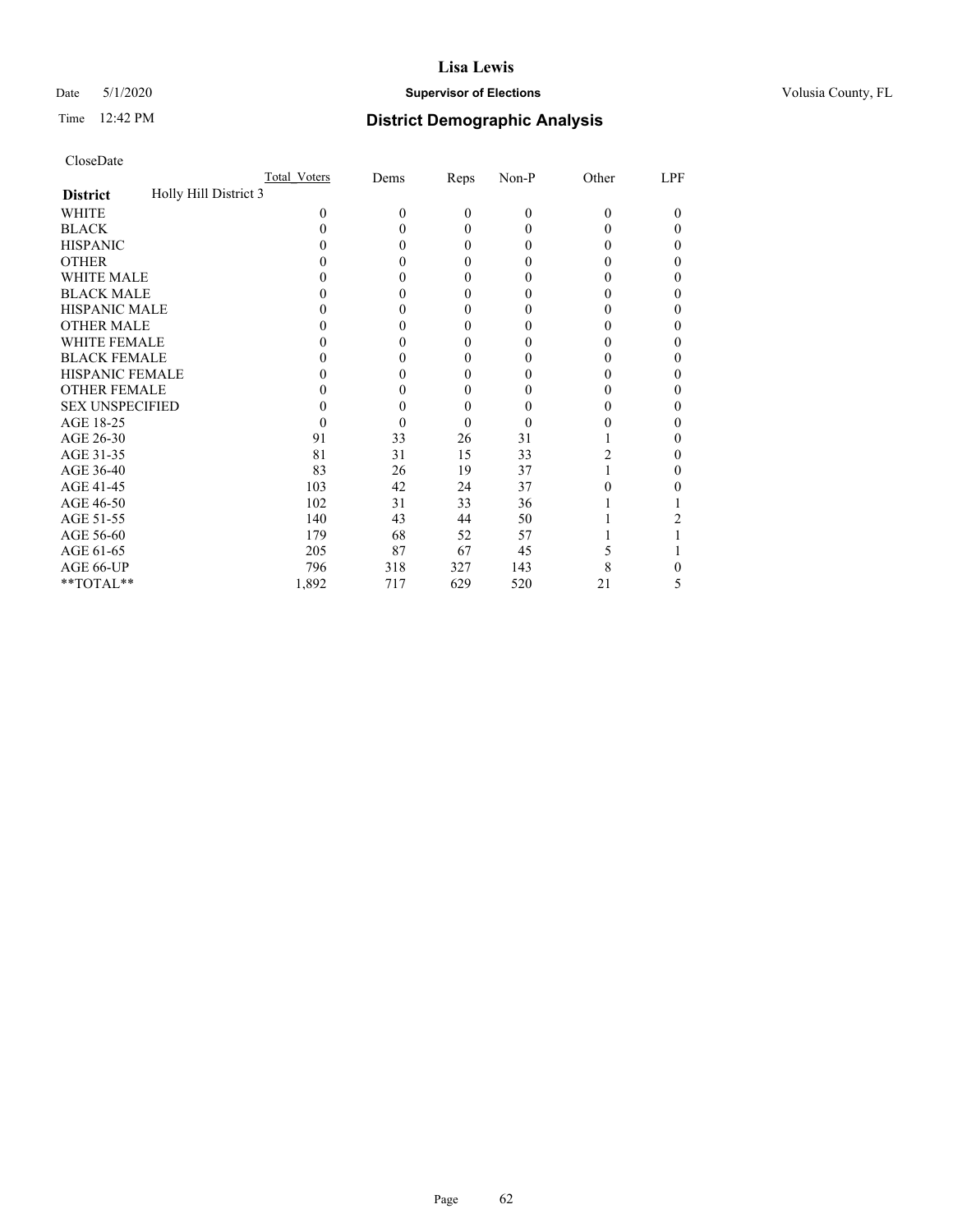# Date 5/1/2020 **Supervisor of Elections Supervisor of Elections** Volusia County, FL

# Time 12:42 PM **District Demographic Analysis**

|                                          | Total Voters | Dems     | Reps             | Non-P          | Other    | LPF      |
|------------------------------------------|--------------|----------|------------------|----------------|----------|----------|
| Holly Hill District 4<br><b>District</b> |              |          |                  |                |          |          |
| WHITE                                    | $\theta$     | $\theta$ | $\mathbf{0}$     | $\overline{0}$ | $\theta$ | $\theta$ |
| <b>BLACK</b>                             | 0            | 0        | $\theta$         | $\Omega$       | 0        | 0        |
| <b>HISPANIC</b>                          | 0            | 0        | $\theta$         | $\Omega$       | 0        | 0        |
| <b>OTHER</b>                             |              | 0        | $\theta$         | 0              |          |          |
| WHITE MALE                               |              | $\theta$ | $\theta$         | $_{0}$         | 0        |          |
| <b>BLACK MALE</b>                        |              | 0        | $\boldsymbol{0}$ | $_{0}$         | 0        | 0        |
| <b>HISPANIC MALE</b>                     |              | 0        | $\boldsymbol{0}$ | 0              |          |          |
| <b>OTHER MALE</b>                        |              | 0        | 0                | $_{0}$         | 0        | 0        |
| <b>WHITE FEMALE</b>                      |              |          | 0                | 0              |          |          |
| <b>BLACK FEMALE</b>                      | 0            | 0        | 0                | 0              | 0        | 0        |
| <b>HISPANIC FEMALE</b>                   |              | 0        | 0                | 0              |          | 0        |
| <b>OTHER FEMALE</b>                      |              | 0        | $\theta$         | $_{0}$         | 0        | 0        |
| <b>SEX UNSPECIFIED</b>                   |              | 0        | $\overline{0}$   | 0              |          |          |
| AGE 18-25                                |              | 0        | $\theta$         | $\theta$       | 0        |          |
| AGE 26-30                                | 202          | 94       | 30               | 76             |          |          |
| AGE 31-35                                | 190          | 77       | 39               | 71             |          | 3        |
| AGE 36-40                                | 127          | 60       | 28               | 38             |          | 0        |
| AGE 41-45                                | 133          | 53       | 34               | 42             | 4        |          |
| AGE 46-50                                | 133          | 41       | 39               | 51             | 2        | 0        |
| AGE 51-55                                | 148          | 56       | 45               | 45             | 2        |          |
| AGE 56-60                                | 206          | 74       | 81               | 49             |          |          |
| AGE 61-65                                | 183          | 81       | 64               | 37             |          |          |
| AGE 66-UP                                | 453          | 192      | 174              | 85             | 2        |          |
| **TOTAL**                                | 2,006        | 818      | 575              | 591            | 16       | 6        |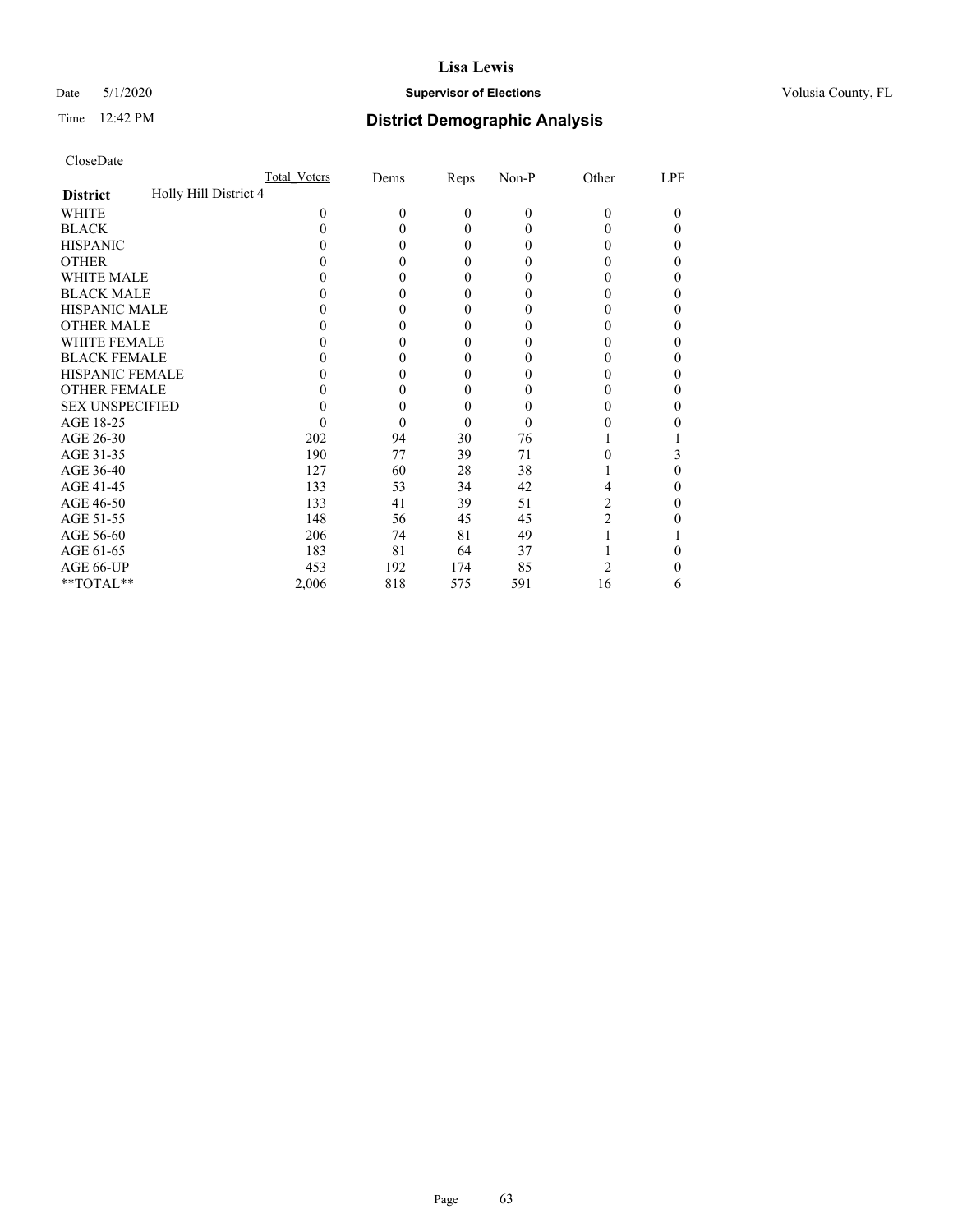# Date 5/1/2020 **Supervisor of Elections Supervisor of Elections** Volusia County, FL

# Time 12:42 PM **District Demographic Analysis**

|                        |            | Total Voters | Dems     | Reps         | Non-P    | Other    | LPF |
|------------------------|------------|--------------|----------|--------------|----------|----------|-----|
| <b>District</b>        | Lake Helen |              |          |              |          |          |     |
| WHITE                  |            | 0            | $\theta$ | $\mathbf{0}$ | $\theta$ | $\theta$ | 0   |
| <b>BLACK</b>           |            | $\theta$     | 0        | $\theta$     | 0        | 0        | 0   |
| <b>HISPANIC</b>        |            |              | 0        | $\theta$     | 0        | $_{0}$   | 0   |
| <b>OTHER</b>           |            |              | 0        | $\Omega$     | 0        | 0        | 0   |
| WHITE MALE             |            |              | 0        | $\theta$     | 0        | 0        | 0   |
| <b>BLACK MALE</b>      |            |              |          | $\theta$     | 0        | 0        | 0   |
| <b>HISPANIC MALE</b>   |            |              | 0        | $\theta$     | $\theta$ | 0        |     |
| <b>OTHER MALE</b>      |            |              | 0        | $\theta$     | 0        | 0        | 0   |
| WHITE FEMALE           |            |              |          | $\theta$     |          |          |     |
| <b>BLACK FEMALE</b>    |            |              | 0        | $\theta$     | $\theta$ | 0        | 0   |
| <b>HISPANIC FEMALE</b> |            |              | 0        | $\Omega$     | $\theta$ | 0        | 0   |
| <b>OTHER FEMALE</b>    |            |              | 0        | $\theta$     | 0        | 0        | 0   |
| <b>SEX UNSPECIFIED</b> |            |              | 0        | $\theta$     | 0        |          | 0   |
| AGE 18-25              |            | $\theta$     | 0        | $\theta$     | 0        | 0        |     |
| AGE 26-30              |            | 143          | 31       | 58           | 51       | 2        |     |
| AGE 31-35              |            | 134          | 41       | 41           | 48       | 4        | 0   |
| AGE 36-40              |            | 137          | 41       | 39           | 56       |          |     |
| AGE 41-45              |            | 137          | 33       | 46           | 57       | 0        |     |
| AGE 46-50              |            | 145          | 39       | 53           | 47       | 3        | 3   |
| AGE 51-55              |            | 173          | 49       | 85           | 37       | 2        | 0   |
| AGE 56-60              |            | 229          | 78       | 97           | 50       | 4        |     |
| AGE 61-65              |            | 244          | 88       | 109          | 46       |          | 0   |
| AGE 66-UP              |            | 625          | 268      | 257          | 99       |          |     |
| **TOTAL**              |            | 2,140        | 710      | 845          | 559      | 21       | 5   |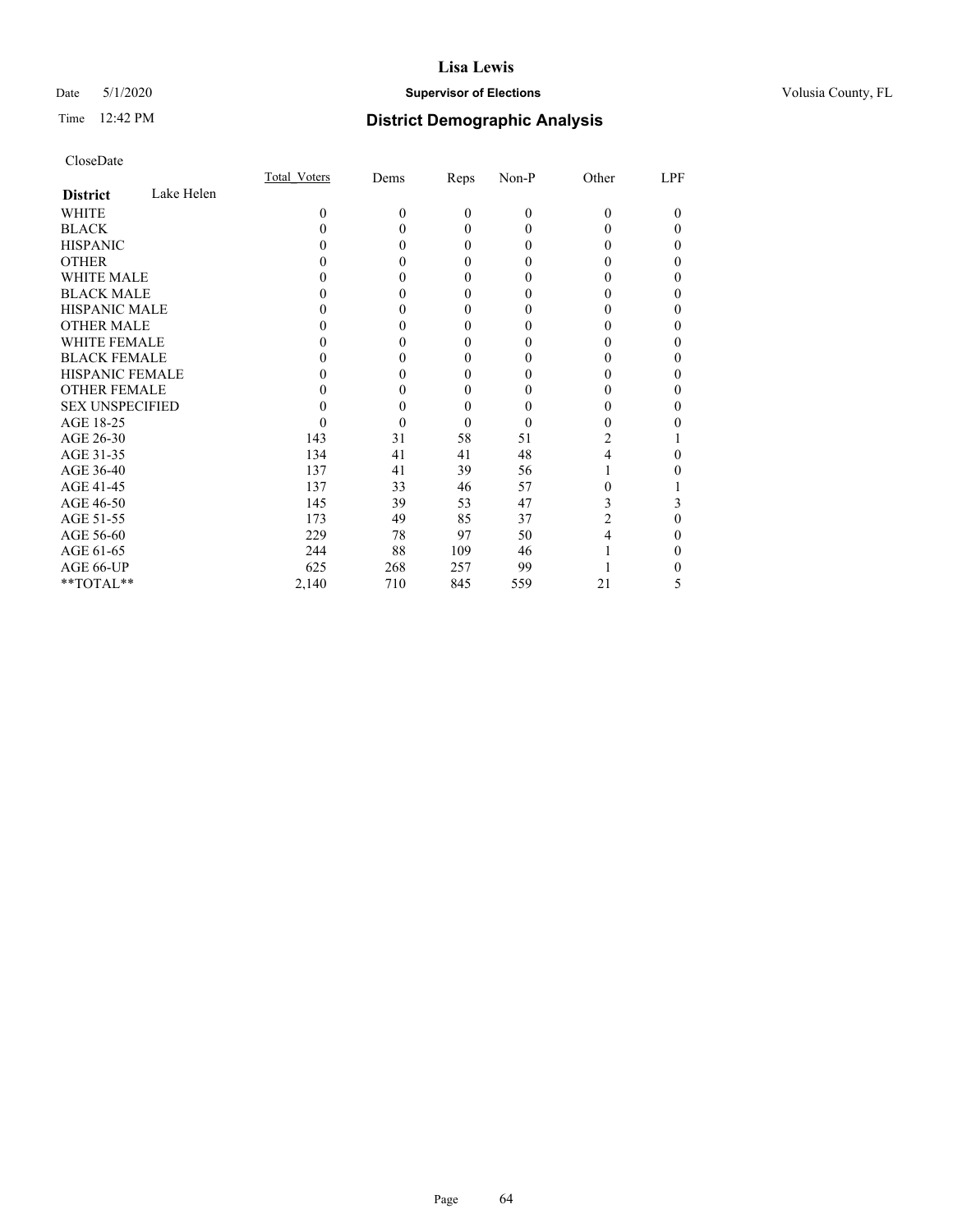# Date 5/1/2020 **Supervisor of Elections Supervisor of Elections** Volusia County, FL

| CloseDate |
|-----------|
|-----------|

|                                          | Total Voters | Dems     | Reps         | Non-P        | Other    | LPF            |
|------------------------------------------|--------------|----------|--------------|--------------|----------|----------------|
| New Smyrna Bch Zone 1<br><b>District</b> |              |          |              |              |          |                |
| WHITE                                    | 0            | $\theta$ | $\mathbf{0}$ | $\mathbf{0}$ | $\theta$ | 0              |
| <b>BLACK</b>                             | 0            | 0        | 0            | 0            | 0        | 0              |
| <b>HISPANIC</b>                          |              | 0        | $\theta$     | 0            | $\theta$ | 0              |
| <b>OTHER</b>                             |              | 0        | 0            | 0            |          |                |
| WHITE MALE                               |              | 0        | 0            | $_{0}$       |          |                |
| <b>BLACK MALE</b>                        |              | 0        | 0            | 0            |          | 0              |
| <b>HISPANIC MALE</b>                     |              | 0        | 0            | 0            |          |                |
| <b>OTHER MALE</b>                        |              | 0        | 0            | 0            | 0        |                |
| WHITE FEMALE                             |              | 0        | 0            | 0            |          |                |
| <b>BLACK FEMALE</b>                      |              | 0        | 0            | 0            | $\theta$ | 0              |
| <b>HISPANIC FEMALE</b>                   |              | 0        | 0            | 0            |          |                |
| <b>OTHER FEMALE</b>                      |              | 0        | 0            | $\theta$     | $\theta$ |                |
| <b>SEX UNSPECIFIED</b>                   |              | 0        | 0            |              |          | 0              |
| AGE 18-25                                |              | 0        | 0            | 0            |          |                |
| AGE 26-30                                | 192          | 42       | 65           | 82           |          | 2              |
| AGE 31-35                                | 208          | 60       | 53           | 90           |          | 2              |
| AGE 36-40                                | 205          | 65       | 61           | 74           |          | 4              |
| AGE 41-45                                | 197          | 46       | 75           | 68           | 8        |                |
| AGE 46-50                                | 271          | 68       | 122          | 75           | 5        |                |
| AGE 51-55                                | 393          | 96       | 204          | 85           |          |                |
| AGE 56-60                                | 587          | 146      | 311          | 117          | 11       |                |
| AGE 61-65                                | 677          | 213      | 325          | 133          | 4        | $\mathfrak{D}$ |
| AGE 66-UP                                | 2,264        | 741      | 1,126        | 376          | 20       |                |
| **TOTAL**                                | 5,253        | 1,533    | 2,443        | 1,194        | 67       | 16             |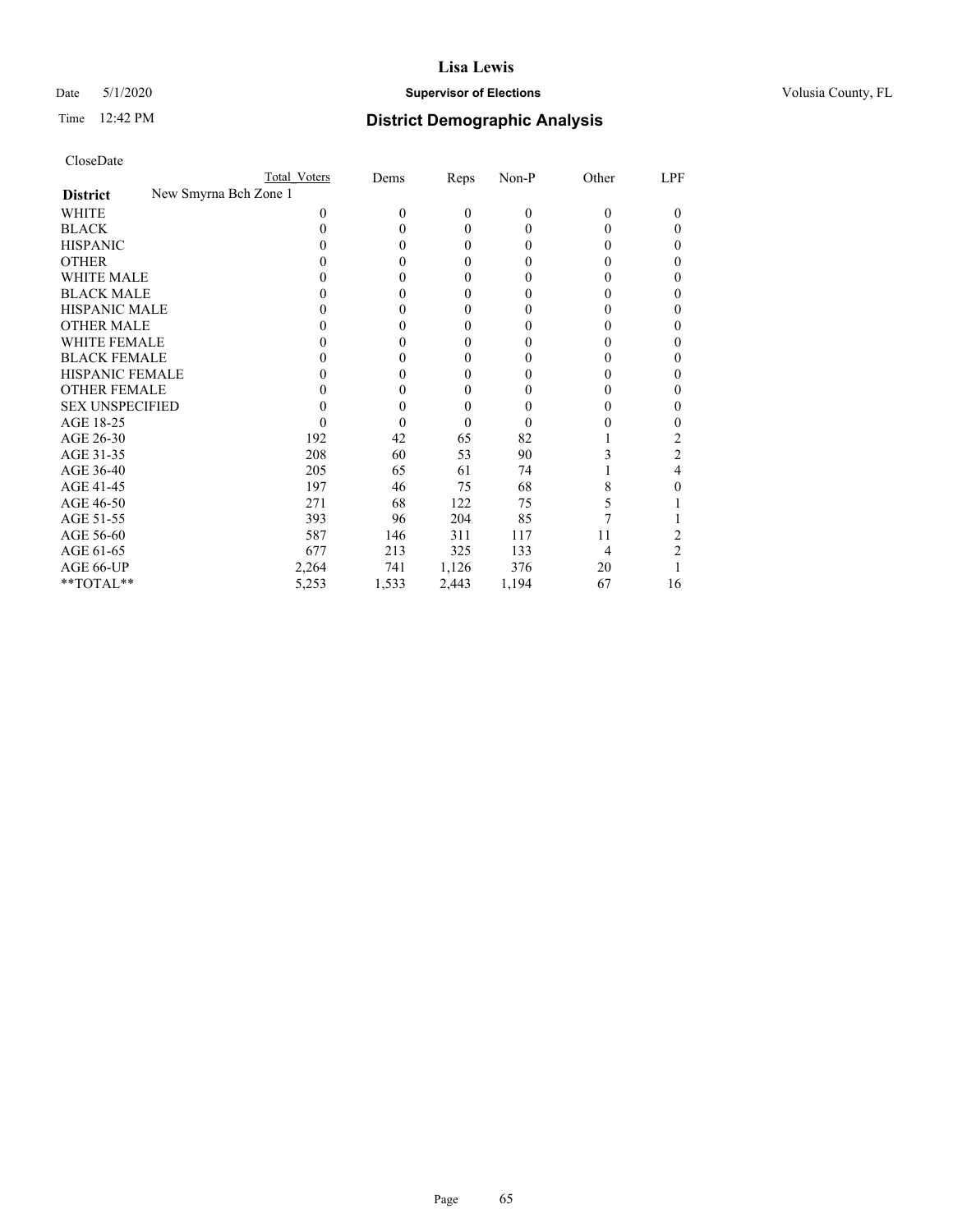# Date 5/1/2020 **Supervisor of Elections Supervisor of Elections** Volusia County, FL

|                                          | Total Voters | Dems     | Reps     | Non-P | Other    | LPF    |
|------------------------------------------|--------------|----------|----------|-------|----------|--------|
| New Smyrna Bch Zone 2<br><b>District</b> |              |          |          |       |          |        |
| <b>WHITE</b>                             | 0            | $\theta$ | $\theta$ | 0     | $\theta$ | $_{0}$ |
| <b>BLACK</b>                             |              | $\theta$ | 0        | 0     | 0        | 0      |
| <b>HISPANIC</b>                          |              | $\theta$ | $\theta$ | 0     | 0        | 0      |
| <b>OTHER</b>                             |              | $\Omega$ | 0        | 0     | 0        | 0      |
| <b>WHITE MALE</b>                        |              | $\theta$ | 0        |       | 0        | 0      |
| <b>BLACK MALE</b>                        |              | $\theta$ | 0        | 0     | 0        | 0      |
| <b>HISPANIC MALE</b>                     |              | $\theta$ | 0        |       | 0        |        |
| <b>OTHER MALE</b>                        |              | $\theta$ | 0        | 0     | 0        | 0      |
| <b>WHITE FEMALE</b>                      |              | $\theta$ | 0        | 0     | 0        | 0      |
| <b>BLACK FEMALE</b>                      |              | $\theta$ | 0        | 0     | 0        | 0      |
| <b>HISPANIC FEMALE</b>                   |              | $\theta$ | 0        | 0     | 0        | 0      |
| <b>OTHER FEMALE</b>                      |              | $\theta$ | 0        | 0     | 0        | 0      |
| <b>SEX UNSPECIFIED</b>                   |              | $\theta$ | 0        | 0     | 0        | 0      |
| AGE 18-25                                |              | $\Omega$ | 0        | 0     | 0        | 0      |
| AGE 26-30                                | 193          | 60       | 58       | 71    | 4        | 0      |
| AGE 31-35                                | 202          | 55       | 70       | 70    | 6        |        |
| AGE 36-40                                | 214          | 72       | 59       | 76    | 5        | 2      |
| AGE 41-45                                | 235          | 71       | 64       | 91    | 6        | 3      |
| AGE 46-50                                | 295          | 74       | 122      | 90    | 8        |        |
| AGE 51-55                                | 363          | 86       | 168      | 102   | 7        |        |
| AGE 56-60                                | 465          | 121      | 234      | 98    | 11       |        |
| AGE 61-65                                | 543          | 189      | 233      | 112   | 7        |        |
| AGE 66-UP                                | 1,696        | 638      | 727      | 318   | 11       | 2      |
| **TOTAL**                                | 4,468        | 1,462    | 1,812    | 1,113 | 68       | 13     |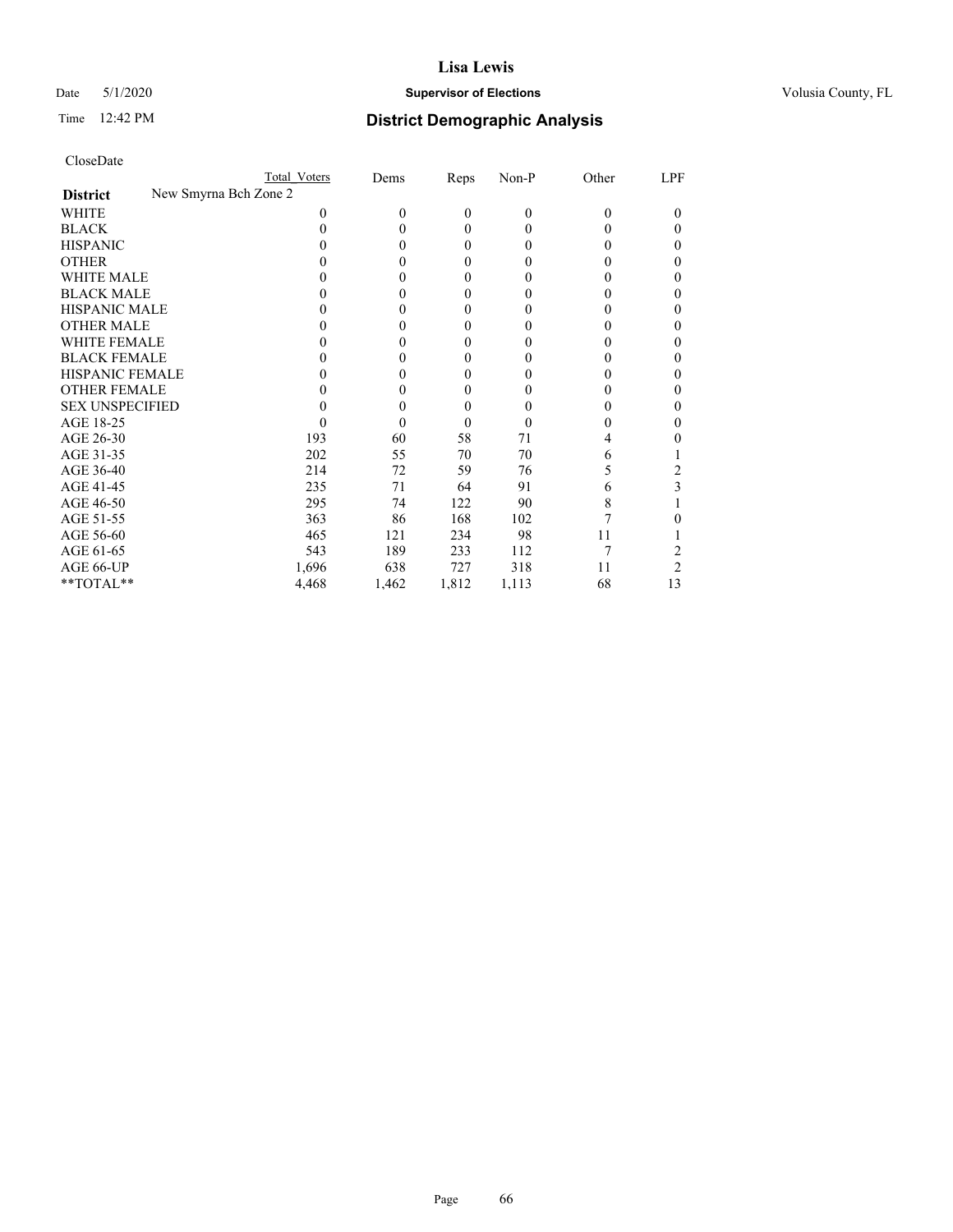# Date 5/1/2020 **Supervisor of Elections Supervisor of Elections** Volusia County, FL

| CloseDate |
|-----------|
|-----------|

|                                          | Total Voters | Dems     | <b>Reps</b> | $Non-P$  | Other | LPF      |
|------------------------------------------|--------------|----------|-------------|----------|-------|----------|
| New Smyrna Bch Zone 3<br><b>District</b> |              |          |             |          |       |          |
| WHITE                                    | $_{0}$       | $\Omega$ | 0           | $\theta$ | 0     | $_{0}$   |
| <b>BLACK</b>                             | 0            | 0        | 0           | 0        | 0     | $\theta$ |
| <b>HISPANIC</b>                          |              | $\theta$ | 0           | 0        | 0     | 0        |
| <b>OTHER</b>                             |              | 0        | 0           | 0        | 0     |          |
| <b>WHITE MALE</b>                        |              | $\theta$ | 0           | 0        | 0     |          |
| <b>BLACK MALE</b>                        |              | $\theta$ | 0           | 0        | 0     | 0        |
| <b>HISPANIC MALE</b>                     |              | $\theta$ | 0           | 0        | 0     |          |
| <b>OTHER MALE</b>                        |              | $\theta$ | 0           | 0        | 0     | 0        |
| <b>WHITE FEMALE</b>                      |              | $\theta$ | 0           | 0        |       |          |
| <b>BLACK FEMALE</b>                      |              | $\theta$ | 0           | 0        | 0     | 0        |
| <b>HISPANIC FEMALE</b>                   |              | $\theta$ | 0           | 0        | 0     |          |
| <b>OTHER FEMALE</b>                      |              | 0        | 0           | 0        | 0     | 0        |
| <b>SEX UNSPECIFIED</b>                   |              | 0        | 0           |          | 0     |          |
| AGE 18-25                                |              | $\theta$ | 0           | 0        | 0     |          |
| AGE 26-30                                | 266          | 62       | 90          | 103      |       | 4        |
| AGE 31-35                                | 322          | 78       | 107         | 130      | 5     | 2        |
| AGE 36-40                                | 328          | 83       | 125         | 110      |       | 3        |
| AGE 41-45                                | 320          | 80       | 129         | 102      | 5     | 4        |
| AGE 46-50                                | 337          | 76       | 157         | 98       | 6     | 0        |
| AGE 51-55                                | 416          | 79       | 225         | 103      |       |          |
| AGE 56-60                                | 579          | 134      | 279         | 159      | 6     |          |
| AGE 61-65                                | 684          | 184      | 327         | 160      | 10    |          |
| AGE 66-UP                                | 2,483        | 731      | 1,243       | 477      | 32    | 0        |
| **TOTAL**                                | 6,072        | 1,577    | 2,803       | 1,574    | 98    | 20       |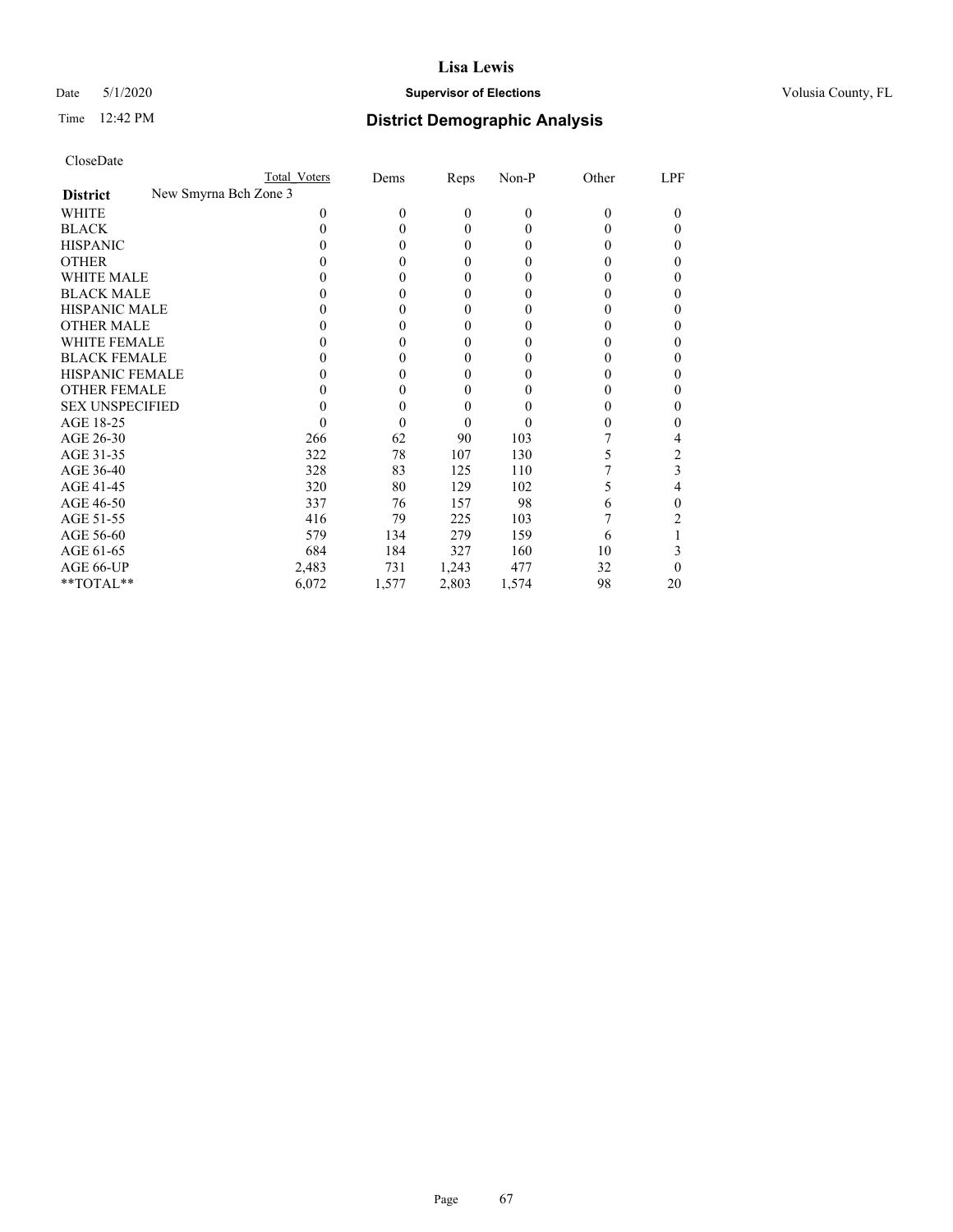### Date 5/1/2020 **Supervisor of Elections Supervisor of Elections** Volusia County, FL

| CloseDate |
|-----------|
|-----------|

|                                          | Total Voters | Dems     | <b>Reps</b> | $Non-P$  | Other | LPF      |
|------------------------------------------|--------------|----------|-------------|----------|-------|----------|
| New Smyrna Bch Zone 4<br><b>District</b> |              |          |             |          |       |          |
| WHITE                                    | 0            | $\theta$ | 0           | $\theta$ | 0     | $_{0}$   |
| <b>BLACK</b>                             | 0            | 0        | 0           | 0        | 0     | $\theta$ |
| <b>HISPANIC</b>                          | 0            | $\theta$ | 0           | 0        | 0     | 0        |
| <b>OTHER</b>                             |              | 0        | 0           | 0        | 0     | 0        |
| <b>WHITE MALE</b>                        |              | 0        | 0           | 0        | 0     |          |
| <b>BLACK MALE</b>                        |              | 0        | 0           | 0        | 0     | 0        |
| <b>HISPANIC MALE</b>                     |              | $\theta$ | 0           | 0        | 0     |          |
| <b>OTHER MALE</b>                        |              | $\theta$ | 0           | 0        | 0     | 0        |
| <b>WHITE FEMALE</b>                      |              | $\theta$ | 0           | 0        |       |          |
| <b>BLACK FEMALE</b>                      |              | $\theta$ | 0           | 0        | 0     | 0        |
| <b>HISPANIC FEMALE</b>                   |              | $\theta$ | 0           | 0        | 0     |          |
| <b>OTHER FEMALE</b>                      |              | 0        | 0           | 0        | 0     | 0        |
| <b>SEX UNSPECIFIED</b>                   |              | 0        | 0           |          | 0     | 0        |
| AGE 18-25                                |              | 0        | 0           | 0        | 0     | 0        |
| AGE 26-30                                | 334          | 111      | 91          | 121      | 8     | 3        |
| AGE 31-35                                | 327          | 105      | 108         | 106      | 6     | 2        |
| AGE 36-40                                | 331          | 103      | 119         | 104      | 5     | 0        |
| AGE 41-45                                | 301          | 74       | 121         | 103      | 3     | 0        |
| AGE 46-50                                | 428          | 137      | 166         | 113      | 10    |          |
| AGE 51-55                                | 472          | 145      | 200         | 115      | 12    | 0        |
| AGE 56-60                                | 703          | 201      | 336         | 157      | 9     | $_{0}$   |
| AGE 61-65                                | 810          | 250      | 364         | 185      | 11    | 0        |
| AGE 66-UP                                | 2,637        | 905      | 1,184       | 514      | 31    |          |
| **TOTAL**                                | 6,795        | 2,177    | 2,813       | 1,685    | 108   | 12       |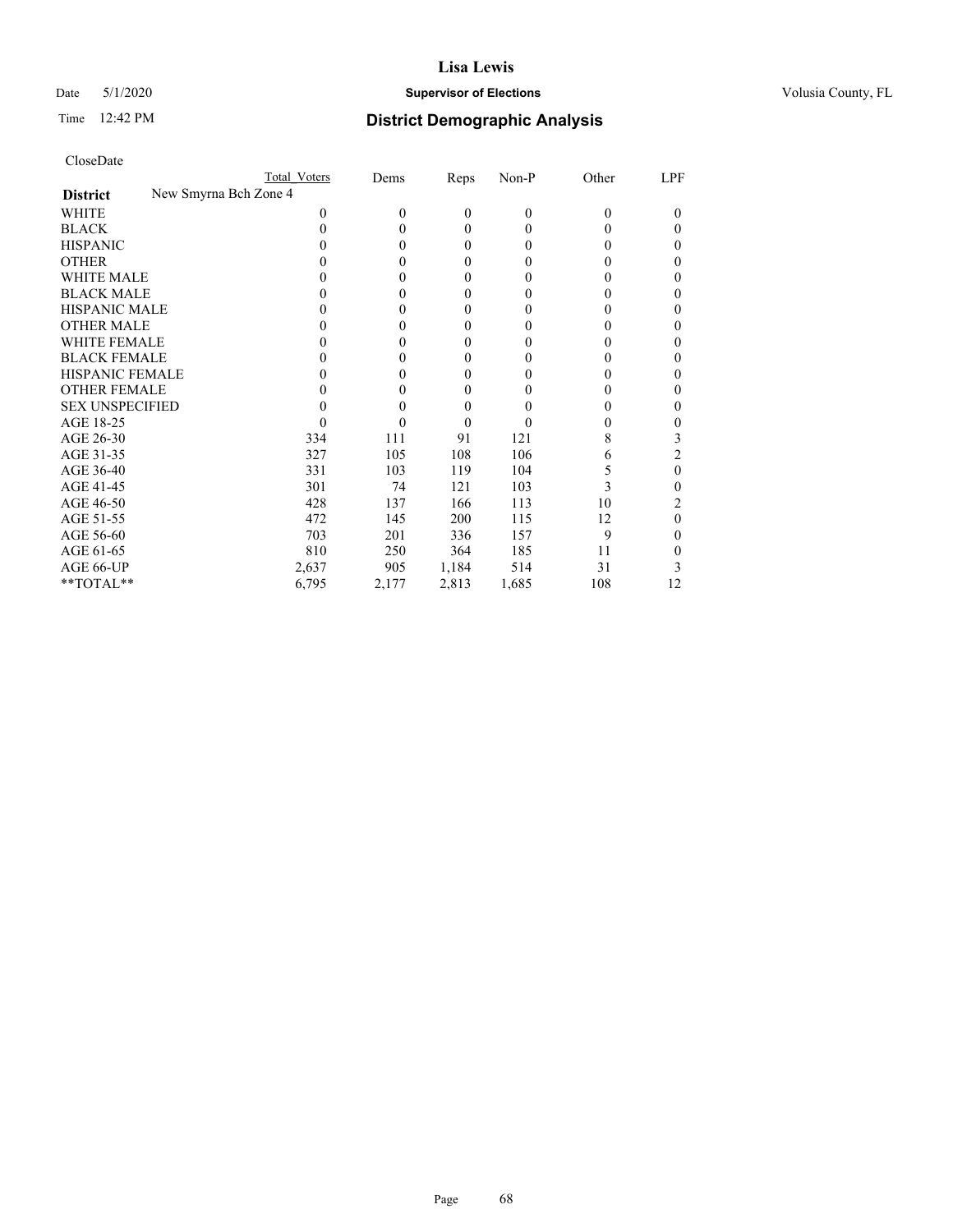# Date 5/1/2020 **Supervisor of Elections Supervisor of Elections** Volusia County, FL

# Time 12:42 PM **District Demographic Analysis**

|                        |          | Total Voters     | Dems     | Reps         | Non-P        | Other    | LPF |
|------------------------|----------|------------------|----------|--------------|--------------|----------|-----|
| <b>District</b>        | Oak Hill |                  |          |              |              |          |     |
| WHITE                  |          | 0                | $\theta$ | $\mathbf{0}$ | $\mathbf{0}$ | $\Omega$ | 0   |
| <b>BLACK</b>           |          | 0                | 0        | $\theta$     | $\theta$     | 0        | 0   |
| <b>HISPANIC</b>        |          | $\theta$         | 0        | $\theta$     | $\theta$     | 0        | 0   |
| <b>OTHER</b>           |          |                  |          | 0            | 0            |          | 0   |
| WHITE MALE             |          |                  |          | 0            | 0            |          | 0   |
| <b>BLACK MALE</b>      |          |                  |          | 0            | 0            |          | 0   |
| <b>HISPANIC MALE</b>   |          |                  |          | 0            | 0            |          | 0   |
| <b>OTHER MALE</b>      |          |                  |          | 0            | 0            |          | 0   |
| <b>WHITE FEMALE</b>    |          |                  |          | 0            | 0            |          | 0   |
| <b>BLACK FEMALE</b>    |          |                  |          | $\theta$     | 0            | 0        | 0   |
| <b>HISPANIC FEMALE</b> |          |                  |          | 0            | 0            |          | 0   |
| <b>OTHER FEMALE</b>    |          |                  |          | 0            | 0            | 0        | 0   |
| <b>SEX UNSPECIFIED</b> |          |                  |          | 0            | 0            |          | 0   |
| AGE 18-25              |          | $\left( \right)$ |          | $\theta$     | 0            |          | 0   |
| AGE 26-30              |          | 68               | 22       | 23           | 20           | 3        | 0   |
| AGE 31-35              |          | 63               | 22       | 22           | 19           |          |     |
| AGE 36-40              |          | 77               | 28       | 25           | 23           | 0        |     |
| AGE 41-45              |          | 76               | 23       | 26           | 27           |          | 0   |
| AGE 46-50              |          | 92               | 25       | 37           | 29           |          | 0   |
| AGE 51-55              |          | 119              | 34       | 53           | 32           |          | 0   |
| AGE 56-60              |          | 170              | 50       | 77           | 38           | 5        | 0   |
| AGE 61-65              |          | 198              | 61       | 96           | 39           |          | 2   |
| AGE 66-UP              |          | 595              | 173      | 284          | 130          | 8        | 0   |
| **TOTAL**              |          | 1,560            | 473      | 669          | 394          | 21       | 3   |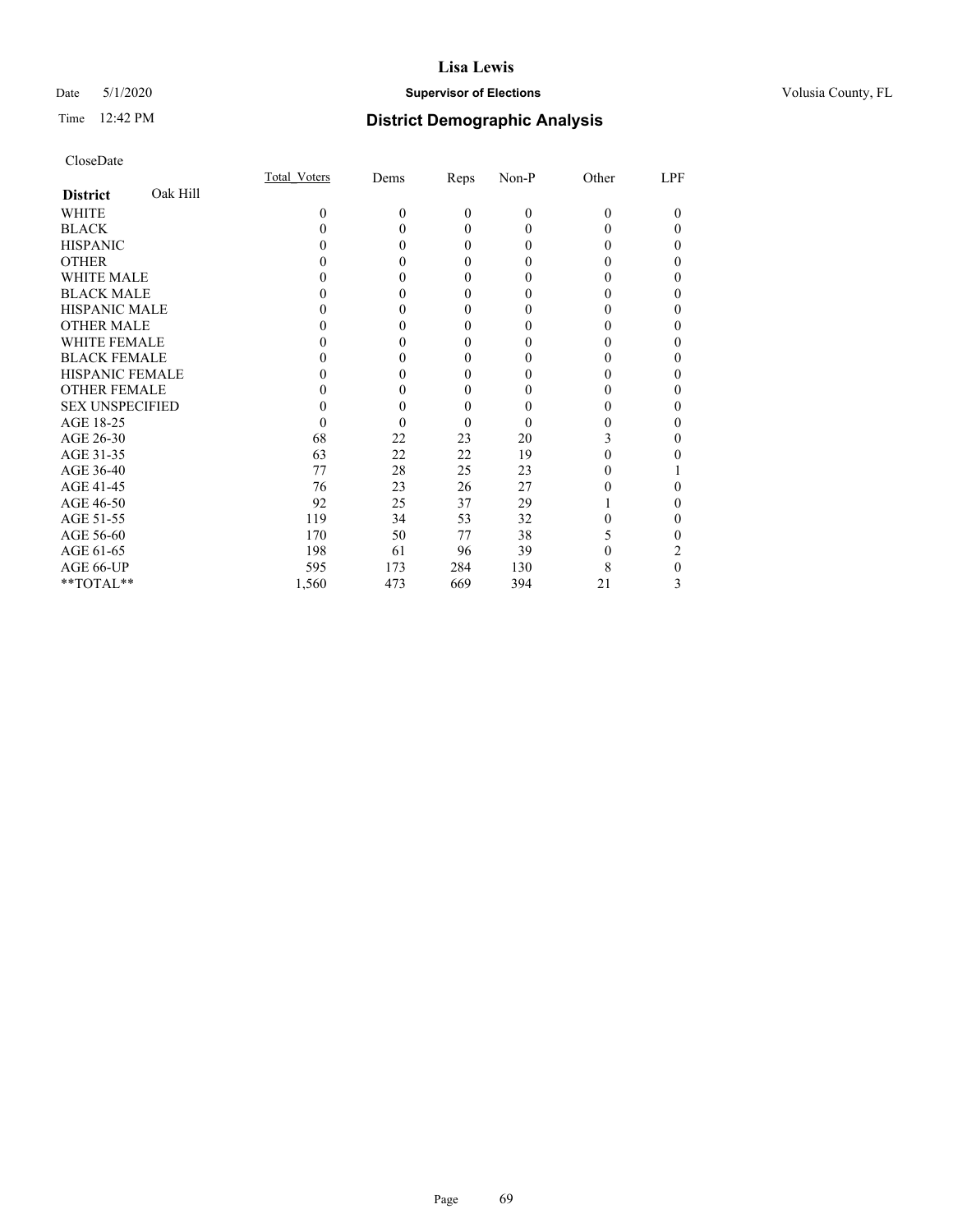# Date 5/1/2020 **Supervisor of Elections Supervisor of Elections** Volusia County, FL

# Time 12:42 PM **District Demographic Analysis**

|                                       | Total Voters | Dems     | Reps         | Non-P        | Other    | LPF |
|---------------------------------------|--------------|----------|--------------|--------------|----------|-----|
| Orange City Seat 1<br><b>District</b> |              |          |              |              |          |     |
| WHITE                                 | 0            | $\Omega$ | $\mathbf{0}$ | $\mathbf{0}$ | $\Omega$ | 0   |
| <b>BLACK</b>                          | $\theta$     | 0        | $\Omega$     | $\theta$     | 0        | 0   |
| <b>HISPANIC</b>                       |              | 0        | $\Omega$     | $\theta$     | 0        | 0   |
| <b>OTHER</b>                          |              |          | 0            | 0            |          | 0   |
| WHITE MALE                            |              |          | 0            | 0            |          | 0   |
| <b>BLACK MALE</b>                     |              |          | 0            | 0            |          | 0   |
| <b>HISPANIC MALE</b>                  |              |          | 0            | $\theta$     |          | 0   |
| <b>OTHER MALE</b>                     |              |          | 0            | 0            |          | 0   |
| <b>WHITE FEMALE</b>                   |              |          | 0            | 0            |          | 0   |
| <b>BLACK FEMALE</b>                   |              |          | $\Omega$     | 0            | 0        | 0   |
| <b>HISPANIC FEMALE</b>                |              |          | 0            | 0            |          | 0   |
| <b>OTHER FEMALE</b>                   |              |          | 0            | 0            |          | 0   |
| <b>SEX UNSPECIFIED</b>                |              |          | 0            | 0            |          | 0   |
| AGE 18-25                             |              |          | $\theta$     | 0            |          | 0   |
| AGE 26-30                             | 111          | 50       | 18           | 40           | 3        | 0   |
| AGE 31-35                             | 88           | 30       | 19           | 39           |          |     |
| AGE 36-40                             | 108          | 42       | 23           | 42           | 0        |     |
| AGE 41-45                             | 86           | 38       | 18           | 27           |          |     |
| AGE 46-50                             | 93           | 33       | 33           | 25           | 2        | 0   |
| AGE 51-55                             | 87           | 30       | 28           | 28           |          | 0   |
| AGE 56-60                             | 91           | 38       | 19           | 32           | 2        | 0   |
| AGE 61-65                             | 108          | 51       | 31           | 26           | 0        | 0   |
| AGE 66-UP                             | 545          | 234      | 190          | 120          |          |     |
| **TOTAL**                             | 1,465        | 613      | 400          | 436          | 13       | 3   |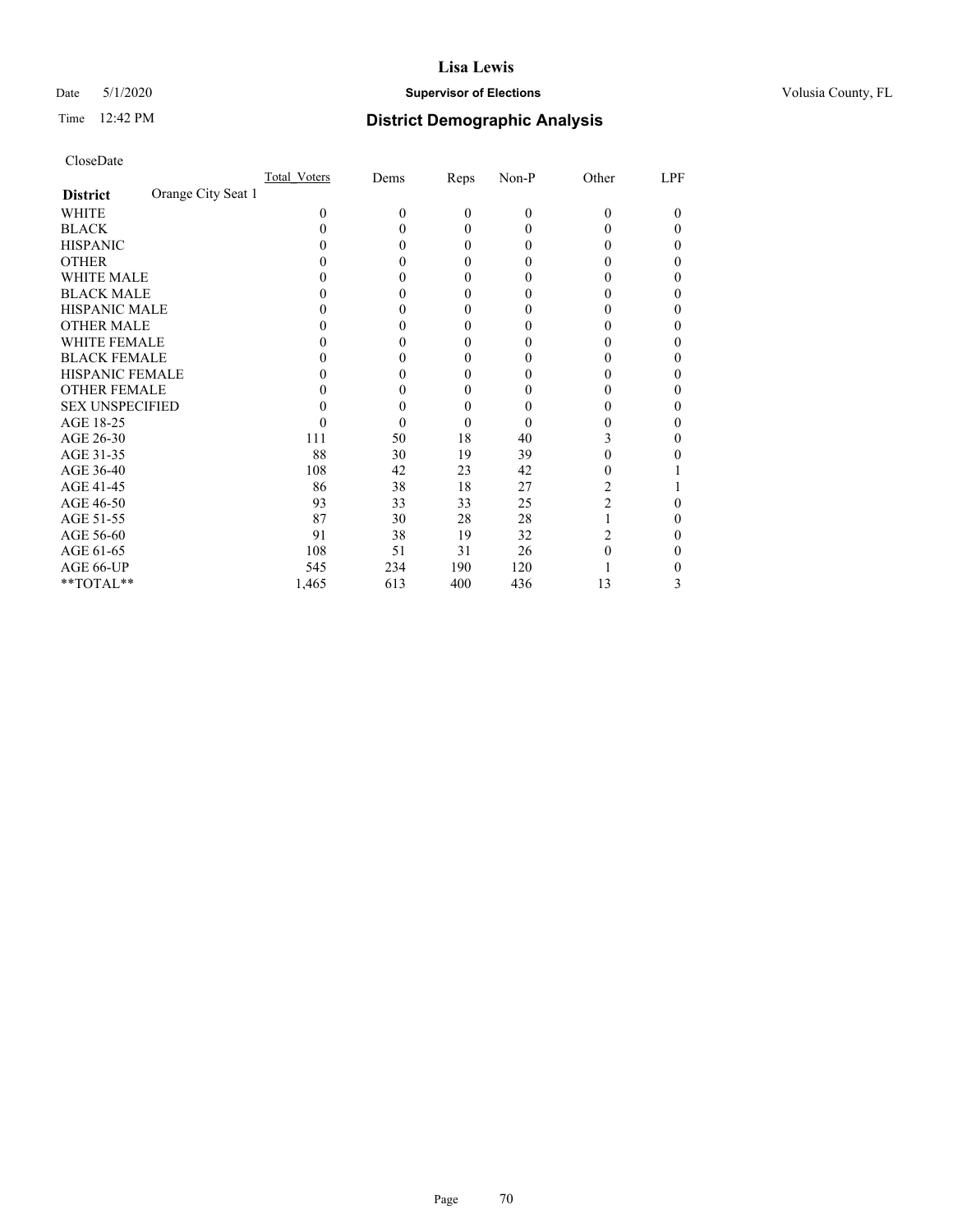# Date 5/1/2020 **Supervisor of Elections Supervisor of Elections** Volusia County, FL

# Time 12:42 PM **District Demographic Analysis**

|                                       | Total Voters | Dems     | Reps         | Non-P    | Other | LPF      |
|---------------------------------------|--------------|----------|--------------|----------|-------|----------|
| Orange City Seat 2<br><b>District</b> |              |          |              |          |       |          |
| WHITE                                 | 0            | $\theta$ | $\mathbf{0}$ | $\theta$ | 0     | $\theta$ |
| <b>BLACK</b>                          | 0            | 0        | $\theta$     | 0        |       | 0        |
| <b>HISPANIC</b>                       | 0            | 0        | $\theta$     | 0        | 0     | 0        |
| <b>OTHER</b>                          |              | 0        | $\Omega$     | 0        |       | 0        |
| WHITE MALE                            |              | $_{0}$   | $\theta$     | 0        |       | 0        |
| <b>BLACK MALE</b>                     |              | 0        | $\theta$     | 0        |       | 0        |
| <b>HISPANIC MALE</b>                  |              | $_{0}$   | $\theta$     | 0        |       | 0        |
| <b>OTHER MALE</b>                     |              | 0        | $\theta$     | 0        |       | 0        |
| <b>WHITE FEMALE</b>                   |              | $\theta$ | 0            | 0        |       |          |
| <b>BLACK FEMALE</b>                   | 0            | 0        | $\theta$     | $_{0}$   |       | 0        |
| <b>HISPANIC FEMALE</b>                |              | 0        | 0            | 0        |       | 0        |
| <b>OTHER FEMALE</b>                   |              | 0        | $\theta$     | $\theta$ |       | 0        |
| <b>SEX UNSPECIFIED</b>                |              | 0        | $\theta$     |          |       | 0        |
| AGE 18-25                             |              | 0        | $\theta$     | $\theta$ |       |          |
| AGE 26-30                             | 113          | 40       | 26           | 45       | 0     | 2        |
| AGE 31-35                             | 115          | 42       | 37           | 34       | 2     | 0        |
| AGE 36-40                             | 99           | 23       | 34           | 42       | 0     | 0        |
| AGE 41-45                             | 110          | 32       | 37           | 40       |       |          |
| AGE 46-50                             | 124          | 26       | 57           | 41       | 0     | 0        |
| AGE 51-55                             | 145          | 53       | 48           | 44       |       | 0        |
| AGE 56-60                             | 139          | 45       | 56           | 38       |       | 0        |
| AGE 61-65                             | 137          | 38       | 71           | 27       |       |          |
| AGE 66-UP                             | 327          | 123      | 136          | 66       |       |          |
| **TOTAL**                             | 1,466        | 467      | 542          | 447      | 7     | 3        |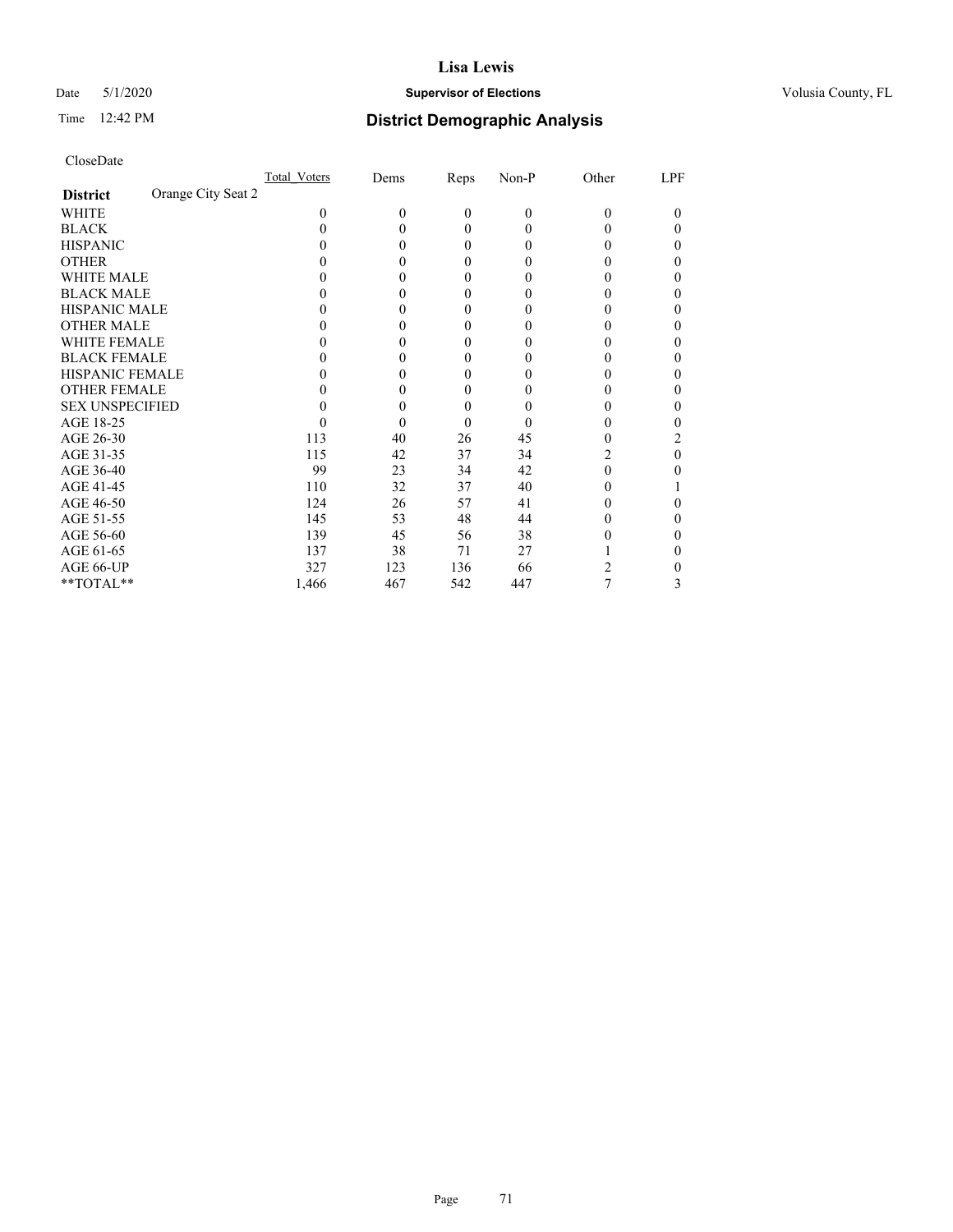# Date 5/1/2020 **Supervisor of Elections Supervisor of Elections** Volusia County, FL

| CloseDate |
|-----------|
|-----------|

|                                       | Total Voters | Dems     | Reps         | $Non-P$  | Other | LPF |
|---------------------------------------|--------------|----------|--------------|----------|-------|-----|
| Orange City Seat 3<br><b>District</b> |              |          |              |          |       |     |
| WHITE                                 | 0            | $\theta$ | $\mathbf{0}$ | $\theta$ | 0     | 0   |
| <b>BLACK</b>                          |              | 0        | 0            | 0        | 0     | 0   |
| <b>HISPANIC</b>                       |              | 0        | 0            | 0        |       | 0   |
| <b>OTHER</b>                          |              | 0        | 0            | $_{0}$   |       | 0   |
| <b>WHITE MALE</b>                     |              | 0        | 0            | $_{0}$   |       |     |
| <b>BLACK MALE</b>                     |              | 0        | 0            | $_{0}$   |       |     |
| <b>HISPANIC MALE</b>                  |              | 0        | 0            | $_{0}$   |       |     |
| <b>OTHER MALE</b>                     |              | 0        | 0            | $_{0}$   |       | 0   |
| <b>WHITE FEMALE</b>                   |              | 0        | 0            | $\theta$ |       |     |
| <b>BLACK FEMALE</b>                   |              | 0        | 0            | $_{0}$   |       | 0   |
| <b>HISPANIC FEMALE</b>                |              | 0        | 0            | $_{0}$   |       |     |
| <b>OTHER FEMALE</b>                   |              | 0        | 0            | $_{0}$   |       | 0   |
| <b>SEX UNSPECIFIED</b>                |              | 0        | 0            | $\theta$ |       |     |
| AGE 18-25                             |              | 0        | 0            | 0        |       |     |
| AGE 26-30                             | 93           | 33       | 26           | 31       | 2     |     |
| AGE 31-35                             | 104          | 36       | 22           | 45       | 0     |     |
| AGE 36-40                             | 114          | 43       | 25           | 45       | 0     |     |
| AGE 41-45                             | 109          | 45       | 31           | 33       |       |     |
| AGE 46-50                             | 129          | 38       | 45           | 44       |       | 0   |
| AGE 51-55                             | 106          | 32       | 42           | 29       | 3     |     |
| AGE 56-60                             | 141          | 51       | 53           | 34       | 3     |     |
| AGE 61-65                             | 178          | 58       | 66           | 53       |       |     |
| AGE 66-UP                             | 615          | 198      | 246          | 167      |       |     |
| **TOTAL**                             | 1,722        | 581      | 582          | 537      | 17    | 5   |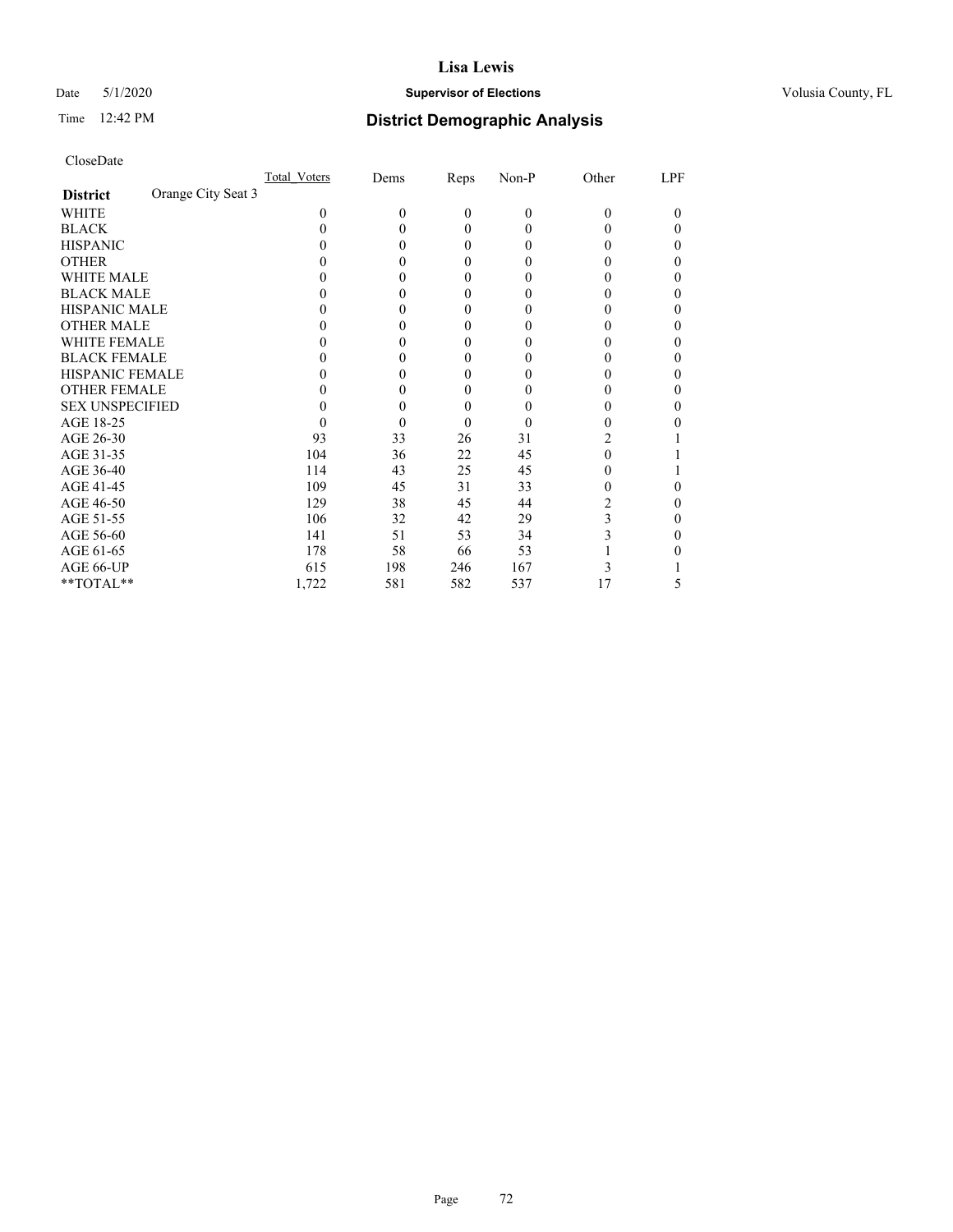## Date 5/1/2020 **Supervisor of Elections Supervisor of Elections** Volusia County, FL

| CloseDate |
|-----------|
|-----------|

|                                       | Total Voters | Dems     | Reps         | $Non-P$  | Other | LPF    |
|---------------------------------------|--------------|----------|--------------|----------|-------|--------|
| Orange City Seat 4<br><b>District</b> |              |          |              |          |       |        |
| WHITE                                 | 0            | $\theta$ | $\mathbf{0}$ | $\theta$ | 0     | $_{0}$ |
| <b>BLACK</b>                          |              | 0        | 0            | $_{0}$   |       | 0      |
| <b>HISPANIC</b>                       |              | 0        | 0            | $_{0}$   |       | 0      |
| <b>OTHER</b>                          |              | 0        | 0            | 0        |       | 0      |
| <b>WHITE MALE</b>                     |              | 0        | 0            | 0        |       | 0      |
| <b>BLACK MALE</b>                     |              | 0        | 0            |          |       | 0      |
| <b>HISPANIC MALE</b>                  |              | 0        | 0            |          |       |        |
| <b>OTHER MALE</b>                     |              | 0        | 0            |          |       | 0      |
| <b>WHITE FEMALE</b>                   |              | 0        | 0            |          |       |        |
| <b>BLACK FEMALE</b>                   |              | 0        | 0            | $\theta$ |       | 0      |
| <b>HISPANIC FEMALE</b>                |              | 0        | 0            |          |       | 0      |
| <b>OTHER FEMALE</b>                   |              | 0        | 0            | 0        |       | 0      |
| <b>SEX UNSPECIFIED</b>                |              | 0        | 0            |          |       |        |
| AGE 18-25                             |              | 0        | 0            | 0        |       |        |
| AGE 26-30                             | 105          | 25       | 26           | 50       |       | 0      |
| AGE 31-35                             | 91           | 25       | 23           | 43       |       |        |
| AGE 36-40                             | 99           | 33       | 37           | 26       |       | 2      |
| AGE 41-45                             | 110          | 32       | 35           | 40       | 3     | 0      |
| AGE 46-50                             | 112          | 31       | 45           | 36       | 0     | 0      |
| AGE 51-55                             | 128          | 37       | 49           | 41       |       |        |
| AGE 56-60                             | 150          | 37       | 66           | 46       |       |        |
| AGE 61-65                             | 150          | 44       | 68           | 36       |       |        |
| AGE 66-UP                             | 386          | 164      | 163          | 56       |       |        |
| **TOTAL**                             | 1,479        | 458      | 563          | 438      | 13    |        |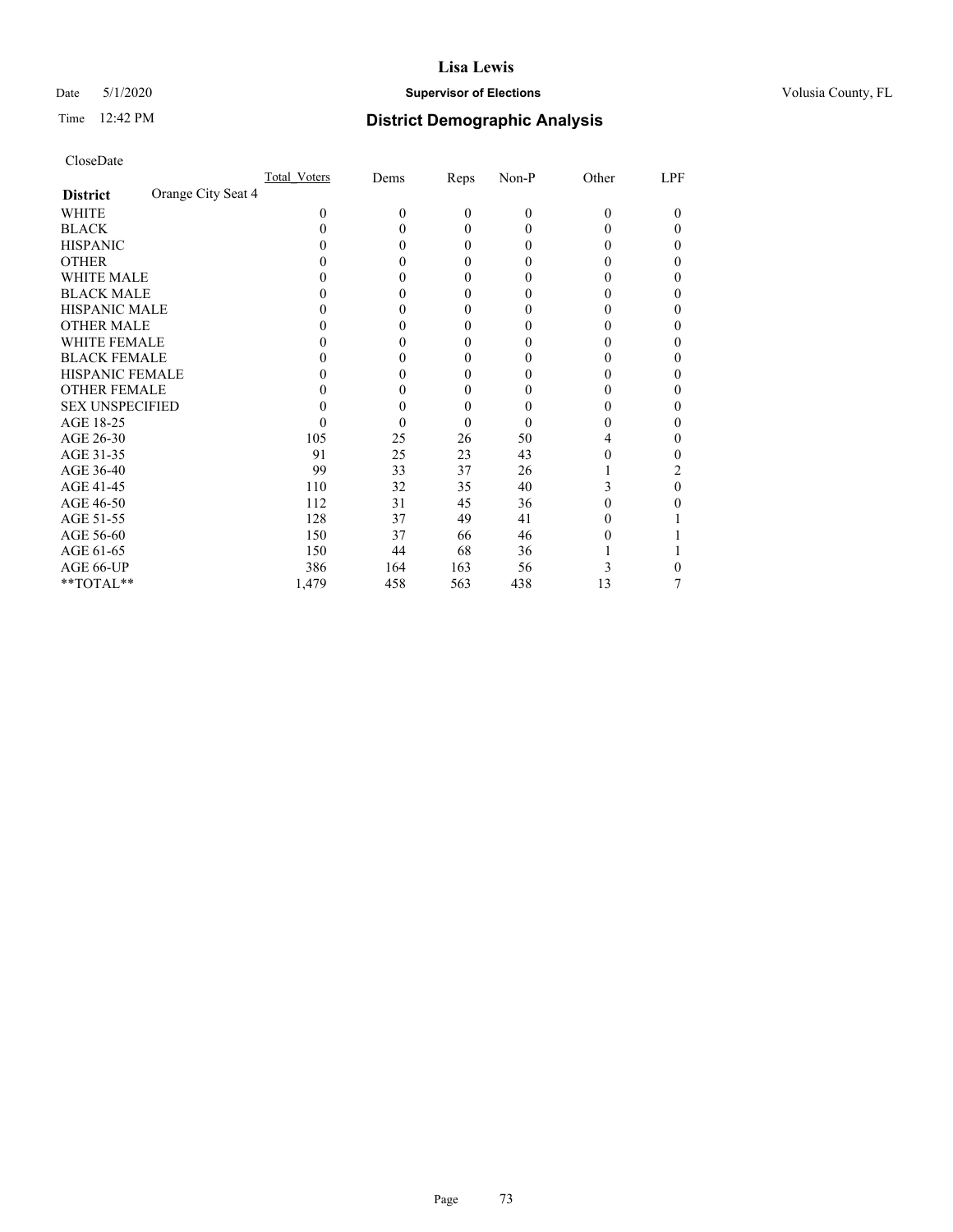## Date 5/1/2020 **Supervisor of Elections Supervisor of Elections** Volusia County, FL

| CloseDate |
|-----------|
|-----------|

|                                       | Total Voters | Dems     | Reps             | $Non-P$  | Other | LPF |
|---------------------------------------|--------------|----------|------------------|----------|-------|-----|
| Orange City Seat 5<br><b>District</b> |              |          |                  |          |       |     |
| WHITE                                 | 0            | $\theta$ | $\boldsymbol{0}$ | $\theta$ | 0     | 0   |
| <b>BLACK</b>                          |              | 0        | 0                | 0        | 0     | 0   |
| <b>HISPANIC</b>                       |              | 0        | 0                | 0        |       | 0   |
| <b>OTHER</b>                          |              | 0        | 0                | $\theta$ |       | 0   |
| <b>WHITE MALE</b>                     |              | 0        | 0                | $_{0}$   |       |     |
| <b>BLACK MALE</b>                     |              | 0        | 0                | $\theta$ |       |     |
| <b>HISPANIC MALE</b>                  |              | 0        | 0                | $_{0}$   |       |     |
| <b>OTHER MALE</b>                     |              | 0        | 0                | $\theta$ |       | 0   |
| <b>WHITE FEMALE</b>                   |              | 0        | 0                |          |       |     |
| <b>BLACK FEMALE</b>                   |              | 0        | 0                | $\theta$ |       | 0   |
| HISPANIC FEMALE                       |              | 0        | 0                | $\theta$ |       |     |
| <b>OTHER FEMALE</b>                   |              | 0        | 0                | $_{0}$   |       | 0   |
| <b>SEX UNSPECIFIED</b>                |              | 0        | 0                |          |       |     |
| AGE 18-25                             |              | 0        | 0                | 0        |       |     |
| AGE 26-30                             | 76           | 15       | 18               | 41       |       |     |
| AGE 31-35                             | 78           | 34       | 26               | 17       |       |     |
| AGE 36-40                             | 65           | 25       | 13               | 26       |       |     |
| AGE 41-45                             | 64           | 24       | 17               | 21       |       |     |
| AGE 46-50                             | 87           | 28       | 32               | 27       | 0     | 0   |
| AGE 51-55                             | 85           | 29       | 27               | 28       |       |     |
| AGE 56-60                             | 127          | 47       | 43               | 34       |       |     |
| AGE 61-65                             | 146          | 60       | 49               | 35       | 2     |     |
| AGE 66-UP                             | 1,074        | 317      | 551              | 199      | 6     |     |
| **TOTAL**                             | 1,891        | 605      | 798              | 468      | 18    | 2   |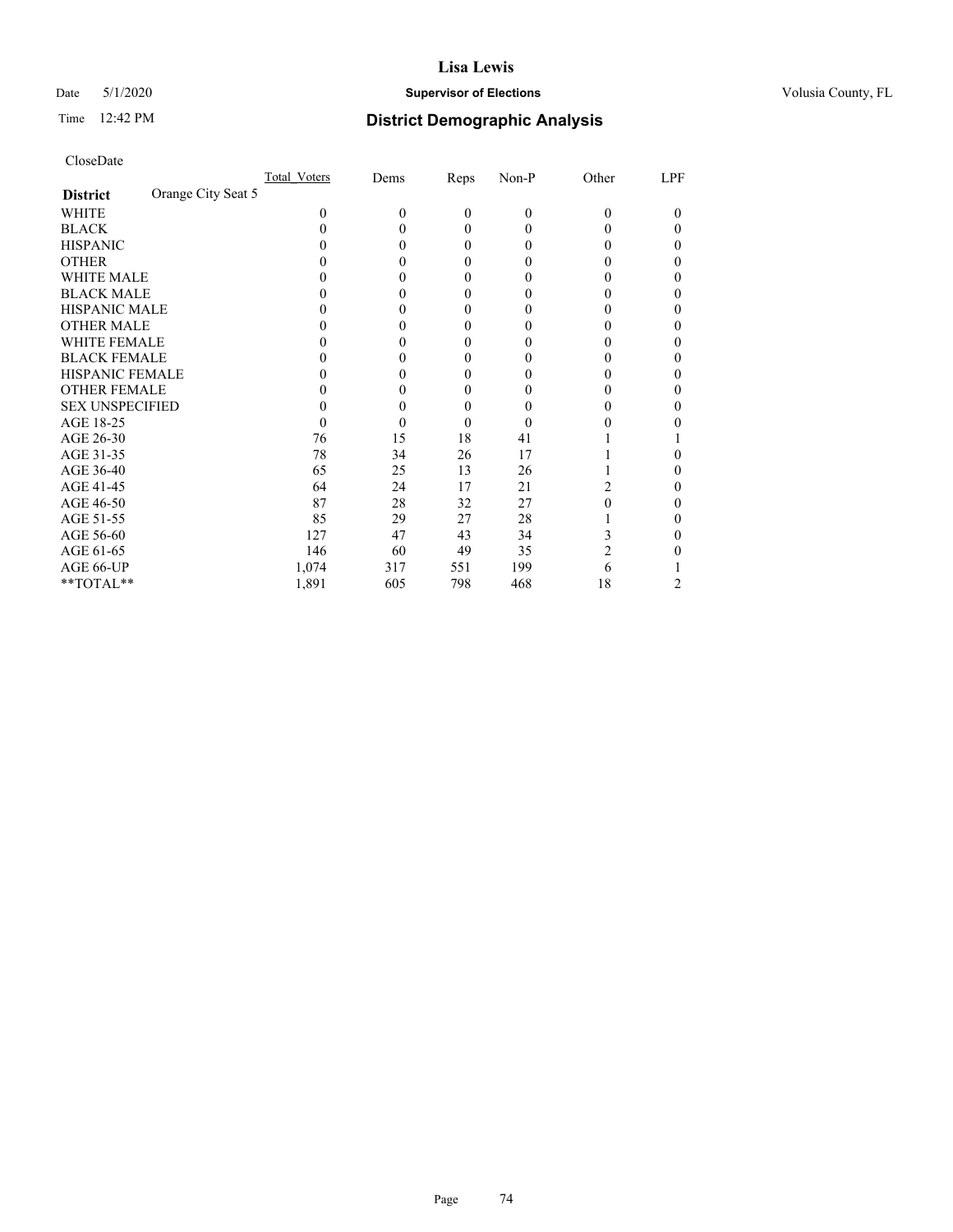## Date 5/1/2020 **Supervisor of Elections Supervisor of Elections** Volusia County, FL

| CloseDate |
|-----------|
|-----------|

|                                        | Total Voters | Dems         | Reps     | Non-P    | Other | LPF    |
|----------------------------------------|--------------|--------------|----------|----------|-------|--------|
| Ormond Beach Zone 1<br><b>District</b> |              |              |          |          |       |        |
| WHITE                                  | 0            | $\mathbf{0}$ | $\theta$ | $\theta$ | 0     | $_{0}$ |
| <b>BLACK</b>                           | 0            | $\theta$     | 0        | 0        | 0     | 0      |
| <b>HISPANIC</b>                        |              | $\theta$     | 0        | 0        |       | 0      |
| <b>OTHER</b>                           |              | 0            | 0        | 0        |       |        |
| WHITE MALE                             |              | 0            | 0        | $_{0}$   |       |        |
| <b>BLACK MALE</b>                      |              | 0            | 0        | $_{0}$   |       | 0      |
| <b>HISPANIC MALE</b>                   |              | 0            | 0        | $_{0}$   |       |        |
| <b>OTHER MALE</b>                      |              | 0            | 0        | $_{0}$   |       | 0      |
| <b>WHITE FEMALE</b>                    |              | 0            | 0        | $\theta$ |       |        |
| <b>BLACK FEMALE</b>                    |              | 0            | 0        | 0        |       | 0      |
| <b>HISPANIC FEMALE</b>                 |              | 0            | 0        | $\theta$ |       | 0      |
| <b>OTHER FEMALE</b>                    |              | 0            | 0        | $_{0}$   |       | 0      |
| <b>SEX UNSPECIFIED</b>                 |              | 0            | 0        |          |       |        |
| AGE 18-25                              |              | 0            | 0        | $\theta$ |       |        |
| AGE 26-30                              | 403          | 117          | 135      | 147      | 3     |        |
| AGE 31-35                              | 447          | 107          | 181      | 148      |       |        |
| AGE 36-40                              | 503          | 123          | 193      | 179      |       |        |
| AGE 41-45                              | 504          | 144          | 198      | 153      |       |        |
| AGE 46-50                              | 608          | 155          | 278      | 168      | 6     |        |
| AGE 51-55                              | 723          | 186          | 354      | 178      |       | 0      |
| AGE 56-60                              | 826          | 238          | 397      | 185      | 6     |        |
| AGE 61-65                              | 948          | 300          | 466      | 173      | 8     |        |
| AGE 66-UP                              | 3,208        | 1,013        | 1,559    | 619      | 14    | 3      |
| **TOTAL**                              | 8,848        | 2,568        | 4,000    | 2,192    | 69    | 19     |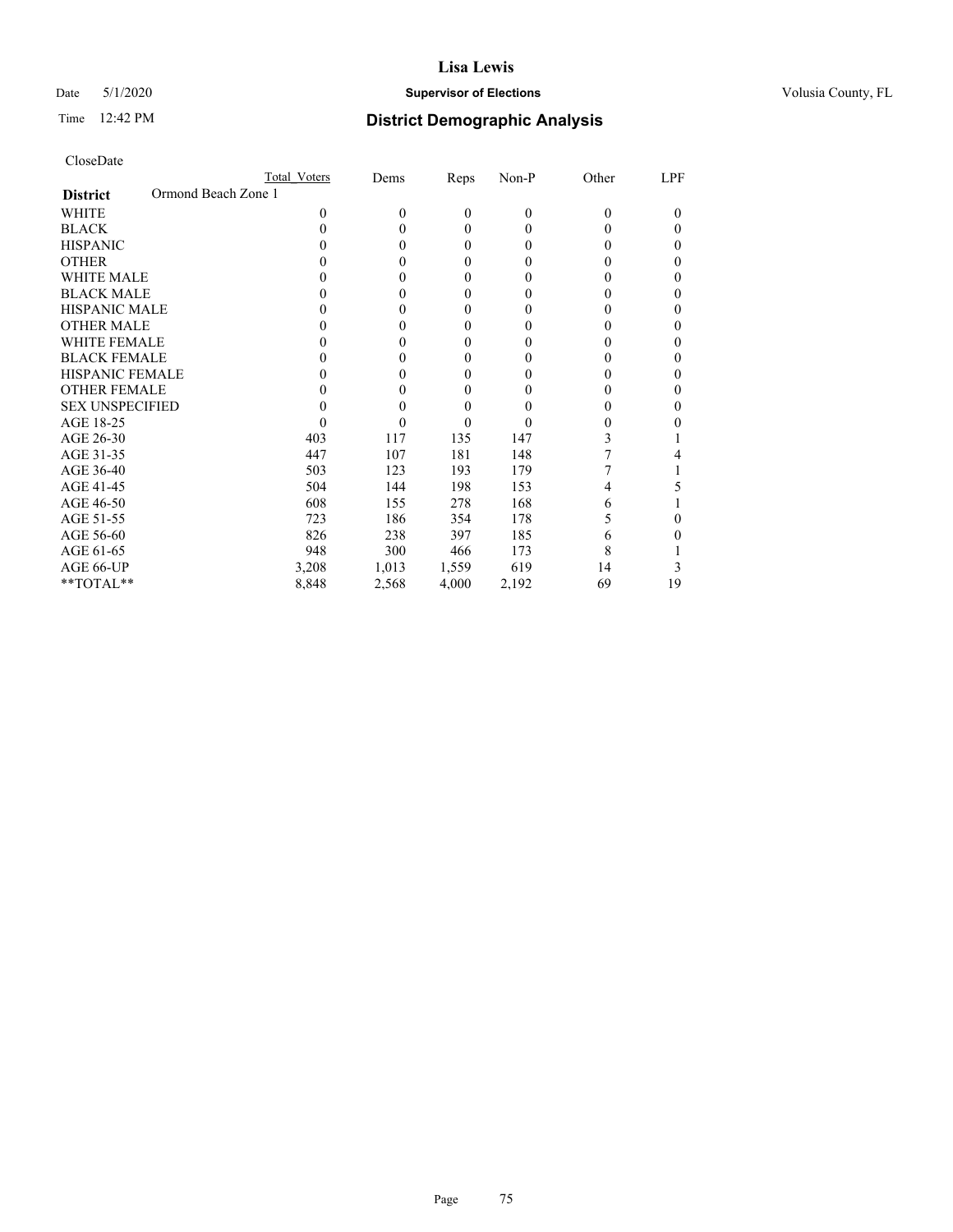## Date 5/1/2020 **Supervisor of Elections Supervisor of Elections** Volusia County, FL

|                                        | Total Voters | Dems             | Reps         | $Non-P$  | Other    | LPF            |
|----------------------------------------|--------------|------------------|--------------|----------|----------|----------------|
| Ormond Beach Zone 2<br><b>District</b> |              |                  |              |          |          |                |
| <b>WHITE</b>                           | 0            | $\theta$         | $\mathbf{0}$ | $\theta$ | $\Omega$ | $\Omega$       |
| <b>BLACK</b>                           | 0            | $\theta$         | 0            | 0        | 0        | $_{0}$         |
| <b>HISPANIC</b>                        |              | $\theta$         | 0            | 0        |          | 0              |
| <b>OTHER</b>                           |              | 0                | 0            | $_{0}$   |          | $_{0}$         |
| <b>WHITE MALE</b>                      |              | $\theta$         | 0            | $_{0}$   |          | 0              |
| <b>BLACK MALE</b>                      |              | $\theta$         | 0            | 0        |          | 0              |
| HISPANIC MALE                          |              | 0                | 0            | $_{0}$   |          | 0              |
| <b>OTHER MALE</b>                      |              | $\theta$         | $\theta$     | 0        | 0        | $_{0}$         |
| <b>WHITE FEMALE</b>                    |              | 0                | 0            | 0        |          | 0              |
| <b>BLACK FEMALE</b>                    |              | 0                | 0            | $_{0}$   |          | 0              |
| <b>HISPANIC FEMALE</b>                 |              | 0                | 0            | 0        |          | 0              |
| <b>OTHER FEMALE</b>                    |              | 0                | 0            |          |          | 0              |
| <b>SEX UNSPECIFIED</b>                 |              | $\boldsymbol{0}$ | 0            | $\theta$ |          | 0              |
| AGE 18-25                              |              | 0                | 0            |          |          | 0              |
| AGE 26-30                              | 449          | 147              | 132          | 161      | 8        |                |
| AGE 31-35                              | 410          | 149              | 107          | 152      |          |                |
| AGE 36-40                              | 375          | 121              | 101          | 147      |          |                |
| AGE 41-45                              | 435          | 143              | 124          | 156      | 5        |                |
| AGE 46-50                              | 500          | 153              | 182          | 155      | 8        | 2              |
| AGE 51-55                              | 618          | 184              | 264          | 158      | 10       | $\overline{c}$ |
| AGE 56-60                              | 683          | 223              | 275          | 179      | 6        | 0              |
| AGE 61-65                              | 727          | 275              | 275          | 168      | 8        |                |
| AGE 66-UP                              | 2,199        | 920              | 857          | 411      | 11       |                |
| **TOTAL**                              | 6,952        | 2,475            | 2,476        | 1,907    | 74       | 20             |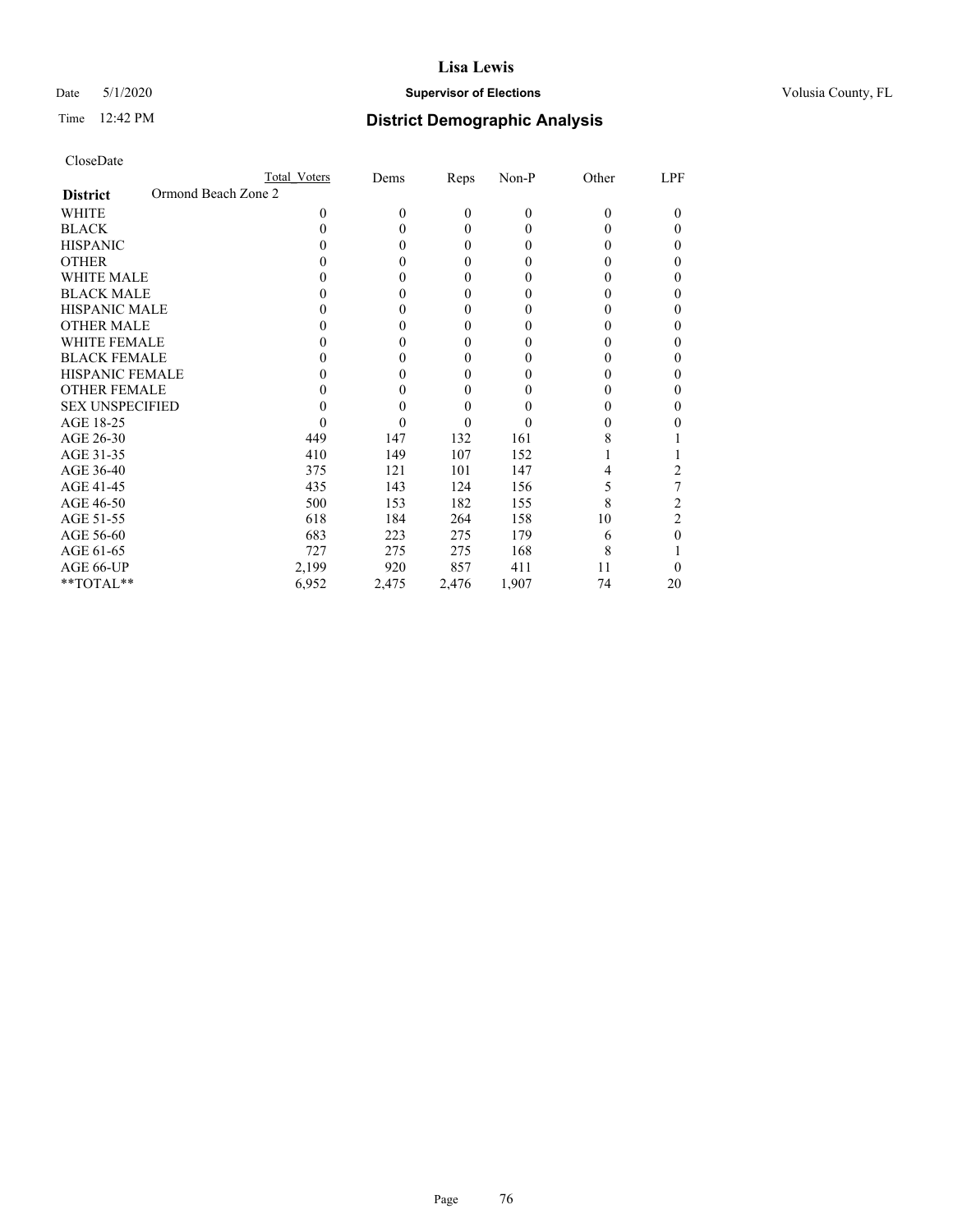## Date 5/1/2020 **Supervisor of Elections Supervisor of Elections** Volusia County, FL

| CloseDate |
|-----------|
|-----------|

| Total Voters        | Dems     | Reps         | $Non-P$  | Other    | LPF |
|---------------------|----------|--------------|----------|----------|-----|
| Ormond Beach Zone 3 |          |              |          |          |     |
| $\theta$            | $\theta$ | $\mathbf{0}$ | $\theta$ | $\Omega$ | 0   |
| 0                   | 0        | 0            | 0        | 0        | 0   |
| 0                   | 0        | 0            | 0        | 0        | 0   |
|                     | 0        | 0            | 0        | 0        | 0   |
|                     | 0        | 0            | 0        |          | 0   |
|                     | 0        | 0            | 0        | 0        | 0   |
|                     | 0        | 0            | 0        | 0        | 0   |
| 0                   | 0        | $\theta$     | 0        | 0        | 0   |
|                     | 0        | 0            | 0        |          | 0   |
|                     | 0        | 0            | $\theta$ |          |     |
|                     | 0        | 0            | 0        |          | 0   |
|                     | 0        | 0            | 0        |          | 0   |
|                     | 0        | 0            | 0        | 0        | 0   |
|                     | 0        | 0            | 0        |          |     |
| 494                 | 156      | 171          | 164      | 2        |     |
| 516                 | 160      | 174          | 177      | 4        |     |
| 558                 | 132      | 223          | 191      | 6        | 6   |
| 483                 | 112      | 216          | 148      | 5        | 2   |
| 621                 | 147      | 303          | 160      | 8        | 3   |
| 734                 | 184      | 377          | 165      |          |     |
| 758                 | 206      | 372          | 174      | 5        |     |
| 851                 | 263      | 419          | 159      | 9        |     |
| 2,733               | 893      | 1,333        | 492      | 13       | 2   |
| 8,607               | 2,491    | 3,887        | 2,129    | 78       | 22  |
|                     |          |              |          |          |     |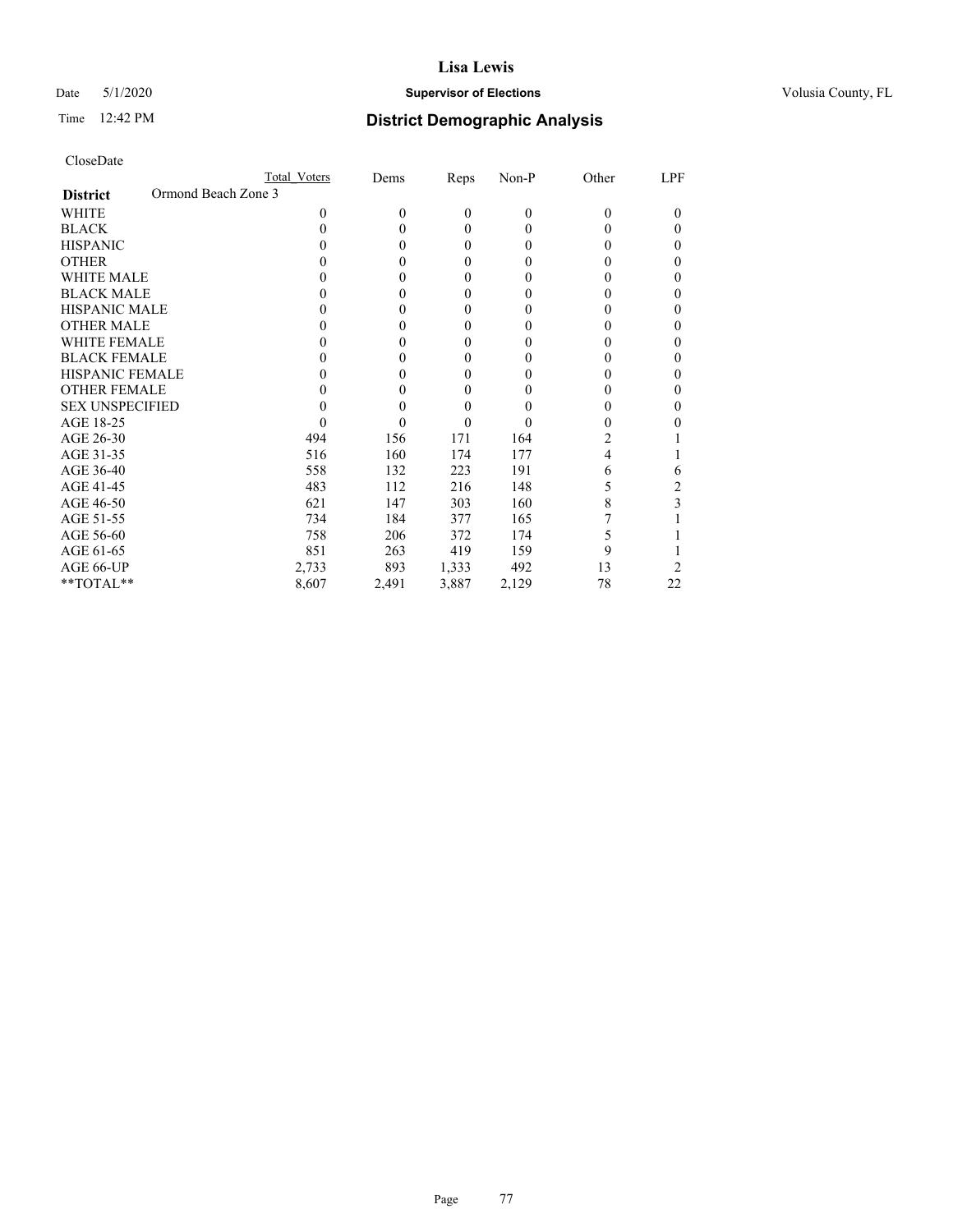## Date 5/1/2020 **Supervisor of Elections Supervisor of Elections** Volusia County, FL

| CloseDate |  |
|-----------|--|
|-----------|--|

|                        |                     | Total Voters | Dems     | <b>Reps</b> | $Non-P$      | Other    | LPF      |
|------------------------|---------------------|--------------|----------|-------------|--------------|----------|----------|
| <b>District</b>        | Ormond Beach Zone 4 |              |          |             |              |          |          |
| <b>WHITE</b>           |                     | $\theta$     | $\theta$ | 0           | $\theta$     | $\Omega$ | $\Omega$ |
| <b>BLACK</b>           |                     | 0            | 0        | 0           | 0            | 0        | $\theta$ |
| <b>HISPANIC</b>        |                     |              | 0        | 0           | 0            | 0        | 0        |
| <b>OTHER</b>           |                     |              | 0        | 0           | 0            |          | $_{0}$   |
| <b>WHITE MALE</b>      |                     |              | 0        | 0           | $_{0}$       |          | 0        |
| <b>BLACK MALE</b>      |                     |              | 0        | 0           | 0            | 0        | 0        |
| HISPANIC MALE          |                     |              | 0        | 0           | $_{0}$       |          | 0        |
| <b>OTHER MALE</b>      |                     | 0            | 0        | 0           | 0            | 0        | $_{0}$   |
| <b>WHITE FEMALE</b>    |                     |              | 0        | 0           | $\theta$     |          | 0        |
| <b>BLACK FEMALE</b>    |                     |              | 0        | 0           | $\theta$     |          | 0        |
| <b>HISPANIC FEMALE</b> |                     |              | 0        | 0           | 0            |          | 0        |
| <b>OTHER FEMALE</b>    |                     |              | 0        | 0           |              |          | 0        |
| <b>SEX UNSPECIFIED</b> |                     |              | 0        | 0           | $\mathbf{0}$ |          | 0        |
| AGE 18-25              |                     |              | 0        | 0           |              |          | 0        |
| AGE 26-30              |                     | 441          | 118      | 155         | 158          | 9        |          |
| AGE 31-35              |                     | 448          | 147      | 117         | 178          | 3        | 3        |
| AGE 36-40              |                     | 347          | 96       | 106         | 141          | 2        | 2        |
| AGE 41-45              |                     | 329          | 78       | 129         | 117          | 3        | 2        |
| AGE 46-50              |                     | 433          | 110      | 170         | 147          | 3        | 3        |
| AGE 51-55              |                     | 541          | 148      | 231         | 157          | 4        |          |
| AGE 56-60              |                     | 736          | 226      | 321         | 179          | 10       | 0        |
| AGE 61-65              |                     | 826          | 283      | 346         | 185          | 12       | 0        |
| AGE 66-UP              |                     | 3,290        | 1,162    | 1,421       | 682          | 24       |          |
| $*$ TOTAL $*$          |                     | 7,903        | 2,514    | 3,148       | 2,147        | 79       | 15       |
|                        |                     |              |          |             |              |          |          |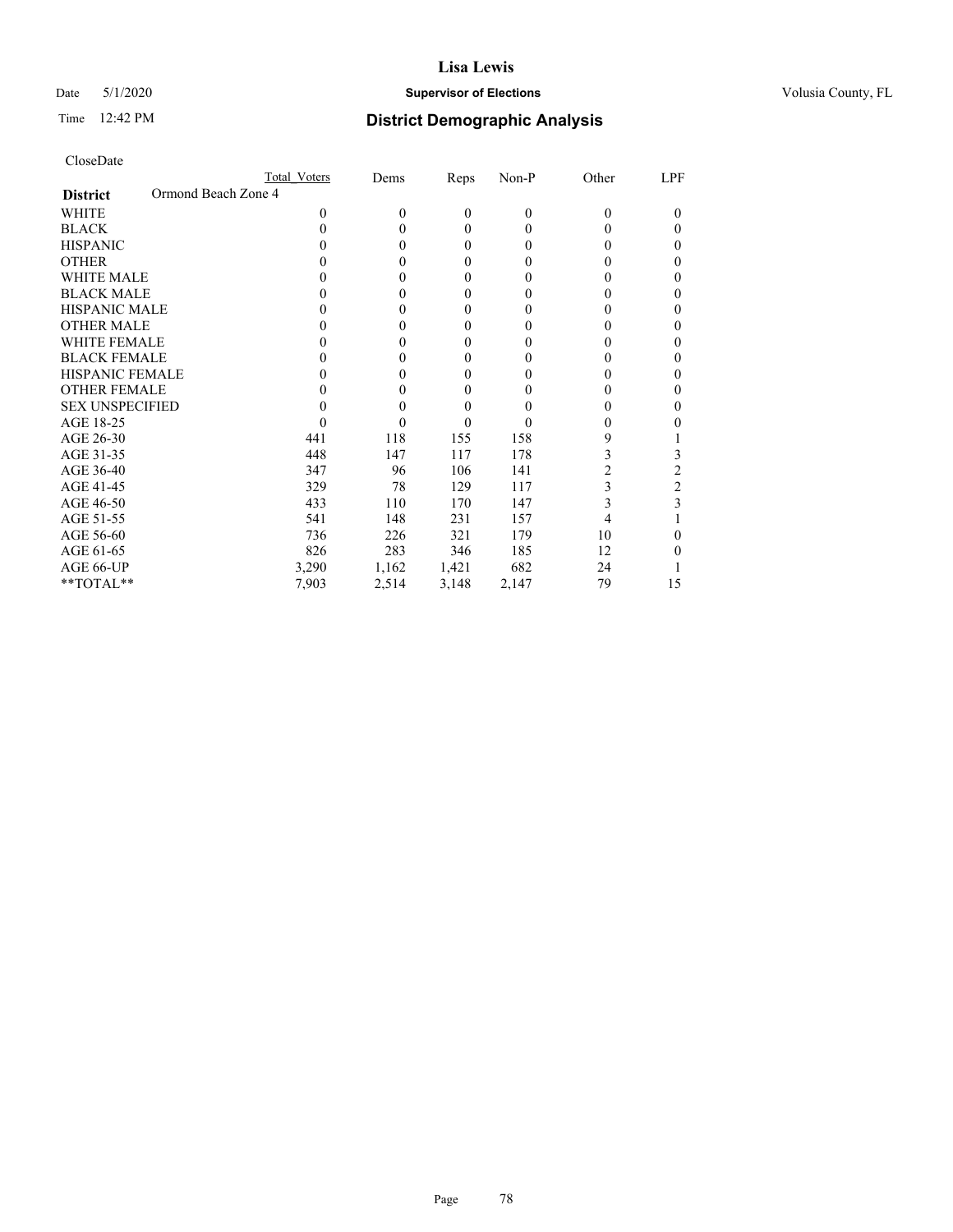## Date 5/1/2020 **Supervisor of Elections Supervisor of Elections** Volusia County, FL

| CloseDate |
|-----------|
|-----------|

|                        |         | Total Voters | Dems     | Reps             | Non-P    | Other    | LPF |
|------------------------|---------|--------------|----------|------------------|----------|----------|-----|
| <b>District</b>        | Pierson |              |          |                  |          |          |     |
| WHITE                  |         | 0            | $\theta$ | $\boldsymbol{0}$ | $\theta$ | $\Omega$ |     |
| <b>BLACK</b>           |         |              | 0        | 0                | 0        | 0        |     |
| <b>HISPANIC</b>        |         |              | 0        | 0                | 0        | 0        |     |
| <b>OTHER</b>           |         |              |          | 0                |          |          |     |
| WHITE MALE             |         |              |          | 0                | 0        |          |     |
| <b>BLACK MALE</b>      |         |              |          | 0                | 0        |          |     |
| <b>HISPANIC MALE</b>   |         |              |          | 0                |          |          |     |
| <b>OTHER MALE</b>      |         |              |          | 0                | 0        |          |     |
| <b>WHITE FEMALE</b>    |         |              |          | 0                | 0        |          |     |
| <b>BLACK FEMALE</b>    |         |              | 0        | 0                | $_{0}$   | 0        | 0   |
| <b>HISPANIC FEMALE</b> |         |              |          | 0                |          |          |     |
| <b>OTHER FEMALE</b>    |         |              |          | 0                |          |          |     |
| <b>SEX UNSPECIFIED</b> |         |              |          | 0                |          |          |     |
| AGE 18-25              |         |              |          | 0                | $\theta$ |          |     |
| AGE 26-30              |         | 79           | 28       | 20               | 28       |          | 2   |
| AGE 31-35              |         | 52           | 17       | 18               | 17       |          |     |
| AGE 36-40              |         | 62           | 13       | 23               | 25       | 0        |     |
| AGE 41-45              |         | 47           | 9        | 19               | 17       |          |     |
| AGE 46-50              |         | 52           | 13       | 21               | 18       |          | 0   |
| AGE 51-55              |         | 46           | 16       | 20               | 9        |          |     |
| AGE 56-60              |         | 77           | 29       | 33               | 14       |          |     |
| AGE 61-65              |         | 91           | 27       | 47               | 17       |          |     |
| AGE 66-UP              |         | 190          | 78       | 91               | 17       |          |     |
| **TOTAL**              |         | 810          | 266      | 311              | 220      |          | 6   |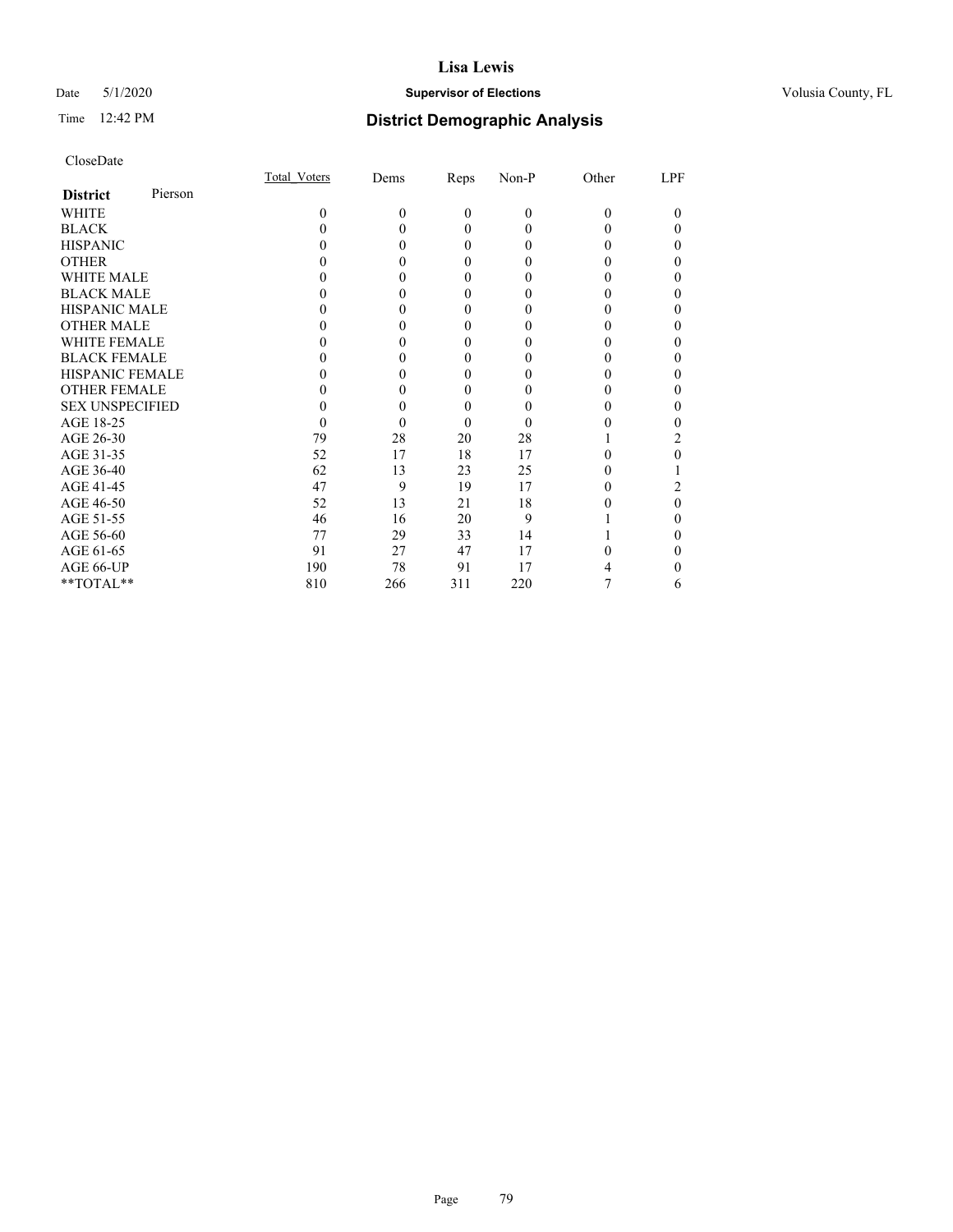## Date 5/1/2020 **Supervisor of Elections Supervisor of Elections** Volusia County, FL

## Time 12:42 PM **District Demographic Analysis**

|                        |             | Total Voters     | Dems     | Reps         | Non-P    | Other          | LPF      |
|------------------------|-------------|------------------|----------|--------------|----------|----------------|----------|
| <b>District</b>        | Ponce Inlet |                  |          |              |          |                |          |
| WHITE                  |             | 0                | $\theta$ | $\mathbf{0}$ | $\theta$ | 0              | $\theta$ |
| <b>BLACK</b>           |             | $\theta$         | 0        | $\theta$     | 0        |                | 0        |
| <b>HISPANIC</b>        |             |                  | 0        | $\theta$     | 0        |                | 0        |
| <b>OTHER</b>           |             |                  | 0        | 0            | 0        |                | 0        |
| WHITE MALE             |             |                  | 0        | $\theta$     | 0        |                | 0        |
| <b>BLACK MALE</b>      |             |                  |          | 0            | 0        |                | 0        |
| <b>HISPANIC MALE</b>   |             |                  |          | 0            | 0        |                | 0        |
| <b>OTHER MALE</b>      |             |                  | 0        | 0            | 0        |                | 0        |
| <b>WHITE FEMALE</b>    |             |                  |          | 0            |          |                | 0        |
| <b>BLACK FEMALE</b>    |             |                  | 0        | $\theta$     | 0        |                | 0        |
| <b>HISPANIC FEMALE</b> |             |                  |          | 0            | 0        |                | 0        |
| <b>OTHER FEMALE</b>    |             |                  | 0        | $\theta$     | 0        |                | 0        |
| <b>SEX UNSPECIFIED</b> |             |                  |          | 0            | 0        |                | 0        |
| AGE 18-25              |             | $\left( \right)$ | 0        | $\theta$     | 0        |                |          |
| AGE 26-30              |             | 102              | 24       | 37           | 38       | 2              |          |
| AGE 31-35              |             | 70               | 22       | 21           | 26       |                |          |
| AGE 36-40              |             | 71               | 20       | 28           | 23       |                | 0        |
| AGE 41-45              |             | 94               | 13       | 46           | 34       |                |          |
| AGE 46-50              |             | 143              | 33       | 72           | 35       | 2              |          |
| AGE 51-55              |             | 211              | 33       | 116          | 61       | 0              |          |
| AGE 56-60              |             | 359              | 85       | 195          | 76       | $\overline{c}$ |          |
| AGE 61-65              |             | 435              | 91       | 247          | 86       | 11             |          |
| AGE 66-UP              |             | 1,510            | 386      | 808          | 301      | 14             |          |
| **TOTAL**              |             | 3,146            | 741      | 1,627        | 732      | 38             | 8        |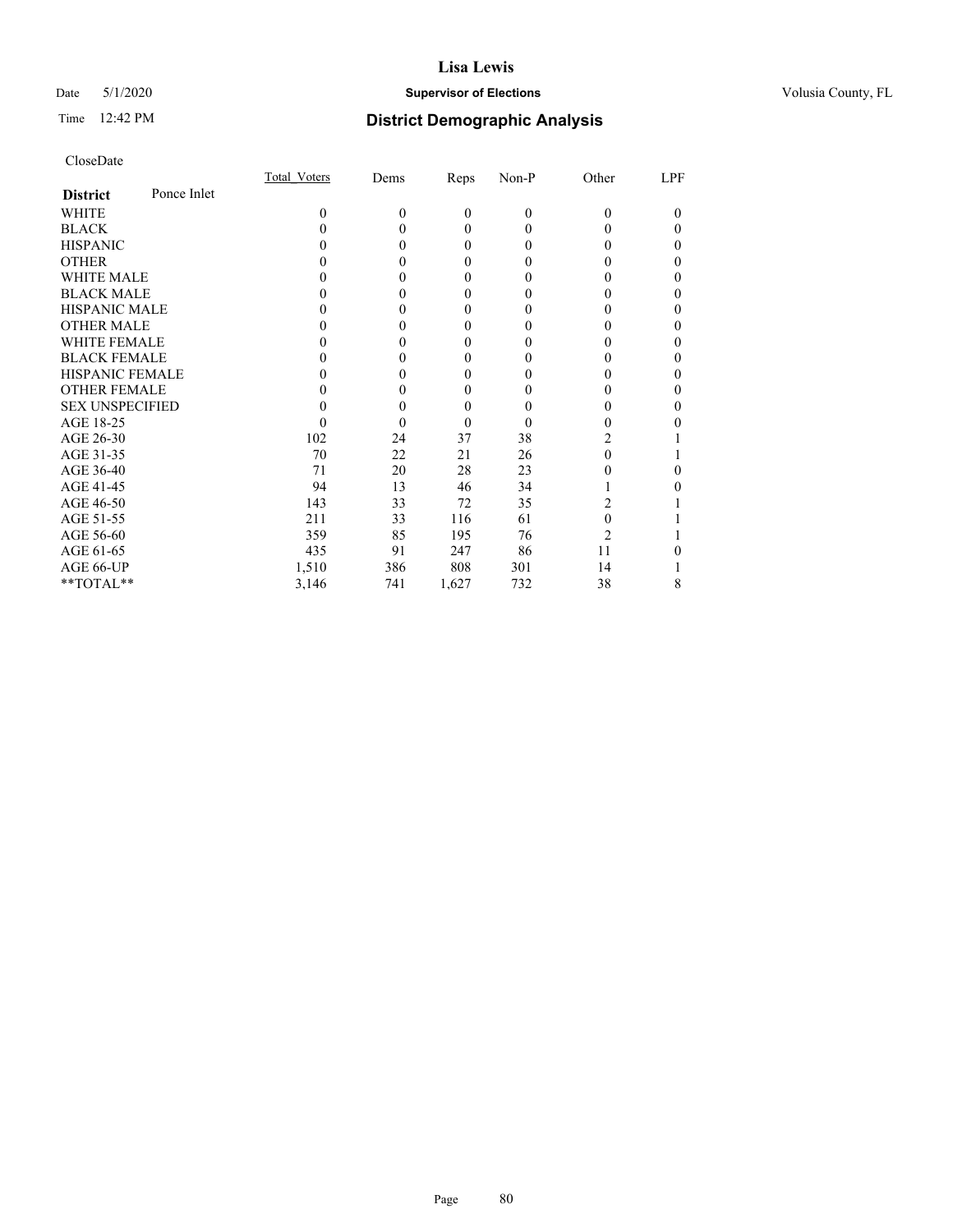### Date 5/1/2020 **Supervisor of Elections Supervisor of Elections** Volusia County, FL

## Time 12:42 PM **District Demographic Analysis**

|                                           | Total Voters | Dems     | Reps     | Non-P        | Other    | LPF |
|-------------------------------------------|--------------|----------|----------|--------------|----------|-----|
| Port Orange District 1<br><b>District</b> |              |          |          |              |          |     |
| WHITE                                     | 0            | $\Omega$ | $\theta$ | $\mathbf{0}$ | $\Omega$ | 0   |
| <b>BLACK</b>                              | 0            | 0        | $\Omega$ | $\theta$     | 0        | 0   |
| <b>HISPANIC</b>                           | $\theta$     | 0        | $\Omega$ | $\theta$     | 0        | 0   |
| <b>OTHER</b>                              |              |          | 0        | 0            |          | 0   |
| WHITE MALE                                |              |          | 0        | 0            | 0        | 0   |
| <b>BLACK MALE</b>                         |              |          | 0        | 0            |          | 0   |
| <b>HISPANIC MALE</b>                      |              |          | 0        | 0            |          | 0   |
| <b>OTHER MALE</b>                         |              | 0        | 0        | 0            |          | 0   |
| <b>WHITE FEMALE</b>                       |              |          | 0        | 0            |          | 0   |
| <b>BLACK FEMALE</b>                       |              |          | $\Omega$ | 0            | 0        | 0   |
| <b>HISPANIC FEMALE</b>                    |              |          | 0        | 0            |          | 0   |
| <b>OTHER FEMALE</b>                       |              |          | 0        | 0            | 0        | 0   |
| <b>SEX UNSPECIFIED</b>                    |              |          | 0        | 0            |          | 0   |
| AGE 18-25                                 |              |          | 0        | $\theta$     |          | 0   |
| AGE 26-30                                 | 645          | 181      | 168      | 280          | 14       | 2   |
| AGE 31-35                                 | 556          | 169      | 142      | 237          | 5        | 3   |
| AGE 36-40                                 | 556          | 172      | 145      | 223          | 10       | 6   |
| AGE 41-45                                 | 521          | 146      | 163      | 202          |          | 3   |
| AGE 46-50                                 | 623          | 186      | 206      | 222          | 5        | 4   |
| AGE 51-55                                 | 718          | 201      | 284      | 226          | 6        |     |
| AGE 56-60                                 | 978          | 301      | 382      | 284          | 11       |     |
| AGE 61-65                                 | 1,081        | 376      | 443      | 255          | 6        |     |
| AGE 66-UP                                 | 3,017        | 1,019    | 1,266    | 709          | 22       |     |
| **TOTAL**                                 | 9,470        | 2,989    | 3,366    | 2,985        | 107      | 23  |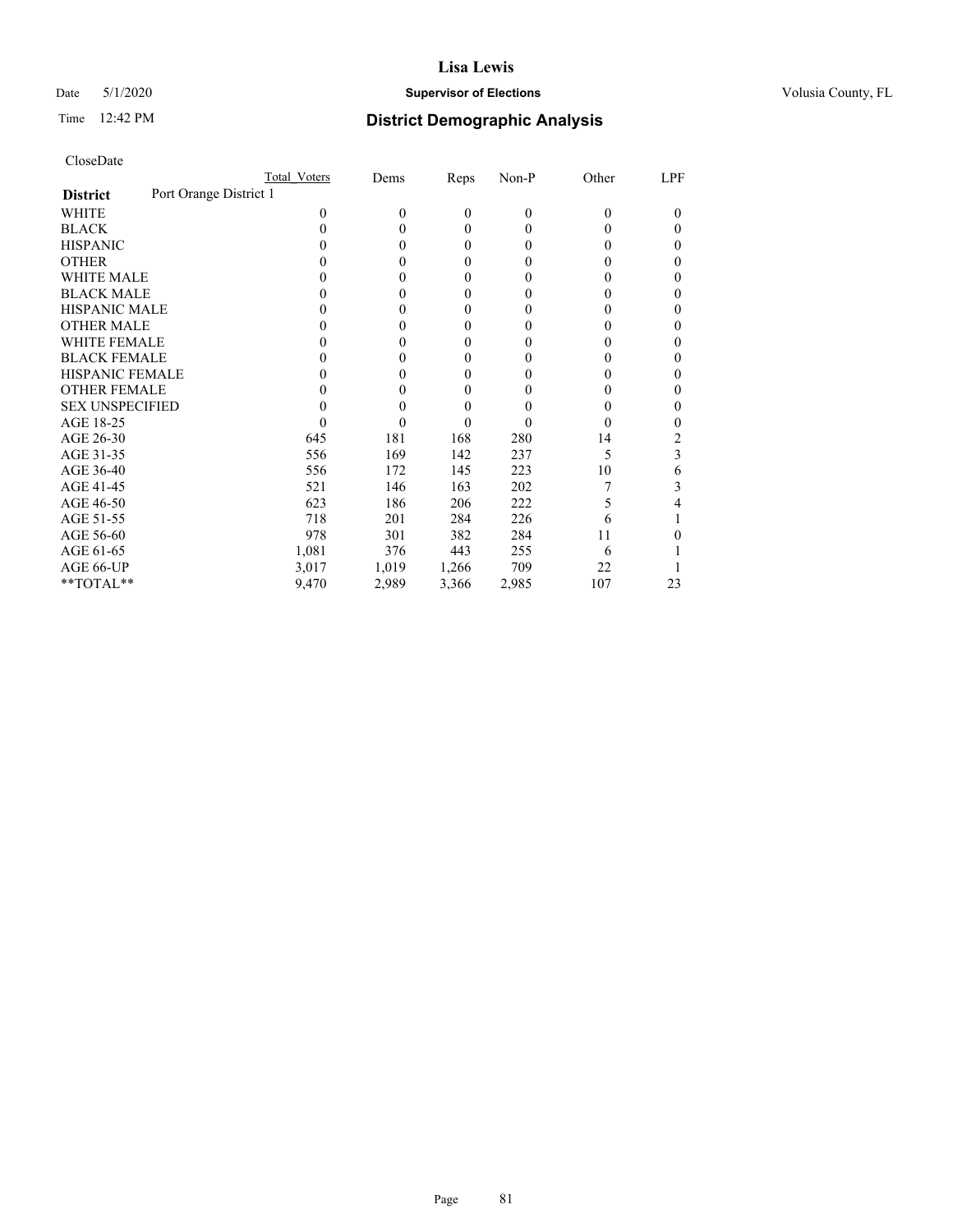## Date 5/1/2020 **Supervisor of Elections Supervisor of Elections** Volusia County, FL

|                                           | Total Voters | Dems     | Reps  | $Non-P$  | Other | LPF |
|-------------------------------------------|--------------|----------|-------|----------|-------|-----|
| Port Orange District 2<br><b>District</b> |              |          |       |          |       |     |
| WHITE                                     | 0            | $\theta$ | 0     | $\theta$ | 0     | 0   |
| <b>BLACK</b>                              | 0            | 0        | 0     | 0        | 0     | 0   |
| <b>HISPANIC</b>                           |              | 0        | 0     | 0        | 0     | 0   |
| <b>OTHER</b>                              |              | 0        | 0     | 0        |       | 0   |
| <b>WHITE MALE</b>                         |              | 0        | 0     | 0        |       |     |
| <b>BLACK MALE</b>                         |              | 0        | 0     | 0        |       | 0   |
| <b>HISPANIC MALE</b>                      |              | 0        | 0     | $_{0}$   |       |     |
| <b>OTHER MALE</b>                         |              | 0        | 0     | $_{0}$   |       | 0   |
| <b>WHITE FEMALE</b>                       |              | 0        | 0     | $\theta$ |       |     |
| <b>BLACK FEMALE</b>                       |              | 0        | 0     | $_{0}$   | 0     | 0   |
| HISPANIC FEMALE                           |              | 0        | 0     | $_{0}$   |       | 0   |
| <b>OTHER FEMALE</b>                       |              | 0        | 0     | 0        |       | 0   |
| <b>SEX UNSPECIFIED</b>                    |              | 0        | 0     | 0        |       |     |
| AGE 18-25                                 |              | 0        | 0     | 0        | 0     |     |
| AGE 26-30                                 | 722          | 220      | 208   | 279      | 12    | 3   |
| AGE 31-35                                 | 680          | 212      | 191   | 260      | 11    | 6   |
| AGE 36-40                                 | 594          | 163      | 201   | 225      |       | 2   |
| AGE 41-45                                 | 525          | 145      | 186   | 187      |       | 4   |
| AGE 46-50                                 | 608          | 173      | 241   | 181      | 8     | 5   |
| AGE 51-55                                 | 767          | 225      | 313   | 218      | 9     | 2   |
| AGE 56-60                                 | 1,002        | 332      | 410   | 245      | 13    | 2   |
| AGE 61-65                                 | 1,000        | 340      | 419   | 229      | 11    |     |
| AGE 66-UP                                 | 3,418        | 1,223    | 1,408 | 758      | 28    |     |
| **TOTAL**                                 | 10,212       | 3,307    | 3,818 | 2,935    | 122   | 30  |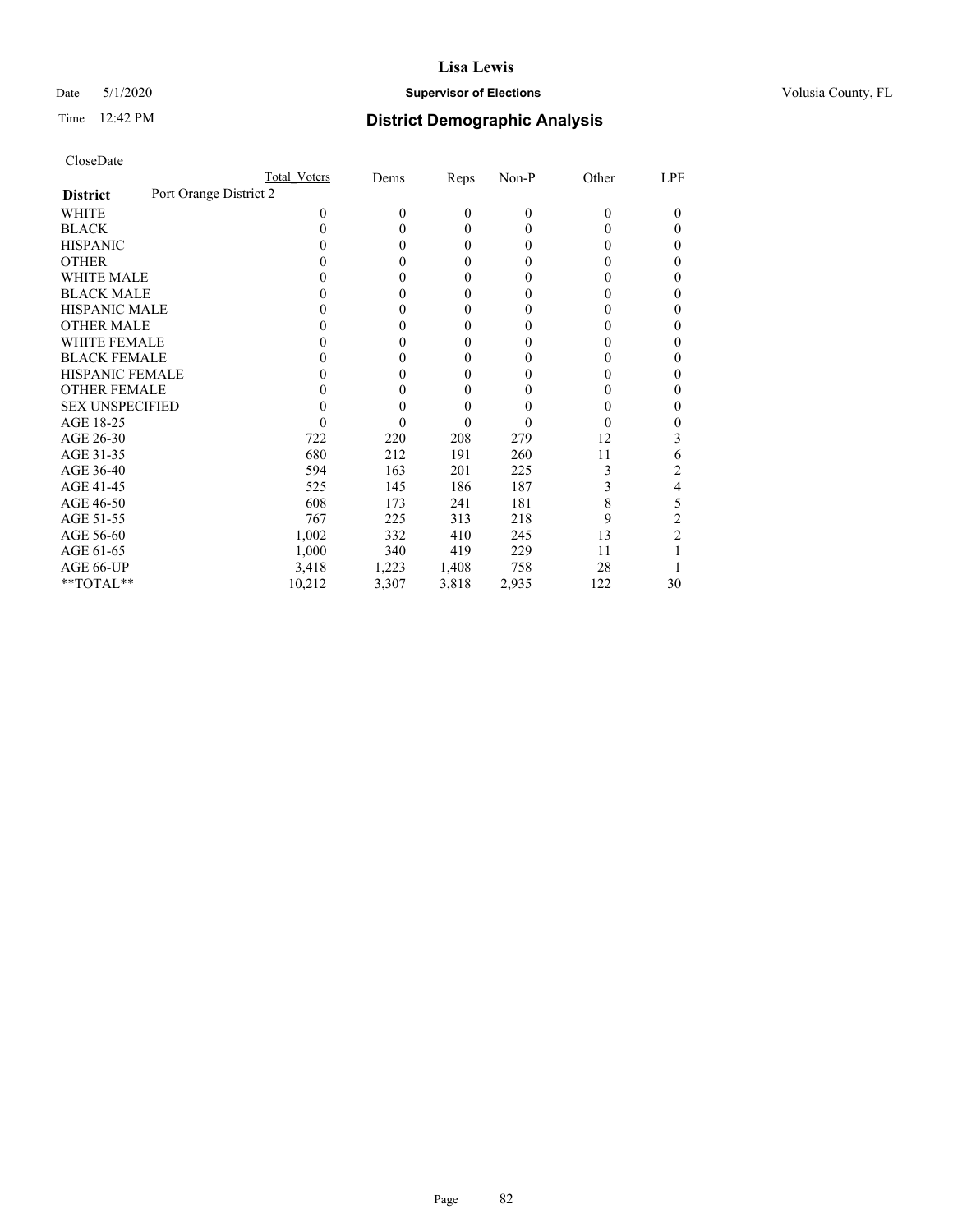### Date 5/1/2020 **Supervisor of Elections Supervisor of Elections** Volusia County, FL

## Time 12:42 PM **District Demographic Analysis**

|                                           | Total Voters | Dems     | Reps             | Non-P          | Other | LPF    |
|-------------------------------------------|--------------|----------|------------------|----------------|-------|--------|
| Port Orange District 3<br><b>District</b> |              |          |                  |                |       |        |
| WHITE                                     | $\Omega$     | $\theta$ | $\mathbf{0}$     | $\overline{0}$ | 0     | $_{0}$ |
| <b>BLACK</b>                              | 0            | $\theta$ | $\theta$         | $\Omega$       | 0     | 0      |
| <b>HISPANIC</b>                           | $_{0}$       | $\theta$ | $\mathbf{0}$     | $\Omega$       | 0     | 0      |
| <b>OTHER</b>                              |              | 0        | 0                | 0              | 0     | 0      |
| WHITE MALE                                |              | 0        | 0                | 0              | 0     |        |
| <b>BLACK MALE</b>                         |              | 0        | $\boldsymbol{0}$ | $_{0}$         | 0     | 0      |
| <b>HISPANIC MALE</b>                      |              | 0        | $\boldsymbol{0}$ | 0              | 0     |        |
| <b>OTHER MALE</b>                         | 0            | 0        | 0                | $_{0}$         | 0     | 0      |
| <b>WHITE FEMALE</b>                       | 0            | 0        | 0                | 0              | 0     |        |
| <b>BLACK FEMALE</b>                       | $_{0}$       | 0        | 0                | 0              | 0     | 0      |
| <b>HISPANIC FEMALE</b>                    |              | 0        | 0                | 0              |       | 0      |
| <b>OTHER FEMALE</b>                       | 0            | 0        | 0                | $_{0}$         | 0     | 0      |
| <b>SEX UNSPECIFIED</b>                    |              | 0        | $\overline{0}$   |                |       |        |
| AGE 18-25                                 | 0            | 0        | 0                |                | 0     |        |
| AGE 26-30                                 | 878          | 251      | 274              | 333            | 16    |        |
| AGE 31-35                                 | 796          | 213      | 273              | 298            | 8     | 4      |
| AGE 36-40                                 | 869          | 233      | 291              | 325            | 15    | 5      |
| AGE 41-45                                 | 759          | 221      | 272              | 250            | 13    | 3      |
| AGE 46-50                                 | 816          | 245      | 332              | 228            | 8     | 3      |
| AGE 51-55                                 | 897          | 242      | 400              | 236            | 13    | 6      |
| AGE 56-60                                 | 1,078        | 298      | 478              | 289            | 12    |        |
| AGE 61-65                                 | 1,133        | 375      | 514              | 234            | 9     |        |
| AGE 66-UP                                 | 4,250        | 1,309    | 1,953            | 949            | 35    |        |
| **TOTAL**                                 | 12,576       | 3,684    | 5,120            | 3,586          | 150   | 36     |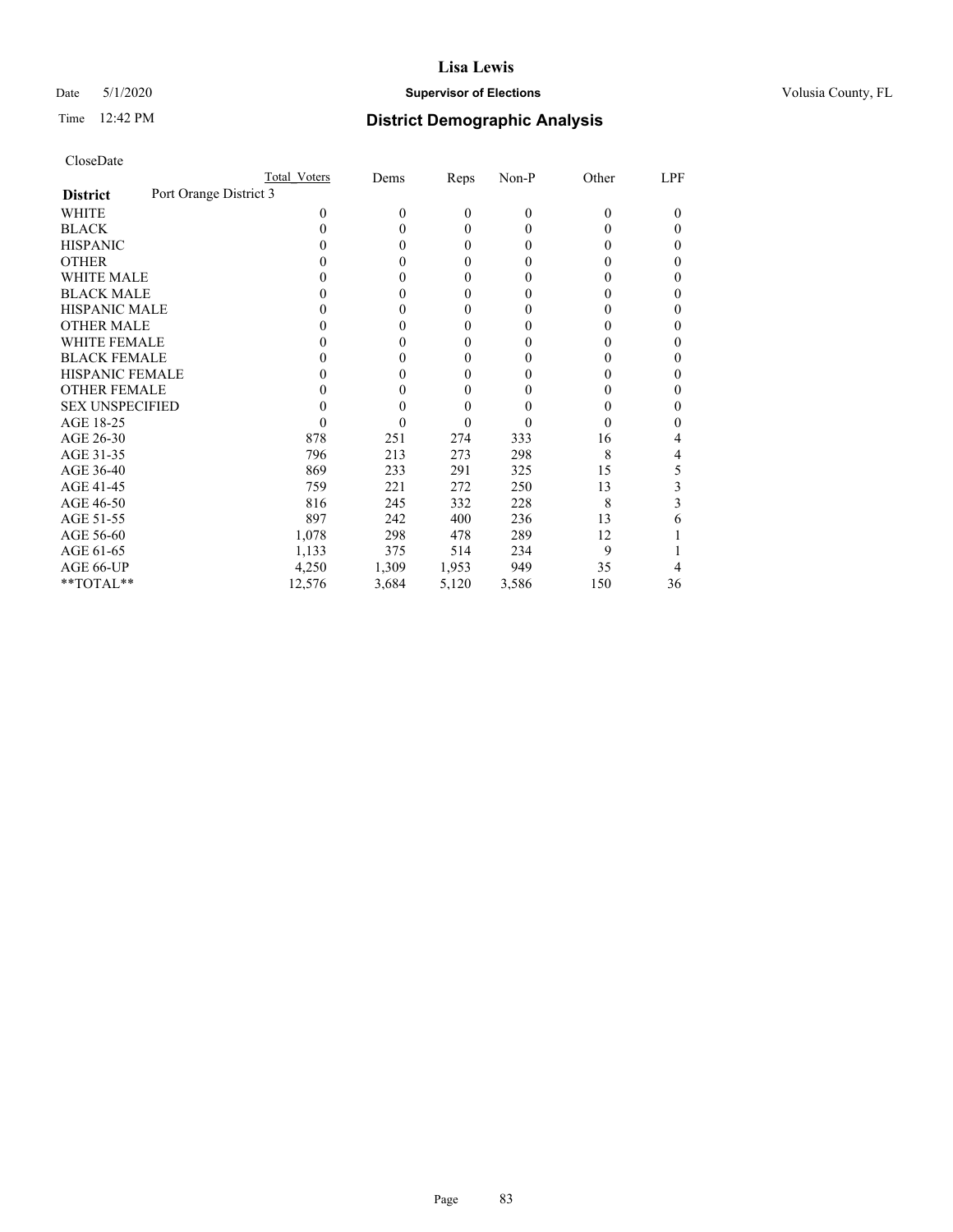## Date 5/1/2020 **Supervisor of Elections Supervisor of Elections** Volusia County, FL

## Time 12:42 PM **District Demographic Analysis**

|                                           | Total Voters | Dems     | Reps         | Non-P          | Other | LPF      |
|-------------------------------------------|--------------|----------|--------------|----------------|-------|----------|
| Port Orange District 4<br><b>District</b> |              |          |              |                |       |          |
| WHITE                                     | 0            | $\theta$ | $\mathbf{0}$ | $\overline{0}$ | 0     | $\theta$ |
| <b>BLACK</b>                              | 0            | 0        | $\theta$     | 0              | 0     | 0        |
| <b>HISPANIC</b>                           | 0            | 0        | $\theta$     | 0              | 0     | 0        |
| <b>OTHER</b>                              |              | 0        | $\theta$     | 0              |       | 0        |
| WHITE MALE                                |              | 0        | $\theta$     | $\theta$       |       | 0        |
| <b>BLACK MALE</b>                         |              | 0        | $\theta$     | $\theta$       |       | 0        |
| <b>HISPANIC MALE</b>                      |              | 0        | $\theta$     | 0              |       | 0        |
| <b>OTHER MALE</b>                         |              | 0        | $\theta$     | 0              |       | 0        |
| <b>WHITE FEMALE</b>                       |              | 0        | 0            | 0              |       |          |
| <b>BLACK FEMALE</b>                       | 0            | 0        | $\theta$     | 0              |       | 0        |
| <b>HISPANIC FEMALE</b>                    |              | 0        | 0            | 0              |       | 0        |
| <b>OTHER FEMALE</b>                       |              | 0        | $\theta$     | $\theta$       |       | 0        |
| <b>SEX UNSPECIFIED</b>                    |              | 0        | 0            |                |       | 0        |
| AGE 18-25                                 |              | 0        | 0            | $\theta$       |       |          |
| AGE 26-30                                 | 640          | 198      | 213          | 217            | 9     | 3        |
| AGE 31-35                                 | 673          | 221      | 214          | 220            | 12    | 6        |
| AGE 36-40                                 | 776          | 229      | 260          | 278            | 5     | 4        |
| AGE 41-45                                 | 861          | 203      | 358          | 277            | 16    |          |
| AGE 46-50                                 | 1,025        | 243      | 474          | 293            | 13    | 2        |
| AGE 51-55                                 | 982          | 239      | 474          | 257            | 9     | 3        |
| AGE 56-60                                 | 1,141        | 295      | 575          | 259            |       | 5        |
| AGE 61-65                                 | 1,049        | 347      | 484          | 210            | 8     | 0        |
| AGE 66-UP                                 | 3,268        | 1,024    | 1,565        | 652            | 24    | 3        |
| **TOTAL**                                 | 11,536       | 3,299    | 4,982        | 3,086          | 130   | 39       |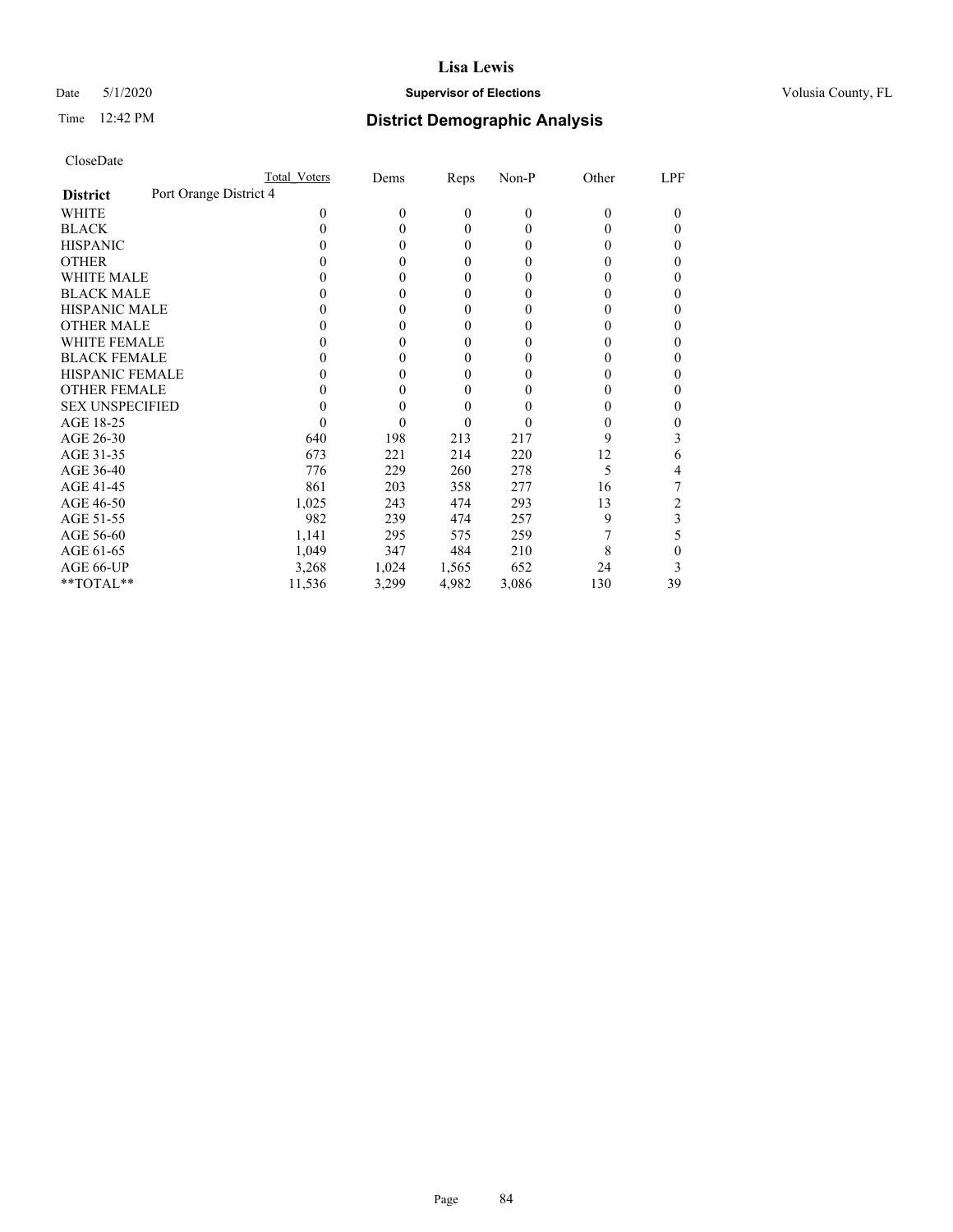### Date 5/1/2020 **Supervisor of Elections Supervisor of Elections** Volusia County, FL

# Time 12:42 PM **District Demographic Analysis**

|                        |               | Total Voters | Dems     | Reps         | Non-P        | Other    | LPF |
|------------------------|---------------|--------------|----------|--------------|--------------|----------|-----|
| <b>District</b>        | South Daytona |              |          |              |              |          |     |
| WHITE                  |               | 0            | $\theta$ | $\mathbf{0}$ | $\mathbf{0}$ | $\Omega$ | 0   |
| <b>BLACK</b>           |               | 0            | 0        | $\theta$     | $\theta$     | $_{0}$   | 0   |
| <b>HISPANIC</b>        |               | $\theta$     | 0        | $\theta$     | $\theta$     | $_{0}$   | 0   |
| <b>OTHER</b>           |               |              |          | 0            | 0            | 0        | 0   |
| WHITE MALE             |               |              |          | 0            | 0            | 0        | 0   |
| <b>BLACK MALE</b>      |               |              | 0        | 0            | 0            | 0        | 0   |
| <b>HISPANIC MALE</b>   |               |              |          | 0            | 0            | 0        | 0   |
| <b>OTHER MALE</b>      |               |              | 0        | $\Omega$     | 0            | 0        | 0   |
| WHITE FEMALE           |               |              |          | 0            | 0            |          | 0   |
| <b>BLACK FEMALE</b>    |               |              | 0        | $\theta$     | 0            | 0        | 0   |
| <b>HISPANIC FEMALE</b> |               |              |          | 0            | 0            | 0        | 0   |
| <b>OTHER FEMALE</b>    |               |              | 0        | 0            | 0            | 0        | 0   |
| <b>SEX UNSPECIFIED</b> |               |              |          | 0            | 0            | 0        | 0   |
| AGE 18-25              |               |              |          | 0            | 0            | $\theta$ | 0   |
| AGE 26-30              |               | 601          | 208      | 139          | 238          | 13       | 3   |
| AGE 31-35              |               | 602          | 214      | 154          | 224          | 8        | 2   |
| AGE 36-40              |               | 534          | 191      | 137          | 195          |          | 4   |
| AGE 41-45              |               | 462          | 139      | 136          | 175          | 10       | 2   |
| AGE 46-50              |               | 546          | 180      | 199          | 161          | 3        | 3   |
| AGE 51-55              |               | 680          | 232      | 276          | 165          | 5        |     |
| AGE 56-60              |               | 901          | 303      | 368          | 222          |          |     |
| AGE 61-65              |               | 900          | 326      | 353          | 207          | 14       | 0   |
| AGE 66-UP              |               | 2,432        | 951      | 985          | 468          | 26       | 2   |
| **TOTAL**              |               | 8,384        | 2,972    | 2,930        | 2,343        | 113      | 26  |